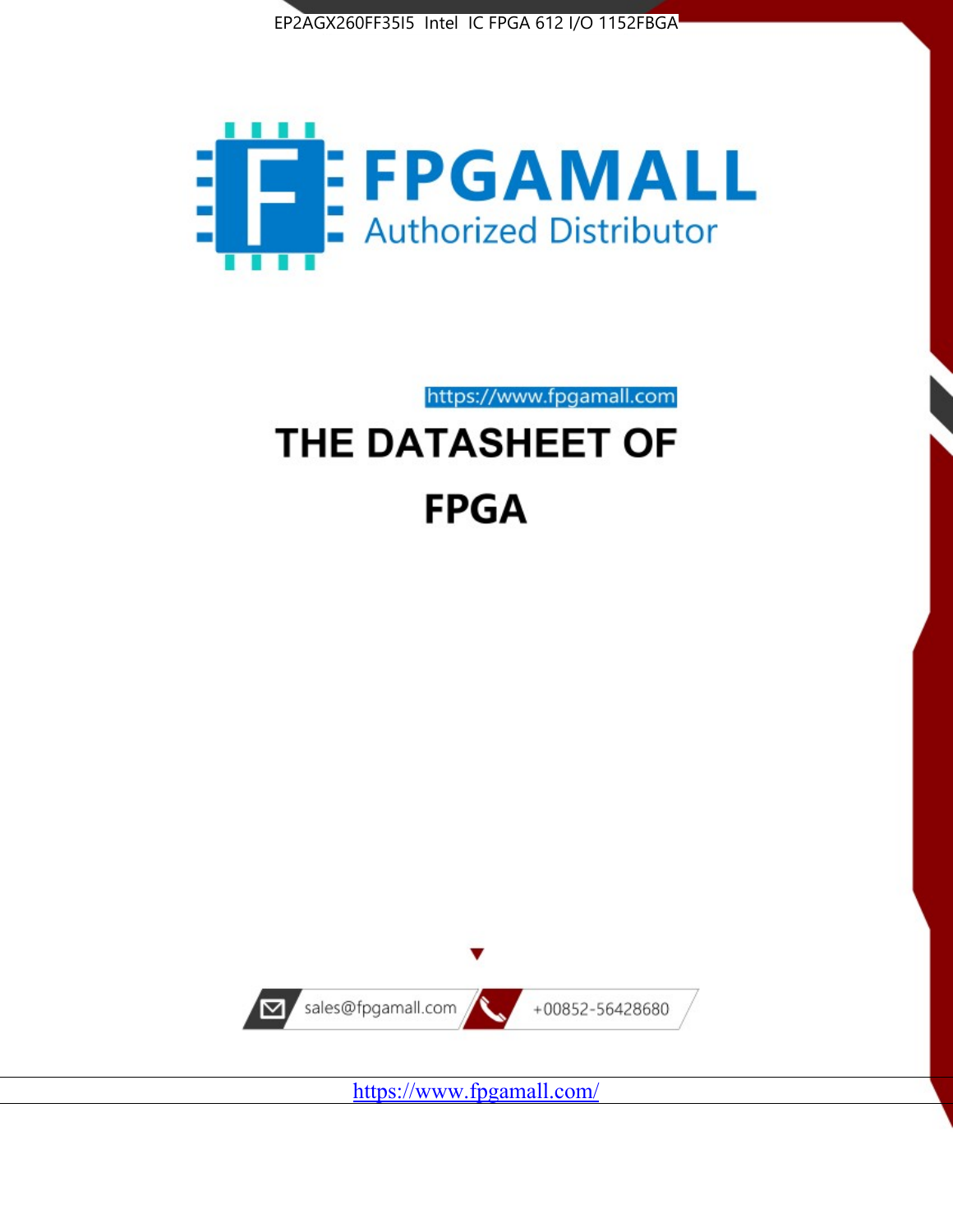EP2AGX260FF35I5 Intel IC FPGA 612 I/O 1152FBGA



**AIIGX53001-4.4**

This chapter describes the electrical and switching characteristics of the Arria® II device family. The Arria II device family includes the Arria II GX and GZ devices. Electrical characteristics include operating conditions and power consumption. Switching characteristics include transceiver specifications, core, and periphery performance. This chapter also describes I/O timing, including programmable I/O element (IOE) delay and programmable output buffer delay.

**1. Device Datasheet for Arria II Devices**

For information regarding the densities and packages of devices in the Arria II device family, refer to *[Overview for the Arria II Device Family](http://www.altera.com/literature/hb/arria-ii-gx/aiigx_51001.pdf)* chapter.

This chapter contains the following sections:

- *"Electrical Characteristics"* on page 1–1
- "Transceiver Performance Specifications" on page 1–21
- "Glossary" on page 1–74

# **Electrical Characteristics**

The following sections describe the electrical characteristics.

# **Operating Conditions**

Arria II devices are rated according to a set of defined parameters. To maintain the highest possible performance and reliability of Arria II devices, you must consider the operating requirements described in this chapter.

Arria II devices are offered in both commercial and industrial grades. Arria II GX devices are offered in –4 (fastest), –5, and –6 (slowest) commercial speed grades and –3 and –5 industrial speed grades. Arria II GZ devices are offered in –3 and –4 speed grades for both commercial and industrial grades.

 $\Box$  In this chapter, a prefix associated with the operating temperature range is attached to the speed grades; commercial with the "C" prefix and industrial with the "I" prefix. Commercial devices are indicated as C4, C5, and C6 speed grade, and the industrial devices are indicated as I3 and I5.

# **Absolute Maximum Ratings**

Absolute maximum ratings define the maximum operating conditions for Arria II devices. The values are based on experiments conducted with the device and theoretical modeling of breakdown and damage mechanisms. The functional operation of the device is not implied under these conditions. Table 1–1 lists the absolute maximum ratings for Arria II GX devices. Table 1–2 lists the absolute maximum ratings for Arria II GZ devices.

© 2013 Altera Corporation. All rights reserved. ALTERA, ARRIA, CYCLONE, HARDCOPY, MAX, MEGACORE, NIOS, QUARTUS and STRATIX are Reg. U.S. Pat. & Tm. Off. [and/or trademarks of Altera Corporat](http://www.altera.com/common/legal.html)ion in the U.S. and other countri

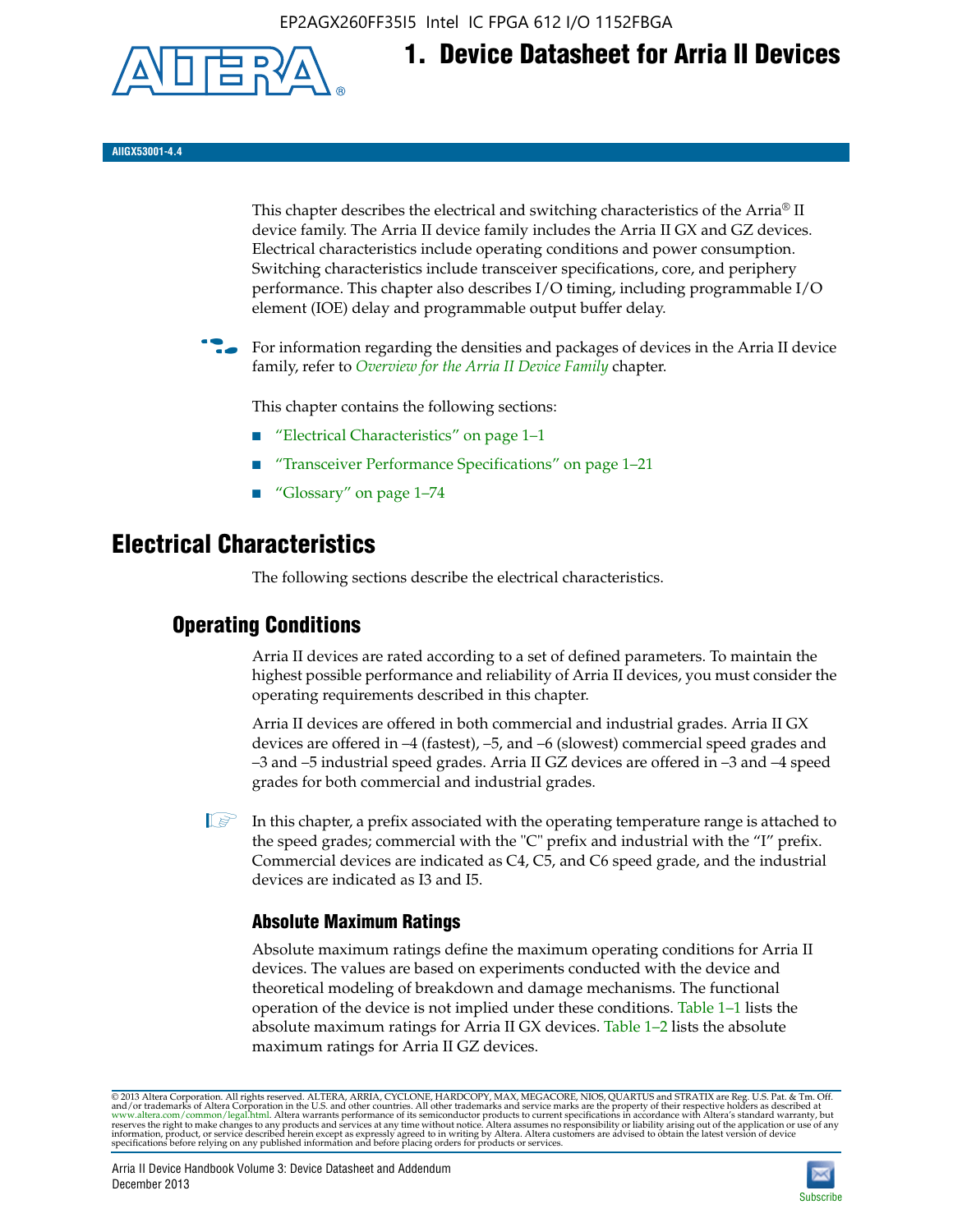

**Conditions beyond those listed in Table 1–1 and Table 1–2 may cause permanent** damage to the device. Additionally, device operation at the absolute maximum ratings for extended periods of time may have adverse effects on the device.

Table 1–1 lists the absolute maximum ratings for Arria II GX devices.

**Table 1–1. Absolute Maximum Ratings for Arria II GX Devices** 

| <b>Symbol</b>         | <b>Description</b>                                                                                                 | <b>Minimum</b> | <b>Maximum</b> | <b>Unit</b>  |
|-----------------------|--------------------------------------------------------------------------------------------------------------------|----------------|----------------|--------------|
| $V_{CC}$              | Supplies power to the core, periphery, I/O registers, PCI Express®<br>(PIPE) (PCIe) HIP block, and transceiver PCS | $-0.5$         | 1.35           | $\vee$       |
| $V_{CCCB}$            | Supplies power for the configuration RAM bits                                                                      | $-0.5$         | 1.8            | V            |
| $V_{\text{CCBAT}}$    | Battery back-up power supply for design security volatile key register                                             | $-0.5$         | 3.75           | V            |
| $V_{CCPD}$            | Supplies power to the I/O pre-drivers, differential input buffers, and<br><b>MSEL circuitry</b>                    | $-0.5$         | 3.75           | $\vee$       |
| V <sub>CCIO</sub>     | Supplies power to the I/O banks                                                                                    | $-0.5$         | 3.9            | $\mathsf{V}$ |
| $V_{\text{CCD\_PLL}}$ | Supplies power to the digital portions of the PLL                                                                  | $-0.5$         | 1.35           | V            |
| $V_{\text{CCA\_PLL}}$ | Supplies power to the analog portions of the PLL and device-wide<br>power management circuitry                     | $-0.5$         | 3.75           | $\mathsf{V}$ |
| $V_{1}$               | DC input voltage                                                                                                   | $-0.5$         | 4.0            | V            |
| $I_{\text{OUT}}$      | DC output current, per pin                                                                                         | $-25$          | 40             | mA           |
| $V_{\text{CCA}}$      | Supplies power to the transceiver PMA regulator                                                                    |                | 3.75           | V            |
| $V_{CCL_GXB}$         | Supplies power to the transceiver PMA TX, PMA RX, and clocking                                                     |                | 1.21           | $\vee$       |
| $V_{\text{CCH_GXB}}$  | Supplies power to the transceiver PMA output (TX) buffer                                                           |                | 1.8            | V            |
| $T_{\rm J}$           | Operating junction temperature                                                                                     | $-55$          | 125            | °C           |
| $T_{\tt STG}$         | Storage temperature (no bias)                                                                                      | -65            | 150            | ℃            |

Table 1–2 lists the absolute maximum ratings for Arria II GZ devices.

**Table 1–2. Absolute Maximum Ratings for Arria II GZ Devices (Part 1 of 2)**

| <b>Symbol</b>            | <b>Description</b>                                                                              | <b>Minimum</b> | <b>Maximum</b> | <b>Unit</b>  |
|--------------------------|-------------------------------------------------------------------------------------------------|----------------|----------------|--------------|
| $V_{CC}$                 | Supplies power to the core, periphery, I/O registers, PCIe HIP block, and<br>transceiver PCS    | -0.5           | 1.35           | $\mathsf{V}$ |
| $V_{CCCB}$               | Power supply to the configuration RAM bits                                                      | $-0.5$         | 1.8            | $\vee$       |
| V <sub>CCPGM</sub>       | Supplies power to the configuration pins                                                        | $-0.5$         | 3.75           | $\vee$       |
| <b>V<sub>CCAUX</sub></b> | Auxiliary supply                                                                                | $-0.5$         | 3.75           | $\vee$       |
| $V_{\text{CGBAT}}$       | Supplies battery back-up power for design security volatile key register                        | -0.5           | 3.75           | $\vee$       |
| $V_{CCPD}$               | Supplies power to the I/O pre-drivers, differential input buffers, and<br><b>MSEL circuitry</b> | -0.5           | 3.75           | $\mathsf{V}$ |
| V <sub>CCIO</sub>        | Supplies power to the I/O banks                                                                 | $-0.5$         | 3.9            | $\mathsf{V}$ |
| $V_{\rm CC\_CLKIN}$      | Supplies power to the differential clock input                                                  | $-0.5$         | 3.75           | $\vee$       |
| $V_{\text{CCD\_PLL}}$    | Supplies power to the digital portions of the PLL                                               | $-0.5$         | 1.35           | V            |
| $V_{\text{CCA\_PLL}}$    | Supplies power to the analog portions of the PLL and device-wide<br>power management circuitry  | $-0.5$         | 3.75           | $\mathsf{V}$ |
| V <sub>1</sub>           | DC input voltage                                                                                | $-0.5$         | 4.0            | $\vee$       |
| $I_{\text{OUT}}$         | DC output current, per pin                                                                      | $-25$          | 40             | mA           |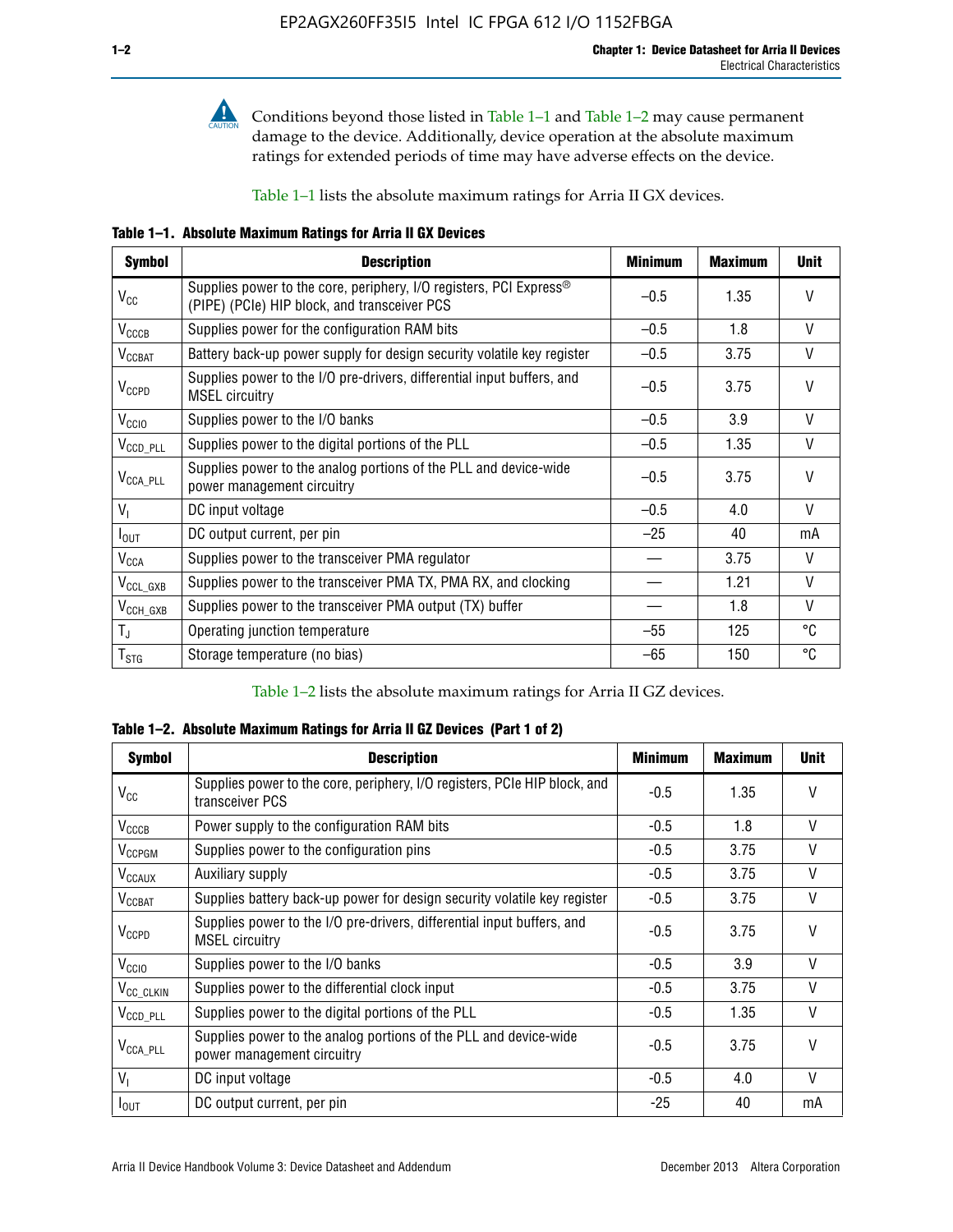| <b>Symbol</b>                  | <b>Description</b>                                                              | <b>Minimum</b> | <b>Maximum</b> | <b>Unit</b>  |
|--------------------------------|---------------------------------------------------------------------------------|----------------|----------------|--------------|
| $V_{\texttt{CCA}\_\textsf{L}}$ | Supplies transceiver high voltage power (left side)                             | $-0.5$         | 3.75           | V            |
| $V_{\mathsf{CCA}\_R}$          | Supplies transceiver high voltage power (right side)                            | $-0.5$         | 3.75           | V            |
| $V_{CCHIP\_L}$                 | Supplies transceiver HIP digital power (left side)                              | $-0.5$         | 1.35           | $\vee$       |
| $V_{CCR\_L}$                   | Supplies receiver power (left side)                                             | $-0.5$         | 1.35           | $\mathsf{V}$ |
| $V_{CCR\_R}$                   | Supplies receiver power (right side)                                            | $-0.5$         | 1.35           | $\mathsf{V}$ |
| $V_{CCT\_L}$                   | Supplies transmitter power (left side)                                          | $-0.5$         | 1.35           | $\vee$       |
| $V_{CCT_R}$                    | Supplies transmitter power (right side)                                         | $-0.5$         | 1.35           | V            |
| V <sub>CCL</sub> GXBLn<br>(1)  | Supplies power to the transceiver PMA TX, PMA RX, and clocking (left<br>side)   | $-0.5$         | 1.35           | $\vee$       |
| V <sub>CCL_GXBRn</sub><br>(1)  | Supplies power to the transceiver PMA TX, PMA RX, and clocking (right)<br>side) | $-0.5$         | 1.35           | $\mathsf{V}$ |
| V <sub>CCH_GXBLn</sub><br>(1)  | Supplies power to the transceiver PMA output (TX) buffer (left side)            | -0.5           | 1.8            | $\mathsf{V}$ |
| $V_{CCH_GXBRn}$<br>(1)         | Supplies power to the transceiver PMA output (TX) buffer (right side)           | -0.5           | 1.8            | $\mathsf{V}$ |
| $T_{\rm J}$                    | Operating junction temperature                                                  | -55            | 125            | °C           |
| $T_{STG}$                      | Storage temperature (no bias)                                                   | -65            | 150            | °C           |

|  |  | Table 1-2. Absolute Maximum Ratings for Arria II GZ Devices (Part 2 of 2) |  |  |  |
|--|--|---------------------------------------------------------------------------|--|--|--|
|--|--|---------------------------------------------------------------------------|--|--|--|

**Note to Table 1–2:**

 $(1)$   $n = 0, 1,$  or 2.

### **Maximum Allowed Overshoot and Undershoot Voltage**

During transitions, input signals may overshoot to the voltage shown in Table 1–3 and undershoot to –2.0 V for magnitude of currents less than 100 mA and periods shorter than 20 ns.

Table 1–3 lists the Arria II GX and GZ maximum allowed input overshoot voltage and the duration of the overshoot voltage as a percentage over the device lifetime. The maximum allowed overshoot duration is specified as a percentage of high-time over the lifetime of the device. A DC signal is equivalent to 100% duty cycle. For example, a signal that overshoots to 4.3 V can only be at 4.3 V for 5.41% over the lifetime of the device; for a device lifetime of 10 years, this amounts to 5.41/10ths of a year.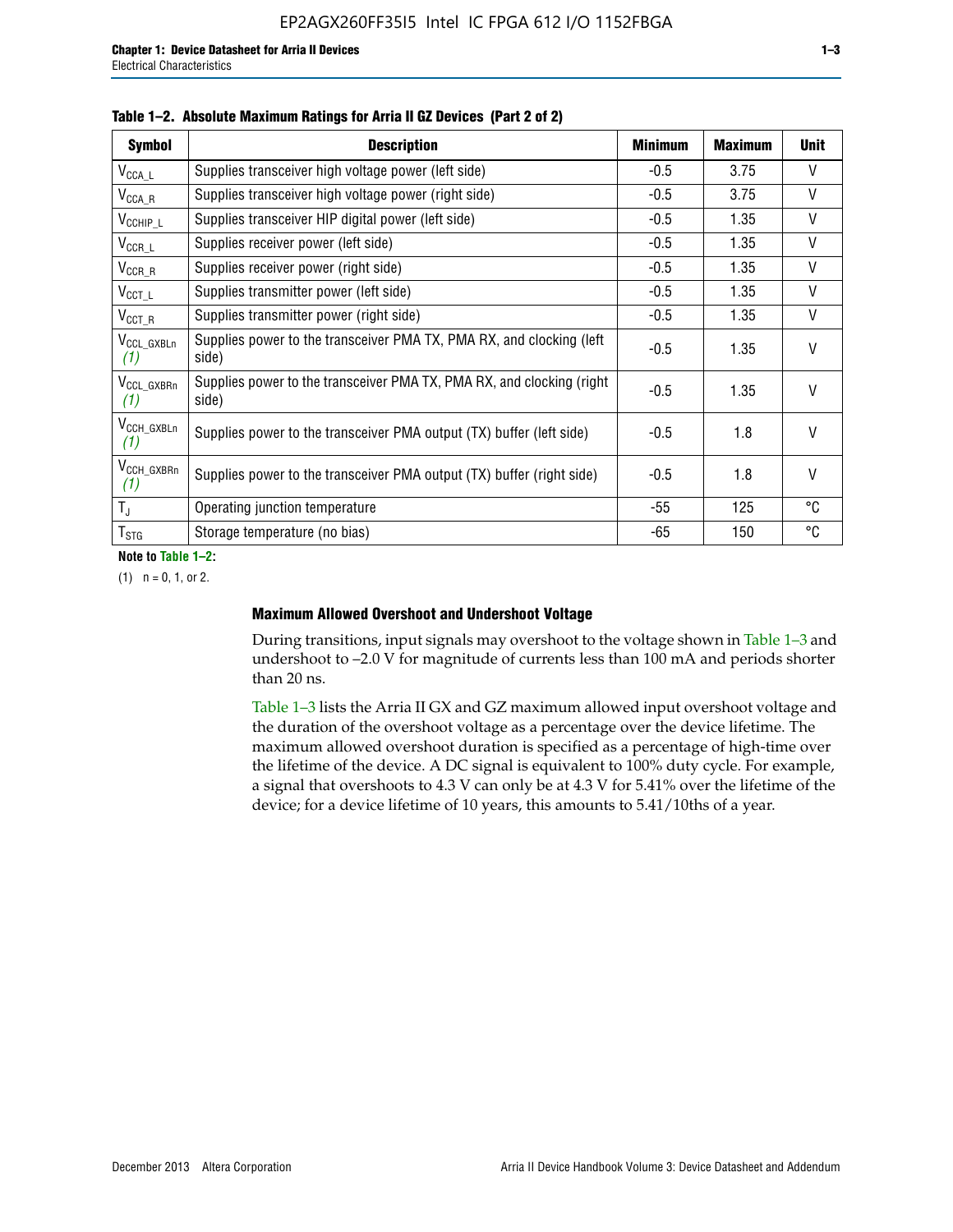| <b>Symbol</b> | <b>Description</b>      | <b>Condition (V)</b> | <b>Overshoot Duration as % of</b><br><b>High Time</b> | <b>Unit</b>   |
|---------------|-------------------------|----------------------|-------------------------------------------------------|---------------|
|               |                         | 4.0                  | 100.000                                               | $\frac{0}{0}$ |
|               |                         | 4.05                 | 79.330                                                | $\frac{0}{0}$ |
|               |                         | 4.1                  | 46.270                                                | $\frac{0}{0}$ |
|               |                         | 4.15                 | 27.030                                                | $\frac{0}{0}$ |
|               | <b>AC Input Voltage</b> | 4.2                  | 15.800                                                | $\frac{0}{0}$ |
|               |                         | 4.25                 | 9.240                                                 | $\frac{0}{0}$ |
| $V_1$ (AC)    |                         | 4.3                  | 5.410                                                 | $\frac{0}{0}$ |
|               |                         | 4.35                 | 3.160                                                 | $\frac{0}{0}$ |
|               |                         | 4.4                  | 1.850                                                 | $\frac{0}{0}$ |
|               |                         | 4.45                 | 1.080                                                 | $\frac{0}{0}$ |
|               |                         | 4.5                  | 0.630                                                 | $\frac{0}{0}$ |
|               |                         | 4.55                 | 0.370                                                 | $\frac{0}{0}$ |
|               |                         | 4.6                  | 0.220                                                 | $\frac{0}{0}$ |

## **Table 1–3. Maximum Allowed Overshoot During Transitions for Arria II Devices**

# **Maximum Allowed I/O Operating Frequency**

Table 1–4 lists the maximum allowed I/O operating frequency for Arria II GX I/Os using the specified I/O standards to ensure device reliability.

|  | Table 1–4. Maximum Allowed I/O Operating Frequency for Arria II GX Devices |  |  |  |  |
|--|----------------------------------------------------------------------------|--|--|--|--|
|--|----------------------------------------------------------------------------|--|--|--|--|

| I/O Standard                          | I/O Frequency (MHz) |
|---------------------------------------|---------------------|
| HSTL-18 and HSTL-15                   | 333                 |
| <b>SSTL-15</b>                        | 400                 |
| SSTL-18                               | 333                 |
| 2.5-V LVCMOS                          | 260                 |
| 3.3-V and 3.0-V LVTTL                 |                     |
| 3.3-V, 3.0-V, 1.8-V, and 1.5-V LVCMOS | 250                 |
| PCI and PCI-X                         |                     |
| SSTL-2                                |                     |
| 1.2-V LVCMOS HSTL-12                  | 200                 |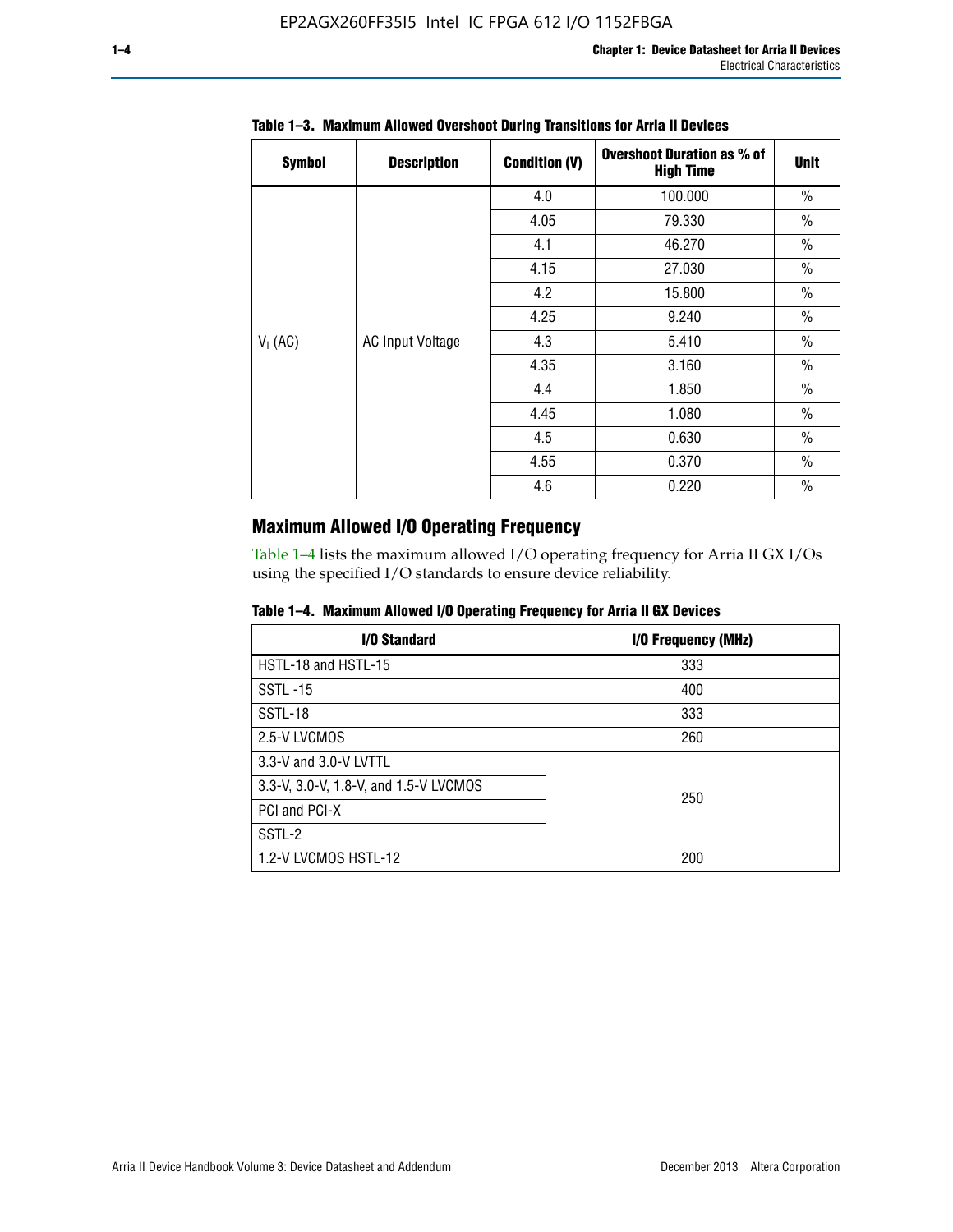# **Recommended Operating Conditions**

This section lists the functional operation limits for AC and DC parameters for Arria II GX and GZ devices. All supplies are required to monotonically reach their full-rail values without plateaus within  $t_{RAMP}$ .

Table 1–5 lists the recommended operating conditions for Arria II GX devices.

**Table 1–5. Recommended Operating Conditions for Arria II GX Devices** *(Note 1)* **(Part 1 of 2)**

| <b>Symbol</b>             | <b>Description</b>                                                                                     | <b>Condition</b>         | <b>Minimum</b> | <b>Typical</b> | <b>Maximum</b>    | <b>Unit</b>  |
|---------------------------|--------------------------------------------------------------------------------------------------------|--------------------------|----------------|----------------|-------------------|--------------|
| $V_{CC}$                  | Supplies power to the core, periphery, I/O<br>registers, PCIe HIP block, and transceiver<br><b>PCS</b> |                          | 0.87           | 0.90           | 0.93              | V            |
| V <sub>CCCB</sub>         | Supplies power to the configuration RAM<br>bits                                                        |                          | 1.425          | 1.50           | 1.575             | $\mathsf{V}$ |
| $V_{\text{CGBAT}}$<br>(2) | Battery back-up power supply for design<br>security volatile key registers                             |                          | 1.2            |                | 3.3               | V            |
|                           | Supplies power to the I/O pre-drivers,                                                                 |                          | 3.135          | 3.3            | 3.465             | $\mathsf{V}$ |
| $V_{CCPD}$<br>(3)         | differential input buffers, and MSEL                                                                   |                          | 2.85           | 3.0            | 3.15              | V            |
|                           | circuitry                                                                                              | $\overline{\phantom{a}}$ | 2.375          | 2.5            | 2.625             | $\mathsf{V}$ |
|                           |                                                                                                        |                          | 3.135          | 3.3            | 3.465             | $\mathsf{V}$ |
|                           | Supplies power to the I/O banks $(4)$                                                                  |                          | 2.85           | 3.0            | 3.15              | $\mathsf{V}$ |
|                           |                                                                                                        |                          | 2.375          | 2.5            | 2.625             | $\mathsf{V}$ |
| V <sub>CCIO</sub>         |                                                                                                        |                          | 1.71           | 1.8            | 1.89              | $\mathsf{V}$ |
|                           |                                                                                                        |                          | 1.425          | 1.5            | 1.575             | $\mathsf{V}$ |
|                           |                                                                                                        |                          | 1.14           | 1.2            | 1.26              | $\mathsf{V}$ |
| $V_{CCD\_PLL}$            | Supplies power to the digital portions of the<br>PLL                                                   |                          | 0.87           | 0.90           | 0.93              | V            |
| $V_{\text{CCA\_PLL}}$     | Supplies power to the analog portions of<br>the PLL and device-wide power<br>management circuitry      |                          | 2.375          | 2.5            | 2.625             | $\mathsf{V}$ |
| $V_{1}$                   | DC Input voltage                                                                                       |                          | $-0.5$         | $\equiv$       | 3.6               | V            |
| $V_0$                     | Output voltage                                                                                         |                          | 0              |                | V <sub>CCIO</sub> | V            |
| <b>V<sub>CCA</sub></b>    | Supplies power to the transceiver PMA<br>regulator                                                     |                          | 2.375          | 2.5            | 2.625             | $\mathsf{V}$ |
| $V_{CCL_GXB}$             | Supplies power to the transceiver PMA TX,<br>PMA RX, and clocking                                      |                          | 1.045          | 1.1            | 1.155             | V            |
| $V_{CCH_GXB}$             | Supplies power to the transceiver PMA<br>output (TX) buffer                                            |                          | 1.425          | 1.5            | 1.575             | V            |
|                           |                                                                                                        | Commercial               | $\mathbf 0$    |                | 85                | °C           |
| $T_{J}$                   | Operating junction temperature                                                                         | Industrial               | $-40$          |                | 100               | °C           |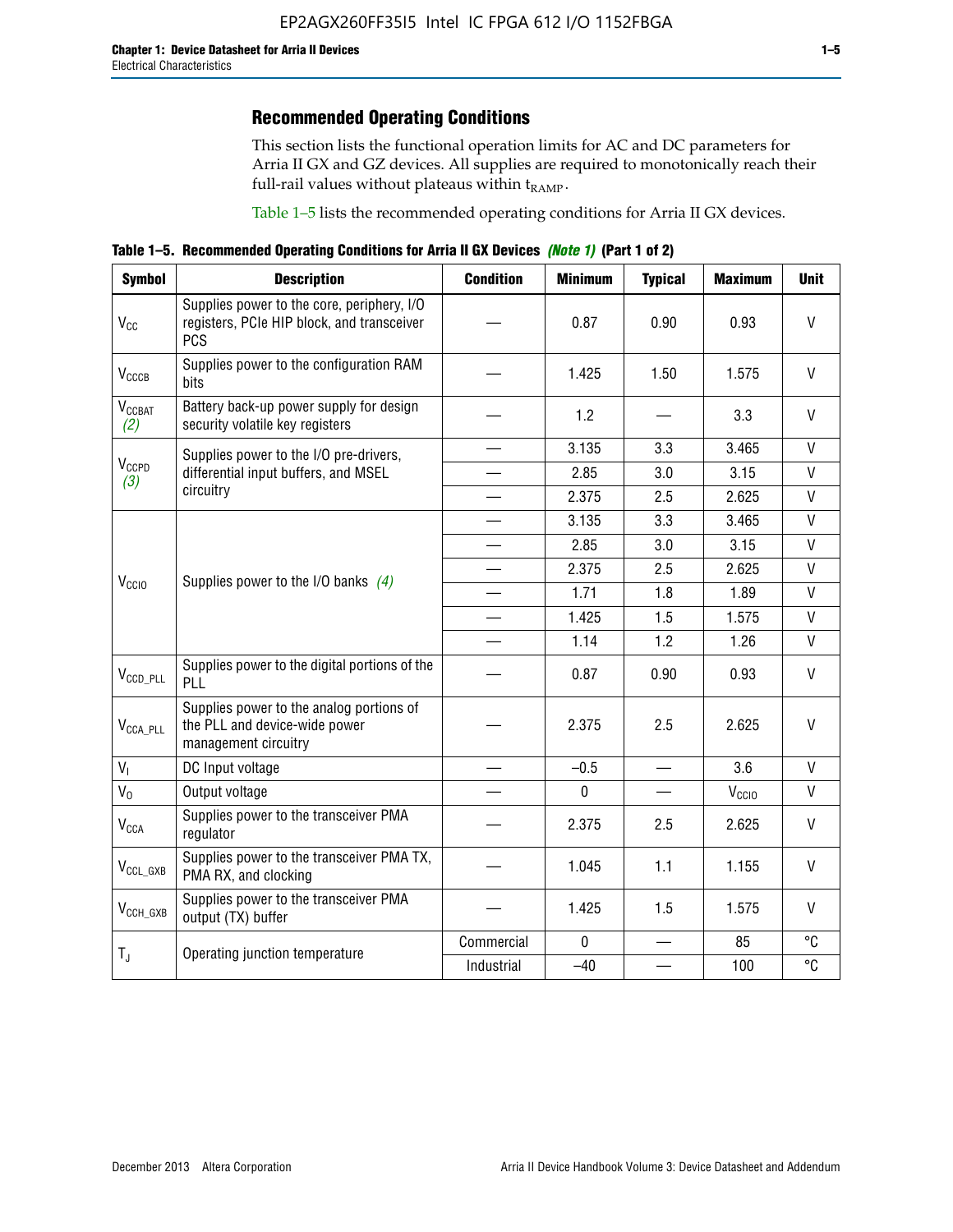| <b>Symbol</b> | <b>Description</b>     | <b>Condition</b> | <b>Minimum</b> | <b>Typical</b> | <b>Maximum</b> | <b>Unit</b> |
|---------------|------------------------|------------------|----------------|----------------|----------------|-------------|
| <b>LRAMP</b>  | Power Supply Ramp time | Normal POR       | 0.05           |                | 100            | ms          |
|               |                        | Fast POR         | 0.05           |                |                | ms          |

**Notes to Table 1–5:** 

(1) For more information about supply pin connections, refer to the *[Arria II Device Family Pin Connection Guidelines](http://www.altera.com/literature/dp/arria-ii-gx/PCG-01007.pdf)*.

(2) Altera recommends a 3.0-V nominal battery voltage when connecting V<sub>CCBAT</sub> to a battery for volatile key backup. If you do not use the volatile security key, you may connect the V<sub>CCBAT</sub> to either GND or a 3.0-V power supply.

(3)  $V_{CCPD}$  must be 2.5-V for I/O banks with 2.5-V and lower  $V_{CCIO}$ , 3.0-V for 3.0-V  $V_{CCIO}$ , and 3.3-V for 3.3-V  $V_{CCIO}$ .

(4)  $V_{\text{CCIO}}$  for 3C and 8C I/O banks where the configuration pins reside only supports 3.3-, 3.0-, 2.5-, or 1.8-V voltage levels.

Table 1–6 lists the recommended operating conditions for Arria II GZ devices.

**Table 1–6. Recommended Operating Conditions for Arria II GZ Devices** *(Note 6)* **(Part 1 of 2)**

| <b>Symbol</b>                           | <b>Description</b>                                                          | <b>Condition</b> | <b>Minimum</b> | <b>Typical</b> | <b>Maximum</b>    | <b>Unit</b>  |
|-----------------------------------------|-----------------------------------------------------------------------------|------------------|----------------|----------------|-------------------|--------------|
| V <sub>CC</sub>                         | Core voltage and periphery circuitry power<br>supply                        |                  | 0.87           | 0.90           | 0.93              | $\mathsf{V}$ |
| $V_{CCCB}$                              | Supplies power for the configuration RAM<br>bits                            |                  | 1.45           | 1.50           | 1.55              | $\vee$       |
| $V_{\text{CCAUX}}$                      | Auxiliary supply                                                            |                  | 2.375          | 2.5            | 2.625             | V            |
|                                         | I/O pre-driver (3.0 V) power supply                                         |                  | 2.85           | 3.0            | 3.15              | $\mathsf{V}$ |
| $V_{CCPD}$ (2)                          | I/O pre-driver (2.5 V) power supply                                         |                  | 2.375          | 2.5            | 2.625             | $\vee$       |
|                                         | I/O buffers (3.0 V) power supply                                            |                  | 2.85           | 3.0            | 3.15              | $\mathsf{V}$ |
|                                         | I/O buffers (2.5 V) power supply                                            |                  | 2.375          | 2.5            | 2.625             | V            |
| V <sub>CCIO</sub>                       | I/O buffers (1.8 V) power supply                                            |                  | 1.71           | 1.8            | 1.89              | $\mathsf{V}$ |
|                                         | I/O buffers (1.5 V) power supply                                            |                  | 1.425          | 1.5            | 1.575             | $\mathsf{V}$ |
|                                         | I/O buffers (1.2 V) power supply                                            |                  | 1.14           | 1.2            | 1.26              | V            |
|                                         | Configuration pins (3.0 V) power supply                                     |                  | 2.85           | 3.0            | 3.15              | V            |
| V <sub>CCPGM</sub>                      | Configuration pins (2.5 V) power supply                                     |                  | 2.375          | 2.5            | 2.625             | $\vee$       |
|                                         | Configuration pins (1.8 V) power supply                                     |                  | 1.71           | 1.8            | 1.89              | V            |
| $V_{\text{CCA\_PLL}}$                   | PLL analog voltage regulator power supply                                   |                  | 2.375          | 2.5            | 2.625             | $\mathsf{V}$ |
| $V_{CCD\_PLL}$                          | PLL digital voltage regulator power supply                                  |                  | 0.87           | 0.90           | 0.93              | $\mathsf{V}$ |
| V <sub>CC_CLKIN</sub>                   | Differential clock input power supply                                       |                  | 2.375          | 2.5            | 2.625             | V            |
| $V_{CCBAT}$ (1)                         | Battery back-up power supply (For design<br>security volatile key register) |                  | 1.2            |                | 3.3               | $\vee$       |
| V <sub>I</sub>                          | DC input voltage                                                            |                  | $-0.5$         |                | 3.6               | $\mathsf{V}$ |
| $V_0$                                   | Output voltage                                                              |                  | $\pmb{0}$      |                | V <sub>CCIO</sub> | V            |
| $\mathsf{V}_{\mathsf{CCA}\_\mathsf{L}}$ | Transceiver high voltage power (left side)                                  |                  | 2.85/2.375     | 3.0/2.5(4)     | 3.15/2.625        | V            |
| $V_{\text{CCA\_R}}$                     | Transceiver high voltage power (right side)                                 |                  |                |                |                   |              |
| $V_{CCHIP\_L}$                          | Transceiver HIP digital power (left side)                                   |                  | 0.87           | 0.9            | 0.93              | $\vee$       |
| $\mathsf{V}_{\mathsf{CCR\_L}}$          | Receiver power (left side)                                                  |                  | 1.05           | 1.1            | 1.15              | $\mathsf{V}$ |
| $\mathsf{V}_{\mathsf{CCR\_R}}$          | Receiver power (right side)                                                 |                  | 1.05           | 1.1            | 1.15              | V            |
| $V_{CCT_l}$                             | Transmitter power (left side)                                               |                  | 1.05           | 1.1            | 1.15              | $\vee$       |
| $\mathsf{V}_{\mathsf{CCT\_R}}$          | Transmitter power (right side)                                              |                  | 1.05           | 1.1            | 1.15              | $\mathsf{V}$ |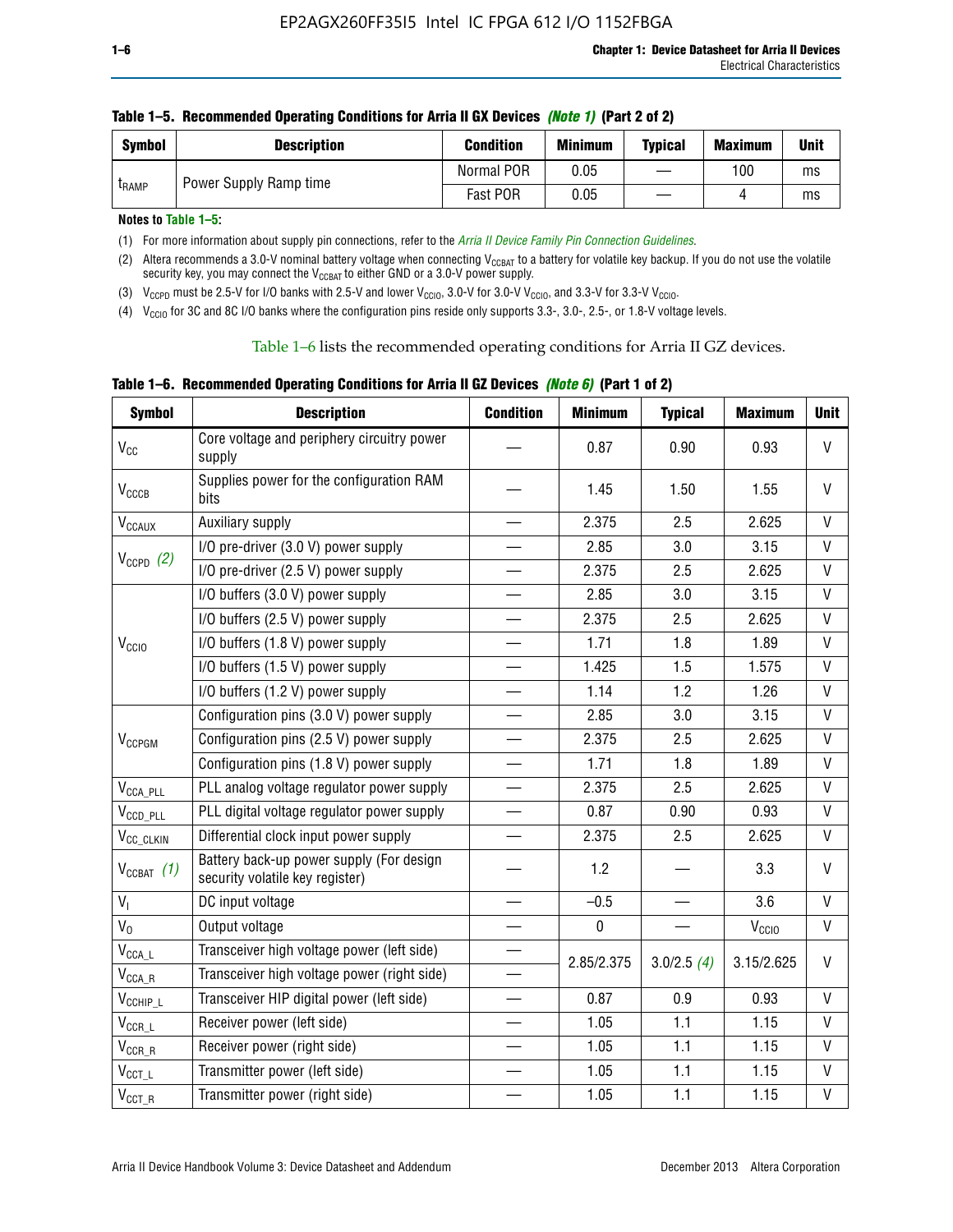| <b>Symbol</b>                 | <b>Description</b>                           | <b>Condition</b>           | <b>Minimum</b> | <b>Typical</b> | <b>Maximum</b> | <b>Unit</b>  |
|-------------------------------|----------------------------------------------|----------------------------|----------------|----------------|----------------|--------------|
| $V_{\rm CCL_GXBLn}$<br>(3)    | Transceiver clock power (left side)          |                            | 1.05           | 1.1            | 1.15           | $\vee$       |
| V <sub>CCL_GXBRn</sub><br>(3) | Transceiver clock power (right side)         |                            | 1.05           | 1.1            | 1.15           | $\mathsf{V}$ |
| $V_{\text{CCH_GXBLn}}$<br>(3) | Transmitter output buffer power (left side)  |                            |                | 1.4/1.5(5)     | 1.575          | V            |
| V <sub>CCH_GXBRn</sub><br>(3) | Transmitter output buffer power (right side) |                            | 1.33/1.425     |                |                |              |
| T,                            | Operating junction temperature               | Commercial                 | $\mathbf{0}$   |                | 85             | °C           |
|                               |                                              | Industrial                 | $-40$          |                | 100            | °C           |
| t <sub>RAMP</sub>             | Power supply ramp time                       | Normal POR<br>$(PORSEL=0)$ | 0.05           |                | 100            | ms           |
|                               |                                              | Fast POR<br>$(PORSEL=1)$   | 0.05           |                | 4              | ms           |

#### **Table 1–6. Recommended Operating Conditions for Arria II GZ Devices** *(Note 6)* **(Part 2 of 2)**

#### **Notes to Table 1–6:**

(1) Altera recommends a 3.0-V nominal battery voltage when connecting  $V_{CCBAT}$  to a battery for volatile key backup. If you do not use the volatile security key, you may connect the  $V_{\text{CCBAT}}$  to either GND or a 3.0-V power supply.

(2)  $V_{CCPD}$  must be 2.5 V when  $V_{CCIO}$  is 2.5, 1.8, 1.5, or 1.2 V.  $V_{CCPD}$  must be 3.0 V when  $V_{CCIO}$  is 3.0 V.

(3)  $n = 0, 1, or 2$ .

(4)  $V_{CCA~LR}$  must be connected to a 3.0-V supply if the clock multiplier unit (CMU) phase-locked loop (PLL), receiver clock data recovery (CDR), or both, are configured at a base data rate > 4.25 Gbps. For data rates up to 4.25 Gbps, you can connect V<sub>CCA L/R</sub> to either 3.0 V or 2.5 V.

(5)  $V_{\text{CCH\_GXBL/R}}$  must be connected to a 1.4-V supply if the transmitter channel data rate is > 6.5 Gbps. For data rates up to 6.5 Gbps, you can connect V<sub>CCH\_GXBL/R</sub> to either 1.4 V or 1.5 V.

(6) Transceiver power supplies do not have power-on-reset (POR) circuitry. After initial power-up, violating the transceiver power supply operating conditions could lead to unpredictable link behavior.

# **DC Characteristics**

This section lists the supply current, I/O pin leakage current, on-chip termination (OCT) accuracy and variation, input pin capacitance, internal weak pull-up and pull-down resistance, hot socketing, and Schmitt trigger input specifications.

### **Supply Current**

Standby current is the current the device draws after the device is configured with no inputs or outputs toggling and no activity in the device. Because these currents vary largely with the resources used, use the Microsoft Excel-based Early Power Estimator (EPE) to get supply current estimates for your design.

**For more information about power estimation tools, refer to the** *PowerPlay Early Power* **<b>Formation** *[Estimator User Guide](http://www.altera.com/literature/ug/ug_epe.pdf
)* and the *[PowerPlay Power Analysis](http://www.altera.com/literature/hb/qts/qts_qii53013.pdf)* chapter.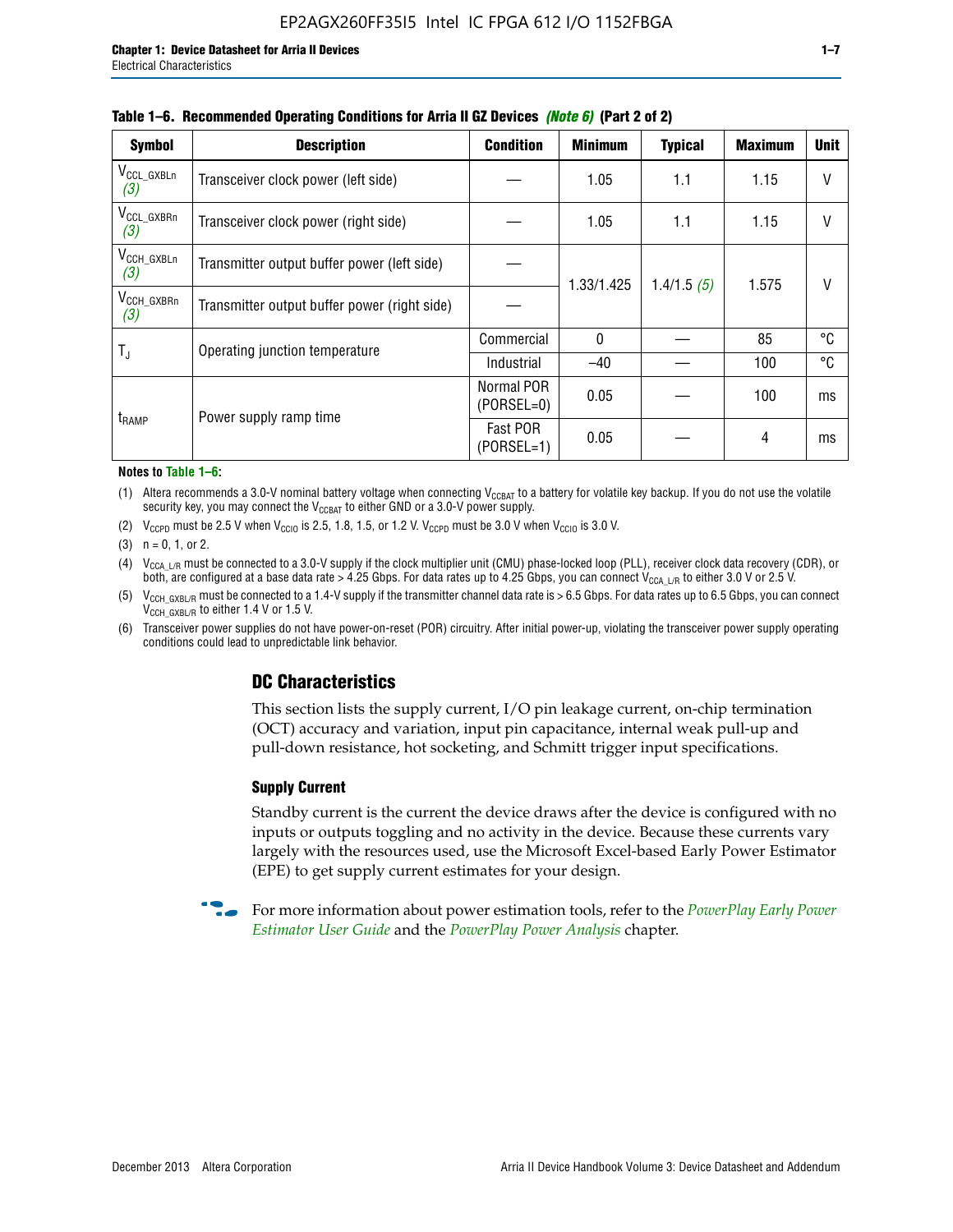### **I/O Pin Leakage Current**

Table 1–7 lists the Arria II GX I/O pin leakage current specifications.

# **Table 1–7. I/O Pin Leakage Current for Arria II GX Devices**

| Symbol   | <b>Description</b> | <b>Conditions</b>                   | <b>Min</b> | <b>Typ</b> | <b>Max</b> | <b>Unit</b> |
|----------|--------------------|-------------------------------------|------------|------------|------------|-------------|
|          | Input pin          | $V_1 = 0$ V to $V_{\text{CCIOMAX}}$ | $-10$      |            |            | uА          |
| $I_{0Z}$ | Tri-stated I/O pin | $V_0 = 0$ V to $V_{\text{CCIOMAX}}$ | $-10$      |            | 10         | uА          |

Table 1–8 lists the Arria II GZ I/O pin leakage current specifications.

**Table 1–8. I/O Pin Leakage Current for Arria II GZ Devices**

| <b>Symbol</b> | <b>Description</b> | <b>Conditions</b>                   | Min   | <b>Typ</b> | Max | <b>Unit</b> |
|---------------|--------------------|-------------------------------------|-------|------------|-----|-------------|
|               | Input pin          | $V_1 = 0$ V to $V_{\text{CCIOMAX}}$ | $-20$ |            | 20  | uА          |
| 10Z           | Tri-stated I/O pin | $V_0 = 0$ V to $V_{\text{CCIOMAX}}$ | $-20$ |            | 20  | uА          |

### **Bus Hold**

Bus hold retains the last valid logic state after the source driving it either enters the high impedance state or is removed. Each I/O pin has an option to enable bus hold in user mode. Bus hold is always disabled in configuration mode.

Table 1–9 lists bus hold specifications for Arria II GX devices.

**Table 1–9. Bus Hold Parameters for Arria II GX Devices** *(Note 1)*

|                                            |                          |                                                  |       | $V_{CClO}$ (V) |       |            |       |            |       |            |       |                |       |            |    |
|--------------------------------------------|--------------------------|--------------------------------------------------|-------|----------------|-------|------------|-------|------------|-------|------------|-------|----------------|-------|------------|----|
| <b>Parameter</b>                           | <b>Symbol</b>            | Cond.                                            | $1.2$ |                |       | 1.5        |       | 1.8        |       | 2.5        |       | 3.0            |       | 3.3        |    |
|                                            |                          |                                                  | Min   | <b>Max</b>     | Min   | <b>Max</b> | Min   | <b>Max</b> | Min   | <b>Max</b> | Min   | <b>Max</b>     | Min   | <b>Max</b> |    |
| Bus-hold<br>low,<br>sustaining<br>current  | <b>I</b> <sub>SUSL</sub> | $V_{IN}$ > $V_{IL}$<br>(max.)                    | 8     |                | 12    |            | 30    |            | 50    |            | 70    |                | 70    |            | μA |
| Bus-hold<br>high,<br>sustaining<br>current | I <sub>SUSH</sub>        | $V_{IN}$ < $V_{IL}$<br>(min.)                    | $-8$  |                | $-12$ |            | $-30$ |            | $-50$ |            | $-70$ |                | $-70$ |            | μA |
| Bus-hold<br>low,<br>overdrive<br>current   | $I_{ODL}$                | $0 V < V_{IN} <$<br>V <sub>CCIO</sub>            |       | 125            |       | 175        |       | 200        |       | 300        |       | 500            |       | 500        | μA |
| Bus-hold<br>high,<br>overdrive<br>current  | $I_{ODH}$                | $0$ V $<$ V $_{\rm IN}$ $<$<br>V <sub>CCIO</sub> |       | $-125$         |       | $-175$     |       | $-200$     |       | $-300$     |       | $-500$         |       | $-500$     | μA |
| Bus-hold<br>trip point                     | VTRIP                    |                                                  | 0.3   | 0.9            | 0.375 | 1.125      | 0.68  | 1.07       | 0.7   | 1.7        | 0.8   | $\overline{c}$ | 0.8   | 2          | V  |

### **Note to Table 1–9:**

(1) The bus-hold trip points are based on calculated input voltages from the JEDEC standard.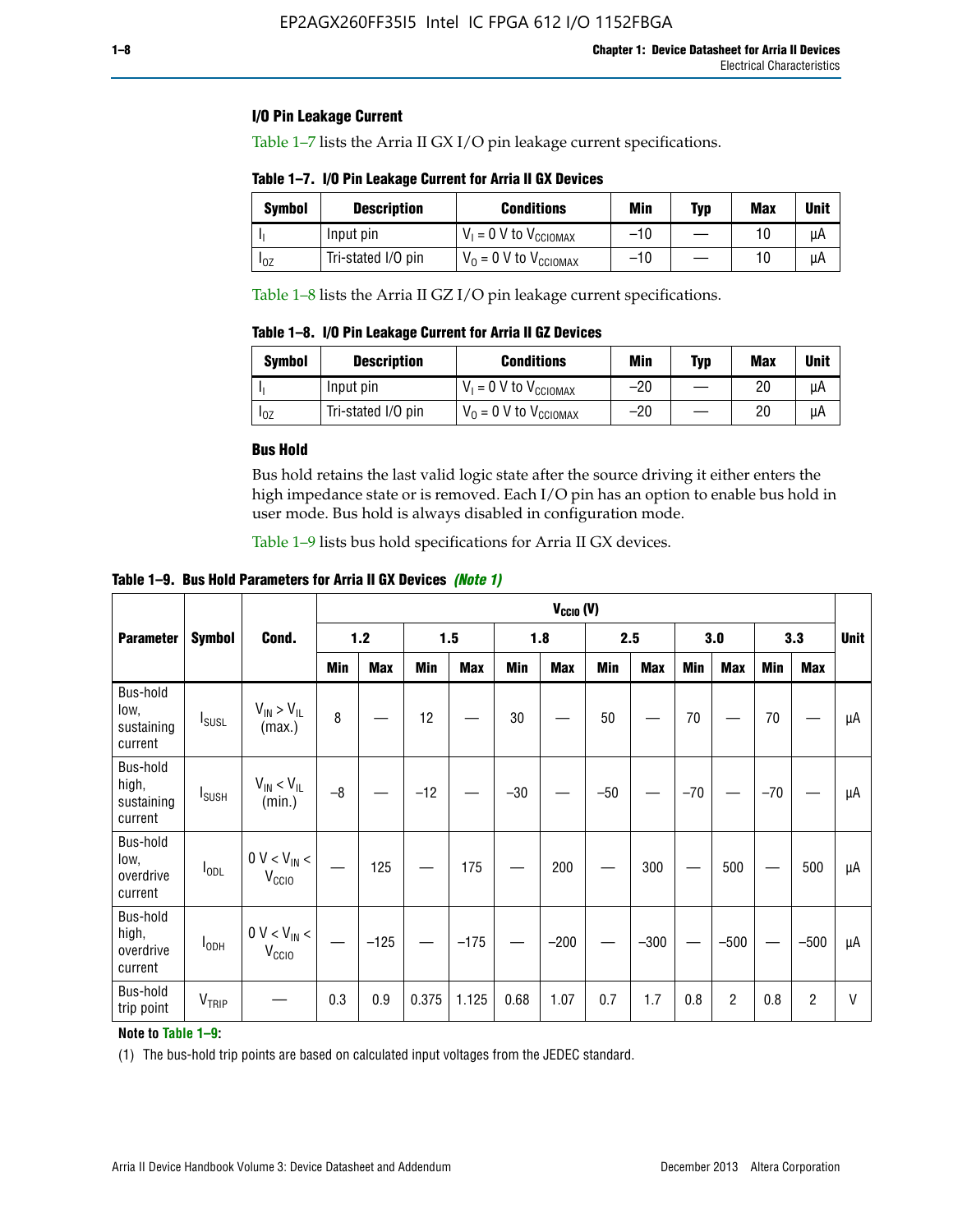# Table 1–10 lists the bus hold specifications for Arria II GZ devices.

**Table 1–10. Bus Hold Parameters for Arria II GZ Devices**

|                                           | <b>Symbol</b>            | Cond.                                |         | $V_{\text{CCIO}}(V)$ |         |            |         |            |         |            |         |            |        |
|-------------------------------------------|--------------------------|--------------------------------------|---------|----------------------|---------|------------|---------|------------|---------|------------|---------|------------|--------|
| <b>Parameter</b>                          |                          |                                      | 1.2     |                      |         | 1.5        |         | 1.8        |         | 2.5        |         | 3.0        |        |
|                                           |                          |                                      | Min     | <b>Max</b>           | Min     | <b>Max</b> | Min     | <b>Max</b> | Min     | <b>Max</b> | Min     | <b>Max</b> |        |
| Bus-hold<br>Low<br>sustaining<br>current  | $I_{SUSL}$               | $V_{IN} > V_{IL}$<br>(max.)          | 22.5    |                      | 25.0    |            | 30.0    |            | 50.0    |            | 70.0    |            | μA     |
| Bus-hold<br>High<br>sustaining<br>current | <b>I</b> <sub>SUSH</sub> | $V_{IN}$ < $V_{IH}$<br>(min.)        | $-22.5$ |                      | $-25.0$ |            | $-30.0$ |            | $-50.0$ |            | $-70.0$ |            | μA     |
| Bus-hold<br>Low<br>overdrive<br>current   | $I_{ODL}$                | $0V < V_{IN}$<br>V <sub>CCIO</sub>   |         | 120                  |         | 160        |         | 200        |         | 300        |         | 500        | μA     |
| Bus-hold<br>High<br>overdrive<br>current  | I <sub>ODH</sub>         | $0V < V_{IN} <$<br>V <sub>CCIO</sub> |         | $-120$               |         | $-160$     |         | $-200$     |         | $-300$     |         | $-500$     | μA     |
| Bus-hold<br>trip point                    | V <sub>TRIP</sub>        |                                      | 0.45    | 0.95                 | 0.50    | 1.00       | 0.68    | 1.07       | 0.70    | 1.70       | 0.80    | 2.00       | $\vee$ |

# **OCT Specifications**

Table 1–11 lists the Arria II GX device and differential OCT with and without calibration accuracy.

|                                                           |                                                |                                                |                   | <b>Calibration Accuracy</b> |               |
|-----------------------------------------------------------|------------------------------------------------|------------------------------------------------|-------------------|-----------------------------|---------------|
| <b>Symbol</b>                                             | <b>Description</b>                             | <b>Conditions (V)</b>                          | <b>Commercial</b> | <b>Industrial</b>           | <b>Unit</b>   |
| 25- $\Omega$ R <sub>s</sub><br>3.0, 2.5                   | $25-\Omega$ series OCT<br>without calibration  | $V_{\text{CC10}} = 3.0, 2.5$                   | ± 30              | ± 40                        | $\frac{0}{0}$ |
| 50- $\Omega$ R <sub>S</sub><br>3.0, 2.5                   | $50-\Omega$ series OCT<br>without calibration  | $V_{\text{CC10}} = 3.0, 2.5$                   | ± 30              | ± 40                        | $\frac{0}{0}$ |
| 25- $\Omega$ R <sub>S</sub><br>1.8                        | 25- $\Omega$ series OCT<br>without calibration | $V_{\text{CCI0}} = 1.8$                        | ± 40              | ± 50                        | $\frac{0}{0}$ |
| 50- $\Omega$ R <sub>s</sub><br>1.8                        | $50-\Omega$ series OCT<br>without calibration  | $V_{\text{CC10}} = 1.8$                        | ± 40              | ± 50                        | $\frac{0}{0}$ |
| 25- $\Omega$ R <sub>S</sub><br>1.5, 1.2                   | $25-\Omega$ series OCT<br>without calibration  | $V_{\text{CC10}} = 1.5, 1.2$                   | ± 50              | ± 50                        | $\frac{0}{0}$ |
| 50- $\Omega$ R <sub>s</sub><br>1.5, 1.2                   | $50-\Omega$ series OCT<br>without calibration  | $V_{\text{CC10}} = 1.5, 1.2$                   | ± 50              | ± 50                        | $\frac{0}{0}$ |
| 25- $\Omega$ R <sub>s</sub><br>3.0, 2.5, 1.8, 1.5,<br>1.2 | 25- $\Omega$ series OCT<br>with calibration    | $V_{\text{CC10}} = 3.0, 2.5,$<br>1.8, 1.5, 1.2 | ±10               | ± 10                        | $\frac{0}{0}$ |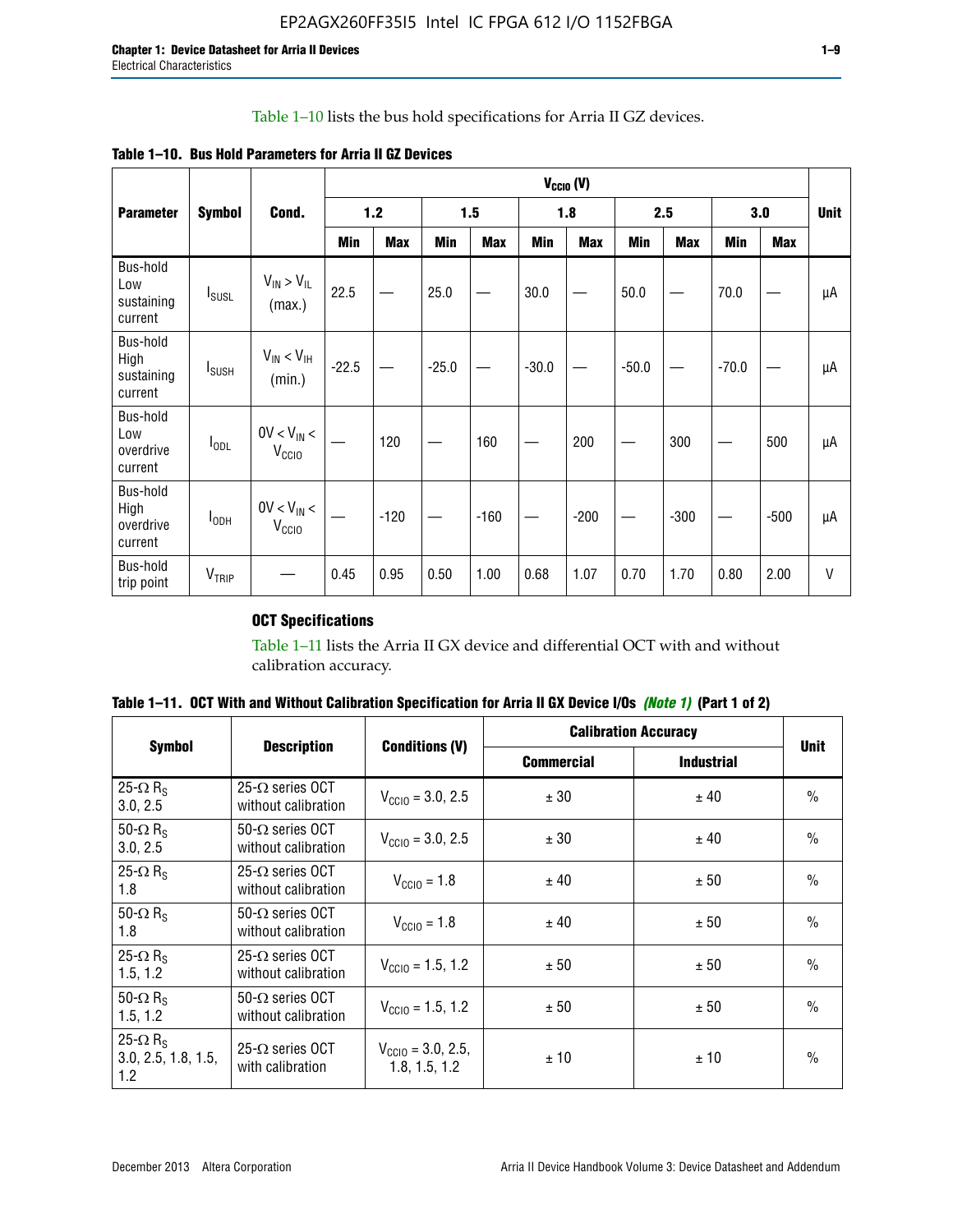| <b>Symbol</b>                                             | <b>Description</b>                                              |                                                | <b>Calibration Accuracy</b> | <b>Unit</b>       |               |
|-----------------------------------------------------------|-----------------------------------------------------------------|------------------------------------------------|-----------------------------|-------------------|---------------|
|                                                           |                                                                 | <b>Conditions (V)</b>                          | <b>Commercial</b>           | <b>Industrial</b> |               |
| 50- $\Omega$ R <sub>S</sub><br>3.0, 2.5, 1.8, 1.5,<br>1.2 | $50-\Omega$ series OCT<br>with calibration                      | $V_{\text{CC10}} = 3.0, 2.5,$<br>1.8, 1.5, 1.2 | ±10                         | ± 10              | $\frac{0}{0}$ |
| 100- $\Omega$ R <sub>D</sub><br>2.5                       | 100- $\Omega$ differential<br><b>OCT</b> without<br>calibration | $V_{\text{CC10}} = 2.5$                        | ± 30                        | ± 30              | $\%$          |

## **Table 1–11. OCT With and Without Calibration Specification for Arria II GX Device I/Os** *(Note 1)* **(Part 2 of 2)**

**Note to Table 1–11:**

(1) OCT with calibration accuracy is valid at the time of calibration only.

Table 1–12 lists the OCT termination calibration accuracy specifications for Arria II GZ devices.

| Table 1–12. OCT with Calibration Accuracy Specifications for Arria II GZ Devices (Note 1) |  |  |  |  |
|-------------------------------------------------------------------------------------------|--|--|--|--|
|-------------------------------------------------------------------------------------------|--|--|--|--|

|                                                                                                       |                                                                                                                                 |                                                | <b>Calibration Accuracy</b> |        |       |               |
|-------------------------------------------------------------------------------------------------------|---------------------------------------------------------------------------------------------------------------------------------|------------------------------------------------|-----------------------------|--------|-------|---------------|
| <b>Symbol</b>                                                                                         | <b>Description</b>                                                                                                              | <b>Conditions (V)</b>                          | C <sub>2</sub>              | C3, I3 | C4,14 | <b>Unit</b>   |
| 25- $\Omega$ R <sub>s</sub><br>3.0, 2.5, 1.8, 1.5,<br>1.2 $(2)$                                       | $25-\Omega$ series OCT<br>with calibration                                                                                      | $V_{CGI0} = 3.0, 2.5,$<br>1.8, 1.5, 1.2        | ± 8                         | ± 8    | ± 8   | $\frac{0}{0}$ |
| 50- $\Omega$ R <sub>s</sub><br>3.0, 2.5, 1.8, 1.5,<br>1.2                                             | 50- $\Omega$ internal series<br>OCT with calibration                                                                            | $V_{\text{CC10}} = 3.0, 2.5,$<br>1.8, 1.5, 1.2 | ± 8                         | ± 8    | ± 8   | $\frac{0}{0}$ |
| 50- $\Omega$ R <sub>T</sub><br>2.5, 1.8, 1.5, 1.2                                                     | 50- $\Omega$ internal parallel<br><b>OCT</b> with calibration                                                                   | $V_{\text{CC10}} = 2.5, 1.8,$<br>1.5.1.2       | ± 10                        | ± 10   | ± 10  | $\frac{0}{0}$ |
| 20- $\Omega$ , 40- $\Omega$ , and<br>$60 - \Omega$ R <sub>S</sub><br>3.0, 2.5, 1.8, 1.5,<br>1.2 $(3)$ | 20- $\Omega$ , 40- $\Omega$ and<br>60- $\Omega$ R <sub>s</sub> expanded<br>range for internal<br>series OCT with<br>calibration | $V_{\text{CC10}} = 3.0, 2.5,$<br>1.8, 1.5, 1.2 | ± 10                        | ± 10   | ± 10  | $\frac{0}{0}$ |
| 25- $\Omega$ R <sub>S</sub> left_shift<br>3.0, 2.5, 1.8, 1.5,<br>1.2                                  | $25-\Omega R_{S\_left\_shift}$<br>internal left shift<br>series OCT with<br>calibration                                         | $V_{\text{CC10}} = 3.0, 2.5,$<br>1.8, 1.5, 1.2 | ± 10                        | ± 10   | ± 10  | $\frac{0}{0}$ |

**Notes to Table 1–12:**

(1) OCT calibration accuracy is valid at the time of calibration only.

(2) 25- $\Omega$  R<sub>S</sub> is not supported for 1.5 V and 1.2 V in Row I/O.

(3)  $20-\Omega$  R<sub>S</sub> is not supported for 1.5 V and 1.2 V in Row I/O.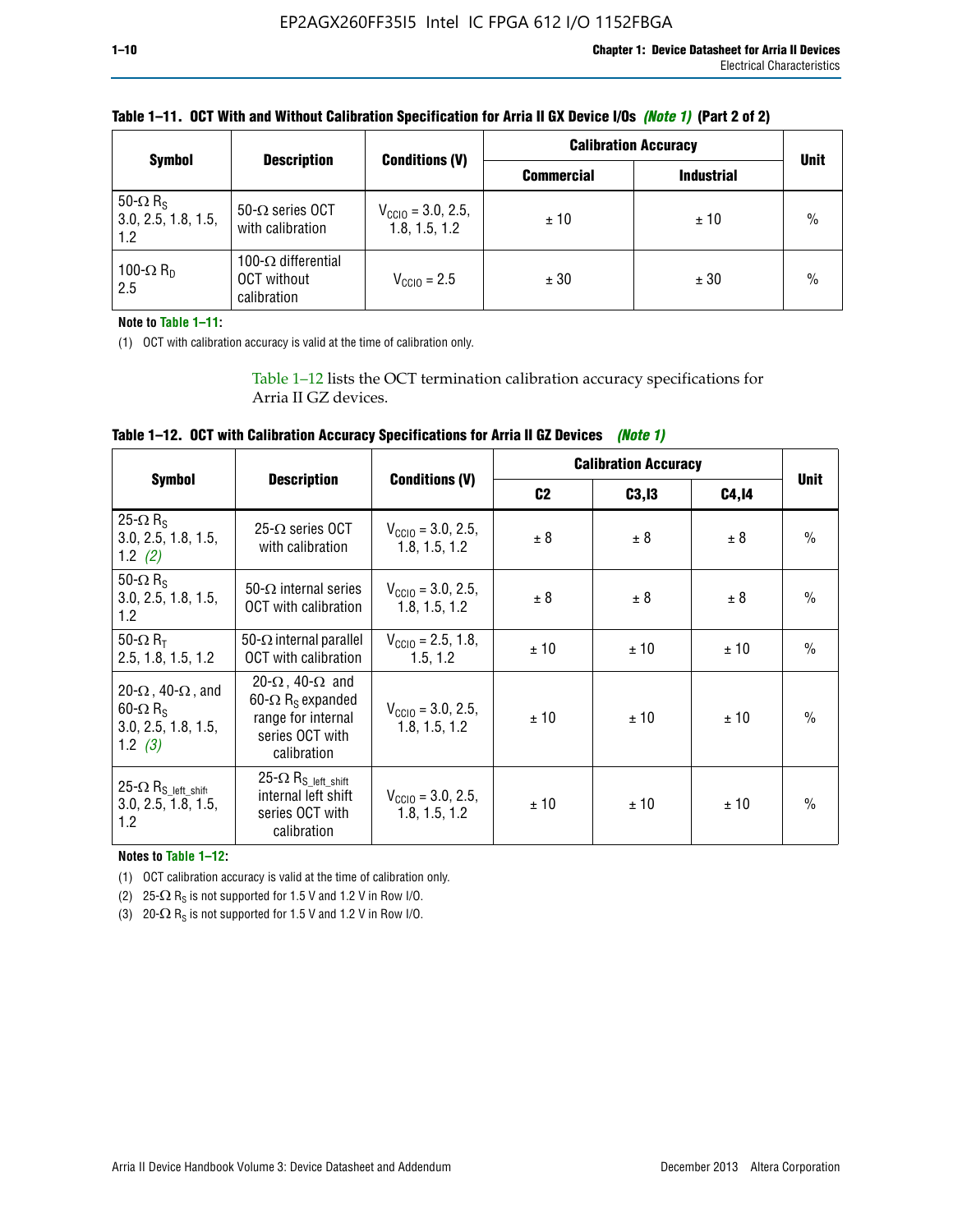The calibration accuracy for calibrated series and parallel OCTs are applicable at the moment of calibration. When process, voltage, and temperature (PVT) conditions change after calibration, the tolerance may change.

Table 1–13 lists the Arria II GZ OCT without calibration resistance tolerance to PVT changes.

|  | Table 1–13. OCT Without Calibration Resistance Tolerance Specifications for Arria II GZ Devices |  |  |  |
|--|-------------------------------------------------------------------------------------------------|--|--|--|
|--|-------------------------------------------------------------------------------------------------|--|--|--|

|                                            |                                                                   |                              | <b>Resistance Tolerance</b> |              |               |
|--------------------------------------------|-------------------------------------------------------------------|------------------------------|-----------------------------|--------------|---------------|
| <b>Symbol</b>                              | <b>Description</b>                                                | <b>Conditions (V)</b>        | C3, I3                      | <b>C4,14</b> | <b>Unit</b>   |
| 25- $\Omega$ R <sub>S</sub><br>3.0 and 2.5 | $25-\Omega$ internal series<br><b>OCT</b> without<br>calibration  | $V_{\text{CC10}} = 3.0, 2.5$ | ± 40                        | ± 40         | $\frac{0}{0}$ |
| 25- $\Omega$ R <sub>S</sub><br>1.8 and 1.5 | 25- $\Omega$ internal series<br><b>OCT</b> without<br>calibration | $V_{CGI0} = 1.8, 1.5$        | ± 40                        | ± 40         | $\frac{0}{0}$ |
| 25- $\Omega$ R <sub>S</sub><br>1.2         | 25- $\Omega$ internal series<br><b>OCT</b> without<br>calibration | $V_{\text{CC10}} = 1.2$      | ± 50                        | ± 50         | $\frac{0}{0}$ |
| 50- $\Omega$ R <sub>S</sub><br>3.0 and 2.5 | $50-\Omega$ internal series<br><b>OCT</b> without<br>calibration  | $V_{\text{CC10}} = 3.0, 2.5$ | ± 40                        | ± 40         | $\frac{0}{0}$ |
| 50- $\Omega$ R <sub>S</sub><br>1.8 and 1.5 | 50- $\Omega$ internal series<br><b>OCT</b> without<br>calibration | $V_{\text{CC10}} = 1.8, 1.5$ | ± 40                        | ± 40         | $\frac{0}{0}$ |
| 50- $\Omega$ R <sub>s</sub><br>1.2         | 50- $\Omega$ internal series<br><b>OCT</b> without<br>calibration | $V_{\text{CC10}} = 1.2$      | ± 50                        | ± 50         | $\frac{0}{0}$ |
| 100- $\Omega$ R <sub>D</sub><br>2.5        | 100- $\Omega$ internal<br>differential OCT                        | $V_{\text{CC10}} = 2.5$      | ± 25                        | ± 25         | $\frac{0}{0}$ |

OCT calibration is automatically performed at power up for OCT-enabled I/Os. When voltage and temperature conditions change after calibration, the resistance may change. Use Equation 1–1 and Table 1–14 to determine the OCT variation when voltage and temperature vary after power-up calibration for Arria II GX and GZ devices.

**Equation 1–1. OCT Variation** *(Note 1)*

$$
R_{OCT} = R_{SCAL} \Big( 1 + \langle \frac{dR}{dT} \times \Delta T \rangle \pm \langle \frac{dR}{dV} \times \Delta V \rangle \Big)
$$

#### **Notes to Equation 1–1:**

(1)  $R_{OCT}$  value calculated from Equation 1–1shows the range of OCT resistance with the variation of temperature and V<sub>CCIO</sub>.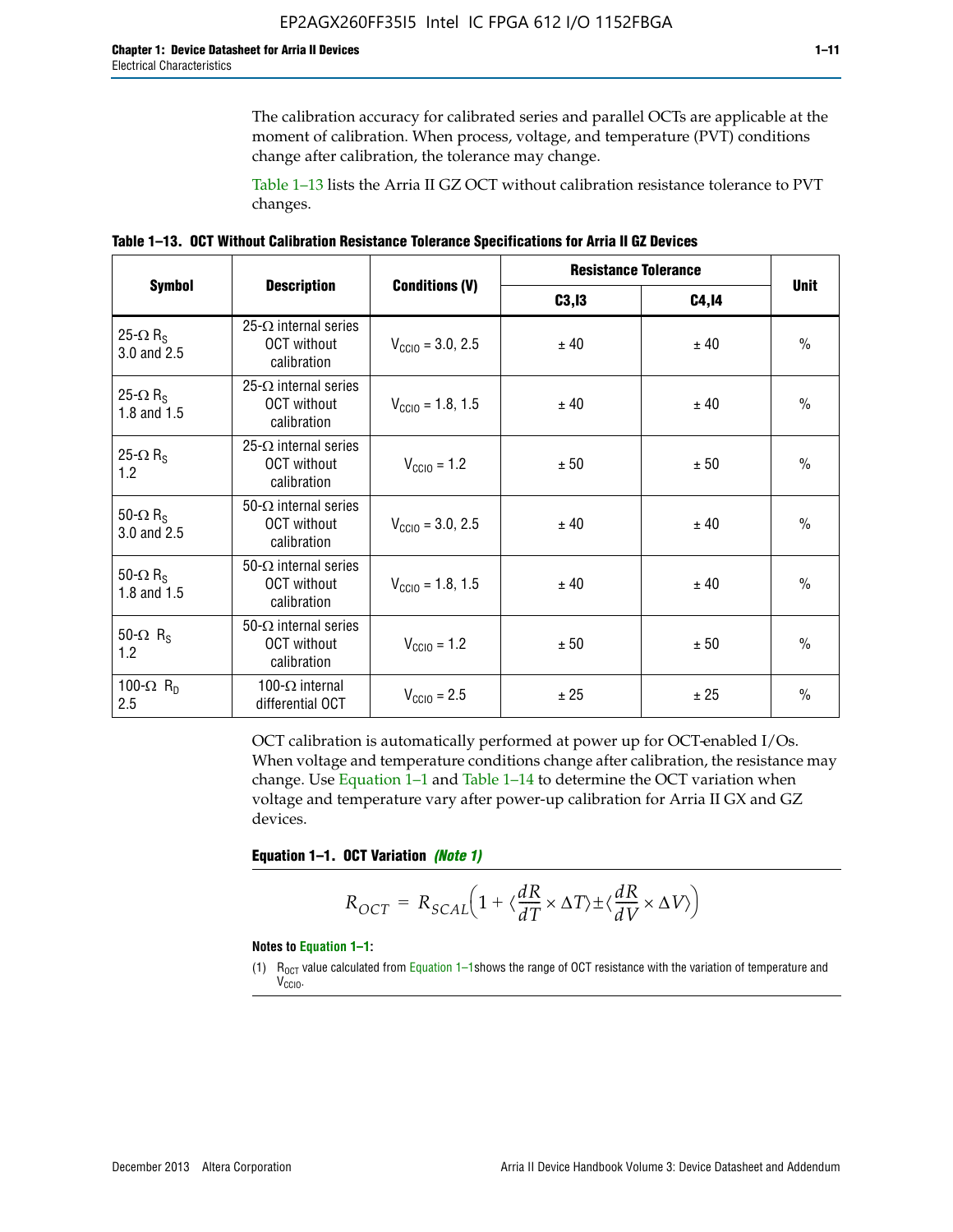Use the following with Equation 1–1:

- $\blacksquare$  R<sub>SCAL</sub> is the OCT resistance value at power up.
- $\blacksquare$   $\Delta T$  is the variation of temperature with respect to the temperature at power up.
- $\blacksquare$   $\Delta V$  is the variation of voltage with respect to the V<sub>CCIO</sub> at power up.
- $\blacksquare$  dR/dT is the percentage change of  $R_{\text{SCAL}}$  with temperature.
- $\blacksquare$  dR/dV is the percentage change of R<sub>SCAL</sub> with voltage.

Table 1–14 lists the OCT variation with temperature and voltage after power-up calibration for Arria II GX devices.

| Table 1-14. OCT Variation after Power-up Calibration for Arria II GX Devices |  |  |  |  |  |  |  |  |  |
|------------------------------------------------------------------------------|--|--|--|--|--|--|--|--|--|
|------------------------------------------------------------------------------|--|--|--|--|--|--|--|--|--|

| <b>Nominal Voltage V<sub>CCIO</sub> (V)</b> | $dR/dT$ (%/°C) | $dR/dV$ (%/mV) |
|---------------------------------------------|----------------|----------------|
| 3.0                                         | 0.262          | 0.035          |
| 2.5                                         | 0.234          | 0.039          |
| 1.8                                         | 0.219          | 0.086          |
| 1.5                                         | 0.199          | 0.136          |
| 1.2                                         | 0.161          | 0.288          |

Table 1–15 lists the OCT variation with temperature and voltage after power-up calibration for Arria II GZ devices.

| <b>Nominal Voltage, V<sub>ccio</sub> (V)</b> | $dR/dT$ (%/°C) | dR/dV (%/mV) |
|----------------------------------------------|----------------|--------------|
| 3.0                                          | 0.189          | 0.0297       |
| 2.5                                          | 0.208          | 0.0344       |
| 1.8                                          | 0.266          | 0.0499       |
| 1.5                                          | 0.273          | 0.0744       |
| 19                                           | 0.317          | 0.1241       |

**Table 1–15. OCT Variation after Power-Up Calibration for Arria II GZ Devices** *(Note 1)*

**Note to Table 1–15:**

(1) Valid for V<sub>CCIO</sub> range of  $\pm 5\%$  and temperature range of 0° to 85°C.

### **Pin Capacitance**

Table 1–16 lists the pin capacitance for Arria II GX devices.

**Table 1–16. Pin Capacitance for Arria II GX Devices**

| Symbol   | <b>Description</b>                                                                                                                               | <b>Typical</b> | <b>Unit</b> |
|----------|--------------------------------------------------------------------------------------------------------------------------------------------------|----------------|-------------|
| $v_{10}$ | Input capacitance on I/O pins, dual-purpose pins (differential I/O, clock,<br>$R_{\text{up}}$ , $R_{\text{dn}}$ , and dedicated clock input pins |                | D۲          |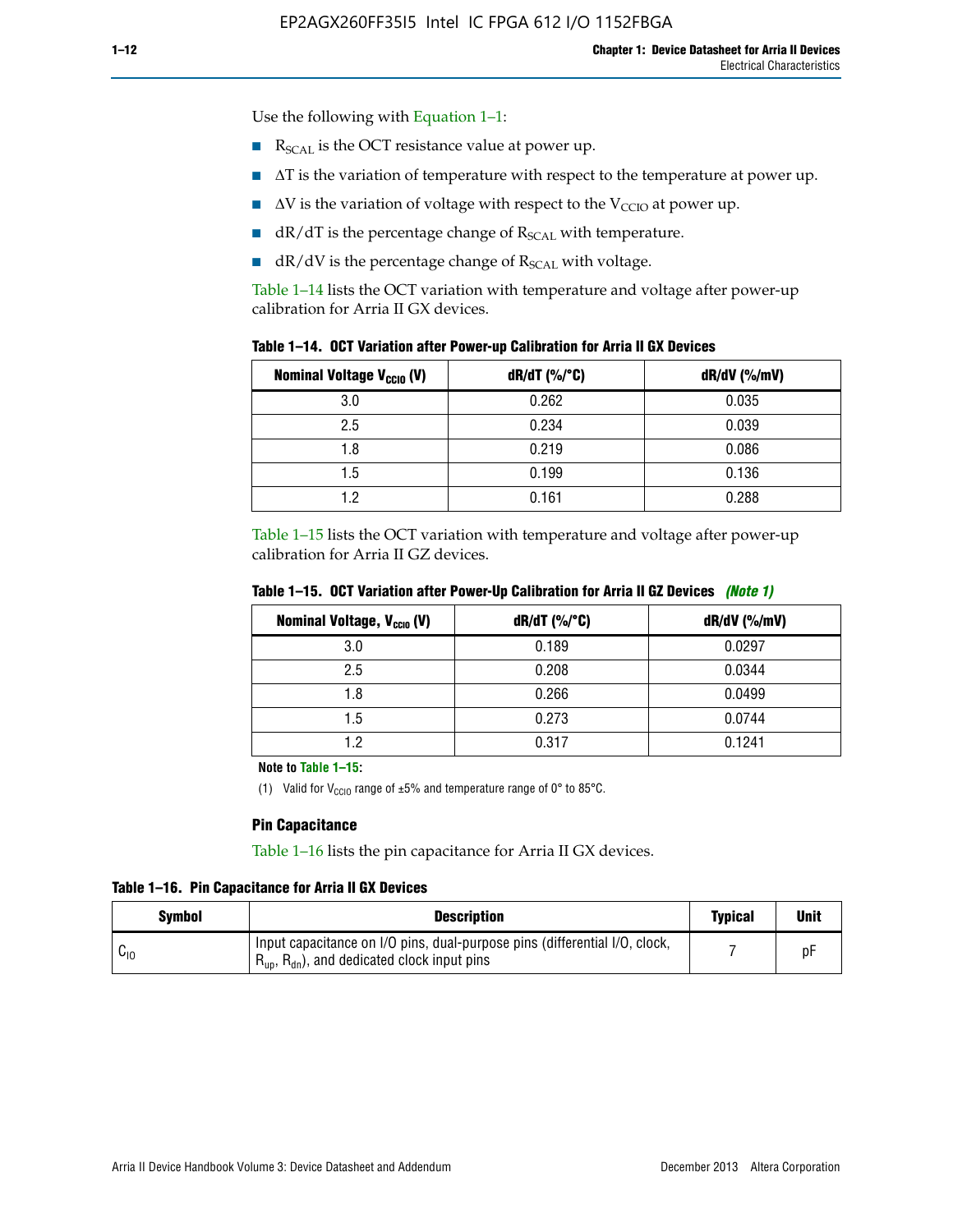### Table 1–17 lists the pin capacitance for Arria II GZ devices.

**Table 1–17. Pin Capacitance for Arria II GZ Devices** 

| <b>Symbol</b>                                    | <b>Description</b>                                                     | <b>Typical</b> | <b>Unit</b> |
|--------------------------------------------------|------------------------------------------------------------------------|----------------|-------------|
| C <sub>IOTB</sub>                                | Input capacitance on the top and bottom I/O pins                       | 4              | pF          |
| C <sub>IOLR</sub>                                | Input capacitance on the left and right I/O pins                       | 4              | pF          |
| $C_{CLKTB}$                                      | Input capacitance on the top and bottom non-dedicated clock input pins |                | рF          |
| $C_{CLKLR}$                                      | Input capacitance on the left and right non-dedicated clock input pins |                | pF          |
| $C_{\text{OUTFB}}$                               | Input capacitance on the dual-purpose clock output and feedback pins   | 5              | pF          |
| $CCLK1$ , $CCLK3$ , $CCLK8$ ,<br>and $C_{CLK10}$ | Input capacitance for dedicated clock input pins                       |                | рF          |

### **Internal Weak Pull-Up and Weak Pull-Down Resistors**

Table 1–18 lists the weak pull-up and pull-down resistor values for Arria II GX devices.

**Table 1–18. Internal Weak Pull-up and Weak Pull-Down Resistors for Arria II GX Devices** *(Note 1)* 

| <b>Symbol</b> | <b>Description</b>                                                                                                                                                                                                                                                                                                                                                                            | <b>Conditions</b>                             | Min | Typ       | Max | <b>Unit</b> |
|---------------|-----------------------------------------------------------------------------------------------------------------------------------------------------------------------------------------------------------------------------------------------------------------------------------------------------------------------------------------------------------------------------------------------|-----------------------------------------------|-----|-----------|-----|-------------|
|               |                                                                                                                                                                                                                                                                                                                                                                                               | $V_{\text{CC10}} = 3.3 \text{ V} \pm 5\%$ (2) | 7   | 25        | 41  | $k\Omega$   |
|               | 7<br>28<br>$V_{\text{CC10}} = 3.0 V \pm 5\%$ (2)<br>Value of I/O pin pull-up resistor<br>before and during configuration,<br>8<br>35<br>$V_{\text{CC10}} = 2.5 V \pm 5\%$ (2)<br>as well as user mode if the<br>57<br>10<br>$V_{\text{CC10}} = 1.8 \text{ V} \pm 5\%$ (2)<br>programmable pull-up resistor<br>13<br>82<br>option is enabled.<br>$V_{\text{CC10}} = 1.5 \text{ V} \pm 5\%$ (2) |                                               |     |           | 47  | $k\Omega$   |
|               |                                                                                                                                                                                                                                                                                                                                                                                               |                                               | 61  | $k\Omega$ |     |             |
|               |                                                                                                                                                                                                                                                                                                                                                                                               |                                               |     |           | 108 | $k\Omega$   |
|               |                                                                                                                                                                                                                                                                                                                                                                                               |                                               |     |           | 163 | $k\Omega$   |
|               |                                                                                                                                                                                                                                                                                                                                                                                               | $V_{\text{CC10}} = 1.2 V \pm 5\%$ (2)         | 19  | 143       | 351 | $k\Omega$   |
|               |                                                                                                                                                                                                                                                                                                                                                                                               | $V_{\text{CC10}} = 3.3 \text{ V} \pm 5\%$     | 6   | 19        | 29  | $k\Omega$   |
|               |                                                                                                                                                                                                                                                                                                                                                                                               | $V_{\text{CC10}} = 3.0 V \pm 5\%$             | 6   | 22        | 32  | $k\Omega$   |
| $R_{PD}$      | Value of TCK pin pull-down<br>resistor                                                                                                                                                                                                                                                                                                                                                        | $V_{\text{CC10}} = 2.5 V \pm 5\%$             | 6   | 25        | 42  | $k\Omega$   |
|               |                                                                                                                                                                                                                                                                                                                                                                                               | $V_{\text{CC10}} = 1.8 V \pm 5\%$             | 7   | 35        | 70  | $k\Omega$   |
| $R_{PU}$      |                                                                                                                                                                                                                                                                                                                                                                                               | $V_{\text{CC10}} = 1.5 V \pm 5\%$             | 8   | 50        | 112 | $k\Omega$   |

**Notes to Table 1–18:**

(1) All I/O pins have an option to enable weak pull-up except configuration, test, and JTAG pins. The weak pull-down feature is only available for JTAG TCK.

(2) Pin pull-up resistance values may be lower if an external source drives the pin higher than  $V_{\text{CCIO}}$ .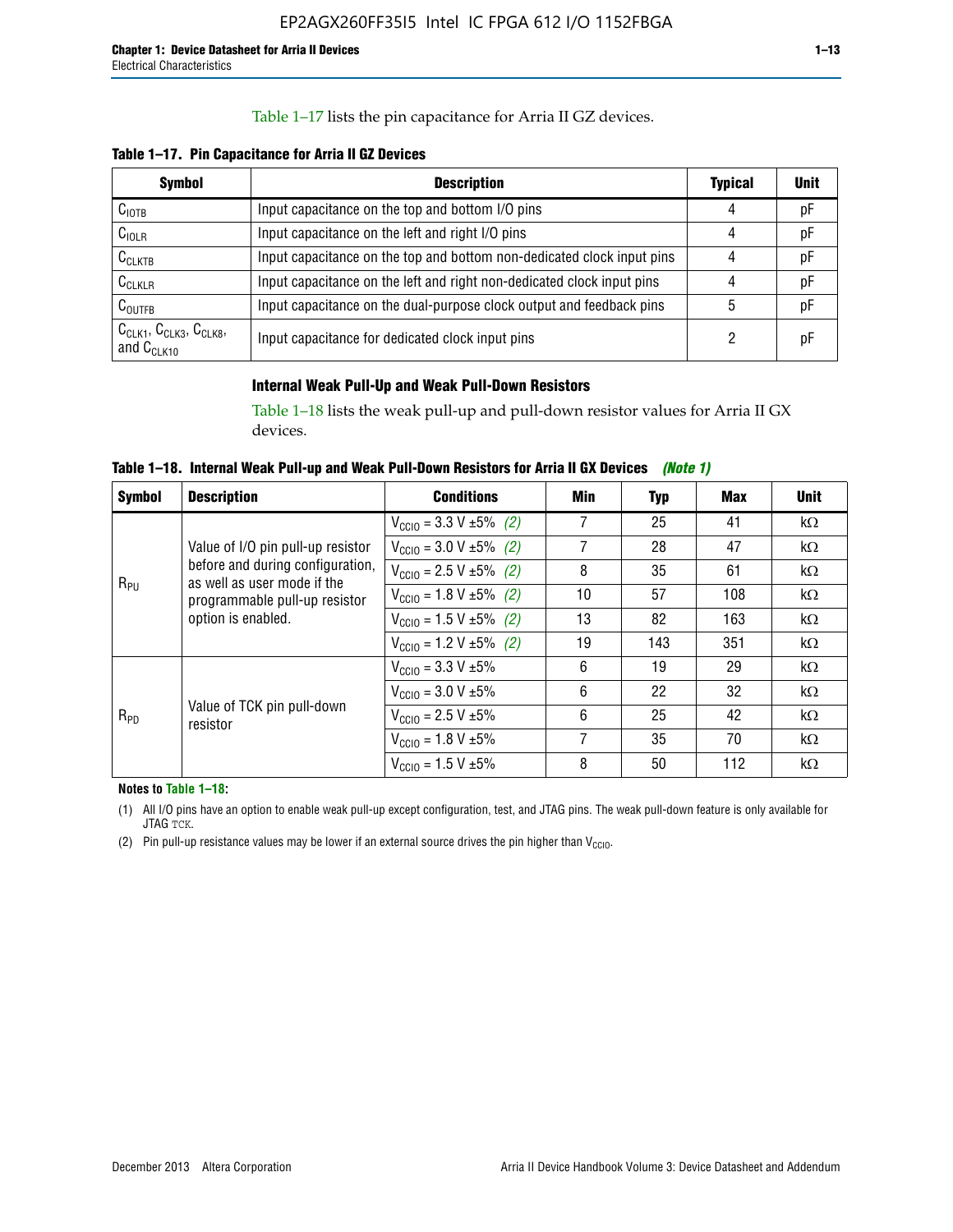Table 1–19 lists the weak pull-up resistor values for Arria II GZ devices.

**Table 1–19. Internal Weak Pull-Up Resistor for Arria II GZ Devices** *(Note 1)***,** *(2)*

| <b>Symbol</b> | <b>Description</b>                                                                                                              | <b>Conditions</b>                                    | Min | Typ | <b>Max</b> | <b>Unit</b> |
|---------------|---------------------------------------------------------------------------------------------------------------------------------|------------------------------------------------------|-----|-----|------------|-------------|
|               | Value of the I/O pin pull-up                                                                                                    | $V_{\text{CC10}} = 3.0 V \pm 5\%$ (3)                |     | 25  |            | kΩ          |
| $R_{PU}$      | resistor before and during<br>configuration, as well as user<br>mode if the programmable<br>pull-up resistor option is enabled. | $V_{\text{CC10}} = 2.5 V \pm 5\%$ (3)                |     | 25  |            | kΩ          |
|               |                                                                                                                                 | $V_{\text{CC10}} = 1.8 \text{ V } \pm 5\% \quad (3)$ |     | 25  |            | kΩ          |
|               |                                                                                                                                 | $V_{\text{CC10}} = 1.5 \text{ V} \pm 5\%$ (3)        |     | 25  |            | kΩ          |
|               |                                                                                                                                 | $V_{\text{CC10}} = 1.2 V \pm 5\%$ (3)                |     | 25  |            | kΩ          |

**Notes to Table 1–19:**

(1) All I/O pins have an option to enable weak pull-up except configuration, test, and JTAG pins.

(2) The internal weak pull-down feature is only available for the JTAG TCK pin. The typical value for this internal weak pull-down resistor is approximately 25 k $\Omega$ .

(3) Pin pull-up resistance values may be lower if an external source drives the pin higher than  $V_{\text{CCIO}}$ .

#### **Hot Socketing**

Table 1–20 lists the hot-socketing specification for Arria II GX and GZ devices.

**Table 1–20. Hot Socketing Specifications for Arria II Devices** 

| <b>Symbol</b> | <b>Description</b>                | <b>Maximum</b>     |
|---------------|-----------------------------------|--------------------|
| IIOPIN(DC)    | DC current per I/O pin            | $300 \mu A$        |
| $I$ IOPIN(AC) | AC current per I/O pin            | $8 \text{ mA}$ (1) |
| IXCVRTX(DC)   | DC current per transceiver TX pin | 100 mA             |
| IXCVRRX(DC)   | DC current per transceiver RX pin | 50 mA              |

#### **Note to Table 1–20:**

(1) The I/O ramp rate is 10 ns or more. For ramp rates faster than 10 ns,  $|I_{10\text{PIN}}| = C$  dv/dt, in which "C" is I/O pin capacitance and "dv/dt" is slew rate.

# **Schmitt Trigger Input**

The Arria II GX device supports Schmitt trigger input on the TDI, TMS, TCK, nSTATUS, nCONFIG, nCE, CONF\_DONE, and DCLK pins. A Schmitt trigger feature introduces hysteresis to the input signal for improved noise immunity, especially for signals with slow edge rates.

Table 1–21 lists the hysteresis specifications across the supported  $V<sub>CCIO</sub>$  range for Schmitt trigger inputs in Arria II GX devices.

**Table 1–21. Schmitt Trigger Input Hysteresis Specifications for Arria II GX Devices**

| <b>Symbol</b>        | <b>Description</b>                   | <b>Condition (V)</b>    | <b>Minimum</b> | <b>Unit</b> |
|----------------------|--------------------------------------|-------------------------|----------------|-------------|
|                      |                                      | $V_{\text{CGI0}} = 3.3$ | 220            | mV          |
|                      | Hysteresis for Schmitt trigger input | $V_{\text{CCIO}} = 2.5$ | 180            | mV          |
| V <sub>Schmitt</sub> |                                      | $V_{\text{CCIO}} = 1.8$ | 110            | mV          |
|                      |                                      | $V_{\text{CCIO}} = 1.5$ | 70             | mV          |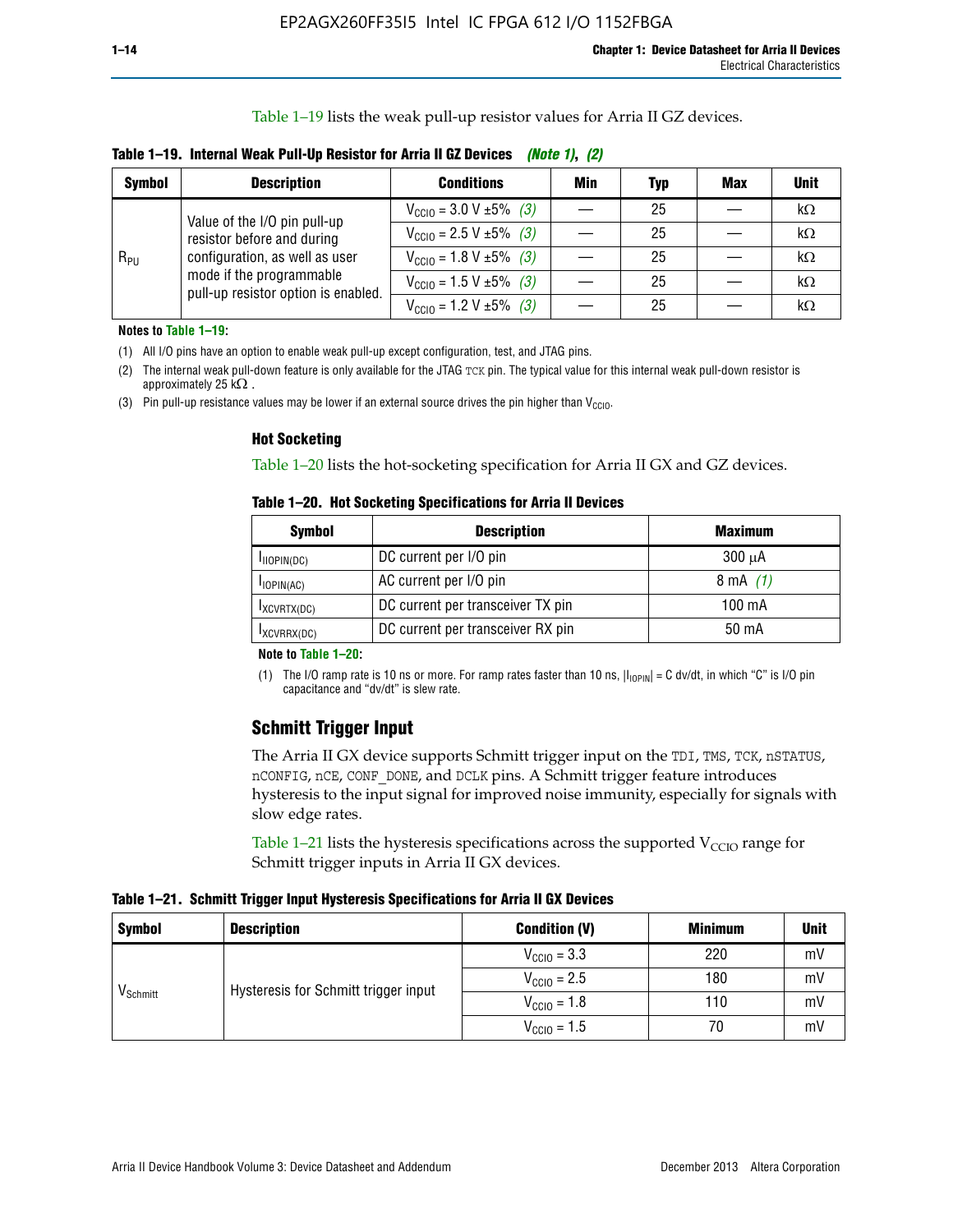# **I/O Standard Specifications**

Table 1–22 through Table 1–35 list input voltage ( $V_{IH}$  and  $V_{IL}$ ), output voltage ( $V_{OH}$ and  $V_{OL}$ ), and current drive characteristics ( $I_{OH}$  and  $I_{OL}$ ) for various I/O standards supported by the Arria II device family. They also show the Arria II device family I/O standard specifications.  $V_{OL}$  and  $V_{OH}$  values are valid at the corresponding  $I_{OH}$  and I<sub>OL</sub>, respectively.

**1.** For an explanation of terms used in Table 1–22 through Table 1–35, refer to "Glossary" on page 1–74.

Table 1–22 lists the single-ended I/O standards for Arria II GX devices.

| I/O Standard |            | $V_{CCl0} (V)$ |            |        | $V_{IL}(V)$                        |                                    | $V_{IH}(V)$                | $V_{OL}(V)$                        | $V_{OH} (V)$                       | $I_{0L}$       | $I_{0H}$ |
|--------------|------------|----------------|------------|--------|------------------------------------|------------------------------------|----------------------------|------------------------------------|------------------------------------|----------------|----------|
|              | <b>Min</b> | <b>Typ</b>     | <b>Max</b> | Min    | <b>Max</b>                         | Min                                | <b>Max</b>                 | Max                                | Min                                | (mA)           | (mA)     |
| 3.3 V LVTTL  | 3.135      | 3.3            | 3.465      | $-0.3$ | 0.8                                | 1.7                                | 3.6                        | 0.45                               | 2.4                                | 4              | $-4$     |
| 3.3 V LVCMOS | 3.135      | 3.3            | 3.465      | $-0.3$ | 0.8                                | 1.7                                | 3.6                        | 0.2                                | $V_{\text{CCIO}}$ -0.2             | $\overline{2}$ | $-2$     |
| 3.0 V LVTTL  | 2.85       | 3              | 3.15       | $-0.3$ | 0.8                                | 1.7                                | $V_{\text{CCIO}} +$<br>0.3 | 0.45                               | 2.4                                | 4              | $-4$     |
| 3.0 V LVCMOS | 2.85       | 3              | 3.15       | $-0.3$ | 0.8                                | 1.7                                | $V_{\text{CCIO}} +$<br>0.3 | 0.2                                | $V_{\text{CGIO}}$ - 0.2            | 0.1            | $-0.1$   |
| 2.5 V LVCMOS | 2.375      | 2.5            | 2.625      | $-0.3$ | 0.7                                | 1.7                                | $V_{\text{CCIO}} +$<br>0.3 | 0.4                                | $\overline{2}$                     | 1              | $-1$     |
| 1.8 V LVCMOS | 1.71       | 1.8            | 1.89       | $-0.3$ | $0.35 \times$<br>V <sub>CCIO</sub> | $0.65 \times$<br>V <sub>CClO</sub> | $V_{CC10} +$<br>0.3        | 0.45                               | $V_{CGIO}$ -<br>0.45               | $\overline{2}$ | $-2$     |
| 1.5 V LVCMOS | 1.425      | 1.5            | 1.575      | $-0.3$ | $0.35 \times$<br>V <sub>CCIO</sub> | $0.65 \times$<br>V <sub>CClO</sub> | $V_{CClO}$ +<br>0.3        | $0.25 \times$<br>V <sub>CCIO</sub> | $0.75 \times$<br>V <sub>CCIO</sub> | $\overline{2}$ | $-2$     |
| 1.2 V LVCMOS | 1.14       | 1.2            | 1.26       | $-0.3$ | $0.35 \times$<br>V <sub>CCIO</sub> | $0.65 \times$<br>V <sub>CClO</sub> | $V_{CC10} +$<br>0.3        | $0.25 \times$<br>V <sub>CCIO</sub> | $0.75 \times$<br>V <sub>CCIO</sub> | $\overline{2}$ | $-2$     |
| 3.0-V PCI    | 2.85       | 3              | 3.15       |        | $0.3 \times$<br>V <sub>CCIO</sub>  | $0.5 \times$<br>V <sub>CCIO</sub>  | $V_{CC10} +$<br>0.3        | $0.1 \times$<br>V <sub>CCIO</sub>  | $0.9 \times V_{\text{CC10}}$       | 1.5            | $-0.5$   |
| 3.0-V PCI-X  | 2.85       | 3              | 3.15       |        | $0.35 \times$<br>V <sub>CCIO</sub> | $0.5 \times$<br>$V_{\rm CClO}$     | $V_{CCIO} +$<br>0.3        | $0.1 \times$<br>V <sub>CCIO</sub>  | $0.9 \times V_{\text{CC10}}$       | 1.5            | $-0.5$   |

**Table 1–22. Single-Ended I/O Standards for Arria II GX Devices**

Table 1–23 lists the single-ended I/O standards for Arria II GZ devices.

|  |  |  | Table 1-23. Single-Ended I/O Standards for Arria II GZ Devices (Part 1 of 2) |  |
|--|--|--|------------------------------------------------------------------------------|--|
|--|--|--|------------------------------------------------------------------------------|--|

|               |       | $V_{\text{CCIO}}(V)$ |            |            | $V_{IL}(V)$                        |                                    | $V_{IH} (V)$               | $V_{OL}(V)$                        | $V_{OH} (V)$                       | l <sub>ol</sub> | 1 <sub>0H</sub> |
|---------------|-------|----------------------|------------|------------|------------------------------------|------------------------------------|----------------------------|------------------------------------|------------------------------------|-----------------|-----------------|
| I/O Standard  | Min   | Typ                  | <b>Max</b> | <b>Min</b> | <b>Max</b>                         | Min                                | <b>Max</b>                 | <b>Max</b>                         | <b>Min</b>                         | (mA)            | (mA)            |
| <b>LVTTL</b>  | 2.85  | 3                    | 3.15       | $-0.3$     | 0.8                                | 1.7                                | 3.6                        | 0.4                                | 2.4                                | 2               | $-2$            |
| <b>LVCMOS</b> | 2.85  | 3                    | 3.15       | $-0.3$     | 0.8                                | 1.7                                | 3.6                        | 0.2                                | $V_{\text{CCIO}}$ - 0.2            | 0.1             | $-0.1$          |
| 2.5V          | 2.375 | 2.5                  | 2.625      | $-0.3$     | 0.7                                | 1.7                                | 3.6                        | 0.4                                | 2                                  |                 | $-1$            |
| 1.8V          | 1.71  | 1.8                  | 1.89       | $-0.3$     | $0.35 \times$<br>V <sub>CCIO</sub> | $0.65 \times$<br>V <sub>CCIO</sub> | $V_{\text{CC1O}} +$<br>0.3 | 0.45                               | $V_{CGIO}$ -<br>0.45               | 2               | -2              |
| 1.5V          | 1.425 | 1.5                  | .575       | $-0.3$     | $0.35 \times$<br>V <sub>CCIO</sub> | $0.65 \times$<br>V <sub>CCIO</sub> | $V_{\text{CC10}} +$<br>0.3 | $0.25 \times$<br>V <sub>CCIO</sub> | $0.75 \times$<br>V <sub>CCIO</sub> | 2               | -2              |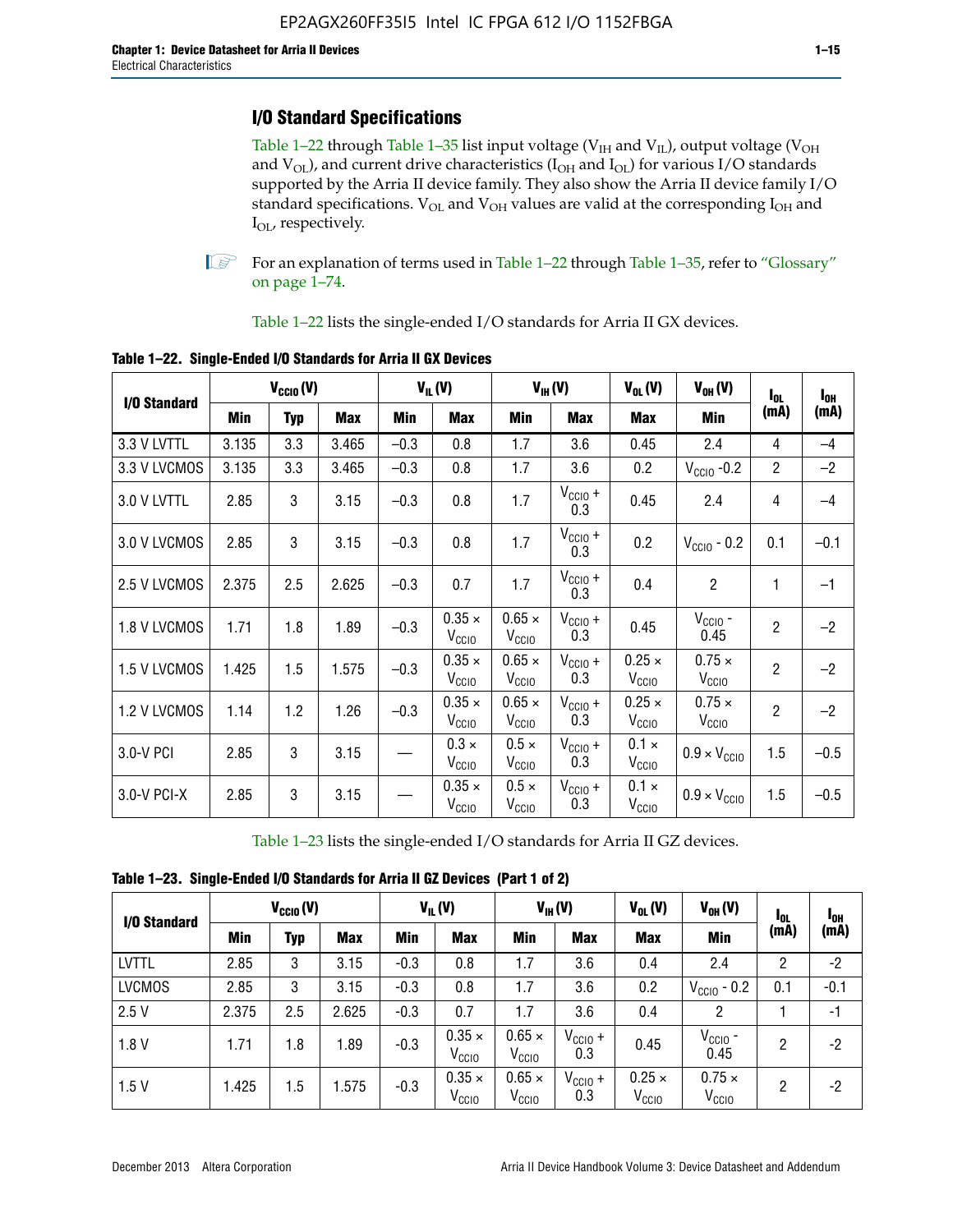| I/O Standard |      | $V_{\text{CCIO}}(V)$ |            |        | $V_{IL}(V)$                        |                                    | $V_{IH} (V)$        | $V_{OL}(V)$                        | $V_{OH} (V)$                       | <sup>1</sup> OL |                         |
|--------------|------|----------------------|------------|--------|------------------------------------|------------------------------------|---------------------|------------------------------------|------------------------------------|-----------------|-------------------------|
|              | Min  | Typ                  | <b>Max</b> | Min    | <b>Max</b>                         | Min                                | <b>Max</b>          | <b>Max</b>                         | <b>Min</b>                         | (mA)            | <sup>1</sup> OH<br>(mA) |
| 1.2V         | 1.14 | 1.2                  | 1.26       | $-0.3$ | $0.35 \times$<br>V <sub>CCIO</sub> | $0.65 \times$<br>V <sub>CCIO</sub> | $V_{CC10}$ +<br>0.3 | $0.25 \times$<br>V <sub>CCIO</sub> | $0.75 \times$<br>V <sub>CCIO</sub> | 2               | -2                      |
| 3.0-V PCI    | 2.85 | 3                    | 3.15       |        | $0.3 \times$<br>V <sub>CCIO</sub>  | $0.5 \times$<br>V <sub>CCIO</sub>  | 3.6                 | $0.1 \times$<br>V <sub>CCIO</sub>  | $0.9 \times V_{\text{CC10}}$       | 1.5             | $-0.5$                  |
| 3.0-V PCI-X  | 2.85 | 3                    | 3.15       |        | $0.35 \times$<br>V <sub>CCIO</sub> | $0.5 \times$<br>V <sub>CCIO</sub>  |                     | $0.1 \times$<br>V <sub>CCIO</sub>  | $0.9 \times V_{\text{CC10}}$       | 1.5             | $-0.5$                  |

**Table 1–23. Single-Ended I/O Standards for Arria II GZ Devices (Part 2 of 2)**

Table 1–24 lists the single-ended SSTL and HSTL I/O reference voltage specifications for Arria II GX devices.

**Table 1–24. Single-Ended SSTL and HSTL I/O Reference Voltage Specifications for Arria II GX Devices**

| I/O Standard        |       | $V_{\text{CCIO}}(V)$ |            |                                    | $V_{REF}(V)$                 |                                    |                                    | $V_{TT} (V)$                      |                                    |
|---------------------|-------|----------------------|------------|------------------------------------|------------------------------|------------------------------------|------------------------------------|-----------------------------------|------------------------------------|
|                     | Min   | <b>Typ</b>           | <b>Max</b> | Min                                | <b>Typ</b>                   | <b>Max</b>                         | Min                                | <b>Typ</b>                        | Max                                |
| SSTL-2 Class I, II  | 2.375 | 2.5                  | 2.625      | $0.49 \times$<br>V <sub>CCIO</sub> | $0.5 \times V_{\text{CCIO}}$ |                                    | $V_{REF}$ -<br>0.04                | $V_{REF}$                         | $V_{REF}$ +<br>0.04                |
| SSTL-18 Class I, II | 1.71  | 1.8                  | 1.89       | 0.833                              | 0.9                          | 0.969                              | $V_{REF}$ -<br>0.04                | $V_{REF}$                         | $V_{REF}$ +<br>0.04                |
| SSTL-15 Class I, II | 1.425 | 1.5                  | 1.575      | $0.47 \times$<br>V <sub>CCIO</sub> | $0.5 \times V_{\text{CCIO}}$ | $0.53 \times$<br>V <sub>CClO</sub> | $0.47 \times$<br>V <sub>CCIO</sub> | $0.5 \times$<br>V <sub>CCIO</sub> | $0.53 \times$<br>V <sub>CCIO</sub> |
| HSTL-18 Class I, II | 1.71  | 1.8                  | 1.89       | 0.85                               | 0.9                          | 0.95                               | 0.85                               | 0.9                               | 0.95                               |
| HSTL-15 Class I, II | 1.425 | 1.5                  | 1.575      | 0.71                               | 0.75                         | 0.79                               | 0.71                               | 0.75                              | 0.79                               |
| HSTL-12 Class I, II | 1.14  | 1.2                  | 1.26       | $0.48 \times$<br>V <sub>CCIO</sub> | $0.5 \times V_{\text{CC10}}$ | $0.52 \times$<br>V <sub>CCIO</sub> |                                    | $V_{\text{CCIO}}/2$               |                                    |

Table 1–25 lists the single-ended SSTL and HSTL I/O reference voltage specifications for Arria II GZ devices.

**Table 1–25. Single-Ended SSTL and HSTL I/O Reference Voltage Specifications for Arria II GZ Devices** 

| I/O Standard        |       | $V_{\text{CCIO}}(V)$ |            |                                    | $V_{REF}(V)$                 |                                    |                                   | $V_{TT}(V)$         |                                    |
|---------------------|-------|----------------------|------------|------------------------------------|------------------------------|------------------------------------|-----------------------------------|---------------------|------------------------------------|
|                     | Min   | <b>Typ</b>           | <b>Max</b> | Min                                | Typ                          | <b>Max</b>                         | Min                               | Typ                 | Max                                |
| SSTL-2 Class I, II  | 2.375 | 2.5                  | 2.625      | $0.49 \times$<br>V <sub>CCIO</sub> | $0.5 \times V_{\text{CC10}}$ | $0.51 \times$<br>V <sub>CCIO</sub> | $V_{REF}$ -<br>0.04               | V <sub>REF</sub>    | $V_{REF}$ +<br>0.04                |
| SSTL-18 Class I, II | 1.71  | 1.8                  | 1.89       | 0.833                              | 0.9                          | 0.969                              | $V_{REF}$ -<br>0.04               | V <sub>REF</sub>    | $V_{REF}$ +<br>0.04                |
| SSTL-15 Class I, II | 1.425 | 1.5                  | 1.575      | $0.47 \times$<br>V <sub>CCIO</sub> | $0.5 \times V_{\text{CC10}}$ | $0.53 \times$<br>V <sub>CCIO</sub> | $0.47 \times$<br>V <sub>CCD</sub> | V <sub>REF</sub>    | $0.53 \times$<br>V <sub>CCIO</sub> |
| HSTL-18 Class I, II | 1.71  | 1.8                  | 1.89       | 0.85                               | 0.9                          | 0.95                               |                                   | $V_{\text{CC10}}/2$ |                                    |
| HSTL-15 Class I, II | 1.425 | 1.5                  | 1.575      | 0.68                               | 0.75                         | 0.9                                |                                   | $V_{\rm CC10}$ /2   |                                    |
| HSTL-12 Class I, II | 1.14  | 1.2                  | 1.26       | $0.47 \times$<br>V <sub>CCIO</sub> | $0.5 \times V_{\text{CC10}}$ | $0.53 \times$<br>V <sub>CCIO</sub> |                                   | $V_{\text{CC10}}/2$ |                                    |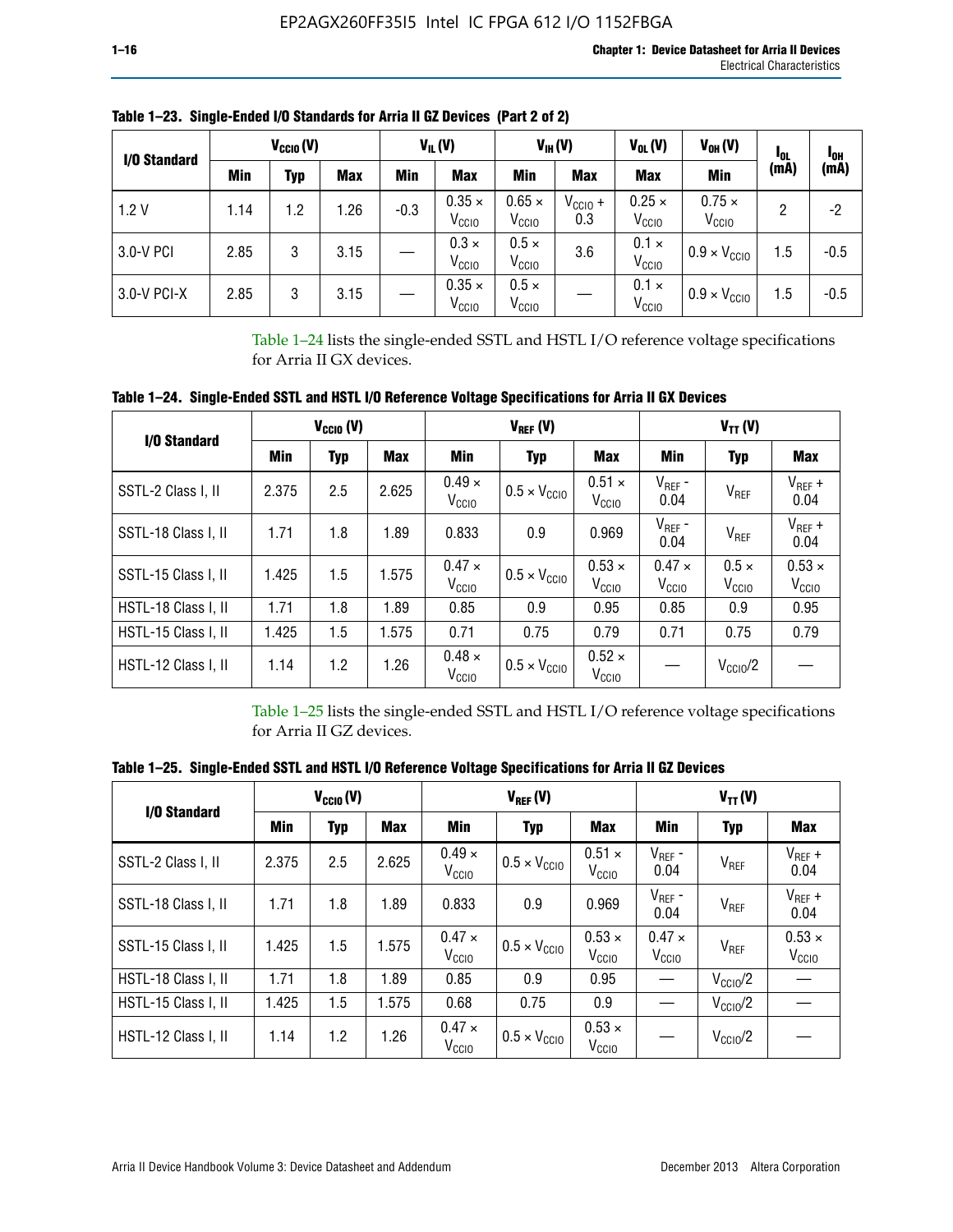Table 1–26 lists the single-ended SSTL and HSTL I/O standard signal specifications for Arria II GX devices.

| <b>I/O Standard</b> | $V_{IL(DC)}(V)$ |                                      |                      | $V_{IH(DC)}(V)$             | $V_{IL(AC)}(V)$   | $V_{IH(AC)}$ (V)     | $V_{OL}$ (V)                       | $V_{OH} (V)$                       | l <sub>ol.</sub> | $I_{0H}$ |
|---------------------|-----------------|--------------------------------------|----------------------|-----------------------------|-------------------|----------------------|------------------------------------|------------------------------------|------------------|----------|
|                     | Min             | <b>Max</b>                           | Min                  | <b>Max</b>                  | <b>Max</b>        | Min                  | <b>Max</b>                         | <b>Min</b>                         | (mA)             | (mA)     |
| SSTL-2 Class I      | $-0.3$          | $V_{REF}$ -<br>0.18                  | $V_{REF} +$<br>0.18  | $V_{\text{CCIO}} +$<br>0.3  | $V_{REF}$ - 0.35  | $V_{REF} +$<br>0.35  | $V_{TT}$ -<br>0.57                 | $V_{TT}$ +<br>0.57                 | 8.1              | $-8.1$   |
| SSTL-2 Class II     | $-0.3$          | $V_{REF}$ -<br>0.18                  | $V_{REF} +$<br>0.18  | $V_{CCIO} +$<br>0.3         | $V_{REF} - 0.35$  | $V_{REF} +$<br>0.35  | $V_{TT}$ -<br>0.76                 | $V_{TT}$ +<br>0.76                 | 16.4             | $-16.4$  |
| SSTL-18 Class I     | $-0.3$          | $V_{REF}$ -<br>0.125                 | $V_{REF}$ +<br>0.125 | $V_{\text{CC1O}} +$<br>0.3  | $V_{REF}$ - 0.25  | $V_{REF}$ +<br>0.25  | $V_{TT}$ -<br>0.475                | $V_{TT}$ +<br>0.475                | 6.7              | $-6.7$   |
| SSTL-18 Class II    | $-0.3$          | $V_{REF}$ -<br>0.125                 | $V_{REF}$ +<br>0.125 | $V_{\text{CCIO}} +$<br>0.3  | $V_{REF}$ - 0.25  | $V_{REF}$ +<br>0.25  | 0.28                               | $V_{CGIO}$ -<br>0.28               | 13.4             | $-13.4$  |
| SSTL-15 Class I     | $-0.3$          | $V_{REF}$ -<br>0.1                   | $V_{REF}$ +<br>0.1   | $V_{\text{CCIO}} +$<br>0.3  | $V_{REF}$ - 0.175 | $V_{REF}$ +<br>0.175 | $0.2 \times$<br>V <sub>CCIO</sub>  | $0.8 \times$<br>V <sub>CCIO</sub>  | 8                | $-8$     |
| SSTL-15 Class II    | $-0.3$          | $V_{REF}$ -<br>0.1                   | $V_{REF}$ +<br>0.1   | $V_{\text{CCIO}} +$<br>0.3  | $V_{REF} - 0.175$ | $V_{REF}$ +<br>0.175 | $0.2 \times$<br>V <sub>CCIO</sub>  | $0.8 \times$<br>V <sub>CCIO</sub>  | 16               | $-16$    |
| HSTL-18 Class I     | $-0.3$          | $V_{REF}$ -<br>0.1                   | $V_{REF}$ +<br>0.1   | $V_{\text{CCIO}} +$<br>0.3  | $V_{REF} - 0.2$   | $V_{REF}$ + 0.2      | 0.4                                | $V_{CGIO}$ -<br>0.4                | 8                | $-8$     |
| HSTL-18 Class II    | $-0.3$          | $V_{REF}$ -<br>0.1                   | $V_{REF}$ +<br>0.1   | $V_{\text{CC1O}} +$<br>0.3  | $V_{REF}$ - 0.2   | $V_{REF}$ + 0.2      | 0.4                                | $V_{\text{CCIO}}$ -<br>0.4         | 16               | $-16$    |
| HSTL-15 Class I     | $-0.3$          | $V_{REF}$ -<br>0.1                   | $V_{REF}$ +<br>0.1   | $V_{\text{CC1O}} +$<br>0.3  | $V_{REF} - 0.2$   | $V_{REF}$ + 0.2      | 0.4                                | $V_{\text{CCIO}}$ -<br>0.4         | 8                | $-8$     |
| HSTL-15 Class II    | $-0.3$          | $\mathsf{V}_{\mathsf{REF}}$ -<br>0.1 | $V_{REF}$ +<br>0.1   | $V_{\text{CCIO}} +$<br>0.3  | $V_{REF}$ - 0.2   | $V_{REF}$ + 0.2      | 0.4                                | $V_{CCIO}$ -<br>0.4                | 16               | $-16$    |
| HSTL-12 Class I     | $-0.15$         | $V_{REF}$ -<br>0.08                  | $V_{REF}$ +<br>0.08  | $V_{CClO} +$<br>0.15        | $V_{REF} - 0.15$  | $V_{REF} +$<br>0.15  | $0.25 \times$<br>V <sub>CCIO</sub> | $0.75 \times$<br>V <sub>CCIO</sub> | 8                | $-8$     |
| HSTL-12 Class II    | $-0.15$         | $V_{REF}$ -<br>0.08                  | $V_{REF}$ +<br>0.08  | $V_{\text{CCIO}} +$<br>0.15 | $V_{REF}$ - 0.15  | $V_{REF} +$<br>0.15  | $0.25 \times$<br>V <sub>CCIO</sub> | $0.75 \times$<br>V <sub>CCIO</sub> | 14               | $-14$    |

**Table 1–26. Single-Ended SSTL and HSTL I/O Standard Signal Specifications for Arria II GX Devices** 

Table 1–27 lists the single-ended SSTL and HSTL I/O standard signal specifications for Arria II GZ devices.

| Table 1–27. Single-Ended SSTL and HSTL I/O Standards Signal Specifications for Arria II GZ Devices (Part 1 of 2) |  |  |  |  |
|------------------------------------------------------------------------------------------------------------------|--|--|--|--|
|                                                                                                                  |  |  |  |  |

| I/O Standard     |        | $V_{IL(DC)}$ (V)     |                      | $V_{IH(DC)}$ (V)           | $V_{IL(AC)}$ (V)     | $V_{IH(AC)}(V)$      | $V_{OL}$ (V)                      | $V_{OH} (V)$                   | l <sub>OL</sub> | 1 <sub>0H</sub> |
|------------------|--------|----------------------|----------------------|----------------------------|----------------------|----------------------|-----------------------------------|--------------------------------|-----------------|-----------------|
|                  | Min    | <b>Max</b>           | Min                  | <b>Max</b>                 | <b>Max</b>           | Min                  | <b>Max</b>                        | Min                            | (mA)            | (mA)            |
| SSTL-2 Class I   | $-0.3$ | $V_{REF}$ -<br>0.15  | $V_{REF} +$<br>0.15  | $V_{CCIO} +$<br>0.3        | $V_{REF}$ -<br>0.31  | $V_{REF} +$<br>0.31  | $V_{TT}$ -<br>0.57                | $V_{TT}$ +<br>0.57             | 8.1             | $-8.1$          |
| SSTL-2 Class II  | $-0.3$ | $V_{REF}$ -<br>0.15  | $V_{REF} +$<br>0.15  | $V_{\text{CC1O}} +$<br>0.3 | $V_{REF}$ -<br>0.31  | $V_{REF} +$<br>0.31  | $V_{TT}$ -<br>0.76                | $V_{TT}$ +<br>0.76             | 16.2            | $-16.2$         |
| SSTL-18 Class I  | $-0.3$ | $V_{REF}$ -<br>0.125 | $V_{REF}$ +<br>0.125 | $V_{\text{CC1O}} +$<br>0.3 | $V_{REF}$ -<br>0.25  | $V_{REF}$ +<br>0.25  | $V_{TT}$ -<br>0.475               | $V_{TT}$ +<br>0.475            | 6.7             | $-6.7$          |
| SSTL-18 Class II | $-0.3$ | $V_{REF}$ -<br>0.125 | $V_{REF}$ +<br>0.125 | $V_{\text{CC1O}} +$<br>0.3 | $V_{REF}$ -<br>0.25  | $V_{REF}$ +<br>0.25  | 0.28                              | $V_{\rm CCIO}$ -<br>0.28       | 13.4            | $-13.4$         |
| SSTL-15 Class I  |        | $V_{REF}$ -<br>0.1   | $V_{REF}$ +<br>0.1   |                            | $V_{REF}$ -<br>0.175 | $V_{REF}$ +<br>0.175 | $0.2 \times$<br>V <sub>CCIO</sub> | $0.8 \times$<br>$V_{\rm CClO}$ | 8               | -8              |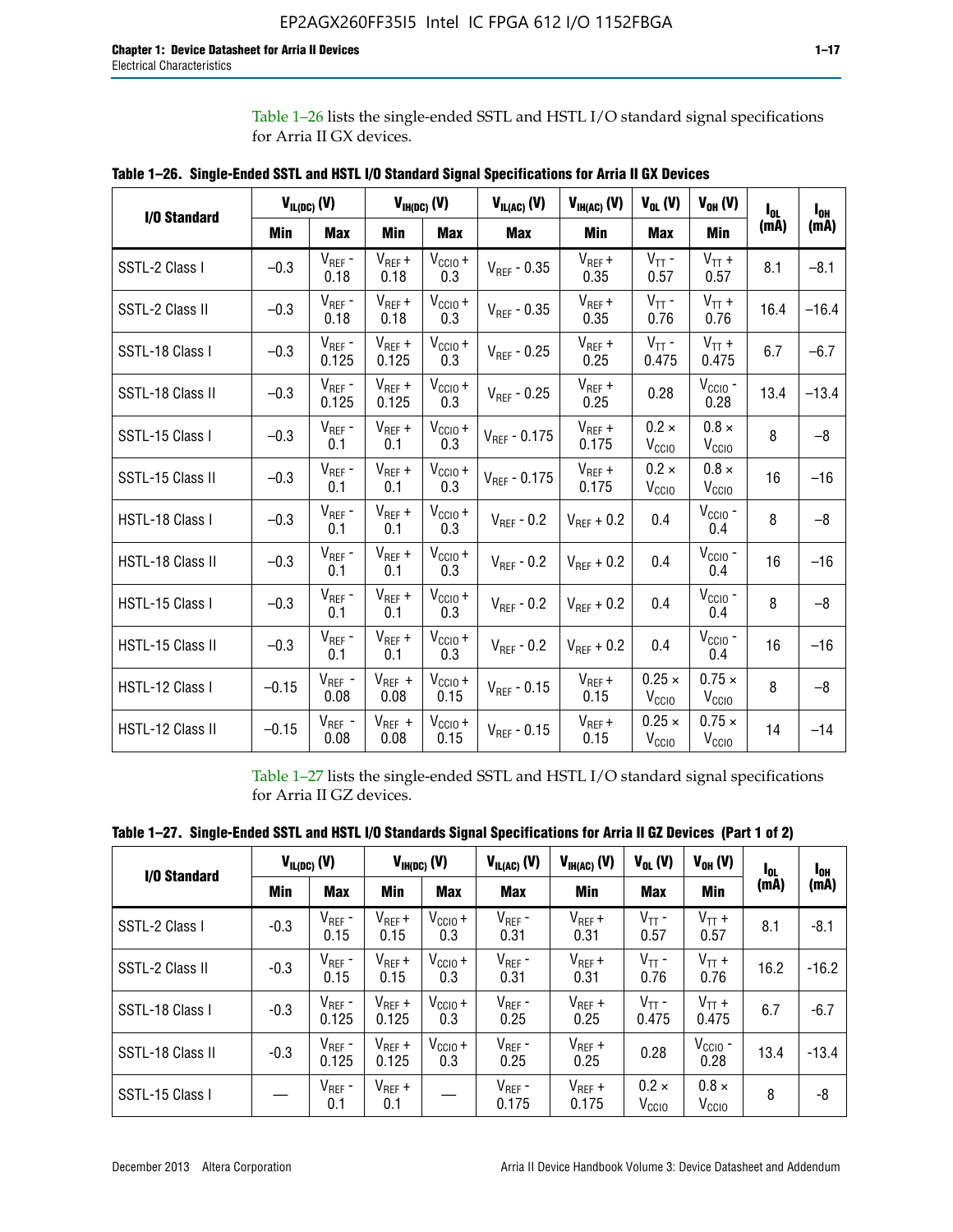| I/O Standard     |            | $V_{IL(DC)}$ (V)    |                     | $V_{IH(DC)}$ (V)            | $V_{IL(AC)}$ (V)       | $V_{IH(AC)}(V)$        | $V_{OL}$ (V)                      | $V_{OH} (V)$                       | l <sub>ol</sub> | $I_{0H}$ |
|------------------|------------|---------------------|---------------------|-----------------------------|------------------------|------------------------|-----------------------------------|------------------------------------|-----------------|----------|
|                  | <b>Min</b> | <b>Max</b>          | Min                 | <b>Max</b>                  | <b>Max</b>             | <b>Min</b>             | <b>Max</b>                        | Min                                | (mA)            | (mA)     |
| SSTL-15 Class II |            | $V_{REF}$ -<br>0.1  | $V_{REF}$ +<br>0.1  |                             | $V_{REF}$ -<br>0.175   | $V_{REF}$ +<br>0.175   | $0.2 \times$<br>V <sub>CCIO</sub> | $0.8 \times$<br>V <sub>CCIO</sub>  | 16              | -16      |
| HSTL-18 Class I  |            | $V_{REF}$ -<br>0.1  | $V_{REF}$ +<br>0.1  |                             | $V_{\text{RFF}}$ - 0.2 | $V_{RFF}$ + 0.2        | 0.4                               | $V_{\text{CCIO}}$ -<br>0.4         | 8               | -8       |
| HSTL-18 Class II |            | $V_{REF}$ -<br>0.1  | $V_{REF}$ +<br>0.1  |                             | $V_{\text{RFF}}$ - 0.2 | $V_{RFF}$ + 0.2        | 0.4                               | $V_{\text{CCIO}}$ -<br>0.4         | 16              | $-16$    |
| HSTL-15 Class I  |            | $V_{REF}$ -<br>0.1  | $V_{REF}$ +<br>0.1  |                             | $V_{BFF}$ - 0.2        | $V_{\text{RFF}} + 0.2$ | 0.4                               | $V_{CCIO}$ -<br>0.4                | 8               | -8       |
| HSTL-15 Class II |            | $V_{REF}$ -<br>0.1  | $V_{REF}$ +<br>0.1  |                             | $V_{REF}$ - 0.2        | $V_{REF}$ + 0.2        | 0.4                               | $V_{\text{CCIO}}$ -<br>0.4         | 16              | $-16$    |
| HSTL-12 Class I  | $-0.15$    | $V_{REF}$ -<br>0.08 | $V_{REF}$ +<br>0.08 | $V_{CCIO} +$<br>0.15        | $V_{REF}$ -<br>0.15    | $V_{REF} +$<br>0.15    | $0.25\times$<br>V <sub>CCIO</sub> | $0.75\times$<br>V <sub>CCIO</sub>  | 8               | -8       |
| HSTL-12 Class II | $-0.15$    | $V_{REF}$ -<br>0.08 | $V_{REF}$ +<br>0.08 | $V_{\text{CC1O}} +$<br>0.15 | $V_{REF}$ -<br>0.15    | $V_{REF}$ +<br>0.15    | $0.25\times$<br>V <sub>CCIO</sub> | $0.75 \times$<br>V <sub>CCIO</sub> | 16              | -16      |

**Table 1–27. Single-Ended SSTL and HSTL I/O Standards Signal Specifications for Arria II GZ Devices (Part 2 of 2)**

Table 1–28 lists the differential SSTL I/O standards for Arria II GX devices.

**Table 1–28. Differential SSTL I/O Standards for Arria II GX Devices**

| I/O Standard        |       | $V_{\text{CCIO}}(V)$ |            |            | $V_{SWING(DC)}$ (V) |                                 | $V_{X(AC)}(V)$  |                                 |      | $V_{SWING(AC)}$ (V) |                              | $V_{OX(AC)}$ (V) |                                |
|---------------------|-------|----------------------|------------|------------|---------------------|---------------------------------|-----------------|---------------------------------|------|---------------------|------------------------------|------------------|--------------------------------|
|                     | Min   | Typ                  | <b>Max</b> | <b>Min</b> | <b>Max</b>          | Min                             | Typ             | <b>Max</b>                      | Min  | <b>Max</b>          | Min                          | Typ              | <b>Max</b>                     |
| SSTL-2 Class I, II  | 2.375 | 2.5                  | 2.625      | 0.36       | V <sub>CCIO</sub>   | $V_{\text{CC10}}/2$<br>$-0.2$   |                 | $V_{\rm CC10}$ /2<br>$+0.2$     | 0.7  | V <sub>CCIO</sub>   | $V_{\rm CC10}$ /2<br>$-0.15$ |                  | $V_{\text{CCIO}}/2$<br>$+0.15$ |
| SSTL-18 Class I, II | 1.71  | 1.8                  | l.89       | 0.25       | V <sub>CCIO</sub>   | $V_{\text{CCIO}}/2$<br>$-0.175$ |                 | $V_{\text{CC10}}/2$<br>$+0.175$ | 0.5  | V <sub>CCIO</sub>   | $V_{\text{CC10}}/2$<br>0.125 |                  | $V_{\text{CCIO}}/2$<br>0.125   |
| SSTL-15 Class I, II | 1.425 | 1.5                  | .575       | 0.2        |                     |                                 | $V_{CCIO}$<br>2 |                                 | 0.35 |                     |                              | $V_{CCIO}$<br>റ  |                                |

Table 1–29 lists the differential SSTL I/O standards for Arria II GZ devices

**Table 1–29. Differential SSTL I/O Standards for Arria II GZ Devices**

| I/O Standard        |       | $V_{\text{CCIO}}(V)$ |            |      | $V_{SWING(DC)}(V)$          |                               | $V_{X(AC)}(V)$      |                                   |      | $V_{SWING(AC)}$ (V)         |                                | $V_{OX(AC)}(V)$ |                                 |
|---------------------|-------|----------------------|------------|------|-----------------------------|-------------------------------|---------------------|-----------------------------------|------|-----------------------------|--------------------------------|-----------------|---------------------------------|
|                     | Min   | Typ                  | <b>Max</b> | Min  | <b>Max</b>                  | Min                           | Typ                 | <b>Max</b>                        | Min  | <b>Max</b>                  | Min                            | Typ             | <b>Max</b>                      |
| SSTL-2 Class I, II  | 2.375 | 2.5                  | 2.625      | 0.3  | V <sub>CCIO</sub><br>$+0.6$ | $V_{\text{CC1O}}/2$<br>$-0.2$ |                     | $V_{\text{CCIO}}/2$<br>$+0.2$     | 0.62 | V <sub>CCIO</sub><br>$+0.6$ | $V_{\text{CC10}}/2$<br>$-0.15$ |                 | $V_{\text{CC10}}/2$<br>$+0.15$  |
| SSTL-18 Class I, II | 1.71  | 1.8                  | 1.89       | 0.25 | V <sub>CCIO</sub><br>$+0.6$ | $V_{\text{CCIO}}/2$<br>0.175  |                     | $V_{\text{CCIO}}/2$<br>÷<br>0.175 | 0.5  | V <sub>CCIO</sub><br>$+0.6$ | $V_{\text{CC10}}/2$<br>- 0.125 |                 | $V_{\text{CC10}}/2$<br>$+0.125$ |
| SSTL-15 Class I, II | 1.425 | 1.5                  | .575       | 0.2  |                             |                               | $V_{\rm CCIO}$<br>2 |                                   | 0.35 |                             |                                | $V_{CClO}$<br>2 |                                 |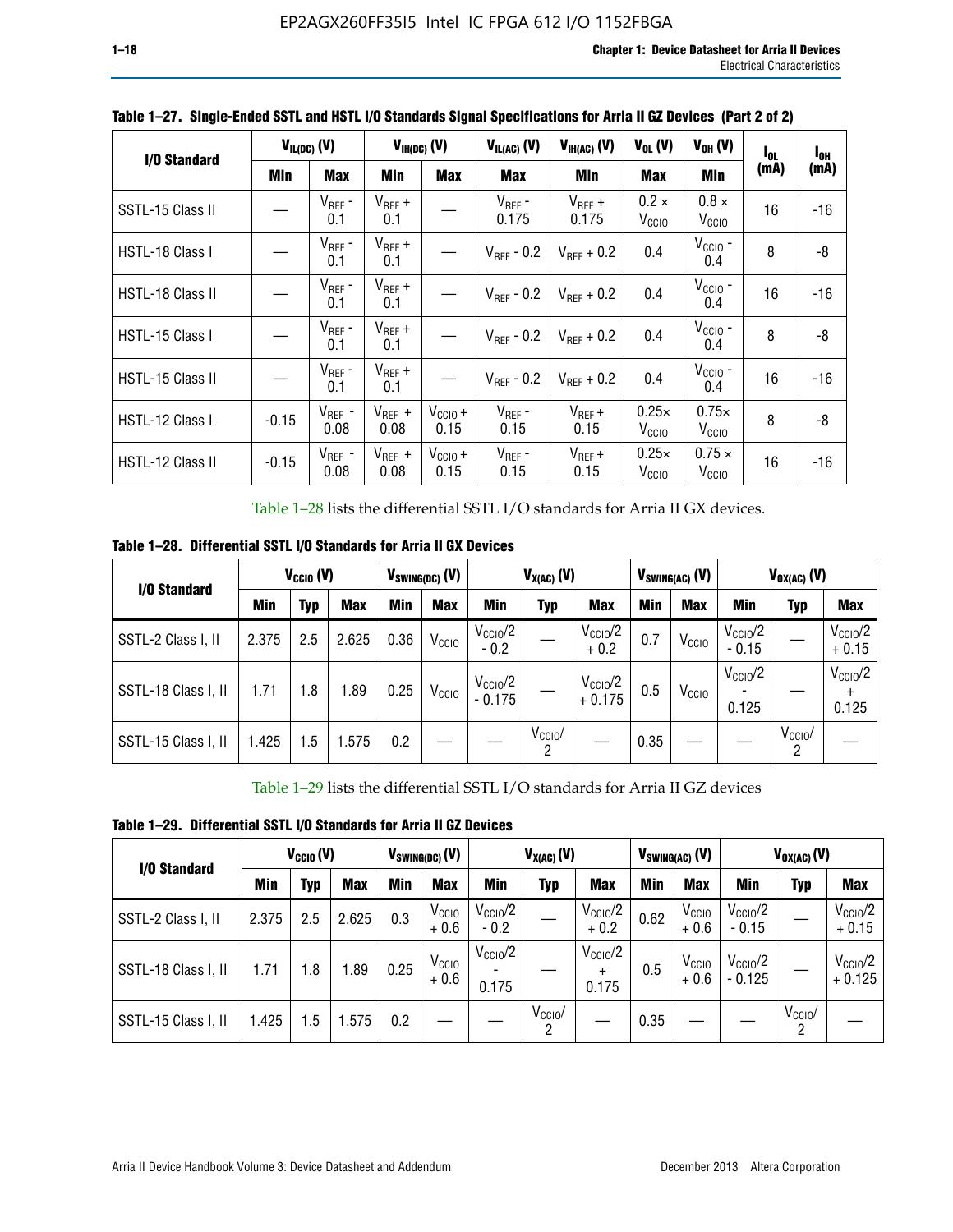Table 1–30 lists the HSTL I/O standards for Arria II GX devices.

| I/O Standard        |            | $V_{\text{CCIO}}(V)$ |            |      | $V_{\text{DIF(DC)}}$ (V) |            | $V_{X(AC)}(V)$                    |            |                                       | $V_{CM(DC)}(V)$                   |                                    |     | $V_{DIF(AC)}(V)$ |
|---------------------|------------|----------------------|------------|------|--------------------------|------------|-----------------------------------|------------|---------------------------------------|-----------------------------------|------------------------------------|-----|------------------|
|                     | <b>Min</b> | Typ                  | <b>Max</b> | Min  | <b>Max</b>               | <b>Min</b> | Typ                               | <b>Max</b> | Min                                   | Typ                               | <b>Max</b>                         | Min | <b>Max</b>       |
| HSTL-18 Class I     | 1.71       | . 8                  | l.89       | 0.2  |                          | 0.85       |                                   | 0.95       | 0.88                                  |                                   | 0.95                               | 0.4 |                  |
| HSTL-15 Class I, II | l.425      | .5                   | .575       | 0.2  |                          | 0.71       |                                   | 0.79       | 0.71                                  |                                   | 0.79                               | 0.4 |                  |
| HSTL-12 Class I, II | 1.14       | . .2                 | 1.26       | 0.16 |                          |            | $0.5 \times$<br>V <sub>CCIO</sub> |            | 0.48<br>$\times$<br>V <sub>CCIO</sub> | $0.5 \times$<br>V <sub>CCIO</sub> | $0.52 \times$<br>V <sub>CCIO</sub> | 0.3 |                  |

**Table 1–30. Differential HSTL I/O Standards for Arria II GX Devices**

Table 1–31 lists the HSTL I/O standards for Arria II GZ devices.

**Table 1–31. Differential HSTL I/O Standards for Arria II GZ Devices**

| I/O Standard        |       | $V_{\text{CCIO}}(V)$ |            |            | $V_{\text{DIF(DC)}}(V)$     |      | $V_{X(AC)}(V)$                    |            |                                   | $V_{CM(DC)}$ (V)                  |                                   |     | $V_{DIF(AC)}$ (V)         |
|---------------------|-------|----------------------|------------|------------|-----------------------------|------|-----------------------------------|------------|-----------------------------------|-----------------------------------|-----------------------------------|-----|---------------------------|
|                     | Min   | Typ                  | <b>Max</b> | <b>Min</b> | <b>Max</b>                  | Min  | Typ                               | <b>Max</b> | <b>Min</b>                        | Typ                               | <b>Max</b>                        | Min | <b>Max</b>                |
| HSTL-18 Class I     | 71، ، | 1.8                  | .89        | 0.2        | —                           | 0.78 |                                   | 1.12       | 0.78                              |                                   | 1.12                              | 0.4 |                           |
| HSTL-15 Class I, II | .425  | $1.5\,$              | .575       | 0.2        | —                           | 0.68 |                                   | 0.9        | 0.68                              |                                   | 0.9                               | 0.4 |                           |
| HSTL-12 Class I, II | l.14  | 1.2                  | .26        | 0.16       | V <sub>CCIO</sub><br>$+0.3$ |      | $0.5 \times$<br>V <sub>CCIO</sub> |            | $0.4 \times$<br>V <sub>CCIO</sub> | $0.5 \times$<br>V <sub>CCIO</sub> | $0.6 \times$<br>V <sub>CCIO</sub> | 0.3 | V <sub>CCIO</sub><br>0.48 |

Table 1–32 lists the differential I/O standard specifications for Arria II GX devices.

**Table 1–32. Differential I/O Standard Specifications for Arria II GX Devices** *(Note 1)*

| I/O                  |       | $V_{CGI0} (V)$ |            |     | $V_{ID}$ (mV)       |            |      | $V_{IGM} (V)$ (2) |       | $V_{OD} (V)$ (3) |            |       | $V_{OCM}$ (V) |            |
|----------------------|-------|----------------|------------|-----|---------------------|------------|------|-------------------|-------|------------------|------------|-------|---------------|------------|
| <b>Standard</b>      | Min   | Typ            | <b>Max</b> | Min | Cond.               | <b>Max</b> | Min  | <b>Max</b>        | Min   | <b>Typ</b>       | <b>Max</b> | Min   | Typ           | <b>Max</b> |
| 2.5V<br><b>LVDS</b>  | 2.375 | 2.5            | 2.625      | 100 | $V_{CM} =$<br>1.25V |            | 0.05 | 1.80              | 0.247 |                  | 0.6        | 1.125 | 1.25          | 1.375      |
| <b>RSDS</b><br>(4)   | 2.375 | 2.5            | 2.625      |     |                     |            |      |                   | 0.1   | 0.2              | 0.6        | 0.5   | 1.2           | 1.4        |
| Mini-LVDS<br>(4)     | 2.375 | 2.5            | 2.625      |     |                     |            |      |                   | 0.25  |                  | 0.6        |       | 1.2           | 1.4        |
| <b>LVPECL</b><br>(5) | 2.375 | 2.5            | 2.625      | 300 |                     |            | 0.6  | 1.8               |       |                  |            |       |               |            |
| BLVDS $(6)$          | 2.375 | 2.5            | 2.625      | 100 |                     |            |      |                   |       |                  |            |       |               |            |

### **Notes to Table 1–32***:*

(1) The 1.5 V PCML transceiver I/O standard specifications are described in "Transceiver Performance Specifications" on page 1–21.

(2)  $V_{IN}$  range:  $0 \le V_{IN} \le 1.85$  V.

(3) R<sub>L</sub> range:  $90 \leq R$ L  $\leq 110 \Omega$ .

- (4) The RSDS and mini-LVDS I/O standards are only supported for differential outputs.
- (5) The LVPECL input standard is supported at the dedicated clock input pins (GCLK) only.
- (6) There are no fixed  $V_{ICM}$ ,  $V_{OD}$ , and  $V_{OCM}$  specifications for BLVDS. These specifications depend on the system topology.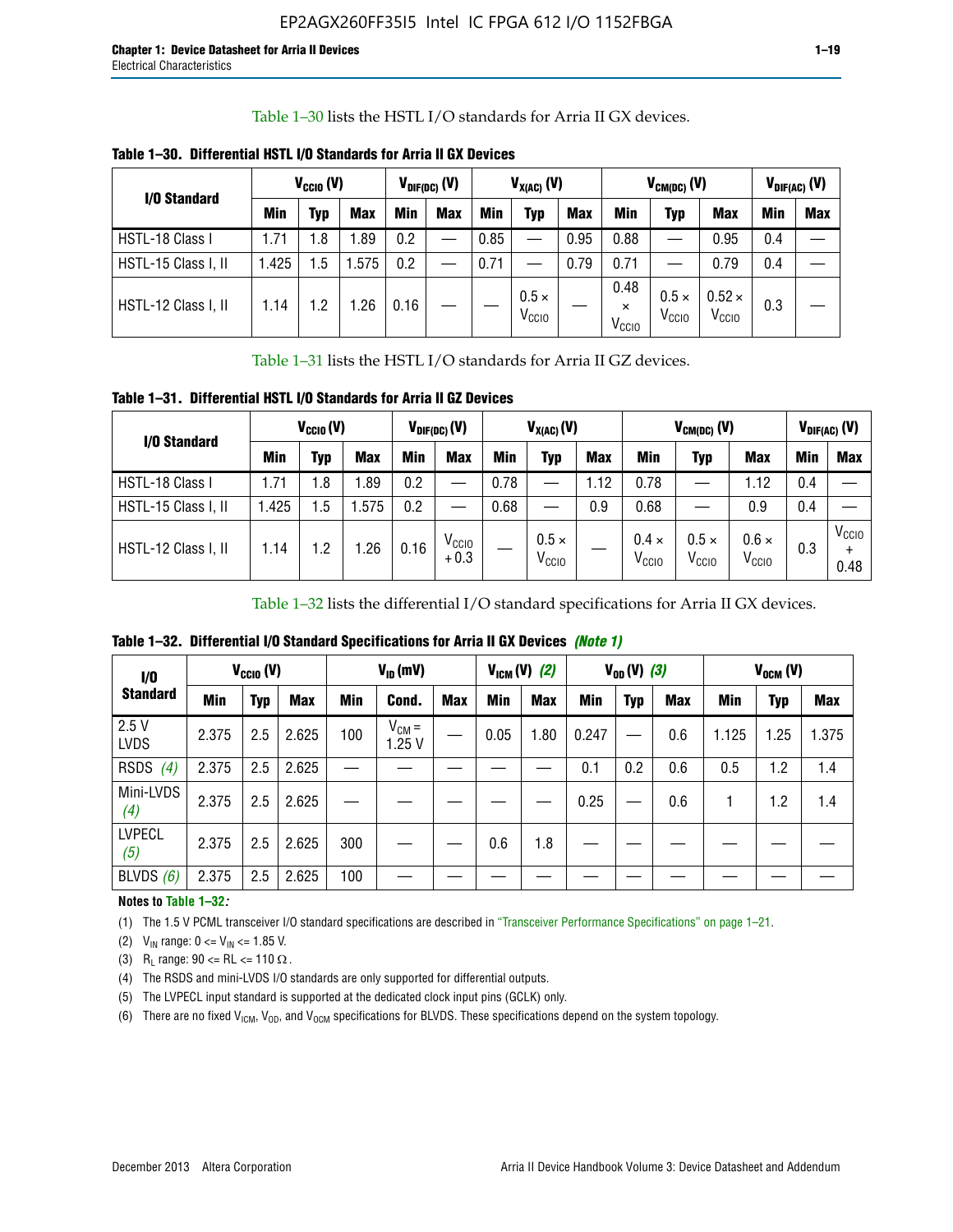Table 1–33 lists the differential I/O standard specifications for Arria II GZ devices.

| $1/0$<br><b>Standard</b>     |       | $V_{\text{CCIO}}(V)$ |            |            | $V_{ID}$ (mV)       |            | $V_{ICM(DC)}(V)$ |            |       | $V_{OD} (V) (3)$ |            |              | $V_{OCM} (V) (3)$ |            |
|------------------------------|-------|----------------------|------------|------------|---------------------|------------|------------------|------------|-------|------------------|------------|--------------|-------------------|------------|
| (2)                          | Min   | <b>Typ</b>           | <b>Max</b> | <b>Min</b> | Cond.               | <b>Max</b> | <b>Min</b>       | <b>Max</b> | Min   | <b>Typ</b>       | <b>Max</b> | <b>Min</b>   | <b>Typ</b>        | <b>Max</b> |
| 2.5V<br><b>LVDS</b><br>(HIO) | 2.375 | 2.5                  | 2.625      | 100        | $V_{CM} =$<br>1.25V |            | 0.05             | 1.8        | 0.247 |                  | 0.6        | 1.125        | 1.25              | 1.375      |
| 2.5V<br><b>LVDS</b><br>(VIO) | 2.375 | 2.5                  | 2.625      | 100        | $V_{CM} =$<br>1.25V |            | 0.05             | 1.8        | 0.247 |                  | 0.6        | 1            | 1.25              | 1.5        |
| <b>RSDS</b><br>(HIO)         | 2.375 | 2.5                  | 2.625      | 100        | $V_{CM} =$<br>1.25V |            | 0.3              | 1.4        | 0.1   | 0.2              | 0.6        | 0.5          | 1.2               | 1.4        |
| <b>RSDS</b><br>(VIO)         | 2.375 | 2.5                  | 2.625      | 100        | $V_{CM} =$<br>1.25V |            | 0.3              | 1.4        | 0.1   | 0.2              | 0.6        | 0.5          | 1.2               | 1.5        |
| Mini-LVDS<br>(HIO)           | 2.375 | 2.5                  | 2.625      | 200        |                     | 600        | 0.4              | 1.32<br>5  | 0.25  |                  | 0.6        | 1            | 1.2               | 1.4        |
| Mini-LVDS<br>(VIO)           | 2.375 | 2.5                  | 2.625      | 200        |                     | 600        | 0.4              | 1.32<br>5  | 0.25  |                  | 0.6        | $\mathbf{1}$ | 1.2               | 1.5        |
| <b>LVPECL</b>                | 2.375 | 2.5                  | 2.625      | 300        |                     |            | 0.6              | 1.8        |       |                  |            |              |                   |            |
| BLVDS $(4)$                  | 2.375 | 2.5                  | 2.625      | 100        |                     |            |                  |            |       |                  |            |              |                   |            |

**Table 1–33. Differential I/O Standard Specifications for Arria II GZ Devices** *(Note 1)*

#### **Notes to Table 1–33***:*

(1) 1.4-V/1.5-V PCML transceiver I/O standard specifications are described in "Transceiver Performance Specifications" on page 1–21.

(2) Vertical I/O (VIO) is top and bottom I/Os; horizontal I/O (HIO) is left and right I/Os.

(3) R<sub>L</sub> range:  $90 \leq R L \leq 110 \Omega$ .

(4) There are no fixed  $V_{ICM}$ ,  $V_{OD}$ , and  $V_{OCM}$  specifications for BLVDS. These specifications depend on the system topology.

# **Power Consumption for the Arria II Device Family**

Altera offers two ways to estimate power for a design:

- Using the Microsoft Excel-based Early Power Estimator
- Using the Quartus<sup>®</sup> II PowerPlay Power Analyzer feature

The interactive Microsoft Excel-based Early Power Estimator is typically used prior to designing the FPGA in order to get a magnitude estimate of the device power. The Quartus II PowerPlay Power Analyzer provides better quality estimates based on the specifics of the design after place-and-route is complete. The PowerPlay Power Analyzer can apply a combination of user-entered, simulation-derived, and estimated signal activities which, when combined with detailed circuit models, can yield very accurate power estimates.

f For more information about power estimation tools, refer to the *[PowerPlay Early Power](http://www.altera.com/literature/ug/ug_epe.pdf?GSA_pos=5&WT.oss_r=1&WT.oss=powerplay early power estimator)  [Estimator User Guide](http://www.altera.com/literature/ug/ug_epe.pdf?GSA_pos=5&WT.oss_r=1&WT.oss=powerplay early power estimator)* and the *[PowerPlay Power Analysis](http://www.altera.com/literature/hb/qts/qts_qii53013.pdf)* chapter in volume 3 of the *Quartus II Handbook*.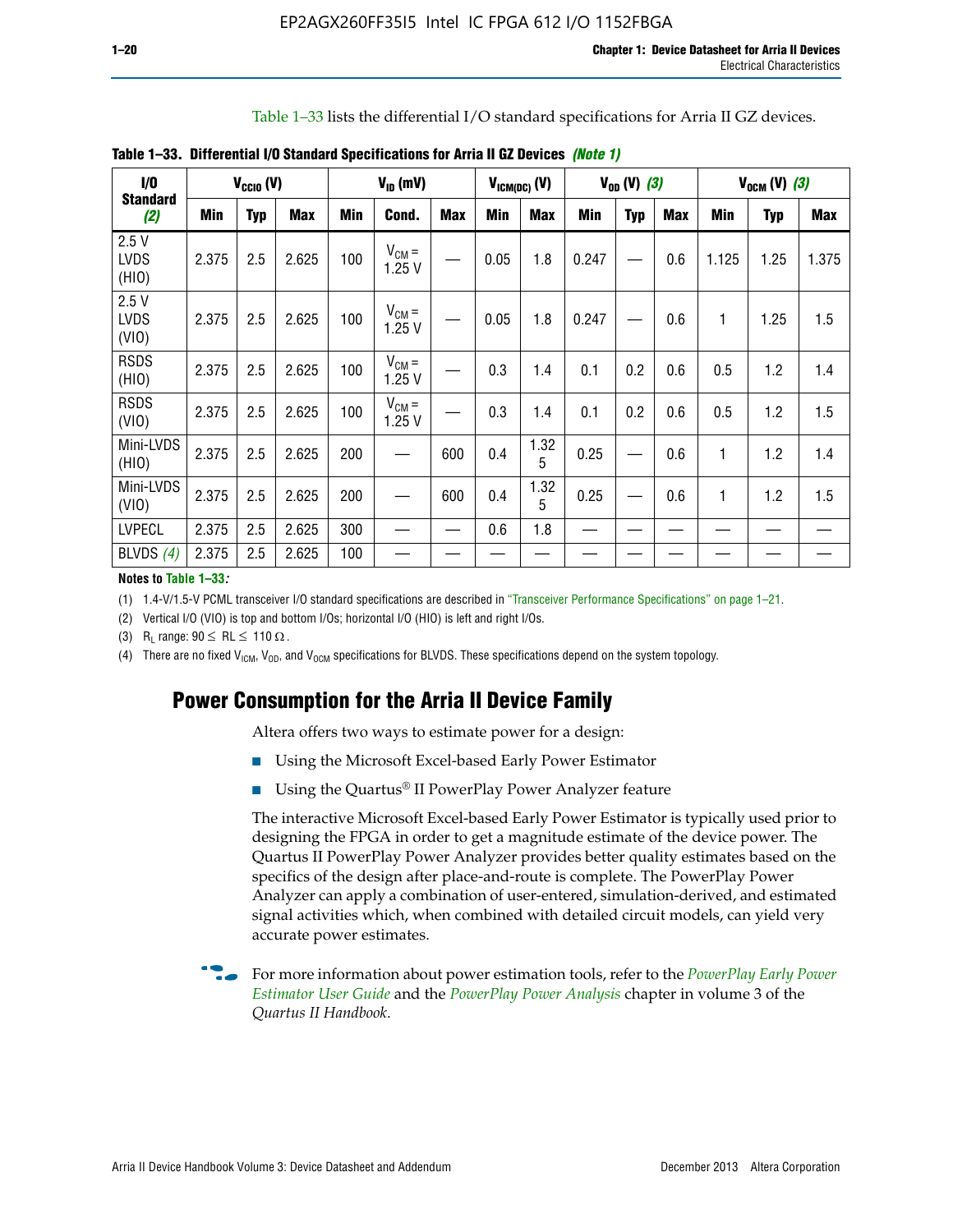# **Switching Characteristics**

This section provides performance characteristics of the Arria II GX and GZ core and periphery blocks for commercial grade devices. The following tables are considered final and are based on actual silicon characterization and testing. These numbers reflect the actual performance of the device under worst-case silicon process, voltage, and junction temperature conditions.

# **Transceiver Performance Specifications**

Table 1–34 lists the Arria II GX transceiver specifications.

### **Table 1–34. Transceiver Specifications for Arria II GX Devices** *(Note 1)* **(Part 1 of 7)**

| Symbol/                                          |                  |            | 13         |            |            | C <sub>4</sub>           |                                                                         |                          | <b>C5 and 15</b> |            |            | C <sub>6</sub>           |            |               |
|--------------------------------------------------|------------------|------------|------------|------------|------------|--------------------------|-------------------------------------------------------------------------|--------------------------|------------------|------------|------------|--------------------------|------------|---------------|
| <b>Description</b>                               | <b>Condition</b> | <b>Min</b> | <b>Typ</b> | <b>Max</b> | <b>Min</b> | <b>Typ</b>               | <b>Max</b>                                                              | <b>Min</b>               | <b>Typ</b>       | <b>Max</b> | <b>Min</b> | <b>Typ</b>               | <b>Max</b> | <b>Unit</b>   |
| <b>Reference Clock</b>                           |                  |            |            |            |            |                          |                                                                         |                          |                  |            |            |                          |            |               |
| Supported I/O<br><b>Standards</b>                |                  |            |            |            |            |                          | 1.2-V PCML, 1.5-V PCML, 2.5-V PCML, Differential LVPECL, LVDS, and HCSL |                          |                  |            |            |                          |            |               |
| Input frequency<br>from REFCLK<br>input pins     |                  | 50         |            | 622.08     | 50         |                          | 622.08                                                                  | 50                       | —                | 622.08     | 50         |                          | 622.08     | <b>MHz</b>    |
| Input frequency<br>from PLD input                |                  | 50         |            | 200        | 50         |                          | 200                                                                     | 50                       |                  | 200        | 50         |                          | 200        | MHz           |
| Absolute V <sub>MAX</sub><br>for a REFCLK pin    |                  |            |            | 2.2        |            |                          | 2.2                                                                     | —                        |                  | 2.2        |            |                          | 2.2        | $\mathsf{V}$  |
| Absolute V <sub>MIN</sub> for<br>a REFCLK pin    |                  | $-0.3$     |            |            | $-0.3$     |                          |                                                                         | $-0.3$                   | -                |            | $-0.3$     |                          | —          | $\mathsf{V}$  |
| Rise/fall time (2)                               |                  |            | —          | 0.2        | —          | —                        | 0.2                                                                     | $\overline{\phantom{0}}$ | —                | 0.2        | —          | $\overline{\phantom{0}}$ | 0.2        | UI            |
| Duty cycle                                       |                  | 45         |            | 55         | 45         | $\overline{\phantom{0}}$ | 55                                                                      | 45                       | —                | 55         | 45         |                          | 55         | $\frac{0}{0}$ |
| Peak-to-peak<br>differential input<br>voltage    |                  | 200        |            | 2000       | 200        |                          | 2000                                                                    | 200                      | —                | 2000       | 200        |                          | 2000       | mV            |
| Spread-spectrum<br>modulating clock<br>frequency | PCIe             | 30         |            | 33         | 30         |                          | 33                                                                      | 30                       |                  | 33         | 30         |                          | 33         | kHz           |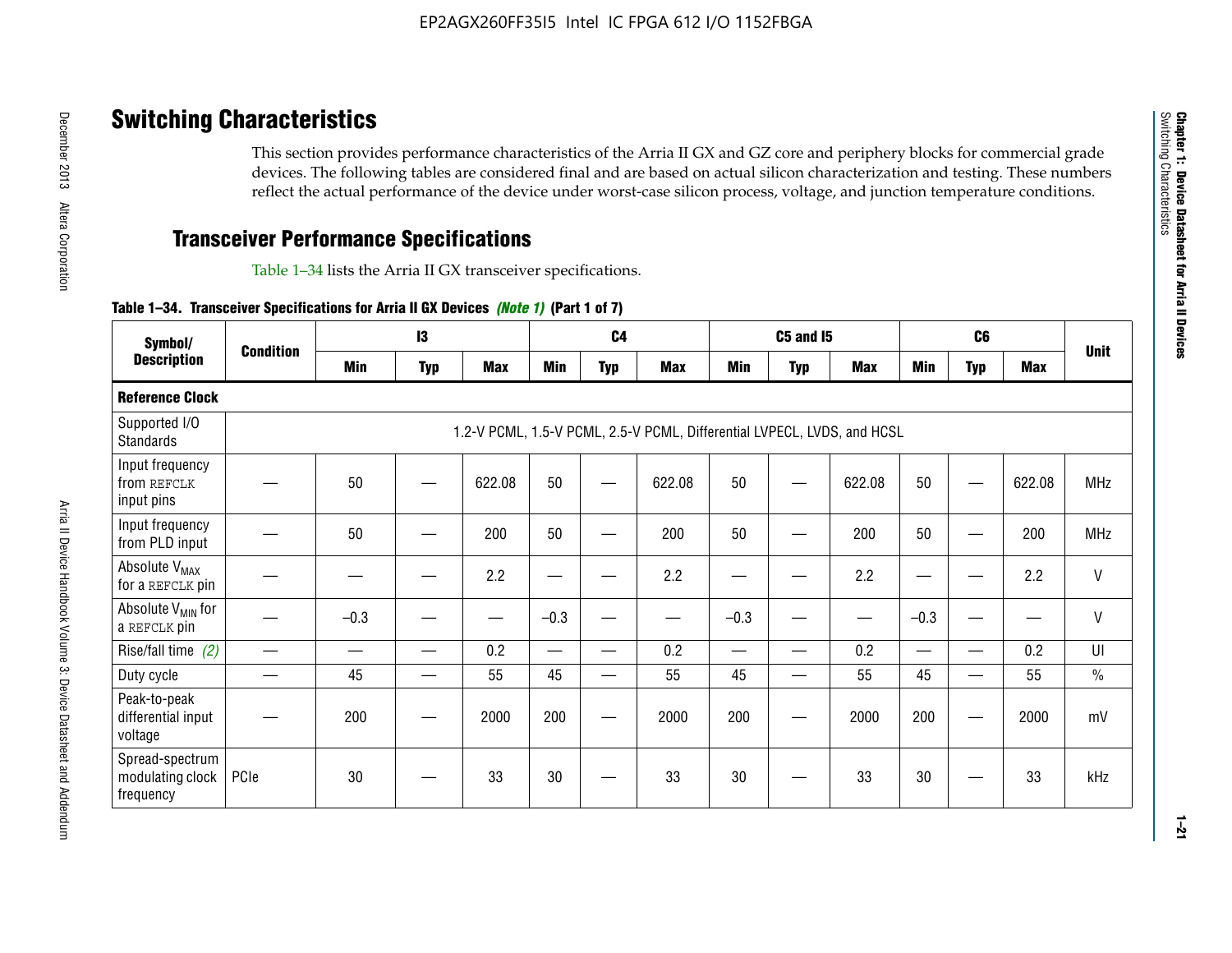# **Table 1–34. Transceiver Specifications for Arria II GX Devices** *(Note 1)* **(Part 2 of 7)**

| Symbol/<br><b>Description</b>                                                          |                                                        |                                  | $\mathbf{13}$              |            |                          | C <sub>4</sub>             |                          |                          | <b>C5 and 15</b>           |            | C <sub>6</sub>           |                            |            |             |
|----------------------------------------------------------------------------------------|--------------------------------------------------------|----------------------------------|----------------------------|------------|--------------------------|----------------------------|--------------------------|--------------------------|----------------------------|------------|--------------------------|----------------------------|------------|-------------|
|                                                                                        | <b>Condition</b>                                       | <b>Min</b>                       | <b>Typ</b>                 | <b>Max</b> | <b>Min</b>               | <b>Typ</b>                 | <b>Max</b>               | <b>Min</b>               | <b>Typ</b>                 | <b>Max</b> | <b>Min</b>               | <b>Typ</b>                 | <b>Max</b> | <b>Unit</b> |
| Spread-spectrum<br>downspread                                                          | PCIe                                                   |                                  | 0 <sub>to</sub><br>$-0.5%$ | —          |                          | 0 <sub>to</sub><br>$-0.5%$ | $\overline{\phantom{0}}$ |                          | 0 <sub>to</sub><br>$-0.5%$ |            |                          | 0 <sub>to</sub><br>$-0.5%$ | —          |             |
| On-chip<br>termination<br>resistors                                                    |                                                        |                                  | 100                        |            | —                        | 100                        |                          |                          | 100                        |            |                          | 100                        |            | $\Omega$    |
| V <sub>ICM</sub><br>(AC coupled)                                                       |                                                        |                                  | $1100 \pm 5\%$             |            |                          | $1100 \pm 5\%$             |                          |                          | $1100 \pm 5\%$             |            |                          | $1100 \pm 5\%$             |            | mV          |
| V <sub>ICM</sub><br>(DC coupled)                                                       | HCSL I/O<br>standard for<br>PCIe<br>reference<br>clock | 250                              |                            | 550        | 250                      | —                          | 550                      | 250                      | —                          | 550        | 250                      |                            | 550        | mV          |
|                                                                                        | 10 Hz                                                  | $\overbrace{\phantom{12322111}}$ | $\overline{\phantom{0}}$   | $-50$      | $\qquad \qquad -$        | $\equiv$                   | $-50$                    | $\overline{\phantom{0}}$ | $\equiv$                   | $-50$      | $\qquad \qquad =$        | $\overline{\phantom{0}}$   | $-50$      | dBc/Hz      |
|                                                                                        | 100 Hz                                                 |                                  | $\overline{\phantom{0}}$   | $-80$      | $\overline{\phantom{0}}$ | $\overline{\phantom{0}}$   | $-80$                    | $\overline{\phantom{0}}$ | $\overline{\phantom{0}}$   | $-80$      |                          | $\overline{\phantom{0}}$   | $-80$      | dBc/Hz      |
| Transmitter<br><b>REFCLK Phase</b>                                                     | 1 KHz                                                  | $\overbrace{\phantom{aaaaa}}$    | $\overline{\phantom{0}}$   | $-110$     | $\qquad \qquad -$        | $\qquad \qquad$            | $-110$                   | $\overline{\phantom{0}}$ |                            | $-110$     |                          | $\overline{\phantom{0}}$   | $-110$     | dBc/Hz      |
| Noise                                                                                  | 10 KHz                                                 |                                  | $\equiv$                   | $-120$     |                          | $\overline{\phantom{0}}$   | $-120$                   | $\overline{\phantom{0}}$ | $\overline{\phantom{0}}$   | $-120$     |                          | $\equiv$                   | $-120$     | dBc/Hz      |
|                                                                                        | <b>100 KHz</b>                                         |                                  | —                          | $-120$     | $\overline{\phantom{0}}$ | —                          | $-120$                   | $\overline{\phantom{0}}$ | $\overline{\phantom{0}}$   | $-120$     | $\overline{\phantom{0}}$ | $\overline{\phantom{0}}$   | $-120$     | dBc/Hz      |
|                                                                                        | $\geq 1$ MHz                                           |                                  | $\overline{\phantom{0}}$   | $-130$     |                          | $\overline{\phantom{0}}$   | $-130$                   | $\overline{\phantom{0}}$ | $\overline{\phantom{0}}$   | $-130$     |                          | $\overline{\phantom{0}}$   | $-130$     | dBc/Hz      |
| Transmitter<br><b>REFCLK Phase</b><br>Jitter (rms) for<br><b>100 MHz</b><br>REFCLK (3) | 10 KHz to<br>20 MHz                                    |                                  |                            | 3          |                          |                            | $\mathbf{3}$             |                          |                            | 3          |                          |                            | 3          | ps          |
| $R_{ref}$                                                                              |                                                        |                                  | 2000<br>± 1%               |            |                          | 2000<br>± 1%               |                          |                          | 2000<br>± 1%               |            |                          | $2000 \pm$<br>1%           |            | $\Omega$    |
| <b>Transceiver Clocks</b>                                                              |                                                        |                                  |                            |            |                          |                            |                          |                          |                            |            |                          |                            |            |             |
| <b>Calibration block</b><br>clock frequency<br>(cal blk clk)                           |                                                        | 10                               |                            | 125        | $10$                     |                            | 125                      | 10                       |                            | 125        | 10                       |                            | 125        | MHz         |

December 2013 Altera Corporation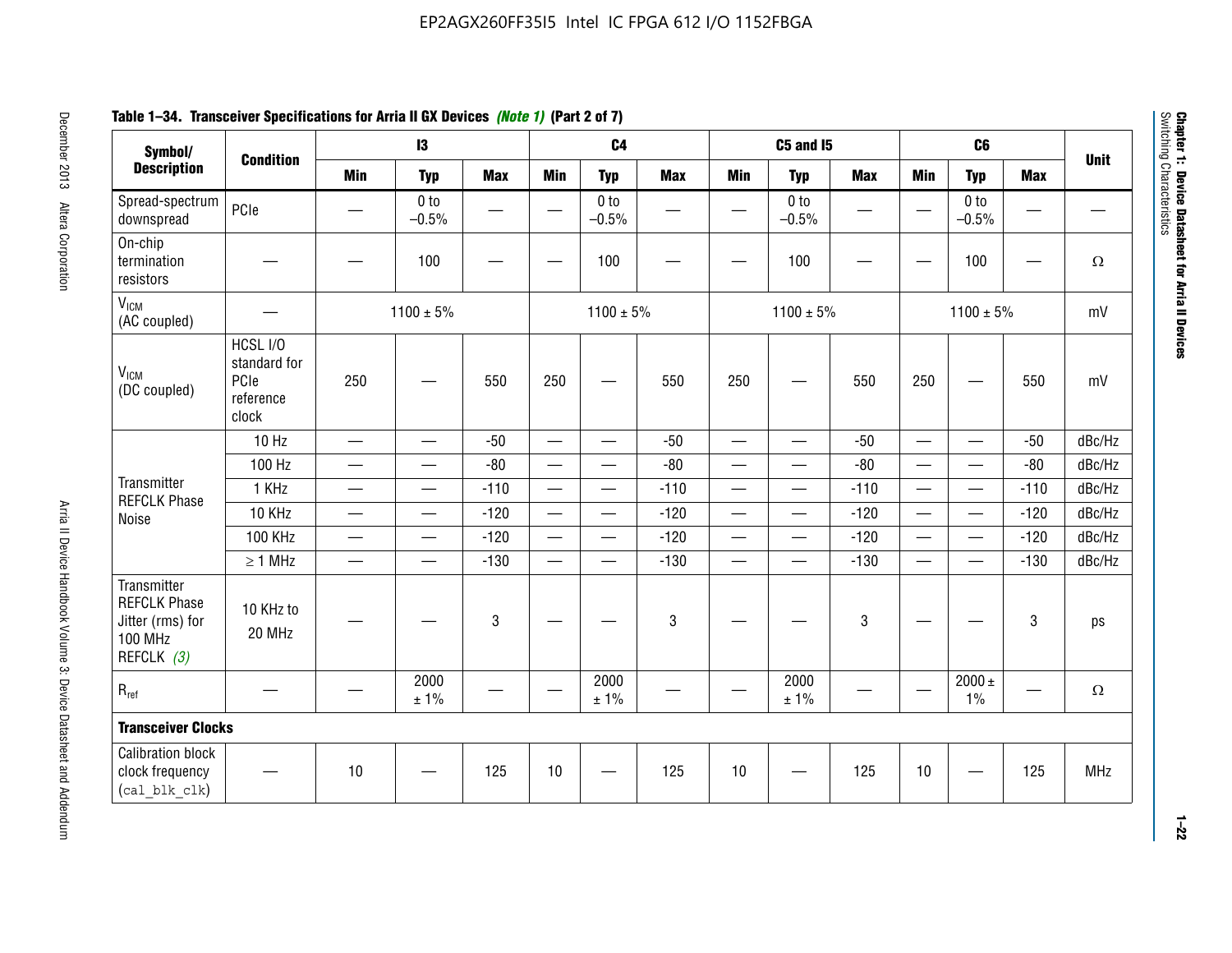# **Table 1–34. Transceiver Specifications for Arria II GX Devices** *(Note 1)* **(Part 3 of 7)**

| Symbol/<br><b>Description</b>                                 |                                            |                     | 13         |                | 7. V                | C <sub>4</sub>           |                                                                  |                     | <b>C5 and 15</b>  |                |                     | C <sub>6</sub> |                |              |
|---------------------------------------------------------------|--------------------------------------------|---------------------|------------|----------------|---------------------|--------------------------|------------------------------------------------------------------|---------------------|-------------------|----------------|---------------------|----------------|----------------|--------------|
|                                                               | <b>Condition</b>                           | <b>Min</b>          | <b>Typ</b> | <b>Max</b>     | <b>Min</b>          | <b>Typ</b>               | <b>Max</b>                                                       | <b>Min</b>          | <b>Typ</b>        | <b>Max</b>     | <b>Min</b>          | <b>Typ</b>     | <b>Max</b>     | <b>Unit</b>  |
| fixedclk Clock<br>frequency                                   | PCIe<br>Receiver<br>Detect                 |                     | 125        |                | —<br>—              | 125                      |                                                                  |                     | 125               |                |                     | 125            |                | <b>MHz</b>   |
| reconfig<br>$c$ lk $c$ lock<br>frequency                      | Dynamic<br>reconfig.<br>clock<br>frequency | 2.5/<br>37.5<br>(4) |            | 50             | 2.5/<br>37.5<br>(4) |                          | 50                                                               | 2.5/<br>37.5<br>(4) |                   | 50             | 2.5/<br>37.5<br>(4) |                | 50             | MHz          |
| Delta time<br>between<br>reconfig<br>clks $(5)$               |                                            |                     |            | $\overline{c}$ |                     |                          | $\overline{2}$                                                   |                     |                   | $\overline{2}$ |                     |                | $\overline{2}$ | ms           |
| Transceiver block<br>minimum<br>power-down<br>pulse width     |                                            |                     | 1          |                |                     | 1                        |                                                                  |                     | 1                 |                |                     | 1              |                | $\mu s$      |
| <b>Receiver</b>                                               |                                            |                     |            |                |                     |                          |                                                                  |                     |                   |                |                     |                |                |              |
| Supported I/O<br><b>Standards</b>                             |                                            |                     |            |                |                     |                          | 1.4-V PCML, 1.5-V PCML, 2.5-V PCML, 2.5-V PCML, LVPECL, and LVDS |                     |                   |                |                     |                |                |              |
| Data rate (13)                                                | $\overline{\phantom{0}}$                   | 600                 | $\equiv$   | 6375           | 600                 | $\overline{\phantom{0}}$ | 3750                                                             | 600                 | $\qquad \qquad =$ | 3750           | 600                 | <u>e a</u>     | 3125           | <b>Mbps</b>  |
| Absolute V <sub>MAX</sub><br>for a receiver pin<br>(6)        |                                            |                     |            | 1.5            | —                   |                          | 1.5                                                              |                     |                   | 1.5            |                     |                | 1.5            | V            |
| Absolute V <sub>MIN</sub> for<br>a receiver pin               |                                            | $-0.4$              |            |                | $-0.4$              |                          |                                                                  | $-0.4$              |                   |                | $-0.4$              |                |                | $\mathsf{V}$ |
| Maximum<br>peak-to-peak                                       | $V_{IGM} = 0.82 V$<br>setting              |                     |            | 2.7            |                     |                          | 2.7                                                              |                     |                   | 2.7            |                     |                | 2.7            | $\mathsf{V}$ |
| differential input<br>voltage V <sub>ID</sub> (diff<br>$p-p)$ | $V_{ICM} = 1.1 V$<br>setting $(7)$         |                     |            | 1.6            |                     |                          | 1.6                                                              |                     |                   | 1.6            |                     |                | 1.6            | V            |

**Chapter 1: Device Datasheet for Arria II Devices**

Chapter 1: Device Datasheet for Arria II Devices<br>Switching Characteristics

Switching Characteristics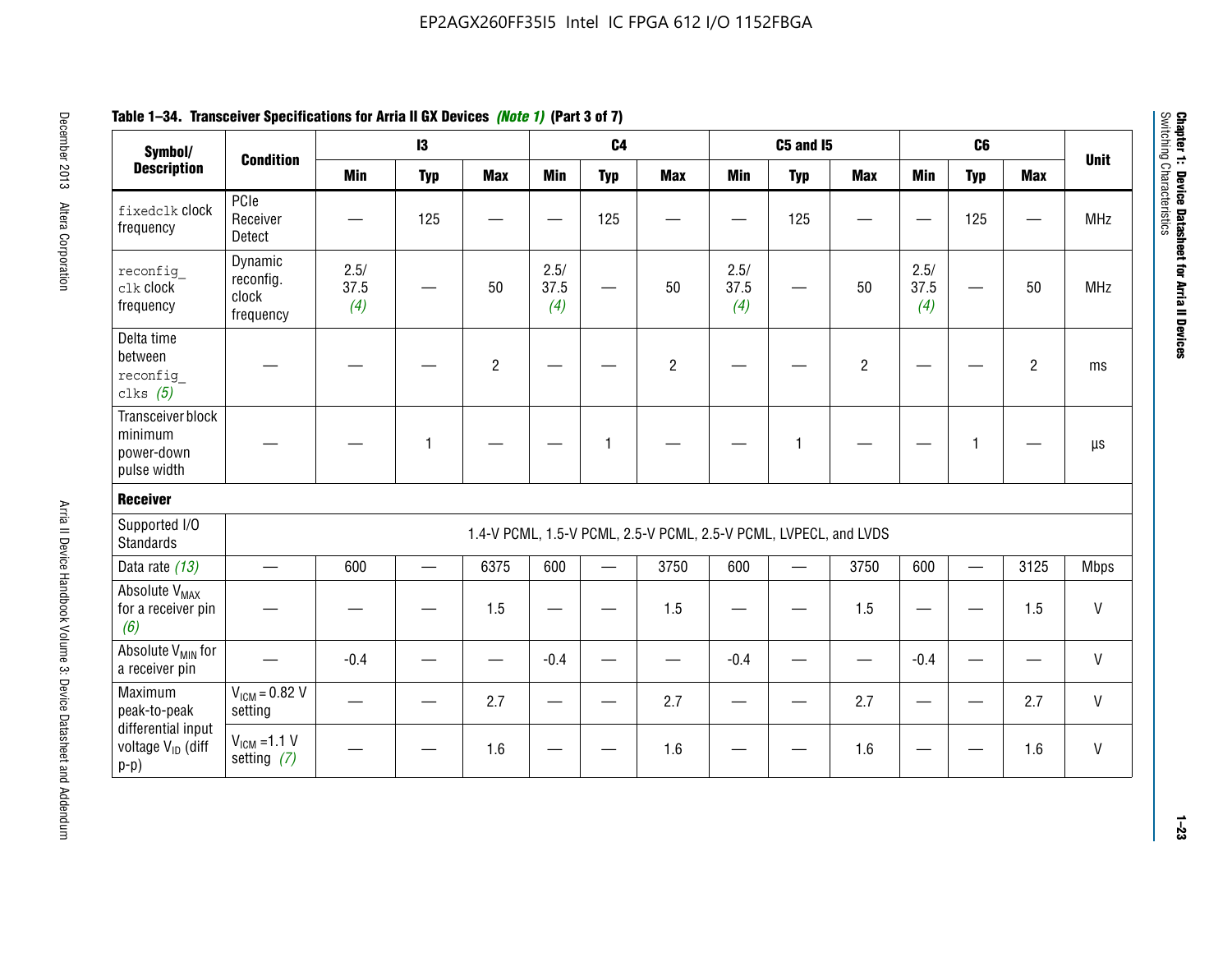| Symbol/                                                                                  | <b>Condition</b>                  |                          | $\mathbf{13}$ |                          |            | C <sub>4</sub> |                                                   |            | <b>C5 and 15</b> |                           |                          | C <sub>6</sub>           |                          | <b>Unit</b>            |
|------------------------------------------------------------------------------------------|-----------------------------------|--------------------------|---------------|--------------------------|------------|----------------|---------------------------------------------------|------------|------------------|---------------------------|--------------------------|--------------------------|--------------------------|------------------------|
| <b>Description</b>                                                                       |                                   | <b>Min</b>               | <b>Typ</b>    | <b>Max</b>               | <b>Min</b> | <b>Typ</b>     | <b>Max</b>                                        | <b>Min</b> | <b>Typ</b>       | <b>Max</b>                | <b>Min</b>               | <b>Typ</b>               | <b>Max</b>               |                        |
| Minimum<br>peak-to-peak<br>differential input<br>voltage V <sub>ID</sub> (diff<br>$p-p)$ |                                   | 100                      |               |                          | 100        |                |                                                   | 100        |                  |                           | 100                      |                          |                          | mV                     |
|                                                                                          | $V_{ICM} = 0.82 V$<br>setting     |                          | 820           |                          |            | 820            |                                                   |            | 820              |                           | —                        | 820                      |                          | mV                     |
| V <sub>ICM</sub>                                                                         | $V_{ICM}$ =1.1 V<br>setting $(7)$ |                          | 1100          |                          |            | 1100           |                                                   |            | 1100             |                           | $\overline{\phantom{0}}$ | 1100                     |                          | mV                     |
| Differential<br>on-chip<br>termination<br>resistors                                      | 100 $-\Omega$<br>setting          |                          | 100           |                          |            | 100            |                                                   |            | 100              |                           |                          | 100                      |                          | $\Omega$               |
| Return loss                                                                              | PCIe                              |                          |               |                          |            |                |                                                   |            |                  | 50 MHz to 1.25 GHz: -10dB |                          |                          |                          |                        |
| differential mode                                                                        | XAUI                              |                          |               |                          |            |                |                                                   |            |                  | 100 MHz to 2.5 GHz: -10dB |                          |                          |                          |                        |
| Return loss                                                                              | PCIe                              |                          |               |                          |            |                |                                                   |            |                  | 50 MHz to 1.25 GHz: -6dB  |                          |                          |                          |                        |
| common mode                                                                              | XAUI                              |                          |               |                          |            |                |                                                   |            |                  | 100 MHz to 2.5 GHz: -6dB  |                          |                          |                          |                        |
| Programmable<br>PPM detector<br>(8)                                                      |                                   |                          |               |                          |            |                | $\pm$ 62.5, 100, 125, 200,<br>250, 300, 500, 1000 |            |                  |                           |                          |                          |                          | ppm                    |
| Run length                                                                               | $\overline{\phantom{0}}$          | $\overline{\phantom{0}}$ | 80            | $\overline{\phantom{0}}$ | $\equiv$   | 80             | $\overline{\phantom{0}}$                          | $\equiv$   | 80               | $\equiv$                  | —                        | 80                       | $\overline{\phantom{0}}$ | $\mathsf{U}\mathsf{I}$ |
| Programmable<br>equalization                                                             |                                   |                          |               | $\overline{7}$           |            |                | $\overline{7}$                                    |            |                  | $\overline{7}$            |                          |                          | $\overline{7}$           | dB                     |
| Signal<br>detect/loss<br>threshold                                                       | PCIe Mode                         | 65                       |               | 175                      | 65         |                | 175                                               | 65         |                  | 175                       | 65                       | $\overline{\phantom{0}}$ | 175                      | mV                     |
| <b>CDR LTR time</b><br>(9)                                                               |                                   |                          |               | 75                       | —          |                | 75                                                |            |                  | 75                        | $\overline{\phantom{0}}$ | -                        | 75                       | $\mu s$                |
| CDR minimum<br>T1b $(10)$                                                                |                                   | 15                       |               |                          | 15         |                |                                                   | 15         |                  |                           | 15                       |                          |                          | $\mu s$                |

# **Table 1–34. Transceiver Specifications for Arria II GX Devices** *(Note 1)* **(Part 4 of 7)**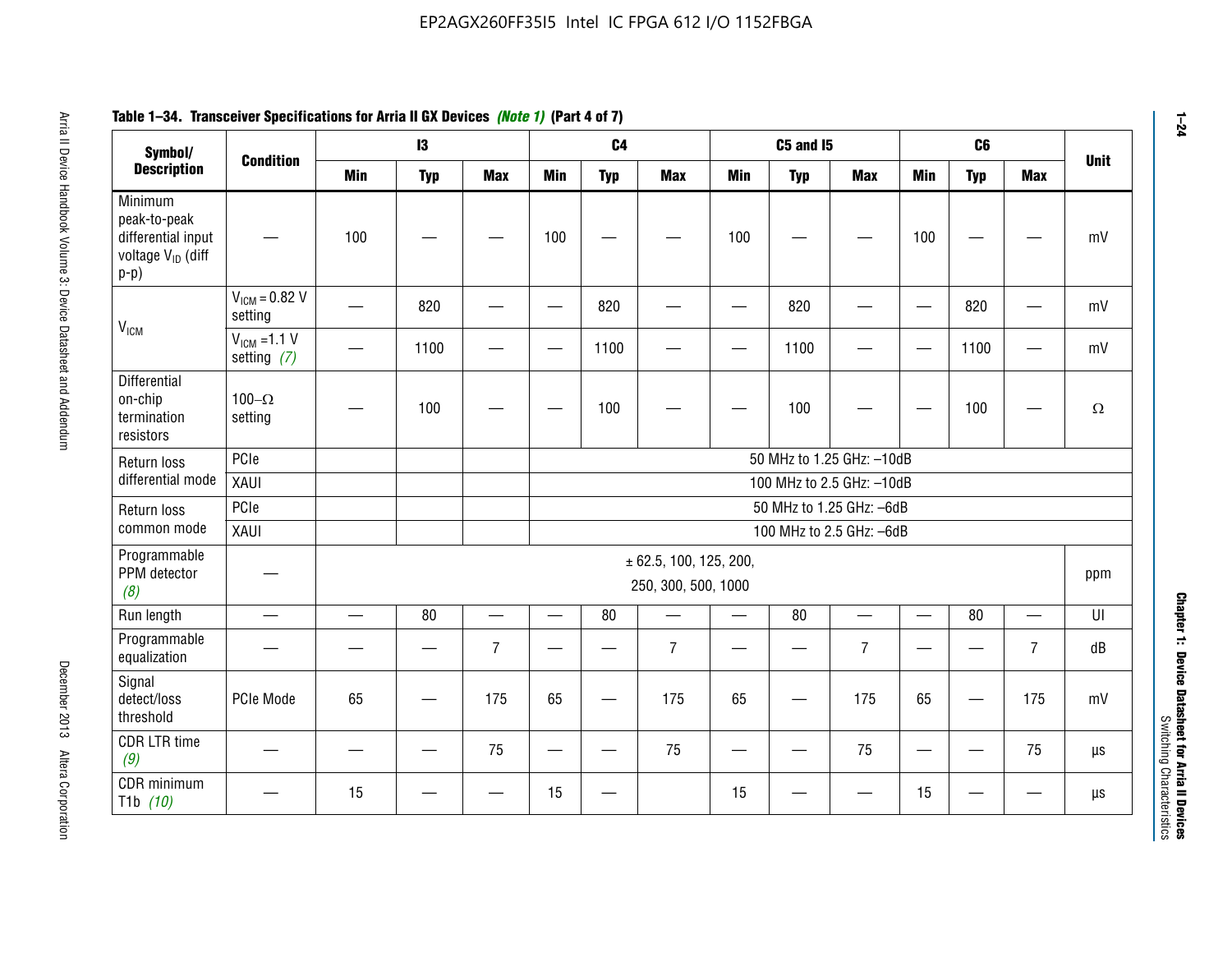| Symbol/                                                    |                          |            | $\mathbf{13}$            |            |             | C <sub>4</sub>           |                           |                                                                       | <b>C5 and 15</b>         |            |            | C <sub>6</sub> |                          |             |  |
|------------------------------------------------------------|--------------------------|------------|--------------------------|------------|-------------|--------------------------|---------------------------|-----------------------------------------------------------------------|--------------------------|------------|------------|----------------|--------------------------|-------------|--|
| <b>Description</b>                                         | <b>Condition</b>         | <b>Min</b> | <b>Typ</b>               | <b>Max</b> | <b>Min</b>  | <b>Typ</b>               | <b>Max</b>                | <b>Min</b>                                                            | <b>Typ</b>               | <b>Max</b> | <b>Min</b> | <b>Typ</b>     | <b>Max</b>               | <b>Unit</b> |  |
| LTD lock time<br>(11)                                      |                          | $\bf{0}$   | 100                      | 4000       | $\mathbf 0$ | 100                      | 4000                      | $\pmb{0}$                                                             | 100                      | 4000       | 0          | 100            | 4000                     | ns          |  |
| Data lock time<br>from rx<br>freqlocked<br>(12)            |                          |            |                          | 4000       |             |                          | 4000                      |                                                                       |                          | 4000       |            |                | 4000                     | ns          |  |
|                                                            | DC Gain<br>Setting $= 0$ |            | $\pmb{0}$                |            |             | $\pmb{0}$                |                           |                                                                       | 0                        |            |            | 0              |                          | dB          |  |
| Programmable<br>DC gain                                    | DC Gain<br>Setting $= 1$ |            | $\mathbf{3}$             |            |             | $\mathbf{3}$             |                           |                                                                       | 3                        |            |            | $\mathbf{3}$   | $\overline{\phantom{m}}$ | dB          |  |
|                                                            | DC Gain<br>Setting $= 2$ |            | $\,6\,$                  |            |             | $\,6\,$                  |                           |                                                                       | 6                        |            |            | $\,6\,$        |                          | dB          |  |
| <b>Transmitter</b>                                         |                          |            |                          |            |             |                          |                           |                                                                       |                          |            |            |                |                          |             |  |
| Supported I/O<br><b>Standards</b>                          |                          |            |                          |            |             |                          | 1.5-V PCML                |                                                                       |                          |            |            |                |                          |             |  |
| Data rate                                                  | $\overline{\phantom{0}}$ | 600        | $\overline{\phantom{0}}$ | 6375       | 600         | $\overline{\phantom{0}}$ | 3750                      | 600                                                                   | $\overline{\phantom{0}}$ | 3750       | 600        |                | 3125                     | <b>Mbps</b> |  |
| V <sub>OCM</sub>                                           | 0.65V<br>setting         |            | 650                      |            |             | 650                      |                           |                                                                       | 650                      |            |            | 650            |                          | mV          |  |
| <b>Differential</b><br>on-chip<br>termination<br>resistors | 100 $-\Omega$<br>setting |            | 100                      |            |             | 100                      |                           |                                                                       | 100                      |            |            | 100            |                          | $\Omega$    |  |
| Return loss                                                | PCle                     |            |                          |            |             |                          | 50 MHz to 1.25 GHz: -10dB |                                                                       |                          |            |            |                |                          |             |  |
| differential mode                                          | XAUI                     |            |                          |            |             |                          |                           | 312 MHz to 625 MHz: -10dB<br>625 MHz to 3.125 GHz: -10dB/decade slope |                          |            |            |                |                          |             |  |
| Return loss<br>common mode                                 | PCle                     |            |                          |            |             |                          | 50 MHz to 1.25 GHz: -6dB  |                                                                       |                          |            |            |                |                          |             |  |
| Rise time $(2)$                                            | $\overline{\phantom{0}}$ | 50         | $\equiv$                 | 200        | 50          | $\overline{\phantom{0}}$ | 200                       | 50                                                                    | $\overline{\phantom{0}}$ | 200        | 50         |                | 200                      | ps          |  |
| Fall time                                                  |                          | 50         |                          | 200        | 50          |                          | 200                       | 50                                                                    |                          | 200        | 50         |                | 200                      | ps          |  |

# **Table 1–34. Transceiver Specifications for Arria II GX Devices** *(Note 1)* **(Part 5 of 7)**

**1–25**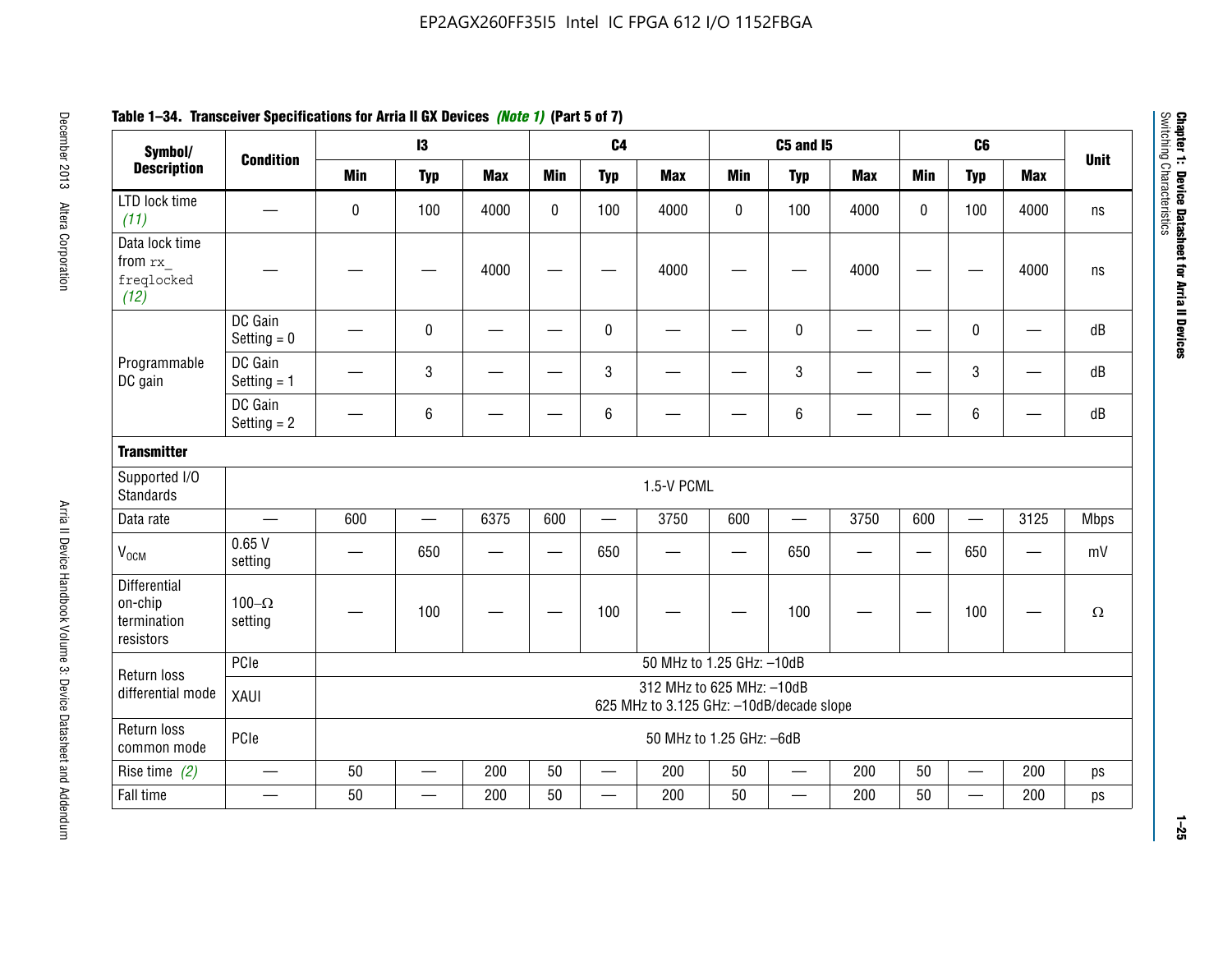| <b>Description</b><br><b>Typ</b><br><b>Typ</b><br><b>Typ</b><br><b>Min</b><br><b>Min</b><br><b>Max</b><br><b>Min</b><br><b>Max</b><br><b>Min</b><br><b>Max</b><br><b>Typ</b><br><b>Max</b><br>15<br>15<br>15<br>15<br>$\overline{\phantom{m}}$<br>$\overbrace{\phantom{13333}}$<br>$\overbrace{\phantom{123221111}}$<br>$\qquad \qquad \qquad$<br>—<br>$\hspace{0.05cm}$<br>PCIe ×4<br>120<br>120<br>120<br>120<br>$\hspace{0.05cm}$<br>$\overline{\phantom{0}}$<br>$\hspace{0.05cm}$<br>$\overline{\phantom{m}}$<br>$\overbrace{\phantom{aaaaa}}$<br>PCIe ×8<br>300<br>300<br>300<br>300<br>$\hspace{0.05cm}$<br>—<br>—<br>—<br>$\overline{\phantom{0}}$<br>—<br>-<br>100<br>100<br>100<br>100<br>—<br>—<br>—<br>$25\,$<br>320<br>25<br>240<br>240<br>25<br>25<br>200<br>MHz<br>$\overline{\phantom{m}}$<br>$\qquad \qquad$<br>$\overline{\phantom{0}}$<br>$\overline{\phantom{0}}$<br>$\equiv$ | Symbol/                             |                  | $\mathsf{I}3$ |  | C <sub>4</sub> |  | <b>C5 and 15</b> |  | C6 | <b>Unit</b> |
|--------------------------------------------------------------------------------------------------------------------------------------------------------------------------------------------------------------------------------------------------------------------------------------------------------------------------------------------------------------------------------------------------------------------------------------------------------------------------------------------------------------------------------------------------------------------------------------------------------------------------------------------------------------------------------------------------------------------------------------------------------------------------------------------------------------------------------------------------------------------------------------------------|-------------------------------------|------------------|---------------|--|----------------|--|------------------|--|----|-------------|
|                                                                                                                                                                                                                                                                                                                                                                                                                                                                                                                                                                                                                                                                                                                                                                                                                                                                                                  |                                     | <b>Condition</b> |               |  |                |  |                  |  |    |             |
| Intra-transceiver<br>block skew<br>Inter-transceiver<br>CMUPLL                                                                                                                                                                                                                                                                                                                                                                                                                                                                                                                                                                                                                                                                                                                                                                                                                                   | Intra-<br>differential pair<br>skew |                  |               |  |                |  |                  |  |    |             |
| block skew<br><b>CMU PLLO and CMU PLL1</b><br><b>CMU PLL lock</b><br>time from<br>reset<br>deassertion<br><b>PLD-Transceiver Interface</b><br>Interface speed                                                                                                                                                                                                                                                                                                                                                                                                                                                                                                                                                                                                                                                                                                                                    |                                     |                  |               |  |                |  |                  |  |    |             |
|                                                                                                                                                                                                                                                                                                                                                                                                                                                                                                                                                                                                                                                                                                                                                                                                                                                                                                  |                                     |                  |               |  |                |  |                  |  |    |             |
|                                                                                                                                                                                                                                                                                                                                                                                                                                                                                                                                                                                                                                                                                                                                                                                                                                                                                                  |                                     |                  |               |  |                |  |                  |  |    |             |
|                                                                                                                                                                                                                                                                                                                                                                                                                                                                                                                                                                                                                                                                                                                                                                                                                                                                                                  |                                     |                  |               |  |                |  |                  |  |    |             |
|                                                                                                                                                                                                                                                                                                                                                                                                                                                                                                                                                                                                                                                                                                                                                                                                                                                                                                  |                                     |                  |               |  |                |  |                  |  |    |             |
|                                                                                                                                                                                                                                                                                                                                                                                                                                                                                                                                                                                                                                                                                                                                                                                                                                                                                                  |                                     |                  |               |  |                |  |                  |  |    |             |
|                                                                                                                                                                                                                                                                                                                                                                                                                                                                                                                                                                                                                                                                                                                                                                                                                                                                                                  |                                     |                  |               |  |                |  |                  |  |    |             |
|                                                                                                                                                                                                                                                                                                                                                                                                                                                                                                                                                                                                                                                                                                                                                                                                                                                                                                  |                                     |                  |               |  |                |  |                  |  |    |             |

# **Table 1–34. Transceiver Specifications for Arria II GX Devices** *(Note 1)* **(Part 6 of 7)**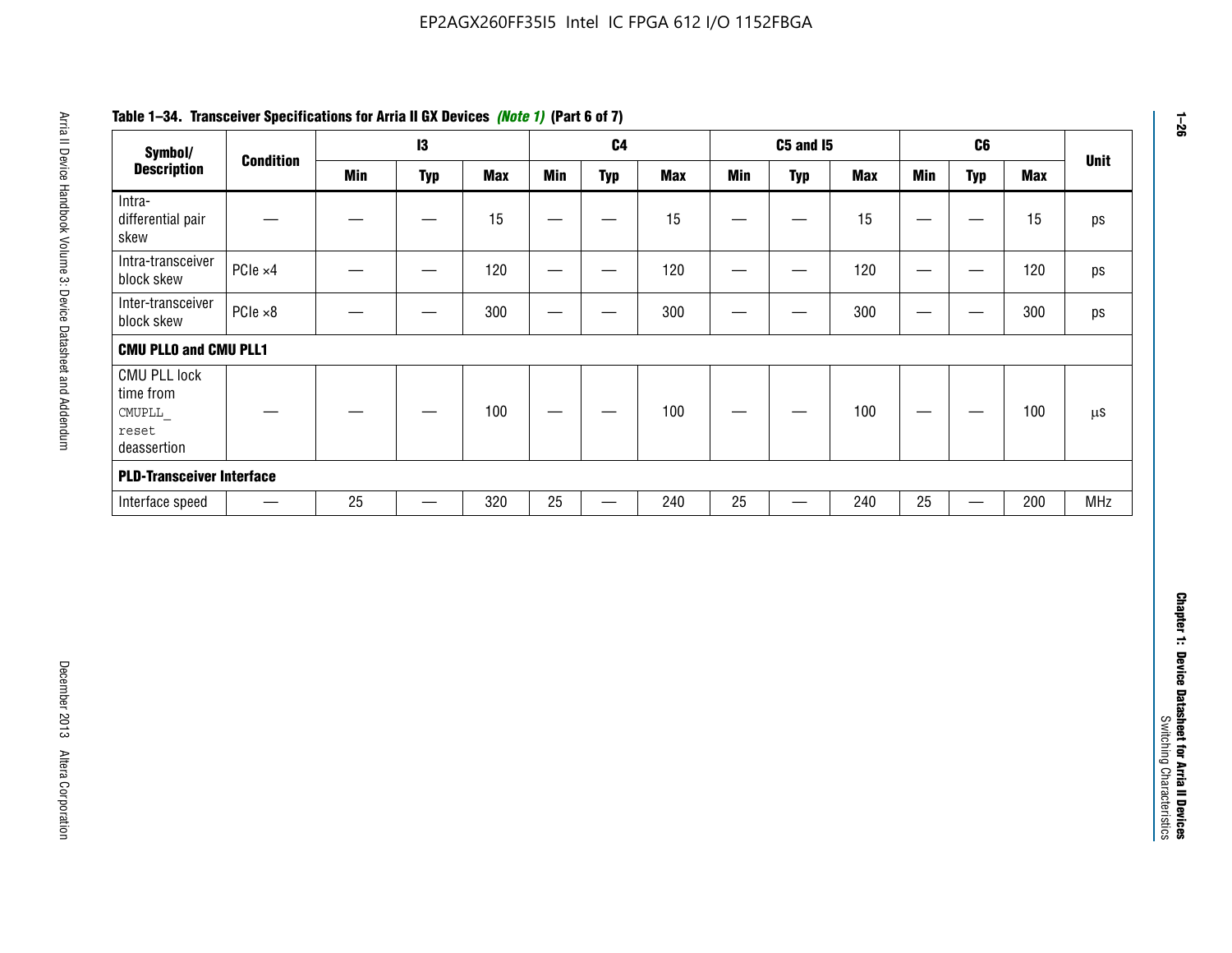# **Table 1–34. Transceiver Specifications for Arria II GX Devices** *(Note 1)* **(Part 7 of 7)**

| Symbol/                      | <b>Condition</b> |            | 13                                 |            |     | C4         |            |            | <b>C5 and 15</b> |            |            | C6         |            | <b>Unit</b> |
|------------------------------|------------------|------------|------------------------------------|------------|-----|------------|------------|------------|------------------|------------|------------|------------|------------|-------------|
| <b>Description</b>           |                  | <b>Min</b> | <b>Typ</b>                         | <b>Max</b> | Min | <b>Typ</b> | <b>Max</b> | <b>Min</b> | <b>Typ</b>       | <b>Max</b> | <b>Min</b> | <b>Typ</b> | <b>Max</b> |             |
| Digital reset<br>pulse width |                  |            | Minimum is 2 parallel clock cycles |            |     |            |            |            |                  |            |            |            |            |             |

### **Notes to Table 1–34:**

- (1) For AC-coupled links, the on-chip biasing circuit is switched off before and during configuration. Ensure that input specifications are not violated during this period.
- (2) The rise/fall time is specified from 20% to 80%.
- (3) To calculate the REFCLK rms phase jitter requirement at reference clock frequencies other than 100 MHz, use the following formula: REFCLK rms phase jitter at f (MHz) = REFCLK rms phase jitter at 100 MHz \* 100/f.
- (4) The minimum reconfig clk frequency is 2.5 MHz if the transceiver channel is configured in **Transmitter only** mode. The minimum reconfig clk frequency is 37.5 MHz if the transceiver channel is configured in **Receiver only** or **Receiver and Transmitter** mode. For more information, refer to *AN [558: Implementing Dynamic Reconfiguration in Arria II Devices](www.altera.com/literature/hb/arria-ii-gx/an558.pdf)*.
- (5) If your design uses more than one dynamic reconfiguration controller instances (altgx reconfig) to control the transceiver channels (altgx) physically located on the same side of the device, and if you use different reconfig clk sources for these altgx reconfig instances, the delta time between any two of these reconfig clk sources becoming stable must not exceed the maximum specification listed.
- (6) The device cannot tolerate prolonged operation at this absolute maximum.
- (7) You must use the 1.1-V RX  $V_{ICM}$  setting if the input serial data standard is LVDS and the link is DC-coupled.
- (8) The rate matcher supports only up to  $\pm 300$  parts per million (ppm).
- (9) Time taken to rx\_pll\_locked goes high from rx\_analogreset de-assertion. Refer to Figure 1–1.
- (10) The time in which the CDR must be kept in lock-to-reference mode after rx pll locked goes high and before rx locktodata is asserted in manual mode. Refer to Figure 1-1.
- (11) The time taken to recover valid data after the  $rx$  locktodata signal is asserted in manual mode. Refer to Figure 1–1.
- (12) The time taken to recover valid data after the  $rx$  freqlocked signal goes high in automatic mode. Refer to Figure 1–2.
- (13) To support data rates lower than the minimum specification through oversampling, use the CDR in LTR mode only.

**Chapter 1: Device Datasheet for Arria II Devices**

**Device Datasheet for Arria II Devices** 

Switching Characteristics

Chapter 1: Device Datas<br>Switching Characteristics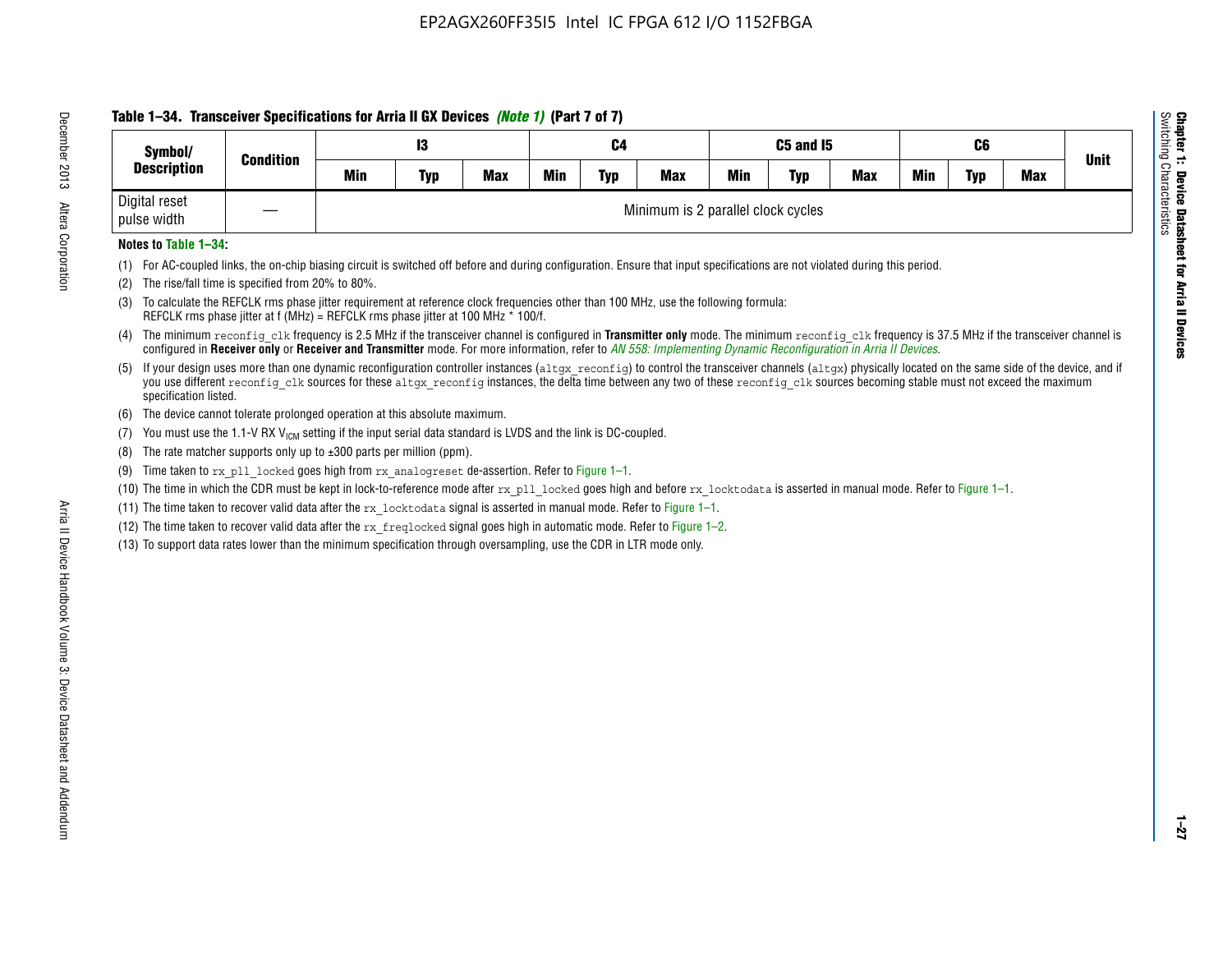Table 1–35 lists the transceiver specifications for Arria II GZ devices.

|  | Table 1-35. Transceiver Specifications for Arria II GZ Devices (Part 1 of 5) |  |
|--|------------------------------------------------------------------------------|--|
|  |                                                                              |  |

| Symbol/                                                                   |                                                                         |                          | $-C3$ and $-13$ (1)        |            |                          | $-C4$ and $-I4$            |            |               |
|---------------------------------------------------------------------------|-------------------------------------------------------------------------|--------------------------|----------------------------|------------|--------------------------|----------------------------|------------|---------------|
| <b>Description</b>                                                        | <b>Conditions</b>                                                       | Min                      | <b>Typ</b>                 | <b>Max</b> | <b>Min</b>               | <b>Typ</b>                 | <b>Max</b> | <b>Unit</b>   |
| <b>Reference Clock</b>                                                    |                                                                         |                          |                            |            |                          |                            |            |               |
| Supported I/O Standards                                                   | 1.2-V PCML, 1.5-V PCML, 2.5-V PCML, Differential LVPECL, LVDS, and HCSL |                          |                            |            |                          |                            |            |               |
| Input frequency from<br>REFCLK input pins                                 |                                                                         | 50                       |                            | 697        | 50                       |                            | 637.5      | <b>MHz</b>    |
| Phase frequency detector<br>(CMU PLL and receiver<br>CDR)                 |                                                                         | 50                       |                            | 325        | 50                       |                            | 325        | <b>MHz</b>    |
| Absolute V <sub>MAX</sub> for a REFCLK<br>pin                             |                                                                         |                          |                            | 1.6        |                          |                            | 1.6        | $\vee$        |
| Operational V <sub>MAX</sub> for a<br>REFCLK pin                          |                                                                         |                          |                            | 1.5        |                          |                            | 1.5        | V             |
| Absolute V <sub>MIN</sub> for a REFCLK<br>pin                             |                                                                         | $-0.4$                   |                            |            | $-0.4$                   |                            |            | V             |
| Rise/fall time (2)                                                        |                                                                         | $\overline{\phantom{0}}$ |                            | 0.2        | $\overline{\phantom{0}}$ | $\overline{\phantom{0}}$   | 0.2        | UI            |
| Duty cycle                                                                |                                                                         | 45                       |                            | 55         | 45                       |                            | 55         | $\frac{0}{0}$ |
| Peak-to-peak differential<br>input voltage                                |                                                                         | 200                      |                            | 1600       | 200                      |                            | 1600       | mV            |
| Spread-spectrum<br>modulating clock frequency                             | PCIe                                                                    | 30                       |                            | 33         | 30                       |                            | 33         | kHz           |
| Spread-spectrum<br>downspread                                             | PCIe                                                                    |                          | 0 <sub>to</sub><br>$-0.5%$ |            |                          | 0 <sub>to</sub><br>$-0.5%$ |            |               |
| On-chip termination<br>resistors                                          |                                                                         |                          | 100                        |            |                          | 100                        |            | Ω             |
| $V_{IGM}$ (AC coupled)                                                    |                                                                         |                          | $1100 \pm 10\%$            |            |                          | $1100 \pm 10\%$            |            | mV            |
| V <sub>ICM</sub> (DC coupled)                                             | HCSL I/O standard<br>for PCIe reference<br>clock                        | 250                      |                            | 550        | 250                      |                            | 550        | mV            |
|                                                                           | 10 Hz                                                                   | $\overline{\phantom{0}}$ |                            | $-50$      | $\sim$                   |                            | $-50$      | dBc/Hz        |
|                                                                           | 100 Hz                                                                  |                          |                            | $-80$      |                          |                            | $-80$      | dBc/Hz        |
| Transmitter REFCLK Phase                                                  | 1 KHz                                                                   |                          | $\overline{\phantom{0}}$   | $-110$     | $\overline{\phantom{0}}$ | —                          | $-110$     | dBc/Hz        |
| Noise                                                                     | 10 KHz                                                                  |                          |                            | $-120$     |                          |                            | $-120$     | dBc/Hz        |
|                                                                           | <b>100 KHz</b>                                                          |                          |                            | $-120$     | $\overline{\phantom{0}}$ |                            | $-120$     | dBc/Hz        |
|                                                                           | $\geq 1$ MHz                                                            |                          |                            | $-130$     | $\overline{\phantom{0}}$ | $\overline{\phantom{0}}$   | $-130$     | dBc/Hz        |
| <b>Transmitter REFCLK Phase</b><br>Jitter (rms) for 100 MHz<br>REFCLK (3) | 10 KHz to 20 MHz                                                        |                          |                            | 3          |                          |                            | 3          | ps            |
| $R_{REF}$                                                                 |                                                                         |                          | $2000 \pm$<br>$1\%$        |            |                          | 2000 $\pm$<br>$1\%$        |            | $\Omega$      |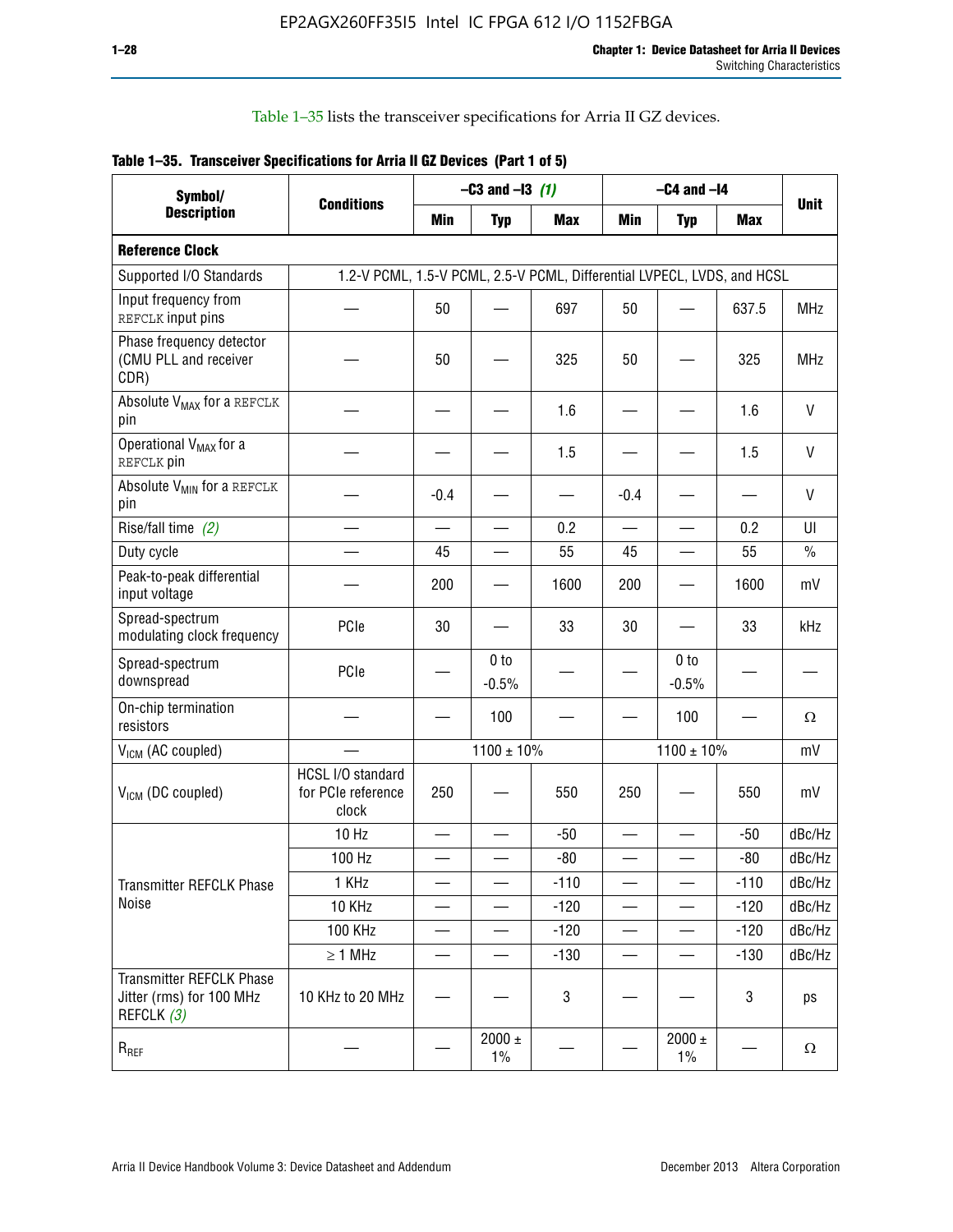|  |  | Table 1–35. Transceiver Specifications for Arria II GZ Devices (Part 2 of 5) |  |  |  |
|--|--|------------------------------------------------------------------------------|--|--|--|
|--|--|------------------------------------------------------------------------------|--|--|--|

| Symbol/                                                                                                         |                                                                                |                     | $-C3$ and $-I3$ (1) |                                                      |                     | $-C4$ and $-I4$ |                |             |
|-----------------------------------------------------------------------------------------------------------------|--------------------------------------------------------------------------------|---------------------|---------------------|------------------------------------------------------|---------------------|-----------------|----------------|-------------|
| <b>Description</b>                                                                                              | <b>Conditions</b>                                                              | Min                 | <b>Typ</b>          | <b>Max</b>                                           | Min                 | <b>Typ</b>      | Max            | <b>Unit</b> |
| <b>Transceiver Clocks</b>                                                                                       |                                                                                |                     |                     |                                                      |                     |                 |                |             |
| <b>Calibration block clock</b><br>frequency (cal_blk_clk)                                                       |                                                                                | 10                  |                     | 125                                                  | 10                  |                 | 125            | <b>MHz</b>  |
| fixedclk clock frequency                                                                                        | <b>PCIe Receiver</b><br>Detect                                                 |                     | 125                 |                                                      |                     | 125             |                | <b>MHz</b>  |
| reconfig clk Clock<br>frequency                                                                                 | Dynamic<br>reconfiguration<br>clock frequency                                  | 2.5/<br>37.5<br>(4) |                     | 50                                                   | 2.5/<br>37.5<br>(4) |                 | 50             | <b>MHz</b>  |
| Delta time between<br>reconfig clks $(5)$                                                                       |                                                                                |                     |                     | $\overline{2}$                                       |                     |                 | $\overline{2}$ | ms          |
| Transceiver block minimum<br>power-down<br>(gxb powerdown) pulse<br>width                                       |                                                                                | 1                   |                     |                                                      | 1                   |                 |                | μs          |
| <b>Receiver</b>                                                                                                 |                                                                                |                     |                     |                                                      |                     |                 |                |             |
| Supported I/O Standards                                                                                         |                                                                                |                     |                     | 1.4-V PCML, 1.5-V PCML, 2.5-V PCML, LVPECL, and LVDS |                     |                 |                |             |
| Data rate (16)                                                                                                  |                                                                                | 600                 |                     | 6375                                                 | 600                 |                 | 3750           | <b>Mbps</b> |
| Absolute V <sub>MAX</sub> for a receiver<br>pin $(6)$                                                           |                                                                                |                     |                     | 1.6                                                  |                     |                 | 1.6            | V           |
| Operational V <sub>MAX</sub> for a<br>receiver pin                                                              |                                                                                |                     |                     | 1.5                                                  |                     |                 | 1.5            | V           |
| Absolute V <sub>MIN</sub> for a receiver<br>pin                                                                 |                                                                                | $-0.4$              |                     |                                                      | $-0.4$              |                 |                | V           |
| Maximum peak-to-peak<br>differential input voltage $V_{\text{ID}}$<br>(diff p-p) before device<br>configuration |                                                                                |                     |                     | 1.6                                                  |                     |                 | 1.6            | V           |
| Maximum peak-to-peak<br>differential input voltage V <sub>ID</sub>                                              | $V_{ICM} = 0.82 V$<br>setting                                                  |                     |                     | 2.7                                                  |                     |                 | 2.7            | V           |
| (diff p-p) after device<br>configuration                                                                        | $V_{ICM}$ =1.1 V setting<br>(7)                                                |                     |                     | 1.6                                                  |                     |                 | 1.6            | V           |
| Minimum differential eye<br>opening at receiver serial<br>input pins $(8)$                                      | Data Rate =<br>600 Mbps to<br>5 Gbps<br>Equalization = $0$<br>DC gain = $0$ dB | 100                 |                     |                                                      | 165                 |                 |                | mV          |
|                                                                                                                 | Data Rate > 5 Gbps<br>Equalization = $0$<br>DC gain = $0$ dB                   | 165                 |                     |                                                      | 165                 |                 |                | mV          |
| $V_{IGM}$                                                                                                       | $V_{ICM} = 0.82 V$<br>setting                                                  |                     | $820 \pm 10\%$      |                                                      |                     | $820 \pm 10\%$  |                | mV          |
|                                                                                                                 | $V_{IGM}$ = 1.1 V setting<br>(7)                                               |                     | $1100 \pm 10\%$     |                                                      |                     | $1100 \pm 10\%$ |                | mV          |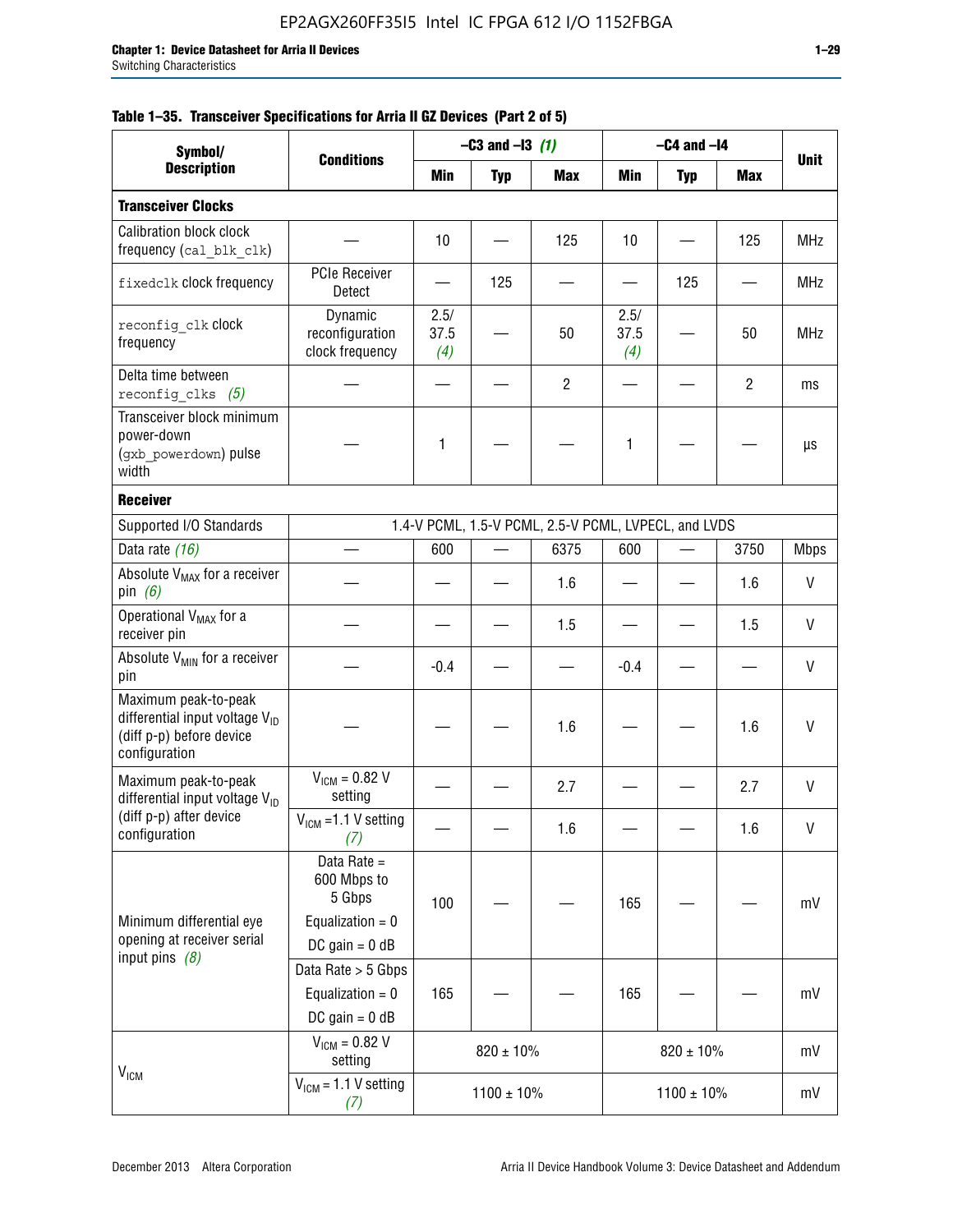| Symbol/                                                              |                                                                                                                     |                  | $-C3$ and $-13$ (1) |                                                                                                                                                  |                          | $-C4$ and $-I4$          |                 |                               |
|----------------------------------------------------------------------|---------------------------------------------------------------------------------------------------------------------|------------------|---------------------|--------------------------------------------------------------------------------------------------------------------------------------------------|--------------------------|--------------------------|-----------------|-------------------------------|
| <b>Description</b>                                                   | <b>Conditions</b>                                                                                                   | Min              | <b>Typ</b>          | <b>Max</b>                                                                                                                                       | Min                      | <b>Typ</b>               | <b>Max</b>      | <b>Unit</b>                   |
| Receiver DC Coupling<br>Support                                      |                                                                                                                     | Devices chapter. |                     | For more information about receiver DC coupling support, refer to the<br>"DC-Coupled Links" section in the Transceiver Architecture for Arria II |                          |                          |                 |                               |
|                                                                      | 85- $\Omega$ setting                                                                                                |                  | $85 \pm 20\%$       |                                                                                                                                                  |                          | $85 \pm 20\%$            |                 | Ω                             |
| Differential on-chip                                                 | $100-\Omega$ setting                                                                                                |                  | $100 \pm 20\%$      |                                                                                                                                                  |                          | $100 \pm 20\%$           |                 | Ω                             |
| termination resistors                                                | $120-\Omega$ setting                                                                                                |                  | $120 \pm 20\%$      |                                                                                                                                                  |                          | $120 \pm 20\%$           |                 | Ω                             |
|                                                                      | 150- $\Omega$ setting                                                                                               |                  | $150 \pm 20\%$      |                                                                                                                                                  |                          | $150 \pm 20\%$           |                 | $\Omega$                      |
| Differential and common<br>mode return loss                          | PCIe (Gen 1 and<br>Gen 2),<br>XAUI,<br>HiGig+,<br>CEI SR/LR,<br>SRIO SR/LR,<br>CPRI LV/HV,<br>OBSAI,<br><b>SATA</b> |                  |                     | Compliant                                                                                                                                        |                          |                          |                 |                               |
| Programmable PPM<br>detector $(9)$                                   |                                                                                                                     |                  |                     | $\pm$ 62.5, 100, 125, 200, 250, 300, 500, 1,000                                                                                                  |                          |                          |                 | ppm                           |
| Run length                                                           |                                                                                                                     |                  |                     | 200                                                                                                                                              |                          |                          | 200             | UI                            |
| Programmable equalization                                            |                                                                                                                     |                  |                     | 16                                                                                                                                               | —                        |                          | 16              | dB                            |
| $t_{LTR}$ (10)                                                       |                                                                                                                     |                  |                     | 75                                                                                                                                               | $\overline{\phantom{0}}$ |                          | 75              | μs                            |
| $t_{\text{LTR\_LTD\_Manual}}$ (11)                                   |                                                                                                                     | 15               |                     | $\overline{\phantom{0}}$                                                                                                                         | 15                       |                          |                 | μs                            |
| $t_{\text{LTD\_Manual}}$ (12)                                        |                                                                                                                     |                  |                     | 4000                                                                                                                                             |                          |                          | 4000            | ns                            |
| $t_{\text{LTD\_Auto}}$ (13)                                          |                                                                                                                     |                  |                     | 4000                                                                                                                                             | $\overline{\phantom{0}}$ | $\overline{\phantom{0}}$ | 4000            | ns                            |
|                                                                      | PCIe Gen1                                                                                                           |                  |                     | $2.0 - 3.5$                                                                                                                                      |                          |                          |                 | <b>MHz</b>                    |
|                                                                      | PCIe Gen2                                                                                                           |                  |                     | $40 - 65$                                                                                                                                        |                          |                          |                 | <b>MHz</b>                    |
|                                                                      | (OIF) CEI PHY at<br>6.375 Gbps                                                                                      |                  |                     | $20 - 35$                                                                                                                                        |                          |                          |                 | <b>MHz</b>                    |
| <b>Receiver CDR</b>                                                  | XAUI                                                                                                                |                  |                     | $10 - 18$                                                                                                                                        |                          |                          |                 | <b>MHz</b>                    |
| 3 dB Bandwidth in                                                    | SRIO 1.25 Gbps                                                                                                      |                  |                     | $10 - 18$                                                                                                                                        |                          |                          |                 | <b>MHz</b>                    |
| lock-to-data (LTD) mode                                              | SRIO 2.5 Gbps                                                                                                       |                  |                     | $10 - 18$                                                                                                                                        |                          |                          |                 | <b>MHz</b>                    |
|                                                                      | SRIO 3.125 Gbps                                                                                                     |                  |                     | $6 - 10$                                                                                                                                         |                          |                          |                 | <b>MHz</b>                    |
|                                                                      | GIGE                                                                                                                |                  |                     | $6 - 10$                                                                                                                                         |                          |                          |                 | <b>MHz</b>                    |
|                                                                      | SONET OC12                                                                                                          |                  |                     | $3 - 6$                                                                                                                                          |                          |                          |                 | <b>MHz</b>                    |
|                                                                      | SONET OC48                                                                                                          |                  |                     | $14 - 19$                                                                                                                                        |                          |                          |                 | <b>MHz</b>                    |
| Receiver buffer and CDR<br>offset cancellation time (per<br>channel) |                                                                                                                     |                  |                     | 17000                                                                                                                                            |                          |                          | 17000           | recon<br>fig<br>clk<br>cycles |
|                                                                      | DC Gain Setting $= 0$                                                                                               | —                | 0                   |                                                                                                                                                  |                          | 0                        | $\qquad \qquad$ | dB                            |
| Programmable DC gain                                                 | DC Gain Setting $= 1$                                                                                               |                  | 3                   |                                                                                                                                                  |                          | $\mathbf 3$              |                 | dB                            |
|                                                                      | DC Gain Setting $= 2$                                                                                               |                  | $\,6\,$             |                                                                                                                                                  |                          | $\,6\,$                  |                 | dB                            |

## **Table 1–35. Transceiver Specifications for Arria II GZ Devices (Part 3 of 5)**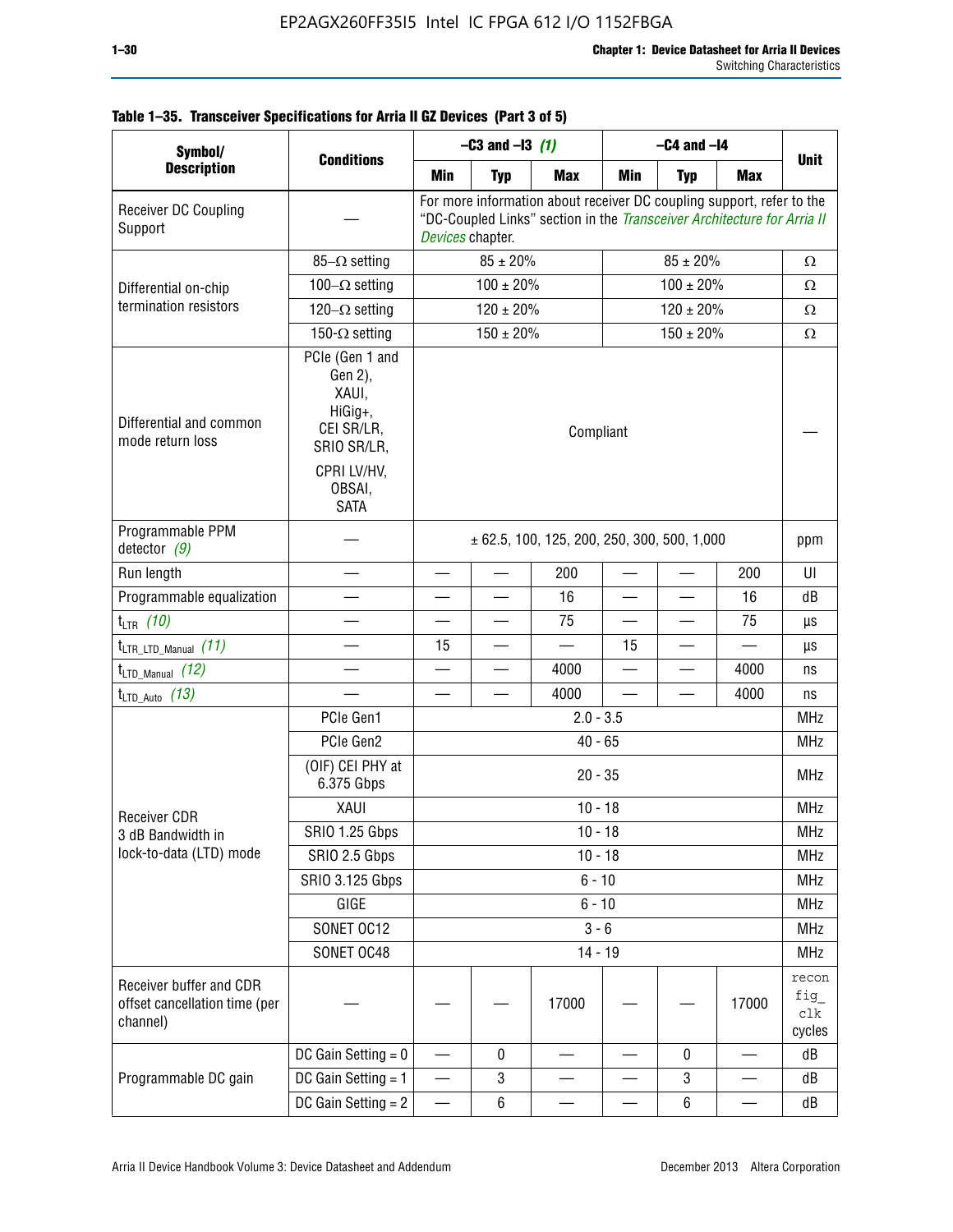| Symbol/                                                           |                                                                                                                                                                                                                                                                                              | $-C3$ and $-13$ (1) |                          |            | $-C4$ and $-I4$ |                |                                                                                       |             |
|-------------------------------------------------------------------|----------------------------------------------------------------------------------------------------------------------------------------------------------------------------------------------------------------------------------------------------------------------------------------------|---------------------|--------------------------|------------|-----------------|----------------|---------------------------------------------------------------------------------------|-------------|
| <b>Description</b>                                                | <b>Conditions</b>                                                                                                                                                                                                                                                                            | Min                 | <b>Typ</b>               | <b>Max</b> | Min             | <b>Typ</b>     | <b>Max</b>                                                                            | <b>Unit</b> |
| <b>Transmitter</b>                                                |                                                                                                                                                                                                                                                                                              |                     |                          |            |                 |                |                                                                                       |             |
| Supported I/O Standards                                           |                                                                                                                                                                                                                                                                                              | 1.5-V PCML          |                          |            |                 |                |                                                                                       |             |
| Data rate (14)                                                    |                                                                                                                                                                                                                                                                                              | 600                 | $\overline{\phantom{0}}$ | 6375       | 600             |                | 3750                                                                                  | <b>Mbps</b> |
| V <sub>OCM</sub>                                                  | 0.65 V setting                                                                                                                                                                                                                                                                               |                     | 650                      |            |                 | 650            | $\overline{\phantom{0}}$                                                              | mV          |
|                                                                   | $85-\Omega$ setting                                                                                                                                                                                                                                                                          |                     | $85 \pm 15\%$            |            |                 | Ω              |                                                                                       |             |
| Differential on-chip                                              | 100 $-\Omega$ setting                                                                                                                                                                                                                                                                        |                     | $100 \pm 15\%$           |            |                 | $100 \pm 15\%$ |                                                                                       | Ω           |
| termination resistors                                             | 120 $-\Omega$ setting                                                                                                                                                                                                                                                                        |                     | $120 \pm 15\%$           |            |                 | Ω              |                                                                                       |             |
|                                                                   | 150- $\Omega$ setting                                                                                                                                                                                                                                                                        |                     | $150 \pm 15%$            |            |                 | $150 \pm 15%$  | $85 \pm 15\%$<br>$120 \pm 15\%$<br>200<br>200<br>15<br>120<br>500<br>3750<br>1<br>100 | Ω           |
| Differential and common<br>mode return loss                       | PCIe Gen1 and<br>Gen2 (TX $V_{OD} = 4$ ),<br>XAUI (TX $V_{OD} = 6$ ),<br>HiGig+<br>$(TX V_{OD} = 6)$ ,<br>CEI SR/LR<br>$(TX V_{OD} = 8),$<br>SRIO SR $(V_{OD}=6)$ ,<br>SRIO LR $(V_{OD} = 8)$ ,<br>CPRI LV $(V_{OD}=6)$ ,<br>CPRI HV $(V_{OD}=2)$ ,<br>OBSAI $(VOD=6)$ ,<br>SATA $(VOD=4)$ , | Compliant           |                          |            |                 |                |                                                                                       |             |
| Rise time $(15)$                                                  |                                                                                                                                                                                                                                                                                              | 50                  |                          | 200        | 50              |                |                                                                                       | ps          |
| Fall time (15)                                                    |                                                                                                                                                                                                                                                                                              | 50                  |                          | 200        | 50              |                |                                                                                       | ps          |
| Intra-differential pair skew                                      |                                                                                                                                                                                                                                                                                              |                     |                          | 15         |                 |                |                                                                                       | ps          |
| Intra-transceiver block<br>transmitter<br>channel-to-channel skew | x4 PMA and PCS<br>bonded mode<br>Example: XAUI,<br>PCIe ×4, Basic ×4                                                                                                                                                                                                                         |                     |                          | 120        |                 |                |                                                                                       | ps          |
| Inter-transceiver block<br>transmitter<br>channel-to-channel skew | ×8 PMA and PCS<br>bonded mode<br>Example: PCle ×8,<br>Basic ×8                                                                                                                                                                                                                               |                     |                          | 500        |                 |                |                                                                                       | ps          |
| <b>CMUO PLL and CMU1 PLL</b>                                      |                                                                                                                                                                                                                                                                                              |                     |                          |            |                 |                |                                                                                       |             |
| Supported Data Range                                              |                                                                                                                                                                                                                                                                                              | 600                 |                          | 6375       | 600             |                |                                                                                       | <b>Mbps</b> |
| pll powerdown minimum<br>pulse width<br>(tpll powerdown)          |                                                                                                                                                                                                                                                                                              |                     | 1                        |            |                 |                |                                                                                       | μS          |
| CMU PLL lock time from<br>pll powerdown<br>de-assertion           |                                                                                                                                                                                                                                                                                              |                     |                          | 100        |                 |                |                                                                                       | μS          |

# **Table 1–35. Transceiver Specifications for Arria II GZ Devices (Part 4 of 5)**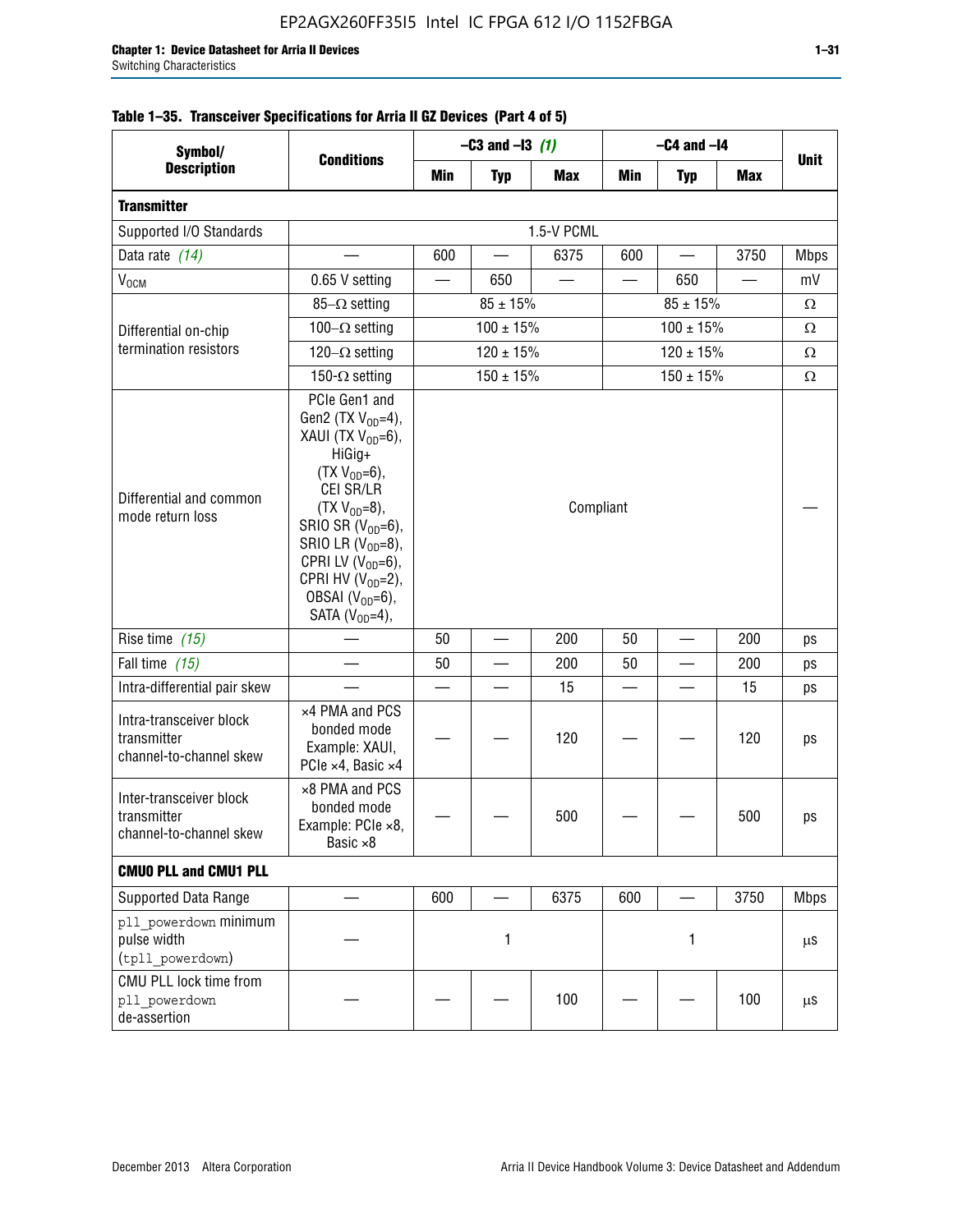| Symbol/                                  | <b>Conditions</b>              | $-C3$ and $-13$ (1)                  |            |            | $-C4$ and $-I4$ |            |            |             |  |
|------------------------------------------|--------------------------------|--------------------------------------|------------|------------|-----------------|------------|------------|-------------|--|
| <b>Description</b>                       |                                | Min                                  | <b>Typ</b> | <b>Max</b> | Min             | <b>Typ</b> | <b>Max</b> | <b>Unit</b> |  |
|                                          | PCIe Gen1                      | $2.5 - 3.5$                          |            |            |                 |            |            | <b>MHz</b>  |  |
| -3 dB Bandwidth                          | PCIe Gen2                      | $6 - 8$                              |            |            |                 |            |            |             |  |
|                                          | (OIF) CEI PHY at<br>4.976 Gbps | $7 - 11$                             |            |            |                 |            |            |             |  |
|                                          | (OIF) CEI PHY at<br>6.375 Gbps | $5 - 10$                             |            |            |                 |            |            |             |  |
|                                          | XAUI                           | $2 - 4$                              |            |            |                 |            |            |             |  |
|                                          | SRIO 1.25 Gbps                 | $3 - 5.5$                            |            |            |                 |            |            |             |  |
|                                          | SRIO 2.5 Gbps                  | $3 - 5.5$                            |            |            |                 |            |            | <b>MHz</b>  |  |
|                                          | <b>SRIO 3.125 Gbps</b>         | $2 - 4$                              |            |            |                 |            |            | <b>MHz</b>  |  |
|                                          | GIGE                           | $2.5 - 4.5$                          |            |            |                 |            |            | <b>MHz</b>  |  |
|                                          | SONET OC12                     | $1.5 - 2.5$                          |            |            |                 |            |            |             |  |
|                                          | SONET OC48                     | $3.5 - 6$                            |            |            |                 |            |            | <b>MHz</b>  |  |
| <b>Transceiver-FPGA Fabric Interface</b> |                                |                                      |            |            |                 |            |            |             |  |
| Interface speed                          |                                | 25                                   |            | 325        | 25              |            | 250        | <b>MHz</b>  |  |
| Digital reset pulse width                |                                | Minimum is two parallel clock cycles |            |            |                 |            |            |             |  |

#### **Table 1–35. Transceiver Specifications for Arria II GZ Devices (Part 5 of 5)**

#### **Notes to Table 1–35:**

(1) The 3x speed grade is the fastest speed grade offered in the following Arria II GZ devices: EP2AGZ225, EP2AGZ300, and EP2AGZ350.

- (2) The rise and fall time transition is specified from 20% to 80%.
- (3) To calculate the REFCLK rms phase jitter requirement at reference clock frequencies other than 100 MHz, use the following formula: REFCLK rms phase jitter at f (MHz) = REFCLK rms phase jitter at 100 MHz  $*$  100/f.
- (4) The minimum reconfig clk frequency is 2.5 MHz if the transceiver channel is configured in **Transmitter only** mode. The minimum reconfig clk frequency is 37.5 MHz if the transceiver channel is configured in **Receiver only** or **Receiver and Transmitter** mode.
- (5) If your design uses more than one dynamic reconfiguration controller ( $\text{altgx\_reconfig}$ ) instances to control the transceiver ( $\text{altgx}$ ) channels physically located on the same side of the device AND if you use different reconfig clk sources for these altgx reconfig instances, the delta time between any two of these reconfig clk sources becoming stable must not exceed the maximum specification listed.
- (6) The device cannot tolerate prolonged operation at this absolute maximum.
- (7) You must use the 1.1-V RX  $V_{ICM}$  setting if the input serial data standard is LVDS.
- (8) The differential eye opening specification at the receiver input pins assumes that Receiver Equalization is disabled. If you enable Receiver Equalization, the receiver circuitry can tolerate a lower minimum eye opening, depending on the equalization level. Use H-Spice simulation to derive the minimum eye opening requirement with Receiver Equalization enabled.
- (9) The rate matcher supports only up to  $\pm$  300 ppm.
- (10) Time taken to rx\_pll\_locked goes high from rx\_analogreset de-assertion. Refer to Figure 1–1 on page 1–33.
- (11) Time for which the CDR must be kept in lock-to-reference mode after rx pll\_locked goes high and before rx\_locktodata is asserted in manual mode. Refer to Figure 1–1 on page 1–33.
- (12) Time taken to recover valid data after the rx locktodata signal is asserted in manual mode. Refer to Figure 1–1 on page 1–33.
- (13) Time taken to recover valid data after the rx\_freqlocked signal goes high in automatic mode. Refer to Figure 1–2 on page 1–33.
- (14) A GPLL may be required to meet the PMA-FPGA fabric interface timing above certain data rates. For more information, refer to the *[Transceiver](http://www.altera.com/literature/hb/arria-ii-gx/aiigx_52002.pdf)  [Clocking for Arria II Devices](http://www.altera.com/literature/hb/arria-ii-gx/aiigx_52002.pdf)* chapter.
- (15) The Quartus II software automatically selects the appropriate slew rate depending on the configured data rate or functional mode.
- (16) To support data rates lower than the minimum specification through oversampling, use the CDR in LTR mode only.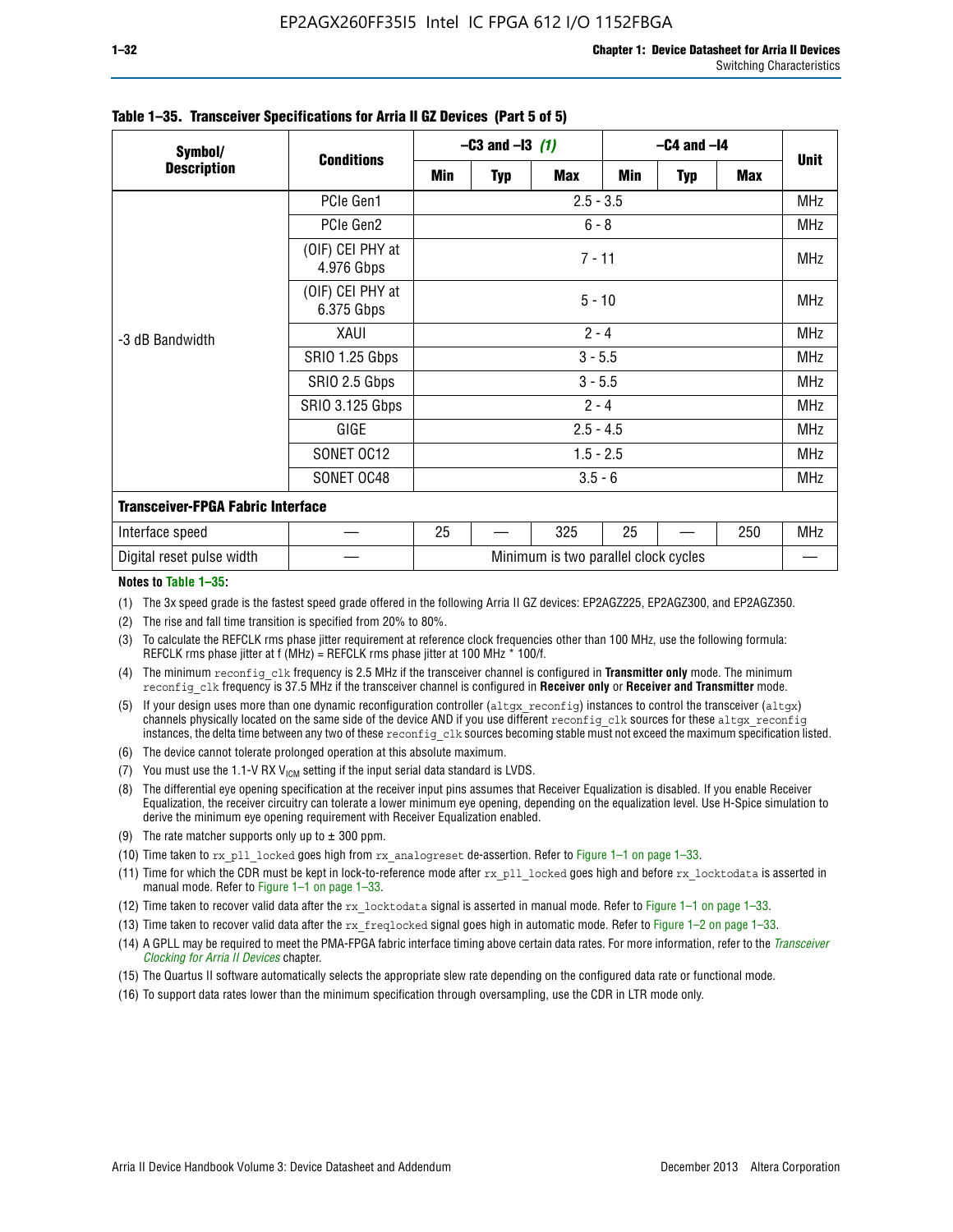Figure 1–1 shows the lock time parameters in manual mode.

 $\Box$  LTD = lock-to-data. LTR = lock-to-reference.





Figure 1–2 shows the lock time parameters in automatic mode.

**Figure 1–2. Lock Time Parameters for Automatic Mode**

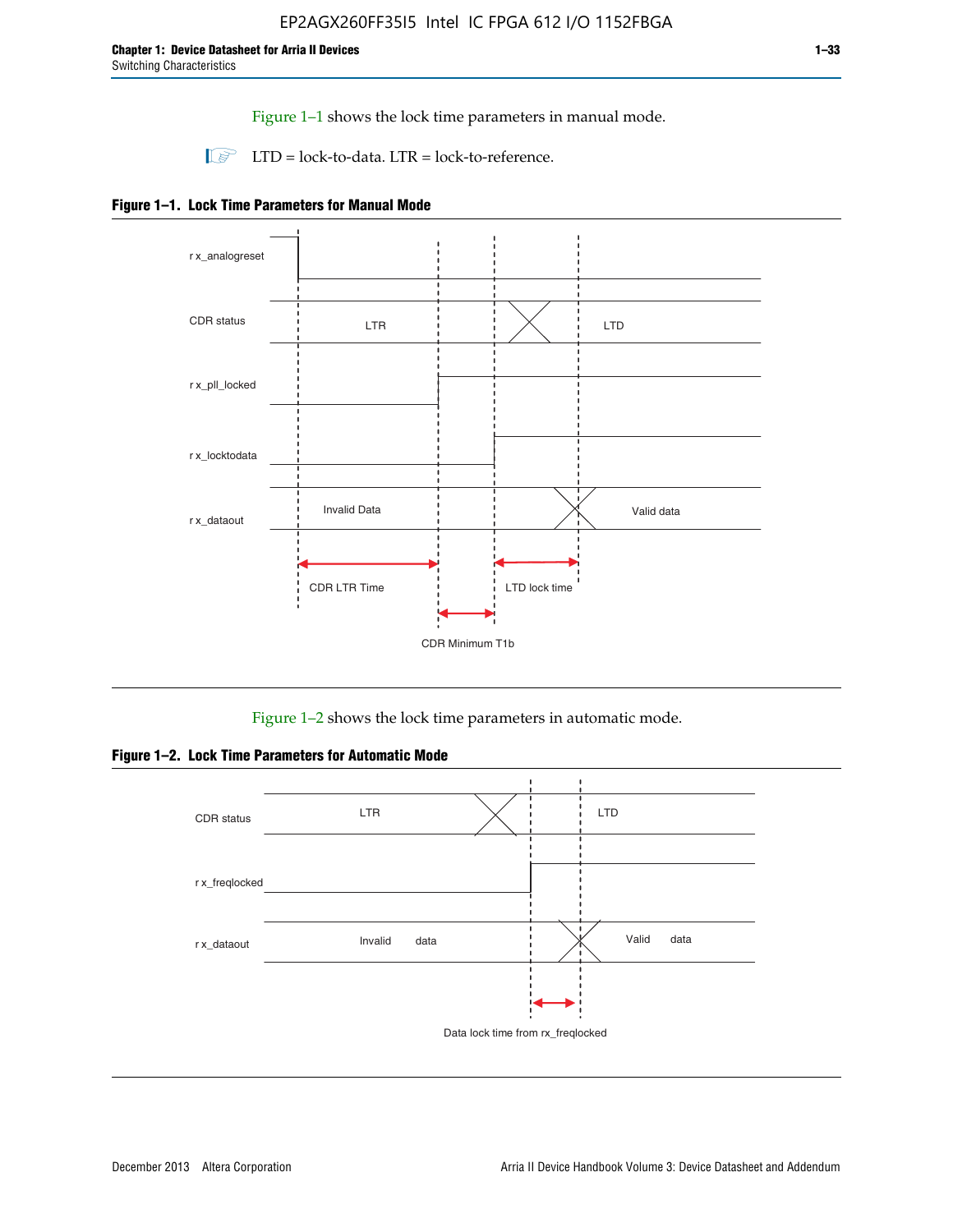### Figure 1–3 shows the differential receiver input waveform.





Figure 1–4 shows the transmitter output waveform.





Table 1–36 lists the typical V<sub>OD</sub> for TX term that equals 85  $\Omega$  for Arria II GZ devices.

|                                                    | $V_{0D}$ Setting (mV) |                  |             |                  |                  |                  |                  |                   |
|----------------------------------------------------|-----------------------|------------------|-------------|------------------|------------------|------------------|------------------|-------------------|
| <b>Symbol</b>                                      |                       |                  |             | 2<br>J           |                  | 5                |                  |                   |
| $V_{OD}$ differential<br>peak-to-peak Typical (mV) | $170 \pm$<br>20%      | $340 \pm$<br>20% | 510±<br>20% | 595 $\pm$<br>20% | 680 $\pm$<br>20% | $765 \pm$<br>20% | $850 \pm$<br>20% | $1020 \pm$<br>20% |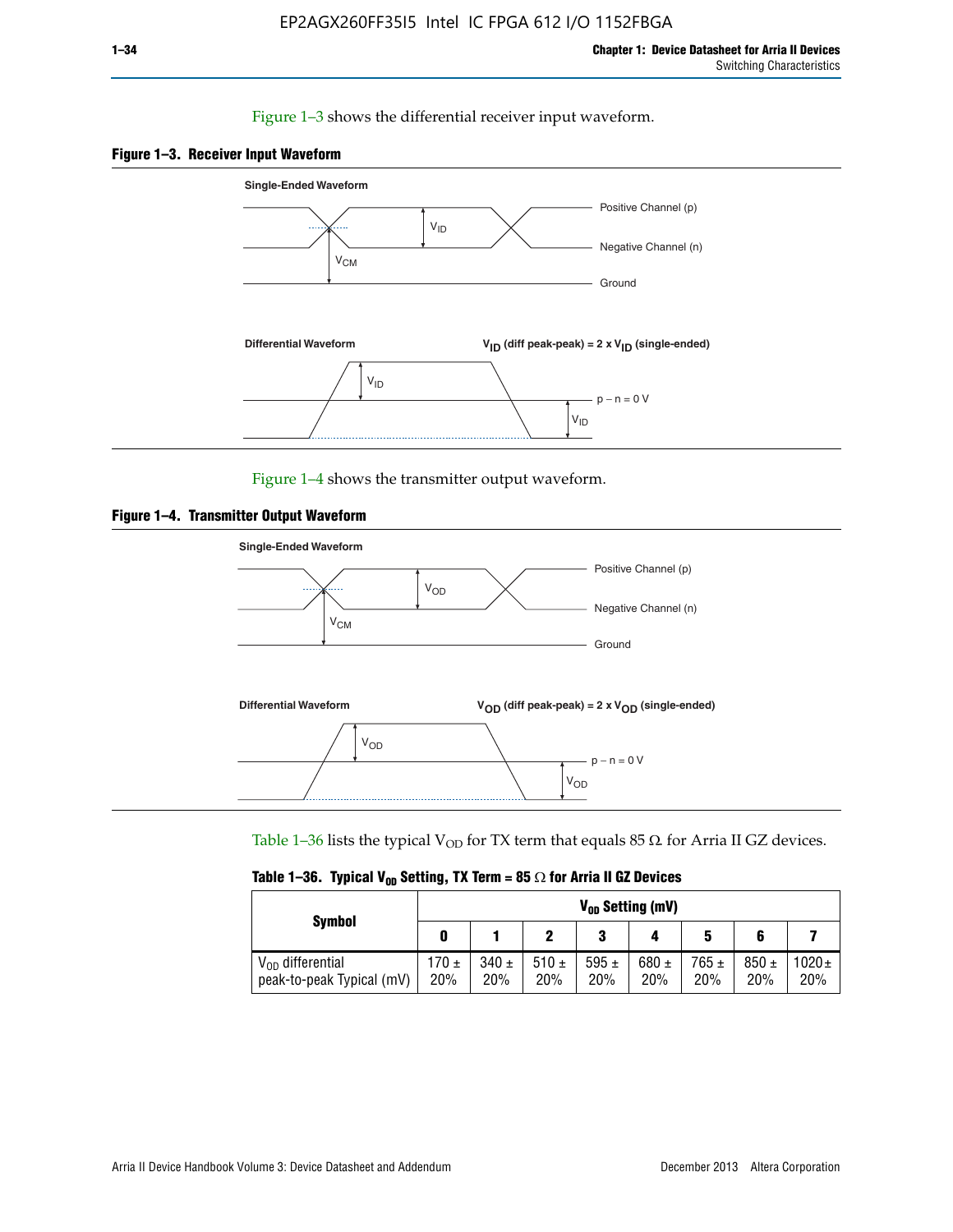Table 1–37 lists the typical  $V_{OD}$  for TX term that equals 100  $\Omega$  for Arria II GX and GZ devices.

| <b>Quartus II Setting</b> | V <sub>OD</sub> Setting (mV) |
|---------------------------|------------------------------|
|                           | 400                          |
|                           | 600                          |
| 3 (Arria II GZ)           | 700                          |
|                           | 800                          |
| 5                         | 900                          |
| հ                         | 1000                         |
|                           | 1200                         |

**Table 1–37. Typical V<sub>OD</sub> Setting, TX Termination = 100**  $\Omega$  for Arria II Devices

Table 1–38 lists the typical transmitter pre-emphasis levels in dB for the first post tap under the following conditions: low-frequency data pattern (five 1s and five 0s) at 6.375 Gbps. The levels listed in Table 1–38 are a representation of possible pre-emphasis levels under these specified conditions only, the pre-emphasis levels may change with data pattern and data rate.

To predict the pre-emphasis level for your specific data rate and pattern, run simulations using the Arria II GX HSSI HSPICE models.

| <b>Arria II GX</b><br>(Quartus II                    | Arria II GX (Quartus II Software) VOD Setting |     |     |     |     |     |             |  |  |  |
|------------------------------------------------------|-----------------------------------------------|-----|-----|-----|-----|-----|-------------|--|--|--|
| Software)<br><b>First Post Tap</b><br><b>Setting</b> |                                               | 2   | 4   | 5   | 6   |     | <b>Unit</b> |  |  |  |
| $0$ (off)                                            | 0                                             |     | U   |     |     |     |             |  |  |  |
|                                                      | 0.7                                           |     | U   |     |     |     | dB          |  |  |  |
| ŋ                                                    | 2.7                                           | 1.2 | 0.3 |     |     |     | dB          |  |  |  |
| 3                                                    | 4.9                                           | 2.4 | 1.2 | 0.8 | 0.5 | 0.2 | dB          |  |  |  |
| 4                                                    | 7.5                                           | 3.8 | 2.1 | 1.6 | 1.2 | 0.6 | dB          |  |  |  |
| 5                                                    |                                               | 5.3 | 3.1 | 2.4 | 1.8 | 1.1 | dB          |  |  |  |
| 6                                                    |                                               |     | 4.3 | 3.3 | 2.7 | 1.7 | dB          |  |  |  |

**Table 1–38. Transmitter Pre-Emphasis Levels for Arria II GX Devices**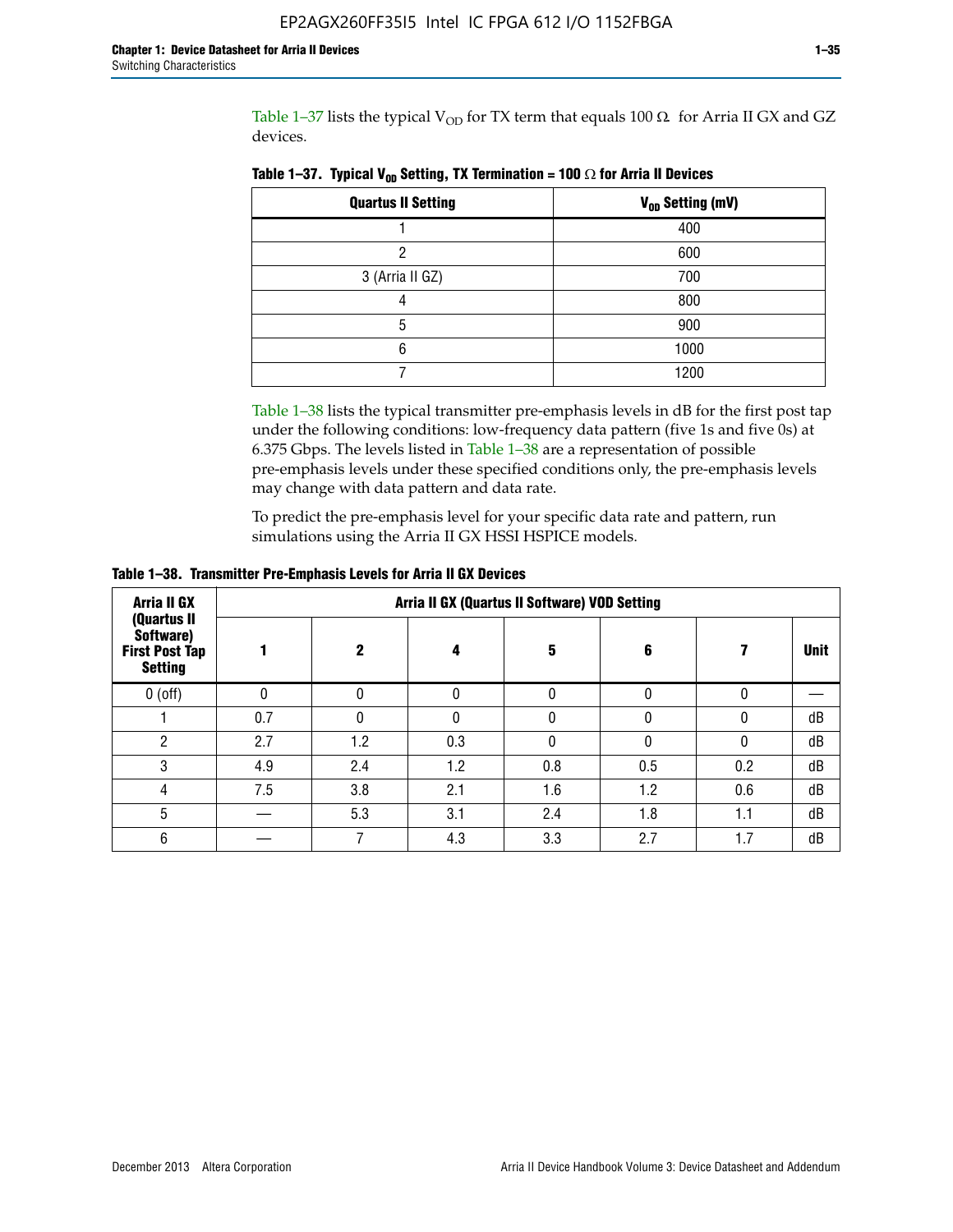Table 1–39 lists typical transmitter pre-emphasis levels for Arria II GZ devices (in dB) for the first post tap under the following conditions (low-frequency data pattern [five 1s and five 0s] at 6.25 Gbps). The levels listed in Table 1–39 are a representation of possible pre-emphasis levels under the specified conditions only and that the preemphasis levels may change with data pattern and data rate.

**follow** To predict the pre-emphasis level for your specific data rate and pattern, run simulations using the [Arria II HSSI HSPICE](http://www.altera.com/support/software/download/hspice/hsp-index.html) models.

| Pre-                                                 |           |                |                  | V <sub>OD</sub> Setting |                |                         |                |                         |
|------------------------------------------------------|-----------|----------------|------------------|-------------------------|----------------|-------------------------|----------------|-------------------------|
| <b>Emphasis</b><br>1st<br>Post-Tap<br><b>Setting</b> | $\pmb{0}$ | 1              | $\mathbf 2$      | $\mathbf 3$             | 4              | $\overline{\mathbf{5}}$ | 6              | $\overline{\mathbf{z}}$ |
| $\pmb{0}$                                            | $\pmb{0}$ | $\pmb{0}$      | $\pmb{0}$        | $\pmb{0}$               | $\pmb{0}$      | $\pmb{0}$               | $\pmb{0}$      | $\pmb{0}$               |
| $\mathbf{1}$                                         | N/A       | 0.7            | $\pmb{0}$        | $\pmb{0}$               | $\pmb{0}$      | $\pmb{0}$               | $\pmb{0}$      | $\pmb{0}$               |
| $\overline{2}$                                       | N/A       | $\mathbf{1}$   | 0.3              | $\pmb{0}$               | $\mathbf 0$    | $\mathbf 0$             | $\mathbf 0$    | $\pmb{0}$               |
| $\mathbf 3$                                          | N/A       | 1.5            | 0.6              | $\mathbf 0$             | $\pmb{0}$      | $\pmb{0}$               | $\pmb{0}$      | $\pmb{0}$               |
| $\overline{\mathbf{4}}$                              | N/A       | $\overline{2}$ | 0.7              | 0.3                     | $\pmb{0}$      | $\pmb{0}$               | $\pmb{0}$      | $\pmb{0}$               |
| $\overline{5}$                                       | N/A       | 2.7            | 1.2              | 0.5                     | 0.3            | $\pmb{0}$               | 0              | $\pmb{0}$               |
| $\,6\,$                                              | N/A       | 3.1            | 1.3              | 0.8                     | 0.5            | 0.2                     | $\mathbf 0$    | $\pmb{0}$               |
| $\overline{7}$                                       | N/A       | 3.7            | 1.8              | 1.1                     | 0.7            | 0.4                     | 0.2            | $\pmb{0}$               |
| $\bf 8$                                              | N/A       | 4.2            | 2.1              | 1.3                     | 0.9            | 0.6                     | 0.3            | $\pmb{0}$               |
| $\boldsymbol{9}$                                     | N/A       | 4.9            | 2.4              | 1.6                     | 1.2            | 0.8                     | 0.5            | 0.2                     |
| 10                                                   | N/A       | 5.4            | 2.8              | 1.9                     | 1.4            | $\mathbf{1}$            | 0.7            | 0.3                     |
| 11                                                   | N/A       | $\,6\,$        | 3.2              | 2.2                     | 1.7            | 1.2                     | 0.9            | 0.4                     |
| 12                                                   | N/A       | 6.8            | 3.5              | 2.6                     | 1.9            | 1.4                     | 1.1            | 0.6                     |
| 13                                                   | N/A       | 7.5            | 3.8              | 2.8                     | 2.1            | 1.6                     | 1.2            | 0.6                     |
| 14                                                   | N/A       | 8.1            | 4.2              | 3.1                     | 2.3            | 1.7                     | 1.3            | 0.7                     |
| 15                                                   | N/A       | 8.8            | 4.5              | 3.4                     | 2.6            | 1.9                     | 1.5            | 0.8                     |
| 16                                                   | N/A       | N/A            | 4.9              | 3.7                     | 2.9            | 2.2                     | 1.7            | 0.9                     |
| 17                                                   | N/A       | N/A            | 5.3              | $\overline{4}$          | 3.1            | 2.4                     | 1.8            | 1.1                     |
| 18                                                   | N/A       | N/A            | 5.7              | 4.4                     | 3.4            | 2.6                     | $\overline{c}$ | 1.2                     |
| 19                                                   | N/A       | N/A            | 6.1              | 4.7                     | 3.6            | 2.8                     | 2.2            | 1.4                     |
| 20                                                   | N/A       | N/A            | 6.6              | 5.1                     | 4              | 3.1                     | 2.4            | 1.5                     |
| 21                                                   | N/A       | N/A            | $\overline{7}$   | 5.4                     | 4.3            | 3.3                     | 2.7            | 1.7                     |
| 22                                                   | N/A       | N/A            | 8                | 6.1                     | 4.8            | 3.8                     | 3              | $\overline{2}$          |
| 23                                                   | N/A       | N/A            | $\boldsymbol{9}$ | 6.8                     | 5.4            | 4.3                     | 3.4            | 2.3                     |
| 24                                                   | N/A       | N/A            | 10               | 7.6                     | $6\phantom{.}$ | 4.8                     | 3.9            | 2.6                     |
| 25                                                   | N/A       | N/A            | 11.4             | 8.4                     | 6.8            | 5.4                     | 4.4            | 3                       |
| 26                                                   | N/A       | N/A            | 12.6             | 9.4                     | 7.4            | 5.9                     | 4.9            | 3.3                     |
| 27                                                   | N/A       | N/A            | N/A              | 10.3                    | 8.1            | 6.4                     | 5.3            | 3.6                     |
| 28                                                   | N/A       | N/A            | N/A              | 11.3                    | 8.8            | 7.1                     | 5.8            | $\overline{4}$          |

**Table 1–39. Transmitter Pre-Emphasis Levels for Arria II GZ Devices (Part 1 of 2)**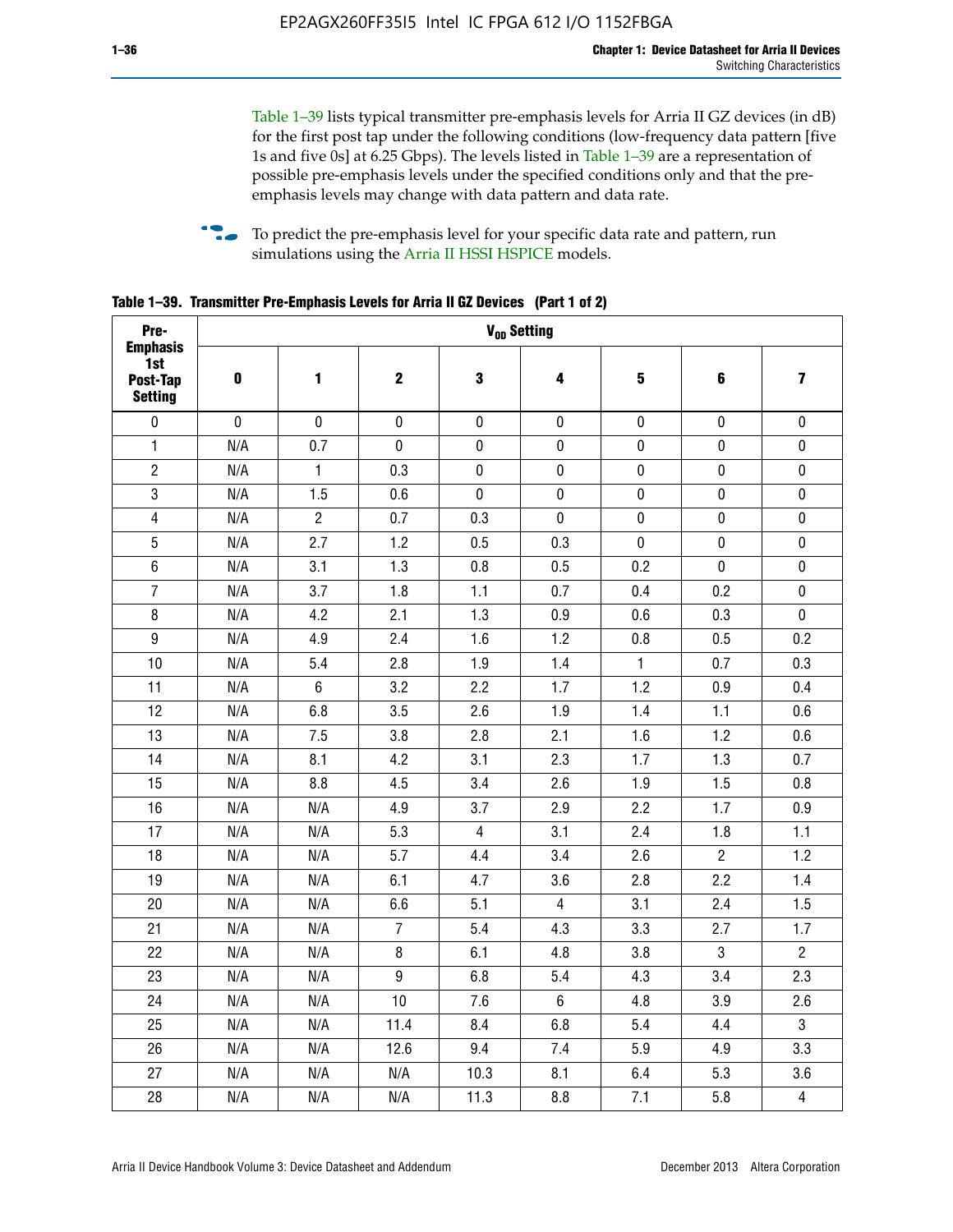| Pre-                                                 |     |     |     |      | V <sub>op</sub> Setting |     |     |     |
|------------------------------------------------------|-----|-----|-----|------|-------------------------|-----|-----|-----|
| <b>Emphasis</b><br>1st<br>Post-Tap<br><b>Setting</b> | 0   |     | 2   | 3    | 4                       | 5   | 6   |     |
| 29                                                   | N/A | N/A | N/A | 12.5 | 9.6                     | 7.7 | 6.3 | 4.3 |
| 30                                                   | N/A | N/A | N/A | N/A  | 11.4                    | 9   | 7.4 | N/A |
| 31                                                   | N/A | N/A | N/A | N/A  | 12.9                    | 10  | 8.2 | N/A |

## **Table 1–39. Transmitter Pre-Emphasis Levels for Arria II GZ Devices (Part 2 of 2)**

Table 1–40 lists the transceiver jitter specifications for all supported protocols for Arria II GX devices.

# **Table 1–40. Transceiver Block Jitter Specifications for Arria II GX Devices** *(Note 1)* **(Part 1 of 10)**

| Symbol/                                   | <b>Conditions</b>                                              |     | $\mathbf{13}$ |            |            | C <sub>4</sub> |            |     | C5, I5     |      |            | C <sub>6</sub> |            | <b>Unit</b>  |
|-------------------------------------------|----------------------------------------------------------------|-----|---------------|------------|------------|----------------|------------|-----|------------|------|------------|----------------|------------|--------------|
| <b>Description</b>                        |                                                                | Min | <b>Typ</b>    | <b>Max</b> | <b>Min</b> | <b>Typ</b>     | <b>Max</b> | Min | <b>Typ</b> | Max  | <b>Min</b> | <b>Typ</b>     | <b>Max</b> |              |
|                                           | <b>SONET/SDH Transmit Jitter Generation (2)</b>                |     |               |            |            |                |            |     |            |      |            |                |            |              |
| Peak-to-peak<br>jitter at<br>622.08 Mbps  | Pattern $=$<br>PRBS15                                          |     |               | 0.1        |            |                | 0.1        |     |            | 0.1  |            |                | 0.1        | UI           |
| RMS jitter at<br>622.08 Mbps              | Pattern $=$<br>PRBS15                                          |     |               | 0.01       |            |                | 0.01       |     |            | 0.01 |            |                | 0.01       | UI           |
| Peak-to-peak<br>iitter at<br>2488.32 Mbps | Pattern $=$<br>PRBS15                                          |     |               | 0.1        |            |                | 0.1        |     |            | 0.1  |            |                | 0.1        | U            |
| RMS jitter at<br>2488.32 Mbps             | Pattern $=$<br>PRBS15                                          |     |               | 0.01       |            |                | 0.01       |     |            | 0.01 |            |                | 0.01       | UI           |
|                                           | <b>SONET/SDH Receiver Jitter Tolerance (2)</b>                 |     |               |            |            |                |            |     |            |      |            |                |            |              |
|                                           | Jitter frequency $=$<br>$0.03$ KHz<br>Pattern = PRBS15         |     | >15           |            |            | >15            |            |     | >15        |      |            | >15            |            | $\mathbf{U}$ |
| Jitter tolerance at<br>622.08 Mbps        | Jitter frequency $=$<br>25 KH <sub>7</sub><br>Pattern = PRBS15 |     | > 1.5         |            |            | > 1.5          |            |     | > 1.5      |      |            | > 1.5          |            | $\mathbf{U}$ |
|                                           | Jitter frequency $=$<br>250 KHz<br>Pattern = PRBS15            |     | > 0.15        |            |            | > 0.15         |            |     | > 0.15     |      |            | > 0.15         |            | UI           |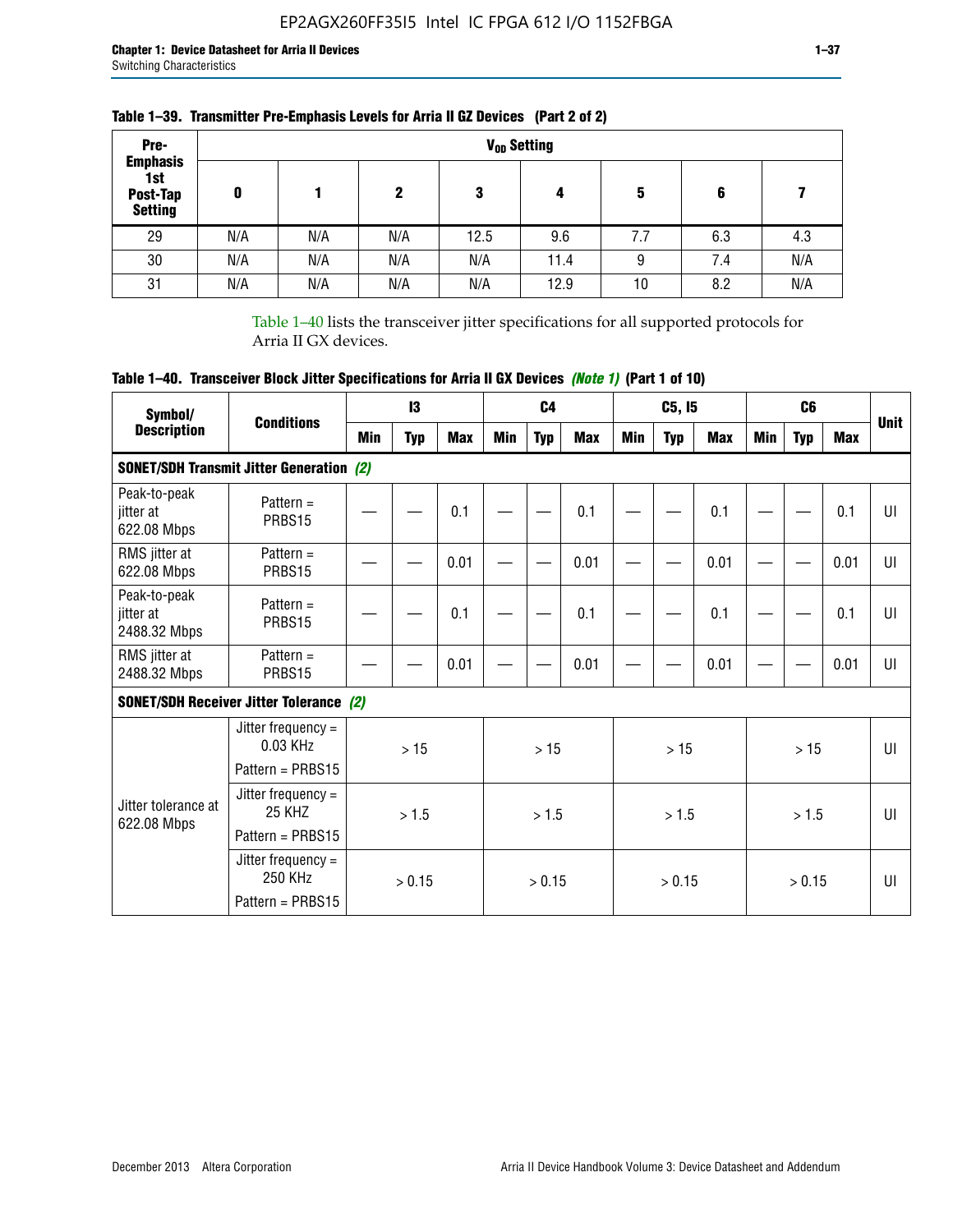| Symbol/                                  |                                      |            | 13         |            |            | C <sub>4</sub> |            |            | C5, I5     |            |            | C <sub>6</sub> |            |              |
|------------------------------------------|--------------------------------------|------------|------------|------------|------------|----------------|------------|------------|------------|------------|------------|----------------|------------|--------------|
| <b>Description</b>                       | <b>Conditions</b>                    | <b>Min</b> | <b>Typ</b> | <b>Max</b> | <b>Min</b> | <b>Typ</b>     | <b>Max</b> | <b>Min</b> | <b>Typ</b> | <b>Max</b> | <b>Min</b> | <b>Typ</b>     | <b>Max</b> | <b>Unit</b>  |
|                                          | Jitter frequency $=$<br>0.06 KHz     |            | $>15$      |            |            | $>15$          |            |            | >15        |            |            | >15            |            | $U\Gamma$    |
|                                          | Pattern = PRBS15                     |            |            |            |            |                |            |            |            |            |            |                |            |              |
|                                          | Jitter frequency =<br><b>100 KHZ</b> |            | > 1.5      |            |            | > 1.5          |            |            | > 1.5      |            |            | > 1.5          |            | $\mathbf{U}$ |
| Jitter tolerance at                      | Pattern = PRBS15                     |            |            |            |            |                |            |            |            |            |            |                |            |              |
| 2488.32 Mbps                             | Jitter frequency =<br>1 MHz          |            | > 0.15     |            |            | > 0.15         |            |            | > 0.15     |            |            | > 0.15         |            | $U\parallel$ |
|                                          | Pattern = PRBS15                     |            |            |            |            |                |            |            |            |            |            |                |            |              |
|                                          | Jitter frequency $=$<br>10 MHz       |            | > 0.15     |            |            | > 0.15         |            |            | > 0.15     |            |            | > 0.15         |            | UI           |
|                                          | Pattern = PRBS15                     |            |            |            |            |                |            |            |            |            |            |                |            |              |
| XAUI Transmit Jitter Generation (3)      |                                      |            |            |            |            |                |            |            |            |            |            |                |            |              |
| Total jitter at<br>3.125 Gbps            | Pattern = CJPAT                      | 0.3        |            |            |            |                | 0.3        |            |            | 0.3        |            |                | 0.3        | UI           |
| Deterministic<br>jitter at<br>3.125 Gbps | Pattern = CJPAT                      |            |            | 0.17       |            |                | 0.17       |            |            | 0.17       |            |                | 0.17       | $U\Gamma$    |
| XAUI Receiver Jitter Tolerance (3)       |                                      |            |            |            |            |                |            |            |            |            |            |                |            |              |
| <b>Total jitter</b>                      |                                      |            | > 0.65     |            |            | > 0.65         |            |            | > 0.65     |            |            | > 0.65         |            | UI           |
| Deterministic<br>jitter                  |                                      |            | > 0.37     |            |            | > 0.37         |            |            | > 0.37     |            |            | > 0.37         |            | UI           |
| Peak-to-peak<br>jitter                   | Jitter frequency =<br>22.1 KHz       |            | > 8.5      |            |            | > 8.5          |            |            | > 8.5      |            |            | > 8.5          |            | $U\Gamma$    |
| Peak-to-peak<br>jitter                   | Jitter frequency =<br>1.875 MHz      |            | > 0.1      |            |            | > 0.1          |            |            | > 0.1      |            |            | > 0.1          |            | Ш            |
| Peak-to-peak<br>jitter                   | Jitter frequency =<br>20 MHz         | > 0.1      |            |            |            | > 0.1          |            |            | > 0.1      |            |            | > 0.1          |            | UI           |
| PCIe Transmit Jitter Generation (4)      |                                      |            |            |            |            |                |            |            |            |            |            |                |            |              |
| Total jitter at<br>2.5 Gbps (Gen1)       | Compliance<br>pattern                |            |            | 0.25       |            |                | 0.25       |            |            | 0.25       |            |                | 0.25       | UI           |

### **Table 1–40. Transceiver Block Jitter Specifications for Arria II GX Devices** *(Note 1)* **(Part 2 of 10)**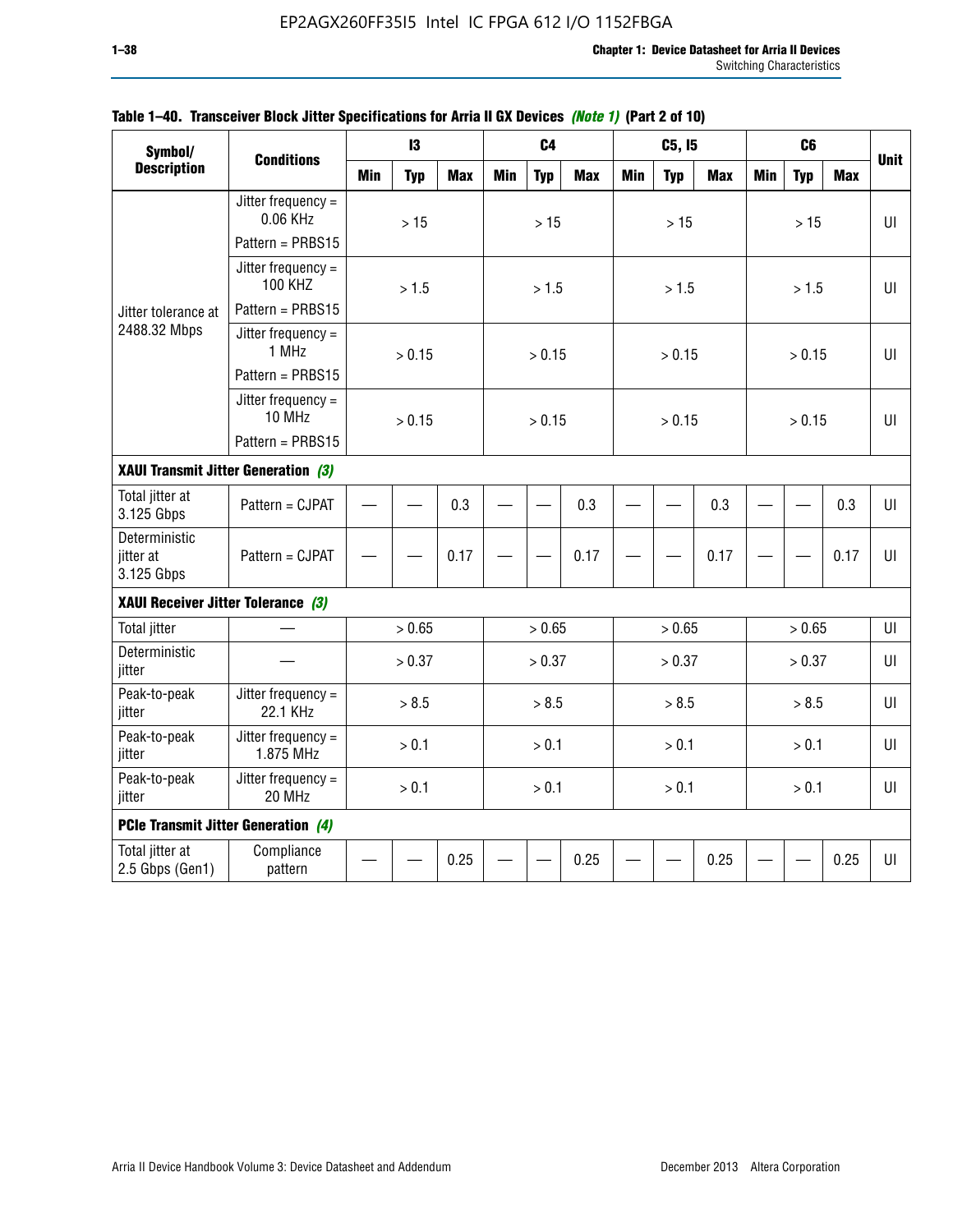## EP2AGX260FF35I5 Intel IC FPGA 612 I/O 1152FBGA

## **Table 1–40. Transceiver Block Jitter Specifications for Arria II GX Devices** *(Note 1)* **(Part 3 of 10)**

| Symbol/<br><b>Description</b>                       |                                                                             |            | 13         |            |     | C <sub>4</sub> |            |            | C5, I5     |            |            | C <sub>6</sub> |            |             |
|-----------------------------------------------------|-----------------------------------------------------------------------------|------------|------------|------------|-----|----------------|------------|------------|------------|------------|------------|----------------|------------|-------------|
|                                                     | <b>Conditions</b>                                                           | <b>Min</b> | <b>Typ</b> | <b>Max</b> | Min | <b>Typ</b>     | <b>Max</b> | <b>Min</b> | <b>Typ</b> | <b>Max</b> | <b>Min</b> | <b>Typ</b>     | <b>Max</b> | <b>Unit</b> |
| PCIe Receiver Jitter Tolerance (4)                  |                                                                             |            |            |            |     |                |            |            |            |            |            |                |            |             |
| Total jitter at<br>2.5 Gbps (Gen1)                  | Compliance<br>pattern                                                       |            | $> 0.6$    |            |     | > 0.6          |            |            | > 0.6      |            |            | > 0.6          |            | UI          |
|                                                     | PCIe (Gen 1) Electrical Idle Detect Threshold (9)                           |            |            |            |     |                |            |            |            |            |            |                |            |             |
| VRX-IDLE-<br>DETDIFF (p-p)                          | Compliance<br>pattern                                                       | 65         |            | 175        | 65  |                | 175        | 65         |            | 175        | 65         |                | 175        | mV          |
|                                                     | Serial RapidIO <sup>®</sup> (SRIO) Transmit Jitter Generation (5)           |            |            |            |     |                |            |            |            |            |            |                |            |             |
| Deterministic<br>jitter                             | Data Rate = $1.25$ ,<br>2.5, 3.125 Gbps                                     |            |            | 0.17       |     |                | 0.17       |            |            | 0.17       |            |                | 0.17       | UI          |
| (peak-to-peak)                                      | Pattern = CJPAT                                                             |            |            |            |     |                |            |            |            |            |            |                |            |             |
| <b>Total jitter</b><br>(peak-to-peak)               | Data Rate = $1.25$ .<br>2.5, 3.125 Gbps                                     |            |            | 0.35       |     |                | 0.35       |            |            | 0.35       |            |                | 0.35       | UI          |
|                                                     | Pattern = CJPAT                                                             |            |            |            |     |                |            |            |            |            |            |                |            |             |
| <b>SRIO Receiver Jitter Tolerance (5)</b>           |                                                                             |            |            |            |     |                |            |            |            |            |            |                |            |             |
| Deterministic<br>jitter tolerance<br>(peak-to-peak) | Data Rate = $1.25$ ,<br>2.5, 3.125 Gbps<br>Pattern = CJPAT                  |            | > 0.37     |            |     | > 0.37         |            |            | > 0.37     |            |            | > 0.37         |            | U           |
| Combined<br>deterministic and<br>random jitter      | Data Rate = $1.25$ ,<br>2.5, 3.125 Gbps                                     | > 0.55     |            |            |     | > 0.55         |            |            | > 0.55     |            |            | > 0.55         |            | U           |
| tolerance<br>(peak-to-peak)                         | Pattern = CJPAT                                                             |            |            |            |     |                |            |            |            |            |            |                |            |             |
|                                                     | Jitter frequency $=$<br>22.1 KHz<br>Data rate = $1.25$ ,<br>2.5, 3.125 Gbps |            | > 8.5      |            |     | > 8.5          |            |            | > 8.5      |            |            | > 8.5          |            | UI          |
|                                                     | Pattern = CJPAT                                                             |            |            |            |     |                |            |            |            |            |            |                |            |             |
| Sinusoidal jitter                                   | Jitter frequency =<br>1.875 MHz                                             |            |            |            |     |                |            |            |            |            |            |                |            |             |
| tolerance<br>(peak-to-peak)                         | Data rate = $1.25$ ,<br>2.5, 3.125 Gbps                                     |            | > 0.1      |            |     | $> 0.1$        |            |            | > 0.1      |            |            | $> 0.1$        |            | UI          |
|                                                     | Pattern = CJPAT                                                             |            |            |            |     |                |            |            |            |            |            |                |            |             |
|                                                     | Jitter frequency $=$<br>20 MHz                                              |            |            |            |     |                |            |            |            |            |            |                |            |             |
|                                                     | Data rate = $1.25$ ,<br>2.5, 3.125 Gbps                                     | > 0.1      |            |            |     | $> 0.1$        |            |            | > 0.1      |            |            | $> 0.1$        |            | UI          |
|                                                     | Pattern = CJPAT                                                             |            |            |            |     |                |            |            |            |            |            |                |            |             |
| <b>GIGE Transmit Jitter Generation (6)</b>          |                                                                             |            |            |            |     |                |            |            |            |            |            |                |            |             |
| Deterministic<br>jitter<br>(peak-to-peak)           | Pattern = CRPAT                                                             |            |            | 0.14       |     |                | 0.14       |            |            | 0.14       |            |                | 0.14       | UI          |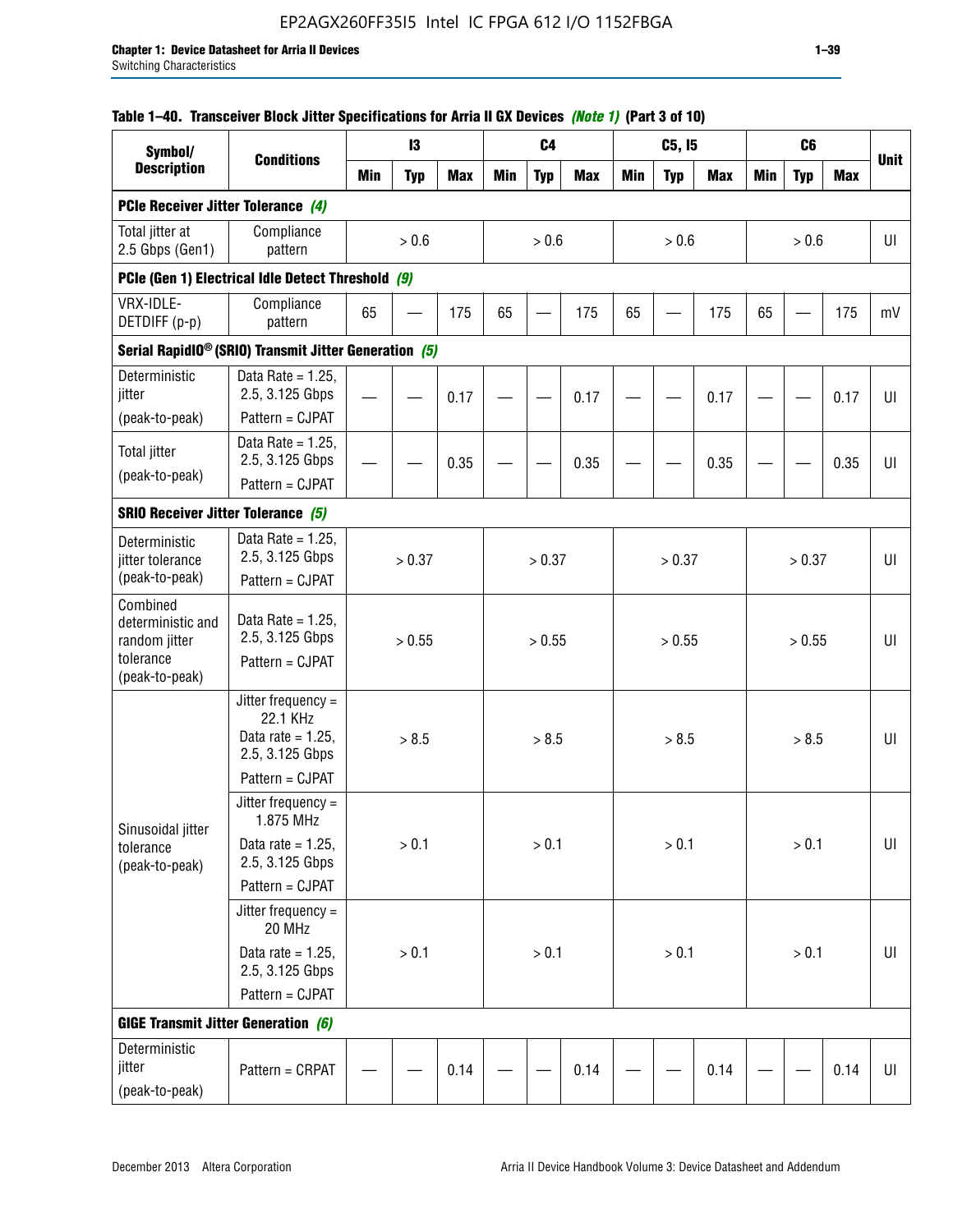| Symbol/                                                                       |                                               |            | 13         |            |     | C <sub>4</sub> |            |            | C5, I5     |            |            | C <sub>6</sub> |            |             |
|-------------------------------------------------------------------------------|-----------------------------------------------|------------|------------|------------|-----|----------------|------------|------------|------------|------------|------------|----------------|------------|-------------|
| <b>Description</b>                                                            | <b>Conditions</b>                             | <b>Min</b> | <b>Typ</b> | <b>Max</b> | Min | <b>Typ</b>     | <b>Max</b> | <b>Min</b> | <b>Typ</b> | <b>Max</b> | <b>Min</b> | <b>Typ</b>     | <b>Max</b> | <b>Unit</b> |
| Total jitter                                                                  | Pattern = CRPAT                               |            |            | 0.27       |     |                | 0.279      |            |            | 0.279      |            |                | 0.279      | UI          |
| (peak-to-peak)                                                                |                                               |            |            | 9          |     |                |            |            |            |            |            |                |            |             |
| GIGE Receiver Jitter Tolerance (6)                                            |                                               |            |            |            |     |                |            |            |            |            |            |                |            |             |
| Deterministic<br>jitter tolerance<br>(peak-to-peak)                           | Pattern = CJPAT                               |            | > 0.4      |            |     | > 0.4          |            |            | > 0.4      |            |            | > 0.4          |            | U           |
| Combined<br>deterministic and<br>random jitter<br>tolerance<br>(peak-to-peak) | Pattern = CJPAT                               |            | > 0.66     |            |     | > 0.66         |            |            | > 0.66     |            |            | > 0.66         |            | U           |
|                                                                               | <b>HiGig Transmit Jitter Generation (7)</b>   |            |            |            |     |                |            |            |            |            |            |                |            |             |
| Deterministic<br>jitter                                                       | Data rate $=$<br>3.75 Gbps                    |            |            | 0.17       |     |                | 0.17       |            |            |            |            |                |            | UI          |
| (peak-to-peak)                                                                | Pattern = CJPAT                               |            |            |            |     |                |            |            |            |            |            |                |            |             |
| <b>Total jitter</b><br>(peak-to-peak)                                         | Data rate $=$<br>3.75 Gbps                    |            |            | 0.35       |     |                | 0.35       |            |            |            |            |                |            | U           |
|                                                                               | Pattern = CJPAT                               |            |            |            |     |                |            |            |            |            |            |                |            |             |
| HiGig Receiver Jitter Tolerance (7)                                           |                                               |            |            |            |     |                |            |            |            |            |            |                |            |             |
| Deterministic<br>jitter tolerance                                             | Data rate $=$<br>3.75 Gbps                    |            | > 0.37     |            |     | > 0.37         |            |            |            |            |            |                |            | U           |
| (peak-to-peak)                                                                | Pattern = CJPAT                               |            |            |            |     |                |            |            |            |            |            |                |            |             |
| Combined<br>deterministic and<br>random jitter<br>tolerance                   | Data rate $=$<br>3.75 Gbps<br>Pattern = CJPAT |            | > 0.65     |            |     | > 0.65         |            |            |            |            |            |                |            | U           |
| (peak-to-peak)                                                                |                                               |            |            |            |     |                |            |            |            |            |            |                |            |             |
|                                                                               | Jitter frequency =<br>22.1 KHz                |            |            |            |     |                |            |            |            |            |            |                |            |             |
|                                                                               | Data rate $=$<br>3.75 Gbps                    |            | > 8.5      |            |     | > 8.5          |            |            |            |            |            |                |            | U           |
|                                                                               | Pattern = CJPAT                               |            |            |            |     |                |            |            |            |            |            |                |            |             |
| Sinusoidal jitter                                                             | Jitter frequency =<br>1.875MHz                |            |            |            |     |                |            |            |            |            |            |                |            |             |
| tolerance<br>(peak-to-peak)                                                   | Data rate $=$<br>3.75 Gbps                    |            | > 0.1      |            |     | > 0.1          |            |            |            |            |            |                |            | UI          |
|                                                                               | Pattern = CJPAT                               |            |            |            |     |                |            |            |            |            |            |                |            |             |
|                                                                               | Jitter frequency $=$<br>20 MHz                |            |            |            |     |                |            |            |            |            |            |                |            |             |
|                                                                               | Data rate $=$<br>3.75 Gbps                    |            | > 0.1      |            |     | > 0.1          |            |            |            |            |            |                |            | $\sf{UI}$   |
|                                                                               | Pattern = CJPAT                               |            |            |            |     |                |            |            |            |            |            |                |            |             |

## **Table 1–40. Transceiver Block Jitter Specifications for Arria II GX Devices** *(Note 1)* **(Part 4 of 10)**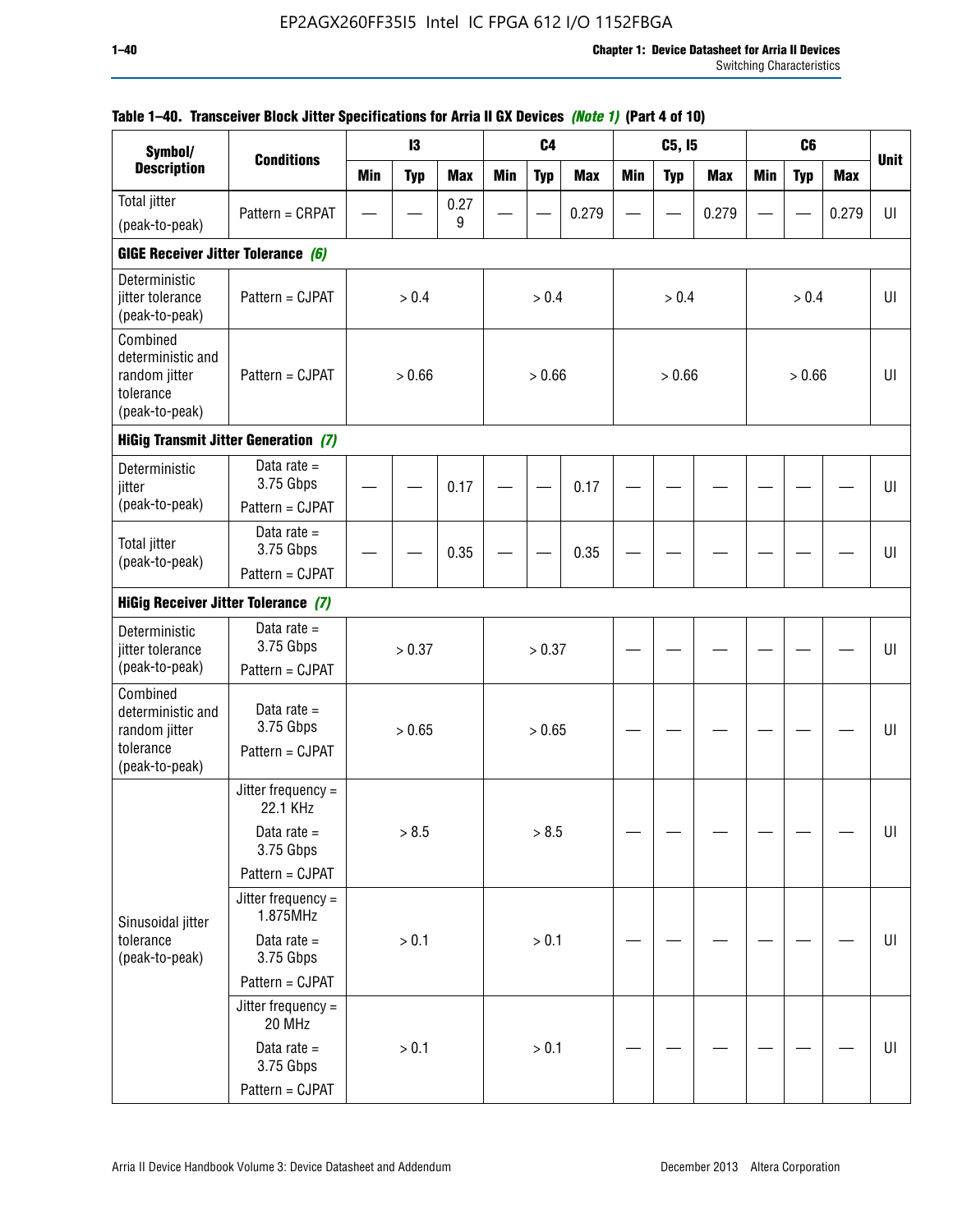## EP2AGX260FF35I5 Intel IC FPGA 612 I/O 1152FBGA

## **Table 1–40. Transceiver Block Jitter Specifications for Arria II GX Devices** *(Note 1)* **(Part 5 of 10)**

| Symbol/                                             |                                                                                                      |     | 13         |            |            | C <sub>4</sub> |            |            | C5, I5     |            |            | C <sub>6</sub> |            |             |
|-----------------------------------------------------|------------------------------------------------------------------------------------------------------|-----|------------|------------|------------|----------------|------------|------------|------------|------------|------------|----------------|------------|-------------|
| <b>Description</b>                                  | <b>Conditions</b>                                                                                    | Min | <b>Typ</b> | <b>Max</b> | <b>Min</b> | <b>Typ</b>     | <b>Max</b> | <b>Min</b> | <b>Typ</b> | <b>Max</b> | <b>Min</b> | <b>Typ</b>     | <b>Max</b> | <b>Unit</b> |
|                                                     | <b>SDI Transmitter Jitter Generation (8)</b>                                                         |     |            |            |            |                |            |            |            |            |            |                |            |             |
| Alignment jitter                                    | Data rate $=$<br>1.485 Gbps (HD)<br>pattern = Color<br>Bar Low-<br>frequency Roll-off<br>$= 100$ KHz | 0.2 |            |            | 0.2        |                |            | 0.2        |            |            | 0.2        |                |            | $U\Gamma$   |
| (peak-to-peak)<br>SDI Receiver Jitter Tolerance (8) | Data rate $=$<br>2.97 Gbps (3G)<br>pattern = Color<br>bar Low-<br>frequency Roll-off<br>$= 100$ KHz  | 0.3 |            |            | 0.3        |                |            | 0.3        |            |            | 0.3        |                |            | $U\vert$    |
|                                                     |                                                                                                      |     |            |            |            |                |            |            |            |            |            |                |            |             |
|                                                     | Jitter frequency =<br>15 KHz<br>Data rate $=$<br>2.97 Gbps (3G)                                      |     | > 2        |            |            | $>2$           |            |            | >2         |            |            | >2             |            | UI          |
|                                                     | $Pattern = single$<br>line scramble<br>color bar                                                     |     |            |            |            |                |            |            |            |            |            |                |            |             |
|                                                     | Jitter frequency =<br>100 KHz                                                                        |     |            |            |            |                |            |            |            |            |            |                |            |             |
| Sinusoidal jitter<br>tolerance<br>(peak-to-peak)    | Data rate $=$<br>2.97 Gbps (3G)<br>$Pattern = single$<br>line scramble<br>color bar                  |     | > 0.3      |            |            | > 0.3          |            |            | > 0.3      |            |            | > 0.3          |            | U           |
|                                                     | Jitter frequency =<br>148.5 MHz                                                                      |     |            |            |            |                |            |            |            |            |            |                |            |             |
|                                                     | Data rate $=$<br>2.97 Gbps (3G)<br>$Pattern = single$<br>line scramble<br>color bar                  |     | > 0.3      |            |            | > 0.3          |            |            | > 0.3      |            |            | > 0.3          |            | $U\Gamma$   |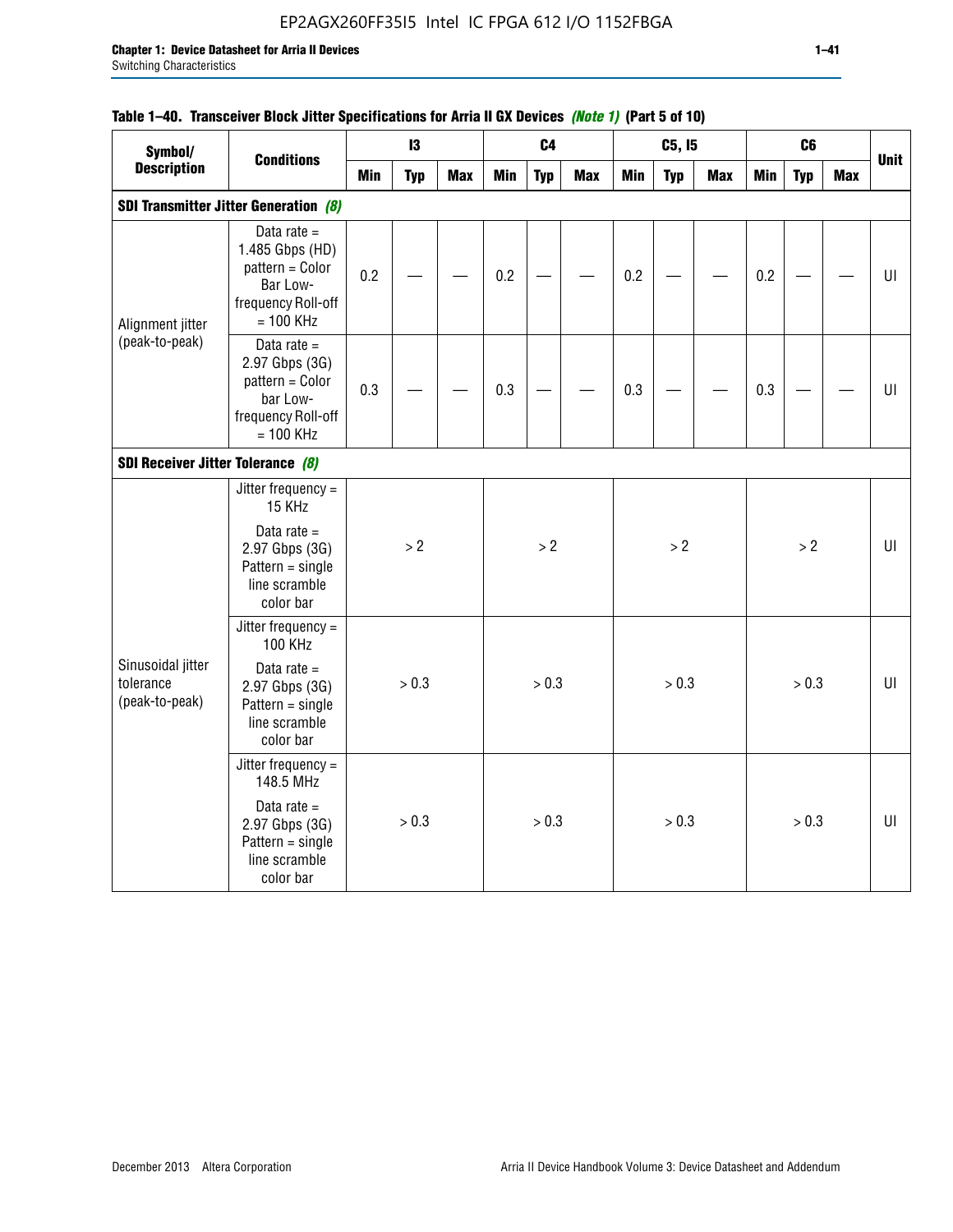| Symbol/                                                   |                                                                                                            |            | 13         |            |            | C <sub>4</sub> |            |            | C5, I5     |            |            | C <sub>6</sub> |            |             |
|-----------------------------------------------------------|------------------------------------------------------------------------------------------------------------|------------|------------|------------|------------|----------------|------------|------------|------------|------------|------------|----------------|------------|-------------|
| <b>Description</b>                                        | <b>Conditions</b>                                                                                          | <b>Min</b> | <b>Typ</b> | <b>Max</b> | <b>Min</b> | <b>Typ</b>     | <b>Max</b> | <b>Min</b> | <b>Typ</b> | <b>Max</b> | <b>Min</b> | <b>Typ</b>     | <b>Max</b> | <b>Unit</b> |
|                                                           | Jitter frequency =<br>20 KHz                                                                               |            |            |            |            |                |            |            |            |            |            |                |            |             |
|                                                           | Data rate $=$<br>1.485 Gbps (HD)<br>Pattern = $75%$<br>color bar                                           |            | >1         |            |            | >1             |            |            | >1         |            |            | >1             |            | UI          |
| Sinusoidal jitter<br>tolerance<br>(peak-to-peak)          | Jitter frequency $=$<br><b>100 KHz</b><br>Data rate = $1.485$<br>Gbps (HD)<br>Pattern = $75%$<br>color bar |            | > 0.2      |            |            | > 0.2          |            |            | > 0.2      |            |            | > 0.2          |            | UI          |
|                                                           | Jitter frequency $=$<br>148.5 MHz                                                                          |            | > 0.2      |            |            |                |            |            |            |            |            |                |            |             |
|                                                           | Data rate $=$<br>1.485 Gbps (HD)<br>Pattern =75%<br>color bar                                              |            | 0.55       |            |            | > 0.2          |            |            | > 0.2      |            |            | > 0.2          |            | U           |
|                                                           | <b>SATA Transmit Jitter Generation (10)</b>                                                                |            |            |            |            |                |            |            |            |            |            |                |            |             |
| Total jitter at<br>$1.5$ Gbps $(G1)$                      | Compliance<br>pattern                                                                                      |            |            |            |            |                | 0.55       |            |            | 0.55       |            |                | 0.55       | UI          |
| Deterministic<br>jitter at 1.5 Gbps<br>(G1)               | Compliance<br>pattern                                                                                      | 0.35       |            |            |            |                | 0.35       |            |            | 0.35       |            |                | 0.35       | UI          |
| Total jitter at<br>3.0 Gbps (G2)                          | Compliance<br>pattern                                                                                      |            |            | 0.55       |            |                | 0.55       |            |            | 0.55       |            |                | 0.55       | UI          |
| Deterministic<br>jitter at 3.0 Gbps<br>(G2)               | Compliance<br>pattern                                                                                      |            |            | 0.35       |            |                | 0.35       |            |            | 0.35       |            |                | 0.35       | UI          |
| Total jitter at<br>6.0 Gbps (G3)                          | Compliance<br>pattern                                                                                      |            |            | 0.52       |            |                |            |            |            |            |            |                |            | UI          |
| Random jitter at<br>6.0 Gbps (G3)                         | Compliance<br>pattern                                                                                      |            |            | 0.18       |            |                |            |            |            |            |            |                |            | UI          |
|                                                           | <b>SATA Receiver Jitter Tolerance</b> (10)                                                                 |            |            |            |            |                |            |            |            |            |            |                |            |             |
| <b>Total jitter</b><br>tolerance at<br>$1.5$ Gbps $(G1)$  | Compliance<br>pattern                                                                                      | > 0.65     |            |            |            | > 0.65         |            |            | > 0.65     |            |            | > 0.65         |            | $U\vert$    |
| Deterministic<br>jitter tolerance at<br>$1.5$ Gbps $(G1)$ | Compliance<br>pattern                                                                                      | > 0.35     |            |            |            | > 0.35         |            |            | > 0.35     |            |            | > 0.35         |            | UI          |
| SSC modulation<br>frequency at<br>$1.5$ Gbps $(G1)$       | Compliance<br>pattern                                                                                      |            | 33         |            |            | 33             |            |            | 33         |            |            | 33             |            | kHz         |

## **Table 1–40. Transceiver Block Jitter Specifications for Arria II GX Devices** *(Note 1)* **(Part 6 of 10)**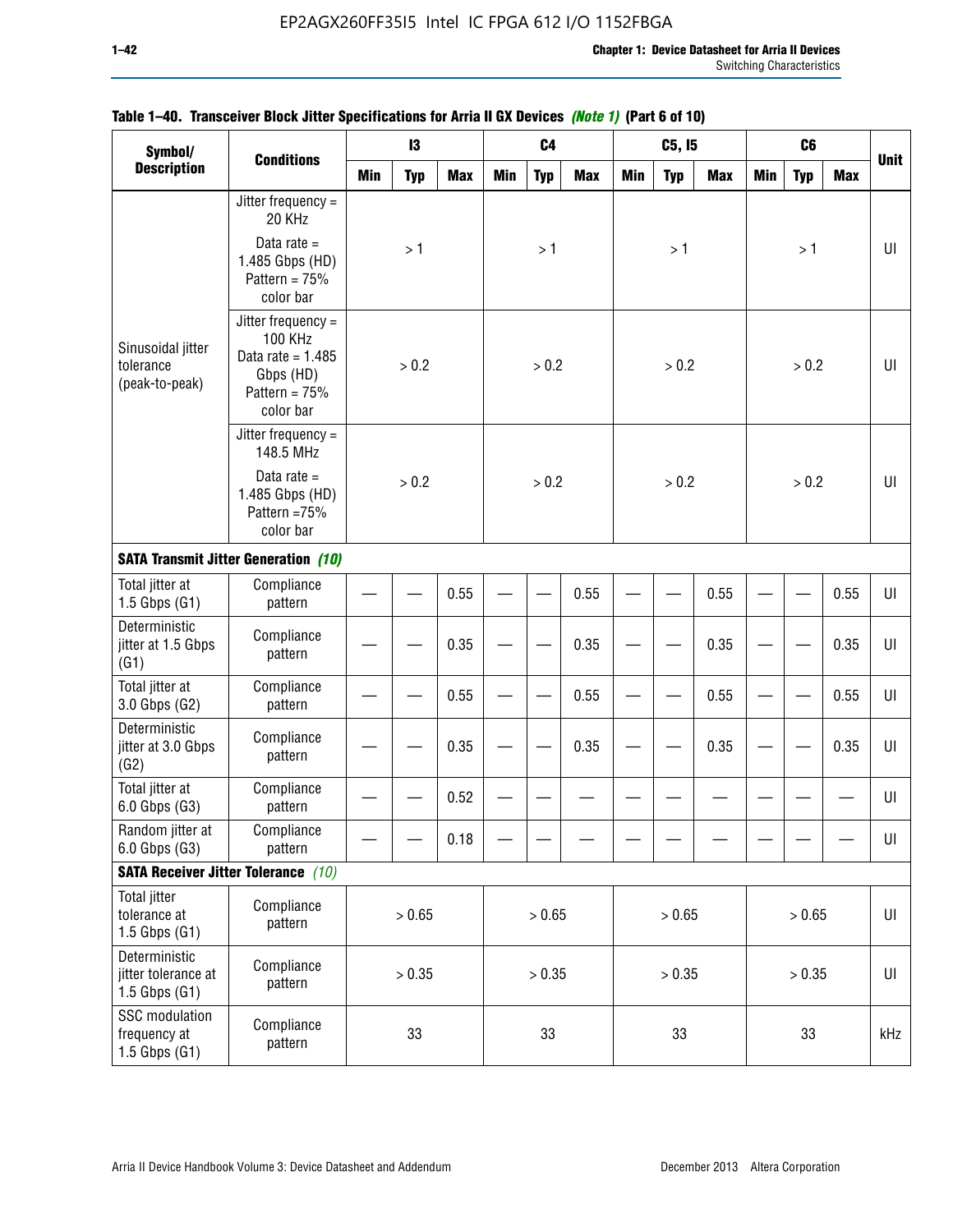| Symbol/                                                    |                       |            | 13         |            |            | C <sub>4</sub> |            |            | C5, I5     |            |            | C <sub>6</sub> |            |             |
|------------------------------------------------------------|-----------------------|------------|------------|------------|------------|----------------|------------|------------|------------|------------|------------|----------------|------------|-------------|
| <b>Description</b>                                         | <b>Conditions</b>     | <b>Min</b> | <b>Typ</b> | <b>Max</b> | <b>Min</b> | <b>Typ</b>     | <b>Max</b> | <b>Min</b> | <b>Typ</b> | <b>Max</b> | <b>Min</b> | <b>Typ</b>     | <b>Max</b> | <b>Unit</b> |
| <b>SSC</b> modulation<br>deviation at<br>$1.5$ Gbps $(G1)$ | Compliance<br>pattern |            | 5700       |            |            | 5700           |            |            | 5700       |            |            | 5700           |            | ppm         |
| RX differential<br>skew at 1.5 Gbps<br>(G1)                | Compliance<br>pattern |            | 80         |            |            | 80             |            |            | 80         |            |            | 80             |            | ps          |
| RX AC common<br>mode voltage at<br>1.5 Gbps $(G1)$         | Compliance<br>pattern |            | 150        |            |            | 150            |            |            | 150        |            |            | 150            |            | mV          |
| Total jitter<br>tolerance at<br>3.0 Gbps (G2)              | Compliance<br>pattern |            | > 0.65     |            |            | > 0.65         |            |            | > 0.65     |            |            | > 0.65         |            | UI          |
| Deterministic<br>jitter tolerance at<br>3.0 Gbps (G2)      | Compliance<br>pattern |            | > 0.35     |            |            | > 0.35         |            |            | $>0.35$    |            |            | > 0.35         |            | UI          |
| <b>SSC</b> modulation<br>frequency at<br>3.0 Gbps (G2)     | Compliance<br>pattern |            | 33         |            |            | 33             |            |            | 33         |            |            | 33             |            | kHz         |
| <b>SSC</b> modulation<br>deviation at<br>3.0 Gbps (G2)     | Compliance<br>pattern |            | 5700       |            |            | 5700           |            |            | 5700       |            |            | 5700           |            | ppm         |
| RX differential<br>skew at 3.0 Gbps<br>(G2)                | Compliance<br>pattern |            | 75         |            |            | 75             |            |            | 75         |            |            | 75             |            | ps          |
| RX AC common<br>mode voltage at<br>3.0 Gbps (G2)           | Compliance<br>pattern |            | 150        |            |            | 150            |            |            | 150        |            |            | 150            |            | mV          |
| <b>Total jitter</b><br>tolerance at<br>6.0 Gbps (G3)       | Compliance<br>pattern |            | > 0.60     |            |            | > 0.60         |            |            | > 0.60     |            |            | > 0.60         |            | UI          |
| Random jitter<br>tolerance at<br>6.0 Gbps (G3)             | Compliance<br>pattern |            | > 0.18     |            |            | > 0.18         |            |            | > 0.18     |            |            | > 0.18         |            | UI          |
| <b>SSC</b> modulation<br>frequency at<br>6.0 Gbps (G3)     | Compliance<br>pattern |            | 33         |            |            | 33             |            |            | 33         |            |            | 33             |            | kHz         |
| <b>SSC</b> modulation<br>deviation at<br>6.0 Gbps (G3)     | Compliance<br>pattern | 5700       |            |            |            | 5700           |            |            | 5700       |            |            | 5700           |            | ppm         |
| RX differential<br>skew at 6.0 Gbps<br>(G3)                | Compliance<br>pattern |            | 30         |            |            | 30             |            |            | $30\,$     |            |            | 30             |            | ps          |
| RX AC common<br>mode voltage at<br>6.0 Gbps (G3)           | Compliance<br>pattern |            | 100        |            |            | 100            |            |            | 100        |            |            | 100            |            | mV          |

|  | Table 1–40. Transceiver Block Jitter Specifications for Arria II GX Devices (Note 1) (Part 7 of 10) |  |
|--|-----------------------------------------------------------------------------------------------------|--|
|  |                                                                                                     |  |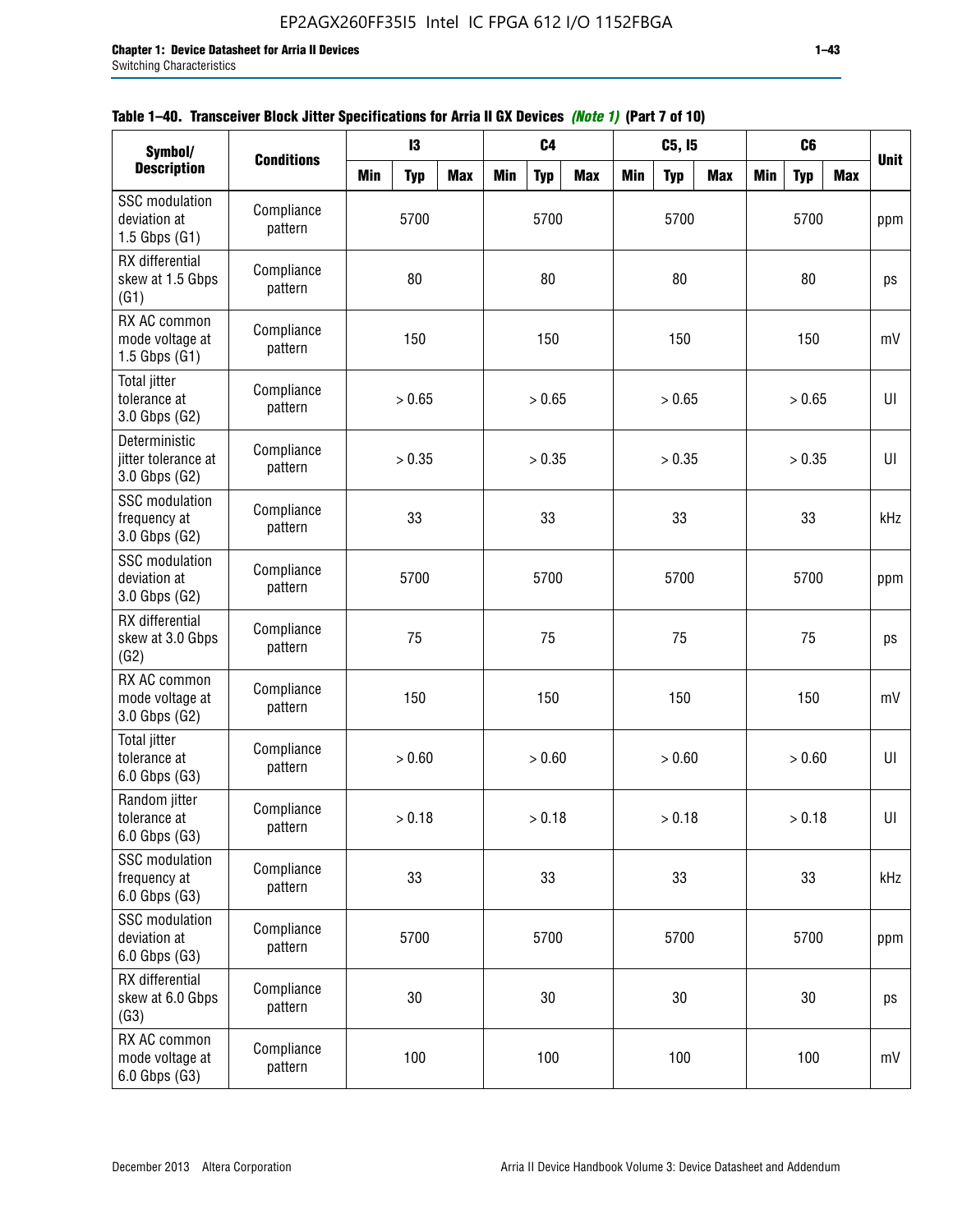| Symbol/                            |                                                               |            | 13         |            |     | C <sub>4</sub> |            |            | C5, I5     |            |            | C <sub>6</sub> |            |             |
|------------------------------------|---------------------------------------------------------------|------------|------------|------------|-----|----------------|------------|------------|------------|------------|------------|----------------|------------|-------------|
| <b>Description</b>                 | <b>Conditions</b>                                             | <b>Min</b> | <b>Typ</b> | <b>Max</b> | Min | <b>Typ</b>     | <b>Max</b> | <b>Min</b> | <b>Typ</b> | <b>Max</b> | <b>Min</b> | <b>Typ</b>     | <b>Max</b> | <b>Unit</b> |
|                                    | <b>CPRI Transmit Jitter Generation</b> (11)                   |            |            |            |     |                |            |            |            |            |            |                |            |             |
|                                    | E.6.HV, E.12.HV                                               |            |            | 0.27       |     |                |            |            |            |            |            |                |            |             |
|                                    | Pattern = CJPAT                                               |            |            | 9          |     |                | 0.279      |            |            | 0.279      |            |                | 0.279      | U           |
| <b>Total jitter</b>                | E.6.LV, E.12.LV,                                              |            |            |            |     |                |            |            |            |            |            |                |            |             |
|                                    | E.24.LV, E.30.LV                                              |            |            | 0.35       |     |                | 0.35       |            |            | 0.35       |            |                | 0.35       | UI          |
|                                    | Pattern = CJTPAT                                              |            |            |            |     |                |            |            |            |            |            |                |            |             |
|                                    | E.6.HV, E.12.HV                                               |            |            | 0.14       |     |                | 0.14       |            |            | 0.14       |            |                | 0.14       | UI          |
| Deterministic                      | Pattern = CJPAT                                               |            |            |            |     |                |            |            |            |            |            |                |            |             |
| jitter                             | E.6.LV, E.12.LV,                                              |            |            |            |     |                |            |            |            |            |            |                |            |             |
|                                    | E.24.LV, E.30.LV<br>Pattern = CJTPAT                          |            |            | 0.17       |     |                | 0.17       |            |            | 0.17       |            |                | 0.17       | UI          |
|                                    |                                                               |            |            |            |     |                |            |            |            |            |            |                |            |             |
|                                    | <b>CPRI Receiver Jitter Tolerance</b> (11)<br>E.6.HV, E.12.HV |            |            |            |     |                |            |            |            |            |            |                |            |             |
| <b>Total jitter</b><br>tolerance   | Pattern = CJPAT                                               |            | > 0.66     |            |     | > 0.66         |            |            | > 0.66     |            |            | > 0.66         |            | UI          |
|                                    | E.6.HV, E.12.HV                                               |            |            |            |     |                |            |            |            |            |            |                |            |             |
| Deterministic<br>jitter tolerance  | Pattern = CJPAT                                               |            | > 0.4      |            |     | > 0.4          |            |            | > 0.4      |            |            | > 0.4          |            | U           |
|                                    | E.6.LV, E.12.LV,                                              |            |            |            |     |                |            |            |            |            |            |                |            |             |
|                                    | E.24.LV, E.30.LV                                              |            | > 0.65     |            |     | > 0.65         |            |            | > 0.65     |            |            | > 0.65         |            | UI          |
| <b>Total jitter</b>                | Pattern = CJTPAT                                              |            |            |            |     |                |            |            |            |            |            |                |            |             |
| tolerance                          | E.60.LV                                                       |            |            |            |     |                |            |            |            |            |            |                |            |             |
|                                    | Pattern = PRBS31                                              |            | > 0.6      |            |     |                |            |            |            |            |            |                |            | UI          |
|                                    | E.6.LV, E.12.LV,                                              |            |            |            |     |                |            |            |            |            |            |                |            |             |
|                                    | E.24.LV, E.30.LV                                              |            | > 0.37     |            |     | > 0.37         |            |            | > 0.37     |            |            | > 0.37         |            | UI          |
| Deterministic<br>jitter tolerance  | Pattern = CJTPAT                                              |            |            |            |     |                |            |            |            |            |            |                |            |             |
|                                    | E.60.LV                                                       |            | > 0.45     |            |     |                |            |            |            |            |            |                |            | UI          |
|                                    | Pattern = PRBS31                                              |            |            |            |     |                |            |            |            |            |            |                |            |             |
| Combined                           | E.6.LV, E.12.LV,                                              |            |            |            |     |                |            |            |            |            |            |                |            |             |
| deterministic and<br>random jitter | E.24.LV, E.30.LV                                              |            | > 0.55     |            |     | > 0.55         |            |            | > 0.55     |            |            | > 0.55         |            | UI          |
| tolerance                          | Pattern = CJTPAT                                              |            |            |            |     |                |            |            |            |            |            |                |            |             |
|                                    | <b>OBSAI Transmit Jitter Generation</b> (12)                  |            |            |            |     |                |            |            |            |            |            |                |            |             |
| Total jitter at                    | $REFCLK =$                                                    |            |            |            |     |                |            |            |            |            |            |                |            |             |
| 768 Mbps,                          | 153.6 MHz                                                     |            |            | 0.35       |     |                | 0.35       |            |            | 0.35       |            |                | 0.35       | UI          |
| 1536 Mbps, and<br>3072 Mbps        | Pattern = CJPAT                                               |            |            |            |     |                |            |            |            |            |            |                |            |             |
| Deterministic                      |                                                               |            |            |            |     |                |            |            |            |            |            |                |            |             |
| jitter at                          | $REFCLK =$                                                    |            |            |            |     |                |            |            |            |            |            |                |            |             |
| 768 Mbps,<br>1536 Mbps, and        | 153.6 MHz                                                     |            |            | 0.17       |     |                | 0.17       |            |            | 0.17       |            |                | 0.17       | UI          |
| 3072 Mbps                          | Pattern = CJPAT                                               |            |            |            |     |                |            |            |            |            |            |                |            |             |

## **Table 1–40. Transceiver Block Jitter Specifications for Arria II GX Devices** *(Note 1)* **(Part 8 of 10)**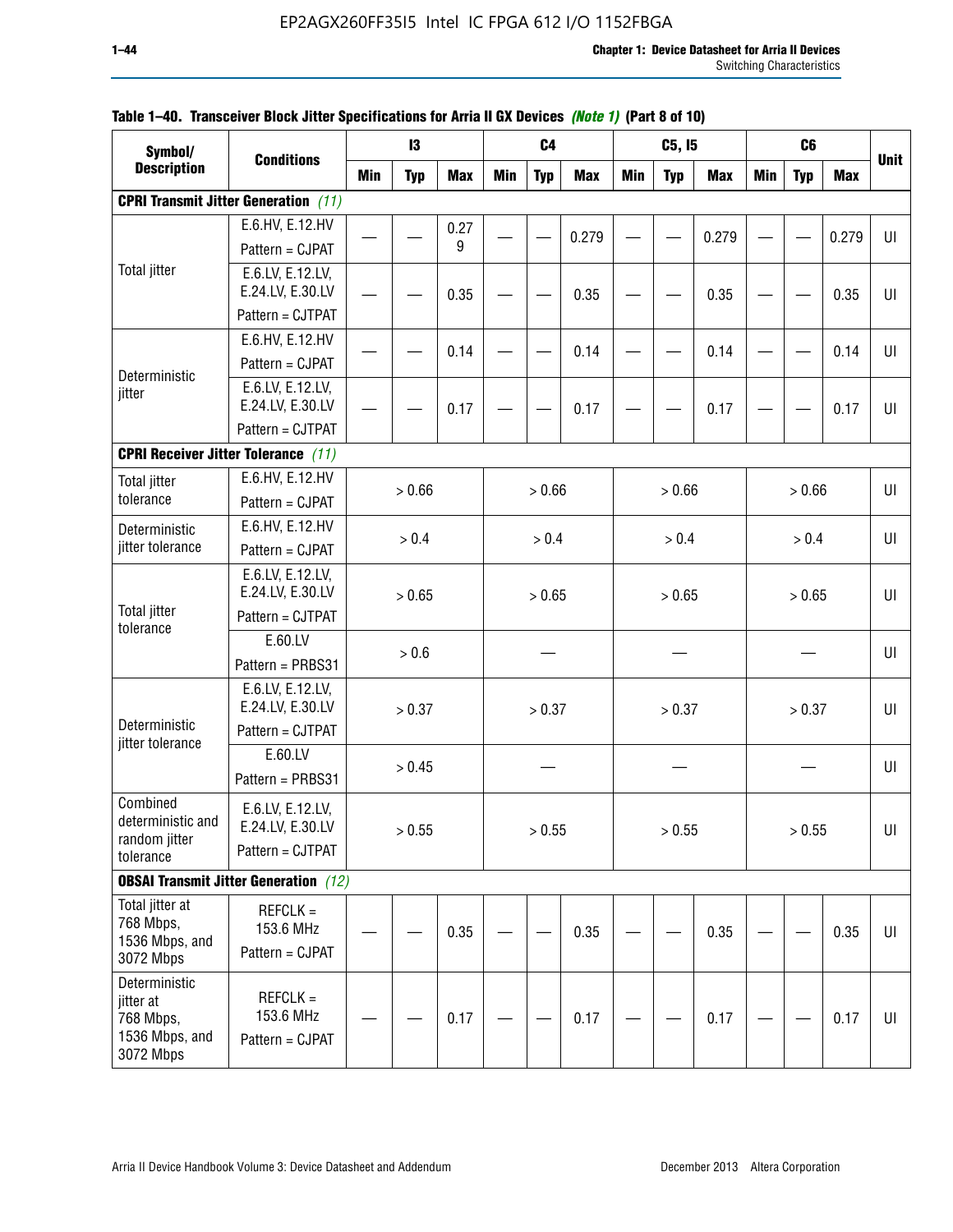## **Table 1–40. Transceiver Block Jitter Specifications for Arria II GX Devices** *(Note 1)* **(Part 9 of 10)**

| Symbol/                                                                                                    | <b>Conditions</b>                                   |     | $\mathbf{13}$ |            |     | C <sub>4</sub> |     |     | C5, I5     |     |     | C <sub>6</sub> |     | <b>Unit</b> |
|------------------------------------------------------------------------------------------------------------|-----------------------------------------------------|-----|---------------|------------|-----|----------------|-----|-----|------------|-----|-----|----------------|-----|-------------|
| <b>Description</b>                                                                                         |                                                     | Min | <b>Typ</b>    | <b>Max</b> | Min | <b>Typ</b>     | Max | Min | <b>Typ</b> | Max | Min | <b>Typ</b>     | Max |             |
|                                                                                                            | <b>OBSAI Receiver Jitter Tolerance</b> (12)         |     |               |            |     |                |     |     |            |     |     |                |     |             |
| Deterministic<br>jitter tolerance at<br>768 Mbps,<br>1536 Mbps, and<br>3072 Mbps                           | Pattern = CJPAT                                     |     | > 0.37        |            |     | > 0.37         |     |     | > 0.37     |     |     | > 0.37         |     | UI          |
| Combined<br>deterministic and<br>random jitter<br>tolerance at<br>768 Mbps,<br>1536 Mbps, and<br>3072 Mbps | Pattern = CJPAT                                     |     | > 0.55        |            |     | > 0.55         |     |     | > 0.55     |     |     | > 0.55         |     | UI          |
|                                                                                                            | Jitter frequency $=$<br>5.4 KHz                     |     | > 8.5         |            |     | > 8.5          |     |     | > 8.5      |     |     | > 8.5          |     | UI          |
| Sinusoidal jitter                                                                                          | Pattern = CJPAT                                     |     |               |            |     |                |     |     |            |     |     |                |     |             |
| tolerance at<br>768 Mbps                                                                                   | Jitter frequency =<br>460.8 KHz to 20<br><b>MHz</b> |     | > 0.1         |            |     | > 0.1          |     |     | > 0.1      |     |     | > 0.1          |     | UI          |
|                                                                                                            | Pattern = CJPAT                                     |     |               |            |     |                |     |     |            |     |     |                |     |             |
|                                                                                                            | Jitter frequency =<br>10.9 KHz                      |     | > 8.5         |            |     | > 8.5          |     |     | > 8.5      |     |     | > 8.5          |     | UI          |
| Sinusoidal jitter                                                                                          | Pattern = CJPAT                                     |     |               |            |     |                |     |     |            |     |     |                |     |             |
| tolerance at<br>1536 Mbps                                                                                  | Jitter frequency =<br>921.6 KHz to 20<br><b>MHz</b> |     | > 0.1         |            |     | > 0.1          |     |     | > 0.1      |     |     | > 0.1          |     | UI          |
|                                                                                                            | Pattern = CJPAT                                     |     |               |            |     |                |     |     |            |     |     |                |     |             |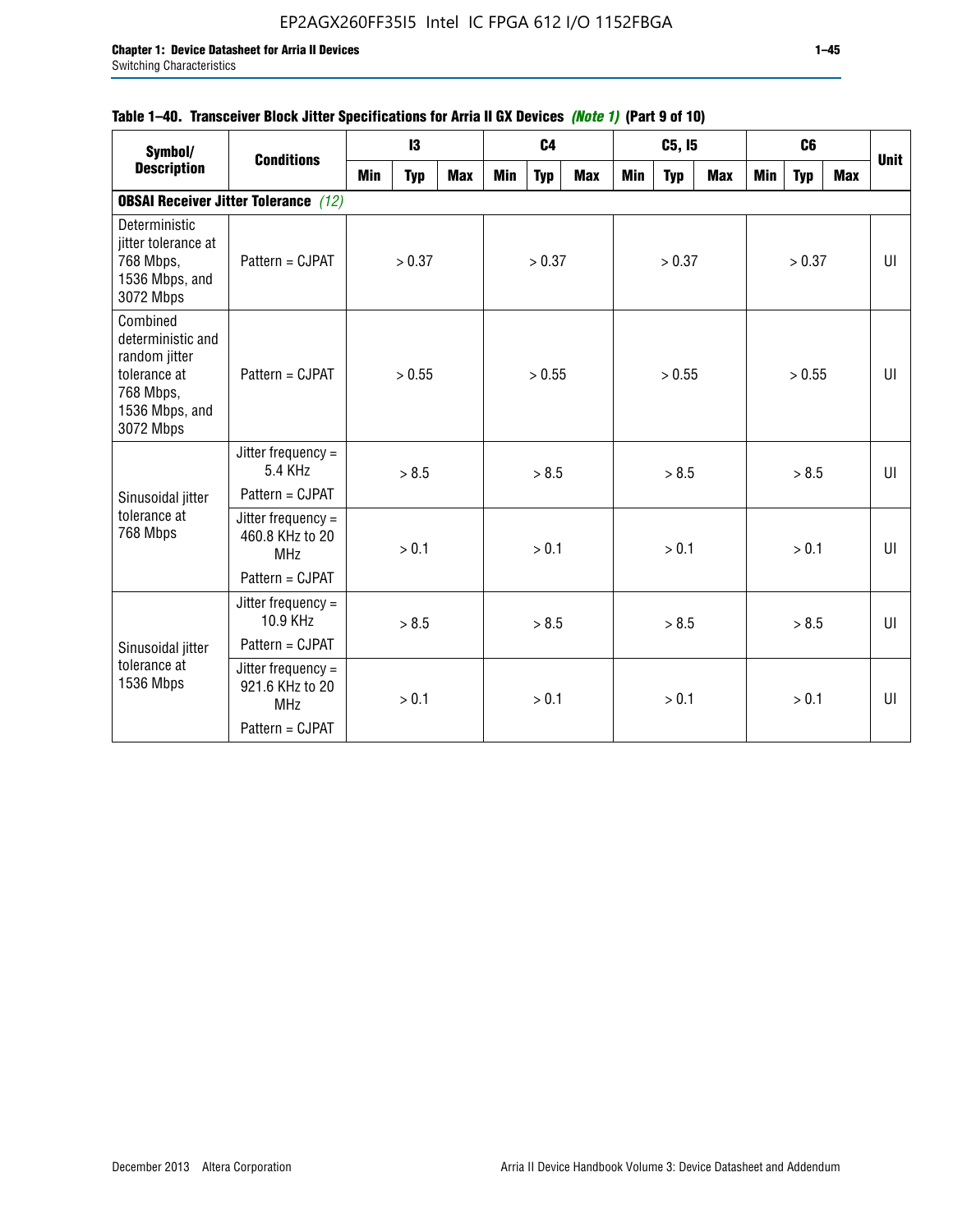| Symbol/                                        | <b>Conditions</b>                             | 13  |       | C4         |            | C5, I5     |            |     | C6         |     |     | <b>Unit</b> |     |    |
|------------------------------------------------|-----------------------------------------------|-----|-------|------------|------------|------------|------------|-----|------------|-----|-----|-------------|-----|----|
| <b>Description</b>                             |                                               | Min | Typ   | <b>Max</b> | <b>Min</b> | <b>Typ</b> | <b>Max</b> | Min | <b>Typ</b> | Max | Min | <b>Typ</b>  | Max |    |
| Sinusoidal jitter<br>tolerance at<br>3072 Mbps | Jitter frequency =<br>21.8 KHz                |     | > 8.5 |            |            | > 8.5      |            |     | > 8.5      |     |     | > 8.5       |     | UI |
|                                                | Pattern = CJPAT                               |     |       |            |            |            |            |     |            |     |     |             |     |    |
|                                                | Jitter frequency =<br>1843.2 KHz to 20<br>MHz |     | > 0.1 |            |            | > 0.1      |            |     | > 0.1      |     |     | > 0.1       |     | UI |
|                                                | Pattern = CJPAT                               |     |       |            |            |            |            |     |            |     |     |             |     |    |

### **Table 1–40. Transceiver Block Jitter Specifications for Arria II GX Devices** *(Note 1)* **(Part 10 of 10)**

**Notes to Table 1–40:**

(1) Dedicated refclk pins are used to drive the input reference clocks. The jitter numbers are valid for the stated conditions only.

(2) The jitter numbers for SONET/SDH are compliant to the GR-253-CORE Issue 3 Specification.

(3) The jitter numbers for XAUI are compliant to the IEEE802.3ae-2002 Specification.

(4) The jitter numbers for PCIe are compliant to the PCIe Base Specification 2.0.

(5) The jitter numbers for SRIO are compliant to the RapidIO Specification 1.3.

(6) The jitter numbers for GIGE are compliant to the IEEE802.3-2002 Specification.

(7) The jitter numbers for HiGig are compliant to the IEEE802.3ae-2002 Specification.

(8) The HD-SDI and 3G-SDI jitter numbers are compliant to the SMPTE292M and SMPTE424M Specifications.

(9) Arria II PCIe receivers are compliant to this specification provided the VTX\_CM-DC-ACTIVEIDLE-DELTA of the upstream transmitter is less than 50 mV.

(10) The jitter numbers for Serial Advanced Technology Attachment (SATA) are compliant to the Serial ATA Revision 3.0 Specification.

(11) The jitter numbers for Common Public Radio Interface (CPRI) are compliant to the CPRI Specification V3.0.

(12) The jitter numbers for Open Base Station Architecture Initiative (OBSAI) are compliant to the OBSAI RP3 Specification V4.1.

Table 1–41 lists the transceiver jitter specifications for all supported protocols for Arria II GZ devices.

### **Table 1–41. Transceiver Block Jitter Specifications for Arria II GZ Devices** *(Note 1)***,** *(2)* **(Part 1 of 7)**

| Symbol/                                         |                                |     | $-C3$ and $-I3$ |      | $-C4$ and $-I4$ |            |      |             |
|-------------------------------------------------|--------------------------------|-----|-----------------|------|-----------------|------------|------|-------------|
| <b>Description</b>                              | <b>Conditions</b>              | Min | <b>Typ</b>      | Max  | Min             | <b>Typ</b> | Max  | <b>Unit</b> |
| <b>SONET/SDH Transmit Jitter Generation (3)</b> |                                |     |                 |      |                 |            |      |             |
| Peak-to-peak jitter at<br>622.08 Mbps           | Pattern = $PRBS15$             |     |                 | 0.1  |                 |            | 0.1  | UI          |
| RMS jitter at 622.08 Mbps                       | Pattern = PRBS15               |     |                 | 0.01 |                 |            | 0.01 | UI          |
| Peak-to-peak jitter at 2488.32<br><b>Mbps</b>   | Pattern = $PRBS15$             |     |                 | 0.1  |                 |            | 0.1  | UI          |
| RMS jitter at 2488.32 Mbps                      | Pattern = PRBS15               |     |                 | 0.01 |                 |            | 0.01 | UI          |
| <b>SONET/SDH Receiver Jitter Tolerance (3)</b>  |                                |     |                 |      |                 |            |      |             |
|                                                 | Jitter frequency = $0.03$ KHz  |     | >15             |      | >15             |            |      | UI          |
|                                                 | Pattern = $PRBS15$             |     |                 |      |                 |            |      |             |
| Jitter tolerance at 622.08 Mbps                 | Jitter frequency $=$<br>25 KHZ |     | > 1.5           |      | > 1.5           |            |      | UI          |
|                                                 | Pattern = PRBS15               |     |                 |      |                 |            |      |             |
|                                                 | Jitter frequency = 250 KHz     |     | > 0.15          |      |                 |            |      | UI          |
|                                                 | Pattern = PRBS15               |     |                 |      |                 | > 0.15     |      |             |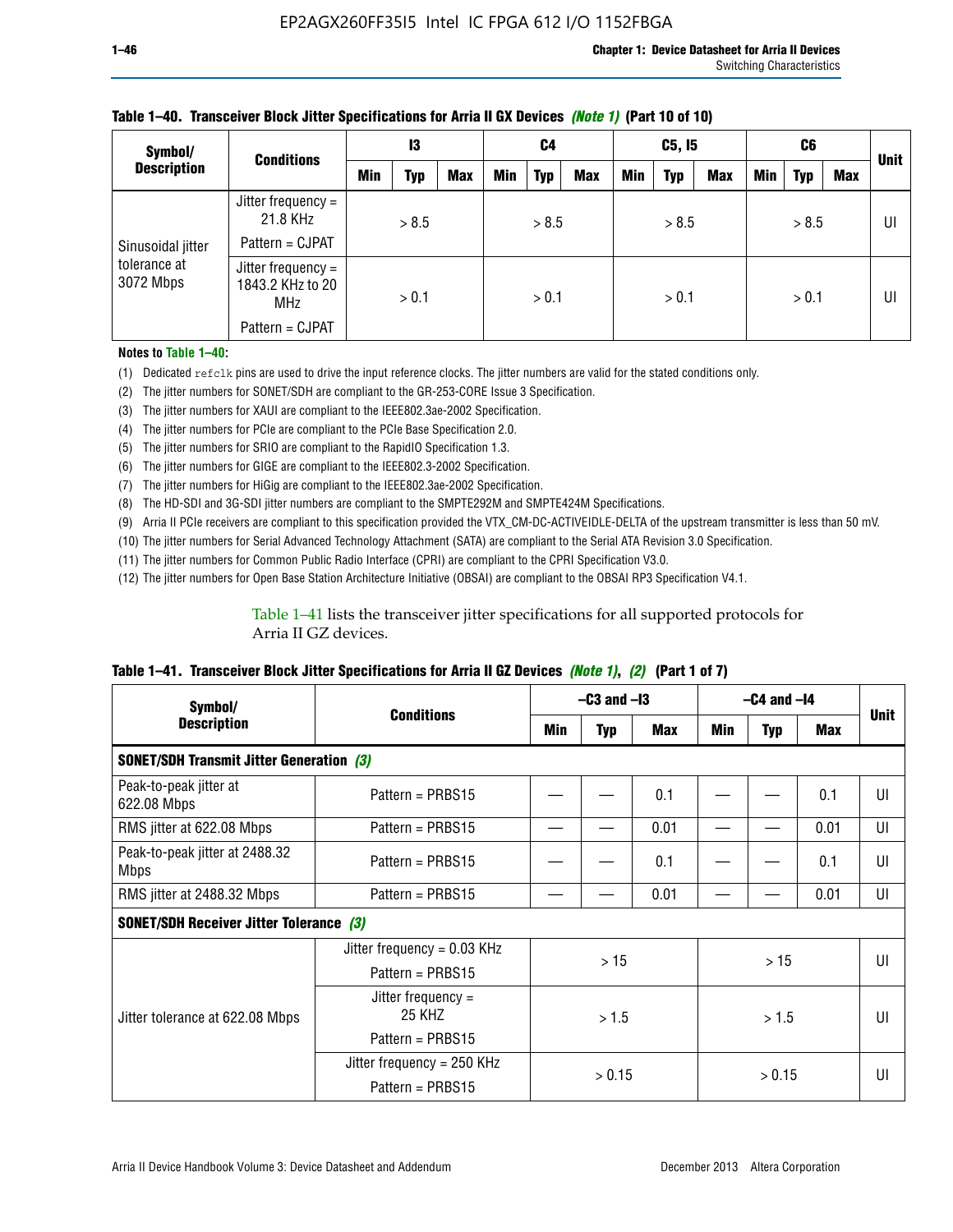| Symbol/                                           |                               |                | $-C3$ and $-I3$          |            | $-C4$ and $-I4$          | <b>Unit</b> |            |    |
|---------------------------------------------------|-------------------------------|----------------|--------------------------|------------|--------------------------|-------------|------------|----|
| <b>Description</b>                                | <b>Conditions</b>             | Min            | <b>Typ</b>               | <b>Max</b> | <b>Min</b>               | <b>Typ</b>  | <b>Max</b> |    |
|                                                   | Jitter frequency = $0.06$ KHz |                |                          |            |                          |             |            |    |
|                                                   | Pattern = PRBS15              |                | $>15$                    |            |                          | $>15$       |            | UI |
|                                                   | Jitter frequency = 100 KHZ    |                |                          |            |                          |             |            |    |
|                                                   | Pattern = PRBS15              |                | > 1.5                    |            |                          | > 1.5       |            | UI |
| Jitter tolerance at 2488.32 Mbps                  | Jitter frequency =            |                |                          |            |                          |             |            |    |
|                                                   | 1 MHz                         |                | > 0.15                   |            |                          | > 0.15      |            | UI |
|                                                   | Pattern = PRBS15              |                |                          |            |                          |             |            |    |
|                                                   | Jitter frequency = 10 MHz     | > 0.15         |                          |            |                          | > 0.15      |            | UI |
|                                                   | Pattern = PRBS15              |                |                          |            |                          |             |            |    |
| Fibre Channel Transmit Jitter Generation (4), (5) |                               |                |                          |            |                          |             |            |    |
| Total jitter FC-1                                 | Pattern = CRPAT               |                | $\equiv$                 | 0.23       |                          |             | 0.23       | UI |
| Deterministic jitter FC-1                         | Pattern = CRPAT               |                |                          | 0.11       |                          |             | 0.11       | UI |
| Total jitter FC-2                                 | Pattern = CRPAT               |                | $\qquad \qquad$          | 0.33       | $\overline{\phantom{0}}$ |             | 0.33       | UI |
| Deterministic jitter FC-2                         | Pattern = CRPAT               |                | $\overline{\phantom{0}}$ | 0.2        |                          |             | 0.2        | UI |
| Total jitter FC-4                                 | Pattern = CRPAT               |                | $\qquad \qquad$          | 0.52       | $\overline{\phantom{0}}$ |             | 0.52       | UI |
| Deterministic jitter FC-4                         | Pattern = CRPAT               |                |                          | 0.33       |                          |             | 0.33       | UI |
| Fibre Channel Receiver Jitter Tolerance (4), (6)  |                               |                |                          |            |                          |             |            |    |
| Deterministic jitter FC-1                         | Pattern = CJTPAT              |                | > 0.37                   |            |                          | > 0.37      |            | UI |
| Random jitter<br>$FC-1$                           | Pattern = CJTPAT              |                | > 0.31                   |            | > 0.31                   |             |            | UI |
|                                                   | Fc/25000                      |                | > 1.5                    | > 1.5      |                          |             | UI         |    |
| Sinusoidal jitter FC-1                            | Fc/1667                       |                | > 0.1                    |            |                          | > 0.1       |            | UI |
| Deterministic jitter FC-2                         | Pattern = CJTPAT              |                | > 0.33                   |            |                          | > 0.33      |            | UI |
| Random jitter<br>$FC-2$                           | Pattern = CJTPAT              |                | > 0.29                   |            |                          | > 0.29      |            | UI |
|                                                   | Fc/25000                      |                | > 1.5                    |            |                          | > 1.5       |            | U  |
| Sinusoidal jitter FC-2                            | Fc/1667                       |                | > 0.1                    |            |                          | > 0.1       |            | UI |
| Deterministic jitter FC-4                         | Pattern = CJTPAT              |                | > 0.33                   |            |                          | > 0.33      |            | UI |
| Random jitter FC-4                                | Pattern = CJTPAT              |                | > 0.29                   |            |                          | > 0.29      |            | UI |
|                                                   | Fc/25000                      |                | > 1.5                    |            |                          | > 1.5       |            | UI |
| Sinusoidal jitter FC-4                            | Fc/1667                       | > 0.1<br>> 0.1 |                          |            |                          | UI          |            |    |
| XAUI Transmit Jitter Generation (7)               |                               |                |                          |            |                          |             |            |    |
| Total jitter at 3.125 Gbps                        | Pattern = CJPAT               |                | $\overline{\phantom{0}}$ | 0.3        |                          |             | 0.3        | UI |
| Deterministic jitter at                           | Pattern = CJPAT               |                |                          | 0.17       |                          |             | 0.17       | UI |

Total jitter — > 0.65 > 0.65 UI Deterministic jitter  $> 0.37$   $> 0.37$  UI

### **Table 1–41. Transceiver Block Jitter Specifications for Arria II GZ Devices** *(Note 1)***,** *(2)* **(Part 2 of 7)**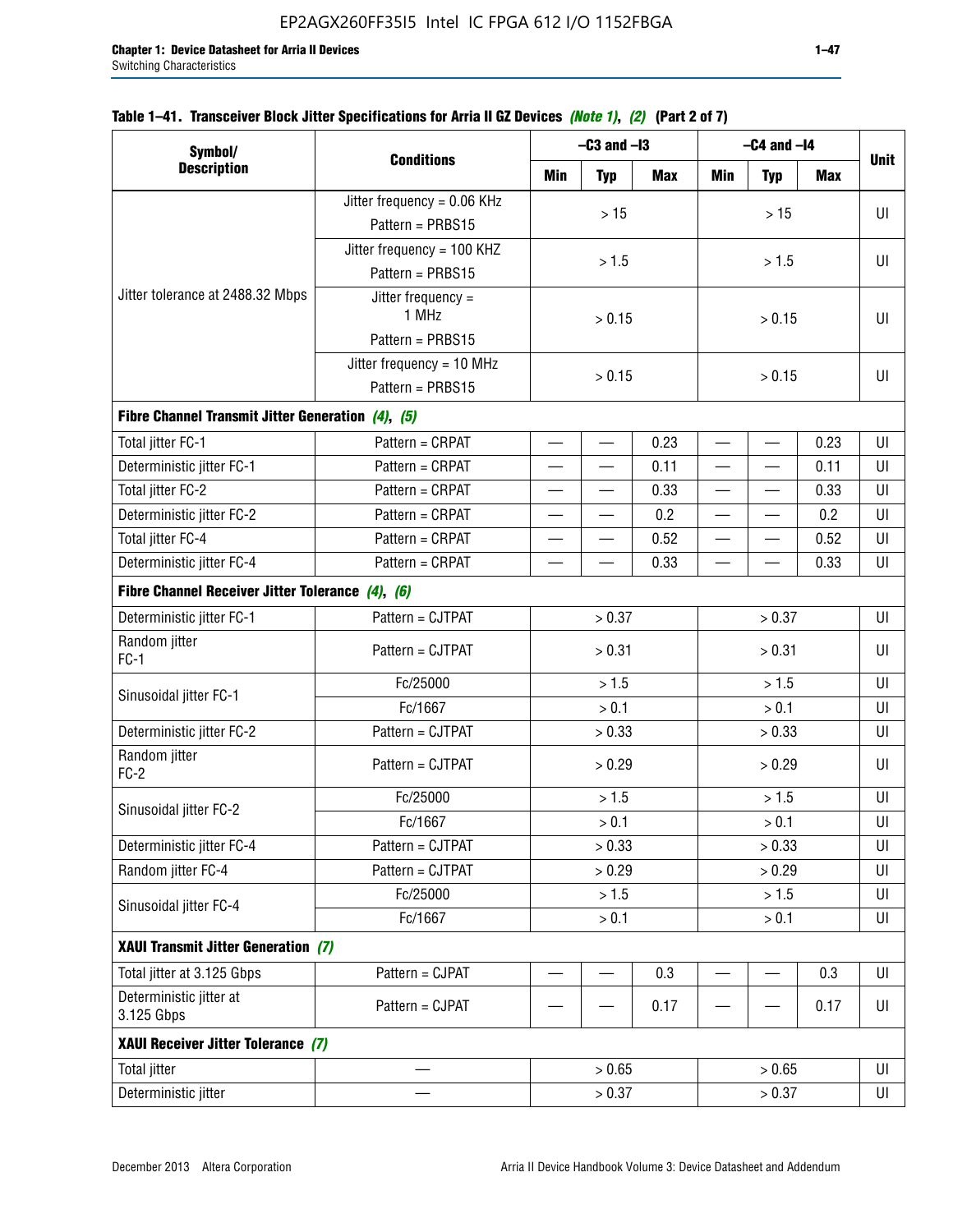| Symbol/                                                                  |                                                                                           |       | $-C3$ and $-I3$ |            | $-C4$ and $-I4$ |               |       |             |
|--------------------------------------------------------------------------|-------------------------------------------------------------------------------------------|-------|-----------------|------------|-----------------|---------------|-------|-------------|
| <b>Description</b>                                                       | <b>Conditions</b>                                                                         | Min   | <b>Typ</b>      | <b>Max</b> | Min             | <b>Typ</b>    | Max   | <b>Unit</b> |
| Peak-to-peak jitter                                                      | Jitter frequency = 22.1 KHz                                                               |       | > 8.5           |            |                 | > 8.5         |       | UI          |
| Peak-to-peak jitter                                                      | Jitter frequency =<br>1.875 MHz                                                           |       | > 0.1           |            |                 | > 0.1         |       | UI          |
| Peak-to-peak jitter                                                      | Jitter frequency = $20$ MHz                                                               |       | > 0.1           |            |                 | > 0.1         |       | UI          |
| <b>PCIe Transmit Jitter Generation (8)</b>                               |                                                                                           |       |                 |            |                 |               |       |             |
| Total jitter at 2.5 Gbps (Gen1)-<br>$x1$ , $x4$ , and $x8$               | Compliance pattern                                                                        |       |                 | 0.25       |                 |               | 0.25  | UI          |
| Total jitter at 5 Gbps (Gen2)-<br>x1, x4, and x8                         | Compliance pattern                                                                        |       |                 | 0.25       |                 |               |       | UI          |
| PCIe Receiver Jitter Tolerance (8)                                       |                                                                                           |       |                 |            |                 |               |       |             |
| Total jitter at 2.5 Gbps (Gen1)                                          | Compliance pattern                                                                        |       | > 0.6           |            |                 | > 0.6         |       | UI          |
| Total jitter at 5 Gbps (Gen2)                                            | Compliance pattern                                                                        |       | Not supported   |            |                 | Not supported |       | UI          |
| PCIe (Gen 1) Electrical Idle Detect Threshold                            |                                                                                           |       |                 |            |                 |               |       |             |
| $V_{\text{RX-IDLE-DEFp-p}}(9)$                                           | Compliance pattern                                                                        | 65    |                 | 175        | 65              |               | 175   | UI          |
| <b>SRIO Transmit Jitter Generation (10)</b>                              |                                                                                           |       |                 |            |                 |               |       |             |
| Deterministic jitter                                                     | Data rate = 1.25, 2.5, 3.125 Gbps                                                         |       |                 | 0.17       |                 |               | 0.17  | UI          |
| (peak-to-peak)                                                           | Pattern = CJPAT                                                                           |       |                 |            |                 |               |       |             |
| Total jitter (peak-to-peak)                                              | Data rate = $1.25$ , 2.5, 3.125 Gbps<br>Pattern = CJPAT                                   |       |                 | 0.35       |                 |               | 0.35  | UI          |
| <b>SRIO Receiver Jitter Tolerance (10)</b>                               |                                                                                           |       |                 |            |                 |               |       |             |
| Deterministic jitter tolerance<br>(peak-to-peak)                         | Data rate = $1.25$ , 2.5, 3.125 Gbps<br>Pattern = CJPAT                                   |       | > 0.37          |            |                 | > 0.37        |       | UI          |
| Combined deterministic and<br>random jitter tolerance (peak-to-<br>peak) | Data rate = $1.25$ , 2.5, 3.125 Gbps<br>Pattern = CJPAT                                   |       | > 0.55          |            |                 | > 0.55        |       | UI          |
|                                                                          | Jitter frequency = $22.1$ KHz<br>Data rate = 1.25, 2.5, 3.125 Gbps<br>Pattern = CJPAT     |       | > 8.5           |            |                 | > 8.5         |       | UI          |
| Sinusoidal jitter tolerance (peak-<br>to-peak)                           | Jitter frequency = $1.875$ MHz<br>Data rate = $1.25$ , 2.5, 3.125 Gbps<br>Pattern = CJPAT |       | > 0.1           |            |                 | > 0.1         |       | UI          |
|                                                                          | Jitter frequency = 20 MHz<br>Data rate = $1.25$ , 2.5, 3.125 Gbps<br>Pattern = CJPAT      | > 0.1 |                 |            | > 0.1           |               |       | UI          |
| <b>GIGE Transmit Jitter Generation (11)</b>                              |                                                                                           |       |                 |            |                 |               |       |             |
| Deterministic jitter<br>(peak-to-peak)                                   | Pattern = CRPAT                                                                           |       |                 | 0.14       |                 |               | 0.14  | UI          |
| Total jitter (peak-to-peak)                                              | Pattern = CRPAT                                                                           |       |                 | 0.279      |                 |               | 0.279 | UI          |

### **Table 1–41. Transceiver Block Jitter Specifications for Arria II GZ Devices** *(Note 1)***,** *(2)* **(Part 3 of 7)**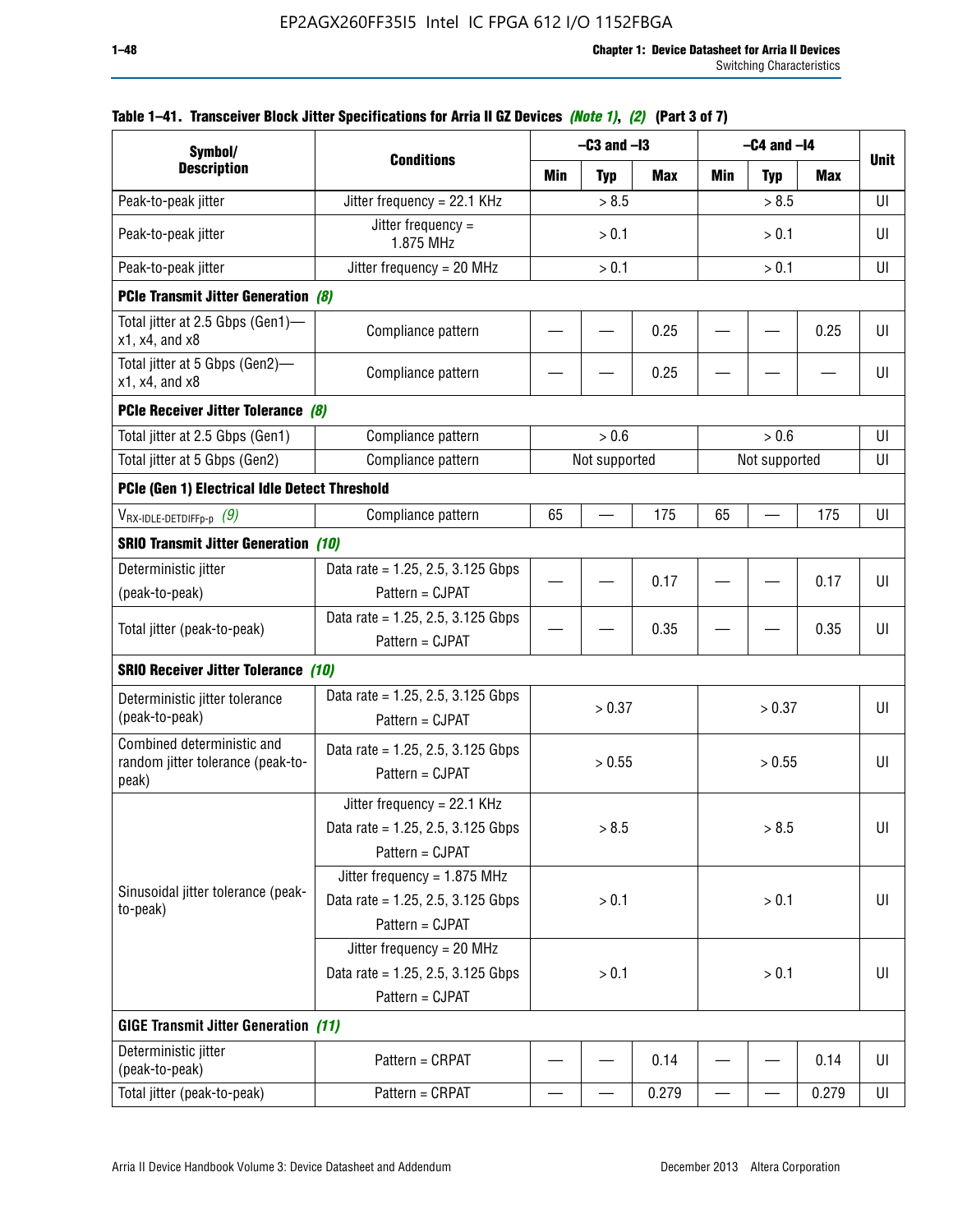## **Table 1–41. Transceiver Block Jitter Specifications for Arria II GZ Devices** *(Note 1)***,** *(2)* **(Part 4 of 7)**

| Symbol/                                                                  |                                                                             |        | $-C3$ and $-I3$ |            |        | $-C4$ and $-I4$ |     |             |
|--------------------------------------------------------------------------|-----------------------------------------------------------------------------|--------|-----------------|------------|--------|-----------------|-----|-------------|
| <b>Description</b>                                                       | <b>Conditions</b>                                                           | Min    | <b>Typ</b>      | <b>Max</b> | Min    | <b>Typ</b>      | Max | <b>Unit</b> |
| <b>GIGE Receiver Jitter Tolerance (11)</b>                               |                                                                             |        |                 |            |        |                 |     |             |
| Deterministic jitter tolerance<br>(peak-to-peak)                         | Pattern = CJPAT                                                             |        | > 0.4           |            |        | > 0.4           |     | UI          |
| Combined deterministic and<br>random jitter tolerance (peak-to-<br>peak) | Pattern = CJPAT                                                             | > 0.66 |                 |            | > 0.66 |                 |     | UI          |
| <b>HiGig Transmit Jitter Generation</b>                                  |                                                                             |        |                 |            |        |                 |     |             |
| Deterministic jitter<br>(peak-to-peak)                                   | Data rate = $3.75$ Gbps<br>Pattern = CJPAT                                  |        |                 | 0.17       |        |                 |     | UI          |
| Total jitter (peak-to-peak)                                              | Data rate = $3.75$ Gbps<br>Pattern = CJPAT                                  |        |                 | 0.35       |        |                 |     | UI          |
| <b>HiGig Receiver Jitter Tolerance</b>                                   |                                                                             |        |                 |            |        |                 |     |             |
| Deterministic jitter tolerance<br>(peak-to-peak)                         | Data rate = $3.75$ Gbps<br>Pattern = CJPAT                                  |        | > 0.37          |            |        |                 |     | UI          |
| Combined deterministic and<br>random jitter tolerance (peak-to-<br>peak) | Data rate = $3.75$ Gbps<br>Pattern = CJPAT                                  | > 0.65 |                 |            |        |                 |     | UI          |
|                                                                          | Jitter frequency = 22.1 KHz<br>Data rate = $3.75$ Gbps<br>Pattern = CJPAT   | > 8.5  |                 |            |        |                 |     | UI          |
| Sinusoidal jitter tolerance (peak-<br>to-peak)                           | Jitter frequency = $22.1$ KHz<br>Data rate = $3.75$ Gbps<br>Pattern = CJPAT |        | > 0.1           |            |        |                 |     | UI          |
|                                                                          | Jitter frequency = 22.1 KHz<br>Data rate = $3.75$ Gbps<br>Pattern = CJPAT   |        | > 0.1           |            |        |                 |     | UI          |
| (OIF) CEI Transmitter Jitter Generation                                  |                                                                             |        |                 |            |        |                 |     |             |
| Total jitter (peak-to-peak)                                              | Data rate $= 6.375$ Gbps<br>Pattern = PRBS15 BER = $10^{-12}$               |        |                 | 0.3        |        |                 | 0.3 | UI          |
| (OIF) CEI Receiver Jitter Tolerance                                      |                                                                             |        |                 |            |        |                 |     |             |
| Deterministic jitter tolerance<br>(peak-to-peak)                         | Data rate = $6.375$ Gbps<br>Pattern = PRBS31 BER = $10^{-12}$               |        | > 0.675         |            |        |                 |     | U           |
| Combined deterministic and<br>random jitter tolerance (peak-to-<br>peak) | Data rate = $6.375$ Gbps<br>Pattern = PRBS31 BER = $10^{-12}$               |        | > 0.988         |            |        |                 |     | U           |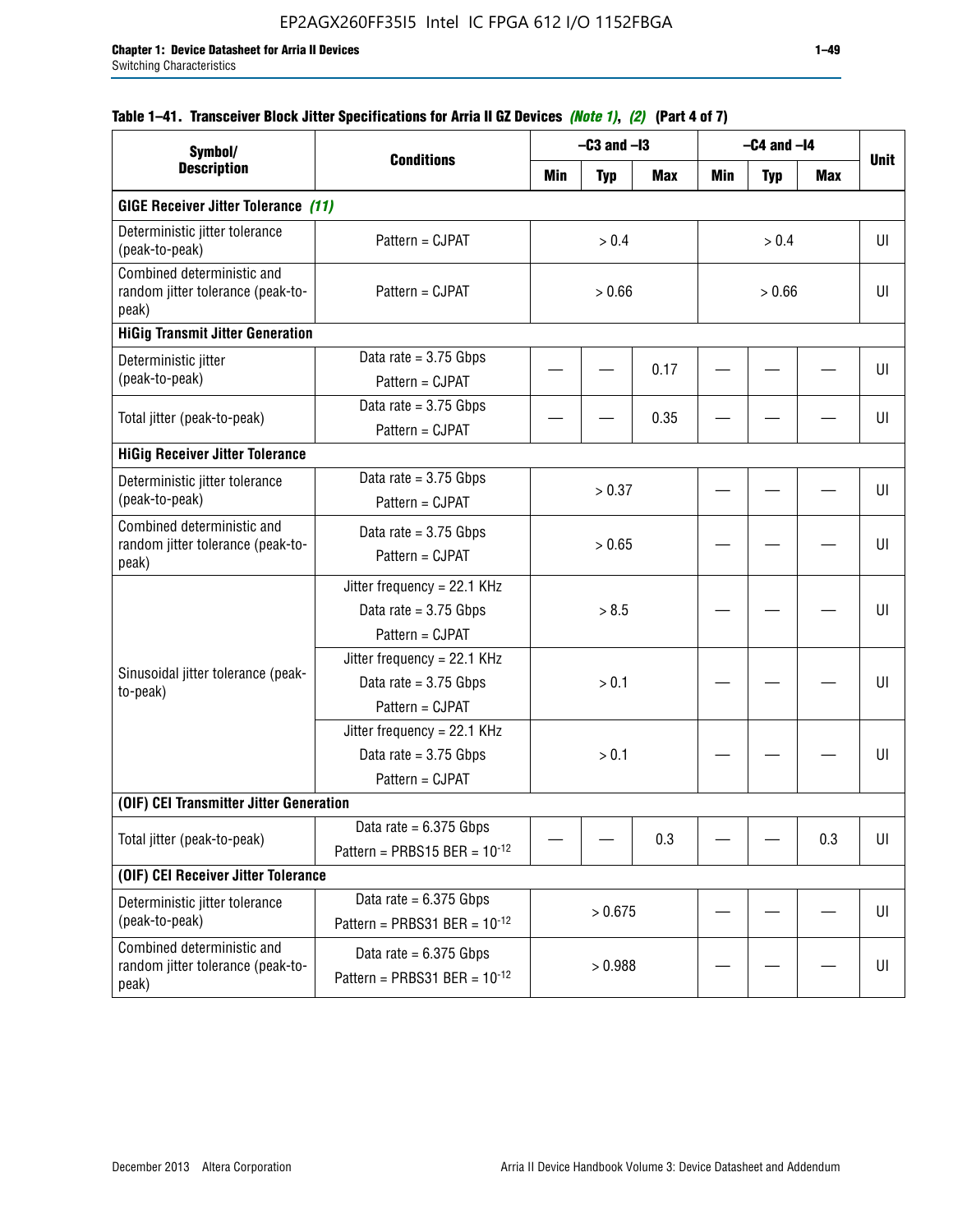| Symbol/                                        |                                                                        |        | $-C3$ and $-I3$ |            | $-C4$ and $-I4$ |            |            |             |
|------------------------------------------------|------------------------------------------------------------------------|--------|-----------------|------------|-----------------|------------|------------|-------------|
| <b>Description</b>                             | <b>Conditions</b>                                                      | Min    | <b>Typ</b>      | <b>Max</b> | <b>Min</b>      | <b>Typ</b> | <b>Max</b> | <b>Unit</b> |
|                                                | Jitter Frequency = 38.2 KHz                                            |        |                 |            |                 |            |            |             |
|                                                | Data rate = $6.375$ Gbps                                               |        | > 0.5           |            |                 |            |            | UI          |
|                                                | Pattern = PRBS31 BER = $10^{-12}$                                      |        |                 |            |                 |            |            |             |
|                                                | Jitter Frequency = $3.82$ MHz                                          |        |                 |            |                 |            |            |             |
| Sinusoidal jitter tolerance (peak-<br>to-peak) | Data rate = $6.375$ Gbps                                               |        | > 0.05          |            |                 |            |            | UI          |
|                                                | Pattern = PRBS31 BER = $10^{-12}$                                      |        |                 |            |                 |            |            |             |
|                                                | Jitter Frequency = 20 MHz                                              |        |                 |            |                 |            |            |             |
|                                                | Data rate = $6.375$ Gbps                                               | > 0.05 |                 |            |                 |            | UI         |             |
|                                                | Pattern = PRBS31 BER = $10^{-12}$                                      |        |                 |            |                 |            |            |             |
| <b>SDI Transmitter Jitter Generation (12)</b>  |                                                                        |        |                 |            |                 |            |            |             |
|                                                | Data rate = $1.485$ Gbps (HD)                                          |        |                 |            |                 |            |            |             |
| Alignment jitter                               | Pattern = color bar Low-frequency<br>roll-off $= 100$ KHz              | 0.2    |                 |            | 0.2             |            |            | UI          |
| (peak-to-peak)                                 | Data rate = 2.97 Gbps (3G) Pattern                                     |        |                 |            |                 |            |            |             |
|                                                | = color bar Low-frequency roll-off<br>$= 100$ KHz                      | 0.3    |                 |            | 0.3             |            |            | UI          |
| <b>SDI Receiver Jitter Tolerance (12)</b>      |                                                                        |        |                 |            |                 |            |            |             |
|                                                | Jitter frequency = 15 KHz                                              |        |                 |            |                 |            |            |             |
|                                                | Data rate = 2.97 Gbps (3G) Pattern<br>= single line scramble color bar | >2     |                 |            | >2              |            | UI         |             |
|                                                | Jitter frequency = $100$ KHz                                           |        |                 |            |                 |            |            |             |
| Sinusoidal jitter tolerance (peak-<br>to-peak) | Data rate = 2.97 Gbps (3G) Pattern<br>= single line scramble color bar |        | > 0.3           |            | > 0.3           |            |            | UI          |
|                                                | Jitter frequency = $148.5$ MHz                                         |        |                 |            |                 |            |            |             |
|                                                | Data rate = 2.97 Gbps (3G) Pattern<br>= single line scramble color bar |        | > 0.3           |            | > 0.3           | UI         |            |             |
|                                                | Jitter frequency = $20$ KHz                                            |        |                 |            |                 |            |            |             |
|                                                | Data rate = $1.485$ Gbps (HD)<br>pattern = $75%$ color bar             |        | >1              |            |                 | >1         |            | UI          |
|                                                | Jitter frequency = $100$ KHz                                           |        |                 |            |                 |            |            |             |
| Sinusoidal jitter tolerance (peak-<br>to-peak) | Data rate = $1.485$ Gbps (HD)<br>Pattern = $75%$ color bar             |        | > 0.2           |            |                 | > 0.2      |            | UI          |
|                                                | Jitter frequency = $148.5$ MHz                                         |        |                 |            |                 |            |            |             |
|                                                | Data rate = $1.485$ Gbps (HD)<br>Pattern = 75% color bar               | > 0.2  |                 | > 0.2      |                 |            | UI         |             |
| <b>SAS Transmit Jitter Generation</b> (13)     |                                                                        |        |                 |            |                 |            |            |             |
| Total jitter at 1.5 Gbps (G1)                  | Pattern = CJPAT                                                        |        |                 | 0.55       |                 |            | 0.55       | UI          |
| Deterministic jitter at 1.5 Gbps<br>(G1)       | Pattern = CJPAT                                                        |        |                 | 0.35       |                 |            | 0.35       | UI          |
| Total jitter at 3.0 Gbps (G2)                  | Pattern = CJPAT                                                        |        |                 | 0.55       |                 |            | 0.55       | UI          |

## **Table 1–41. Transceiver Block Jitter Specifications for Arria II GZ Devices** *(Note 1)***,** *(2)* **(Part 5 of 7)**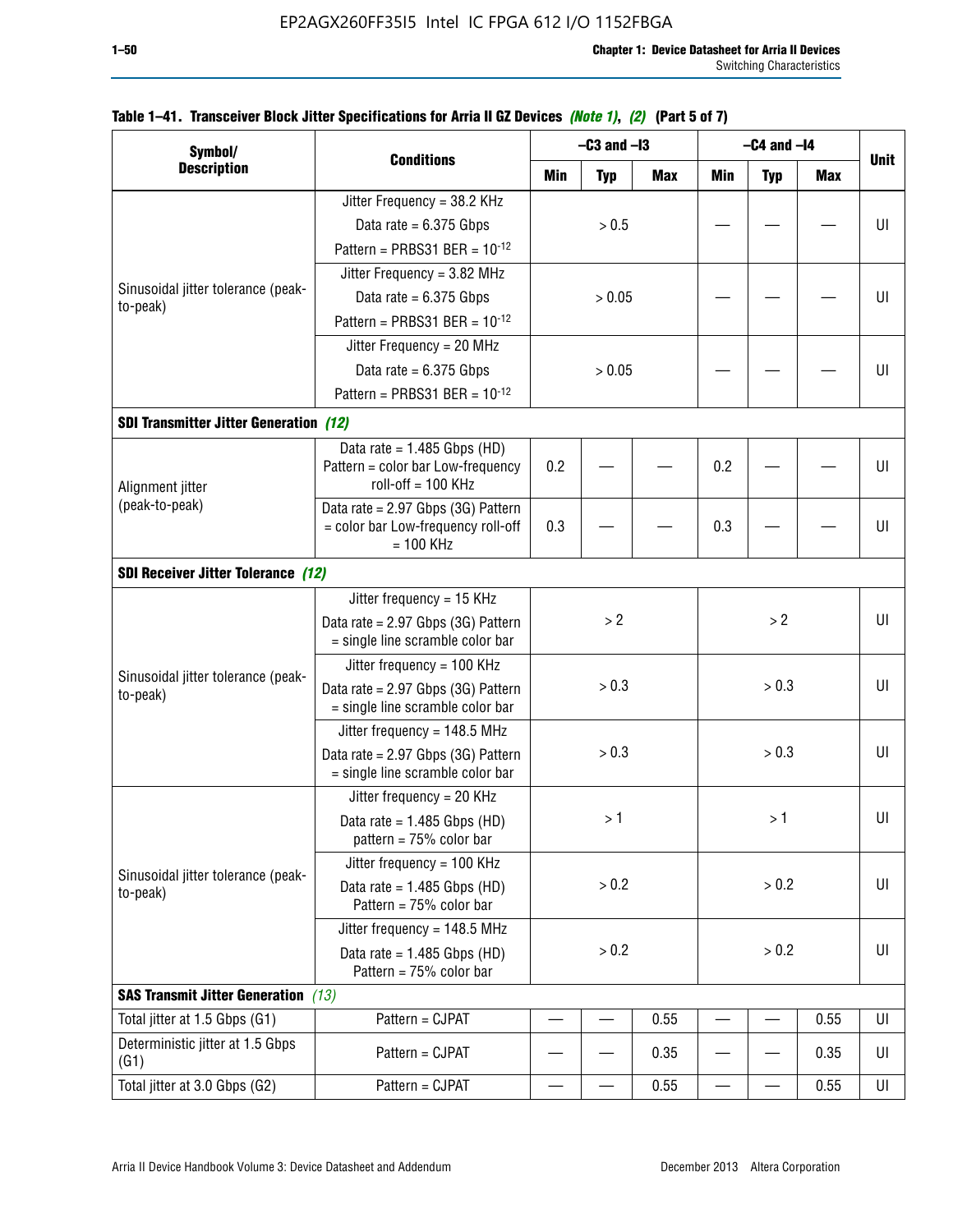| Symbol/                                                       |                                                                               |        | $-C3$ and $-I3$          |            | $-C4$ and $-I4$ |                          |            |             |
|---------------------------------------------------------------|-------------------------------------------------------------------------------|--------|--------------------------|------------|-----------------|--------------------------|------------|-------------|
| <b>Description</b>                                            | <b>Conditions</b>                                                             | Min    | <b>Typ</b>               | <b>Max</b> | Min             | <b>Typ</b>               | <b>Max</b> | <b>Unit</b> |
| Deterministic jitter at 3.0 Gbps<br>(G2)                      | Pattern = CJPAT                                                               |        |                          | 0.35       |                 |                          | 0.35       | UI          |
| Total jitter at 6.0 Gbps (G3)                                 | Pattern = CJPAT                                                               |        | $\overline{\phantom{0}}$ | 0.25       | $\qquad \qquad$ | $\overline{\phantom{0}}$ | 0.25       | UI          |
| Random jitter at 6.0 Gbps (G3)                                | Pattern = CJPAT                                                               |        |                          | 0.15       |                 |                          | 0.15       | UI          |
| <b>SAS Receiver Jitter Tolerance</b> (13)                     |                                                                               |        |                          |            |                 |                          |            |             |
| Total jitter tolerance at 1.5 Gbps<br>(G1)                    | Pattern = CJPAT                                                               |        |                          | 0.65       |                 |                          | 0.65       | UI          |
| Deterministic jitter tolerance at<br>$1.5$ Gbps $(G1)$        | Pattern = CJPAT                                                               |        |                          | 0.35       |                 |                          | 0.35       | UI          |
| Sinusoidal jitter tolerance at 1.5<br>Gbps (G1)               | Jitter frequency = 900 KHz to 5<br><b>MHz</b><br>Pattern = CJTPAT BER = 1E-12 |        | > 0.1                    |            |                 | > 0.1                    |            | UI          |
| <b>CPRI Transmit Jitter Generation</b> (14)                   |                                                                               |        |                          |            |                 |                          |            |             |
|                                                               | E.6.HV, E.12.HV<br>Pattern = CJPAT                                            |        |                          | 0.279      |                 |                          | 0.279      | UI          |
| <b>Total jitter</b>                                           | E.6.LV, E.12.LV, E.24.LV, E.30.LV<br>Pattern = CJPAT                          |        |                          | 0.35       |                 |                          | 0.35       | UI          |
|                                                               | E.6.HV, E.12.HV<br>Pattern = CJPAT                                            |        |                          | 0.14       |                 |                          | 0.14       | UI          |
| Deterministic jitter                                          | E.6.LV, E.12.LV, E.24.LV, E.30.LV<br>Pattern = CJPAT                          |        |                          | 0.17       |                 |                          | 0.17       | UI          |
| <b>CPRI Receiver Jitter Tolerance</b>                         | (14)                                                                          |        |                          |            |                 |                          |            |             |
| Total jitter tolerance                                        | E.6.HV, E.12.HV<br>Pattern = CJPAT                                            |        | > 0.66                   |            |                 | > 0.66                   |            | UI          |
| Deterministic jitter tolerance                                | E.6.HV, E.12.HV<br>Pattern = CJPAT                                            |        | > 0.4                    |            |                 | > 0.4                    |            | UI          |
| Total jitter tolerance                                        | E.6.LV, E.12.LV, E.24.LV, E.30.LV<br>Pattern = CJPAT                          |        | > 0.65                   |            |                 | > 0.65                   |            | U           |
| Deterministic jitter tolerance                                | E.6.LV, E.12.LV, E.24.LV, E.30.LV<br>Pattern = CJPAT                          |        | > 0.37                   |            |                 | > 0.37                   |            | UI          |
| Combined deterministic and<br>random jitter tolerance         | E.6.LV, E.12.LV, E.24.LV, E.30.LV<br>Pattern = CJPAT                          | > 0.55 |                          |            | > 0.55          |                          | UI         |             |
| <b>OBSAI Transmit Jitter Generation</b> (15)                  |                                                                               |        |                          |            |                 |                          |            |             |
| Total jitter at 768 Mbps, 1536<br>Mbps, and 3072 Mbps         | $REFCLK = 153.6 MHz$<br>Pattern CJPAT                                         |        |                          | 0.35       |                 |                          | 0.35       | UI          |
| Deterministic jitter at 768 MBps,<br>1536 Mbps, and 3072 Mbps | $REFCLK = 153.6 MHz$<br>Pattern CJPAT                                         |        |                          | 0.17       |                 |                          | 0.17       | UI          |

## **Table 1–41. Transceiver Block Jitter Specifications for Arria II GZ Devices** *(Note 1)***,** *(2)* **(Part 6 of 7)**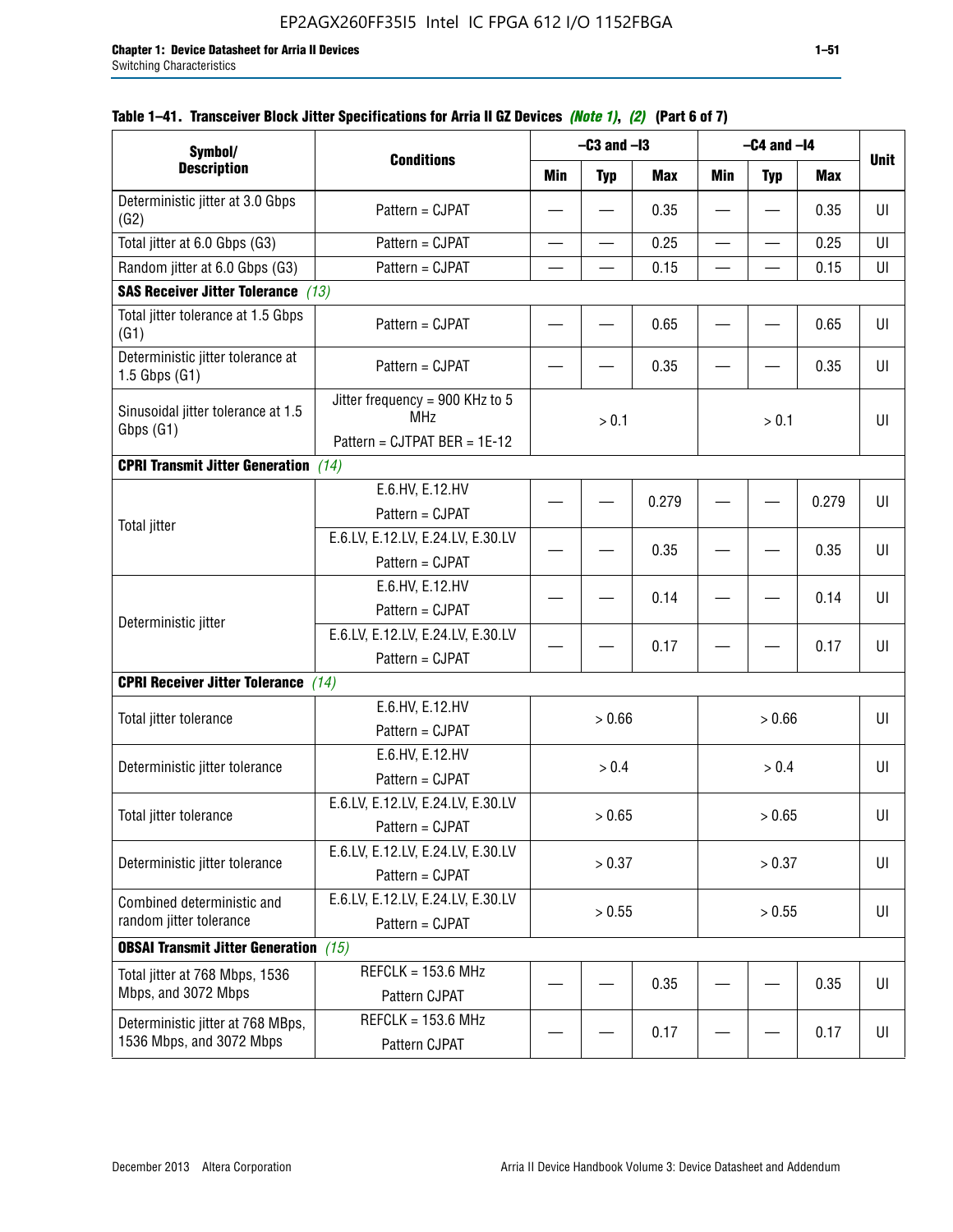| Symbol/                                                                                                  |                                                                          | $-C3$ and $-I3$ |                |            | $-C4$ and $-I4$ | <b>Unit</b>  |            |              |
|----------------------------------------------------------------------------------------------------------|--------------------------------------------------------------------------|-----------------|----------------|------------|-----------------|--------------|------------|--------------|
| <b>Description</b>                                                                                       | <b>Conditions</b>                                                        | Min             | <b>Typ</b>     | <b>Max</b> | <b>Min</b>      | <b>Typ</b>   | <b>Max</b> |              |
| <b>OBSAI Receiver Jitter Tolerance</b> (15)                                                              |                                                                          |                 |                |            |                 |              |            |              |
| Deterministic jitter tolerance at<br>768 Mbps, 1536 Mbps, and<br>3072 Mbps                               | Pattern = CJPAT                                                          | > 0.37          |                | > 0.37     |                 |              | UI         |              |
| Combined deterministic and<br>random jitter tolerance at 768<br>Mbps, 1536 Mbps, and 3072<br><b>Mbps</b> | $Pattern = CJPATH$                                                       | > 0.55          |                | > 0.55     |                 |              | UI         |              |
| Sinusoidal jitter tolerance at 768<br><b>Mbps</b>                                                        | Jitter frequency = $5.4$ KHz<br>Pattern = CJPAT                          | > 8.5           |                | > 8.5      |                 |              | UI         |              |
|                                                                                                          | Jitter frequency = $460$ MHz to 20<br>MH <sub>7</sub><br>Pattern = CJPAT |                 | > 0.1          |            |                 | > 0.1        |            | UI           |
| Sinusoidal jitter tolerance at                                                                           | Jitter frequency = $10.9$ KHz<br>Pattern = CJPAT                         | > 8.5           |                | > 8.5      |                 |              | UI         |              |
| 1536 Mbps                                                                                                | Jitter frequency = 921.6 MHz to 20<br>MH <sub>7</sub><br>Pattern = CJPAT |                 | > 0.1          |            | > 0.1           |              |            | $\mathbf{U}$ |
| Sinusoidal jitter tolerance at                                                                           | Jitter frequency = $21.8$ KHz<br>$Pattern = C.IPATH$                     |                 | > 8.5<br>> 8.5 |            |                 | $\mathbf{U}$ |            |              |
| 3072 Mbps                                                                                                | Jitter frequency = $1843.2$ MHz to<br>20 MHz<br>Pattern = CJPAT          |                 | > 0.1          |            | > 0.1           |              |            | UI           |

### **Table 1–41. Transceiver Block Jitter Specifications for Arria II GZ Devices** *(Note 1)***,** *(2)* **(Part 7 of 7)**

#### **Notes to Table 1–41:**

(1) Dedicated refclk pins were used to drive the input reference clocks.

- (2) The jitter numbers are valid for the stated conditions only.
- (3) The jitter numbers for SONET/SDH are compliant to the GR-253-CORE Issue 3 Specification.
- (4) The jitter numbers for Fibre Channel are compliant to the FC-PI-4 Specification revision 6.10.
- (5) The Fibre Channel transmitter jitter generation numbers are compliant to the specification at the  $\delta_T$  inter operability point.
- (6) The Fibre Channel receiver jitter tolerance numbers are compliant to the specification at the  $\delta_R$  interpretability point.
- (7) The jitter numbers for XAUI are compliant to the IEEE802.3ae-2002 Specification.
- (8) The jitter numbers for PCIe are compliant to the PCIe Base Specification 2.0.
- (9) Arria II GZ PCIe receivers are compliant to this specification provided the V<sub>TX-CM-DC-ACTIVEIDLE-DELTA</sub> of the upstream transmitter is less than 50 mV.
- (10) The jitter numbers for SRIO are compliant to the RapidIO Specification 1.3.
- (11) The jitter numbers for GIGE are compliant to the IEEE802.3-2002 Specification.
- (12) The HD-SDI and 3G-SDI jitter numbers are compliant to the SMPTE292M and SMPTE424M Specifications.
- (13) The jitter numbers for Serial Attached SCSI (SAS) are compliant to the SAS-2.1 Specification.
- (14) The jitter numbers for CPRI are compliant to the CPRI Specification V3.0.
- (15) The jitter numbers for OBSAI are compliant to the OBSAI RP3 Specification V4.1.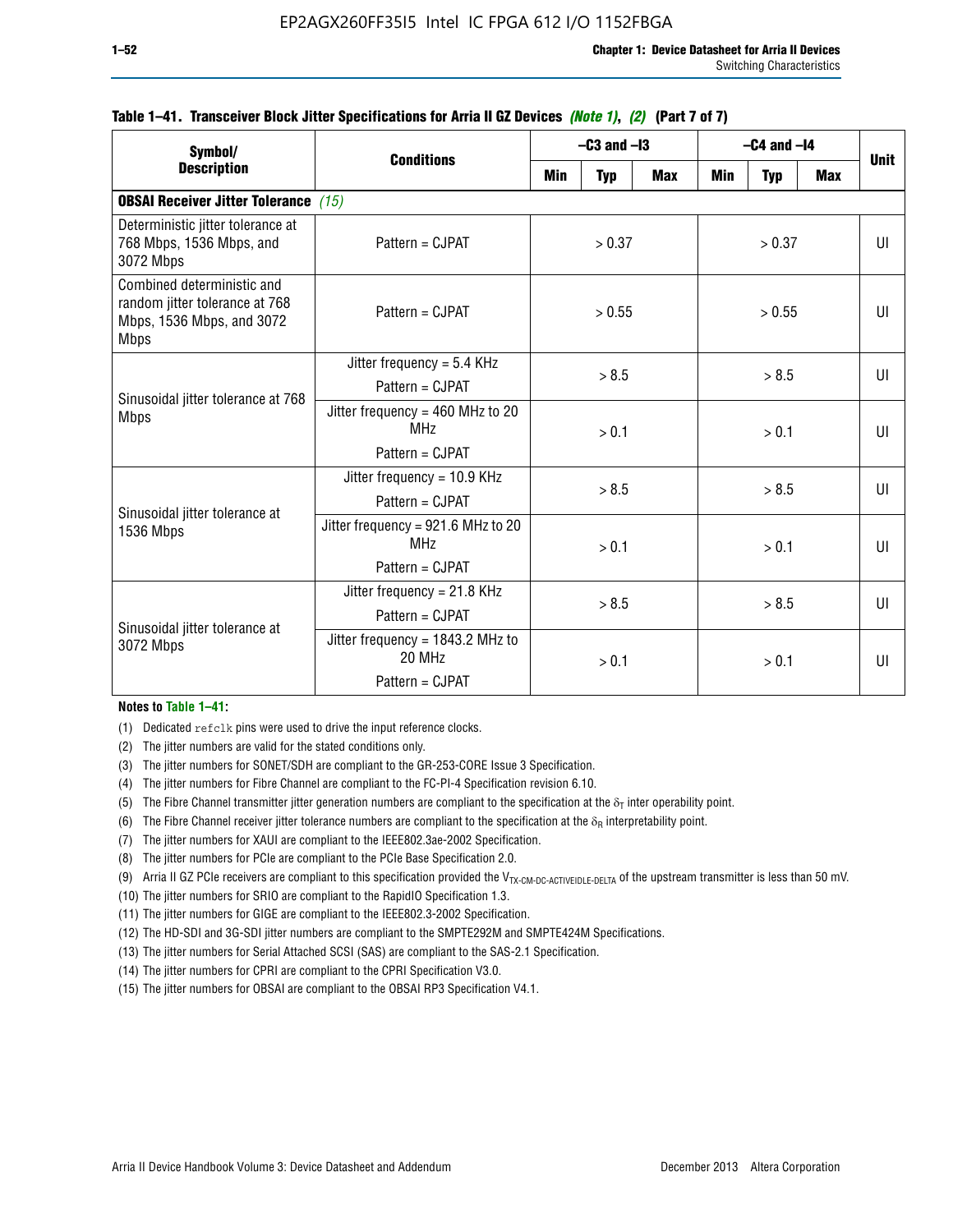# **Core Performance Specifications for the Arria II Device Family**

This section describes the clock tree, phase-locked loop (PLL), digital signal processing (DSP), embedded memory, configuration, and JTAG specifications for Arria II GX and GZ devices.

## **Clock Tree Specifications**

Table 1–42 lists the clock tree specifications for Arria II GX devices.

|                      | <b>Performance</b> |        |     |             |  |  |  |
|----------------------|--------------------|--------|-----|-------------|--|--|--|
| <b>Clock Network</b> | <b>13, C4</b>      | C5, I5 | C6  | <b>Unit</b> |  |  |  |
| <b>GCLK and RCLK</b> | 500                | 500    | 400 | <b>MHz</b>  |  |  |  |
| <b>PCLK</b>          | 420                | 350    | 280 | <b>MHz</b>  |  |  |  |

Table 1–43 lists the clock tree specifications for Arria II GZ devices.

### **Table 1–43. Clock Tree Performance for Arria II GZ Devices**

| <b>Clock Network</b> | <b>Performance</b> |                 |             |  |  |  |  |
|----------------------|--------------------|-----------------|-------------|--|--|--|--|
|                      | $-C3$ and $-I3$    | $-C4$ and $-I4$ | <b>Unit</b> |  |  |  |  |
| <b>GCLK and RCLK</b> | 700                | 500             | <b>MHz</b>  |  |  |  |  |
| <b>PCLK</b>          | 500                | 450             | <b>MHz</b>  |  |  |  |  |

## **PLL Specifications**

Table 1–44 lists the PLL specifications for Arria II GX devices.

**Table 1–44. PLL Specifications for Arria II GX Devices (Part 1 of 3)**

| <b>Symbol</b>           | <b>Description</b>                                                                                   | Min | <b>Typ</b> | Max       | <b>Unit</b>   |
|-------------------------|------------------------------------------------------------------------------------------------------|-----|------------|-----------|---------------|
|                         | Input clock frequency (from clock input pins residing in<br>right/top/bottom banks) (-4 Speed Grade) | 5   |            | 670(1)    | <b>MHz</b>    |
| $f_{\text{IN}}$         | Input clock frequency (from clock input pins residing in<br>right/top/bottom banks) (-5 Speed Grade) | 5   |            | 622 $(1)$ | <b>MHz</b>    |
|                         | Input clock frequency (from clock input pins residing in<br>right/top/bottom banks) (-6 Speed Grade) | 5   |            | 500(1)    | <b>MHz</b>    |
| f <sub>INPFD</sub>      | Input frequency to the PFD                                                                           | 5   |            | 325       | <b>MHz</b>    |
| $f_{\rm VCO}$           | PLL VCO operating Range (2)                                                                          | 600 |            | 1,400     | <b>MHz</b>    |
| <sup>t</sup> INDUTY     | Input clock duty cycle                                                                               | 40  |            | 60        | $\frac{0}{0}$ |
| f <sub>EINDUTY</sub>    | External feedback clock input duty cycle                                                             | 40  |            | 60        | $\frac{0}{0}$ |
| $t_{\text{INCCJ}}$ (3), | Input clock cycle-to-cycle jitter (Frequency $\geq$ 100 MHz)                                         |     |            | 0.15      | $UI(p-p)$     |
| (4)                     | Input clock cycle-to-cycle jitter (Frequency $\leq 100$ MHz)                                         |     |            | ±750      | $ps(p-p)$     |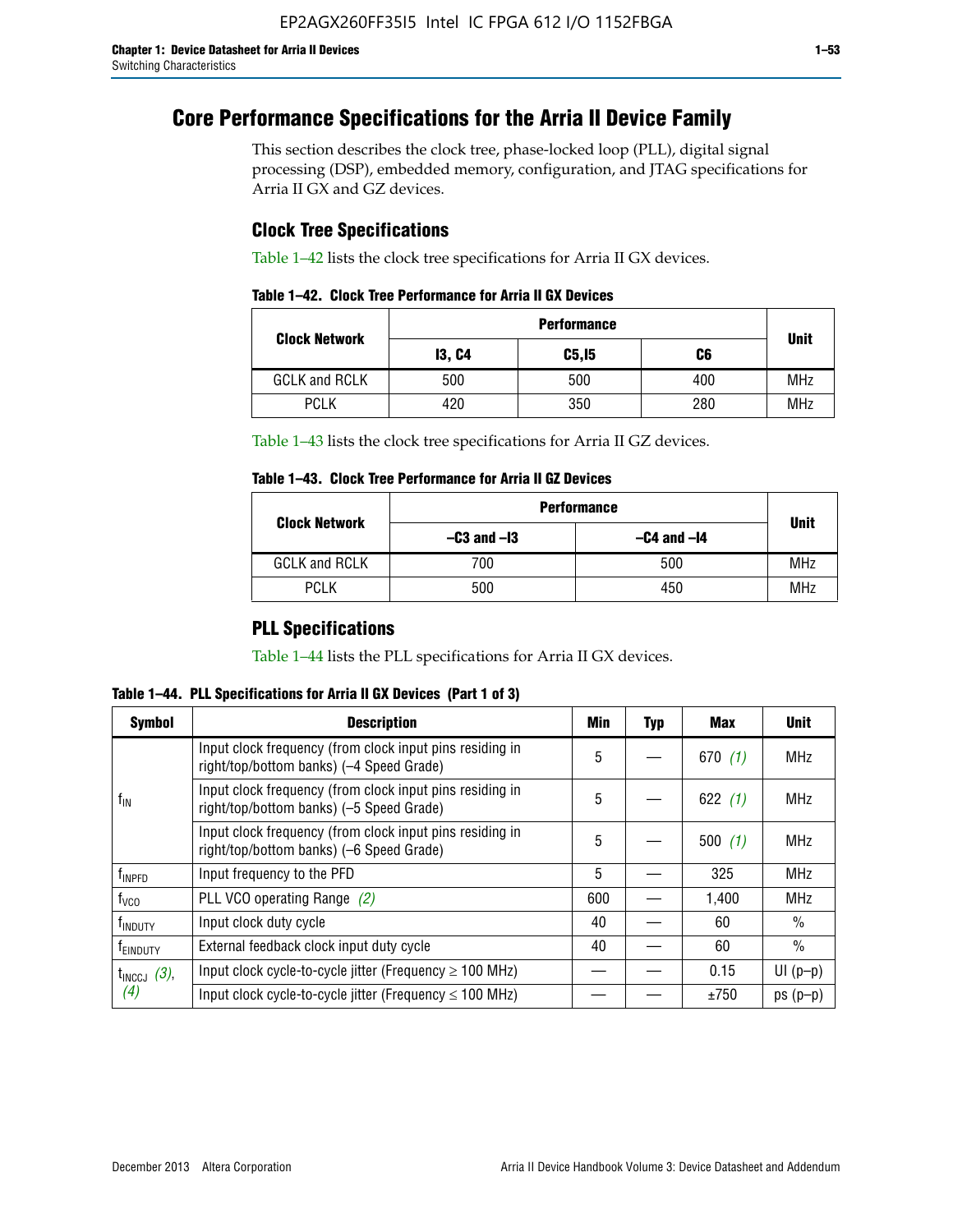| <b>Symbol</b>            | <b>Description</b>                                                                                          | <b>Min</b>                     | <b>Typ</b> | <b>Max</b> | <b>Unit</b>              |
|--------------------------|-------------------------------------------------------------------------------------------------------------|--------------------------------|------------|------------|--------------------------|
|                          | Output frequency for internal global or regional clock<br>(-4 Speed Grade)                                  |                                |            | 500        | <b>MHz</b>               |
| $f_{\text{OUT}}$         | Output frequency for internal global or regional clock<br>(-5 Speed Grade)                                  |                                |            | 500        | <b>MHz</b>               |
|                          | Output frequency for internal global or regional clock<br>(-6 Speed Grade)                                  |                                |            | 400        | <b>MHz</b>               |
|                          | Output frequency for external clock output (-4 Speed Grade)                                                 |                                |            | 670 $(5)$  | <b>MHz</b>               |
| $f_{\text{OUT\_EXT}}$    | Output frequency for external clock output (-5 Speed Grade)                                                 |                                |            | 622 $(5)$  | <b>MHz</b>               |
|                          | Output frequency for external clock output (-6 Speed Grade)                                                 |                                |            | 500 $(5)$  | <b>MHz</b>               |
| t <sub>outduty</sub>     | Duty cycle for external clock output (when set to 50%)                                                      | 45                             | 50         | 55         | $\%$                     |
|                          | Dedicated clock output period jitter ( $f_{OIII} \ge 100$ MHz)                                              |                                |            | 300        | $ps(p-p)$                |
| t <sub>outpj_dc</sub>    | Dedicated clock output period jitter ( $f_{OUT}$ < 100 MHz)                                                 |                                |            | 30         | $mUI(p-p)$               |
|                          | Dedicated clock output cycle-to-cycle jitter ( $f_{OIII} \ge 100$ MHz)                                      |                                |            | 300        | $ps(p-p)$                |
| t <sub>outccj_dc</sub>   | Dedicated clock output cycle-to-cycle jitter ( $f_{OIII}$ < 100 MHz)                                        | $\qquad \qquad \longleftarrow$ | —          | 30         | $mUI(p-p)$               |
|                          | Regular I/O clock output period jitter ( $f_{OUT} \ge 100$ MHz)                                             |                                |            | 650        | $ps(p-p)$                |
| $f_{\text{OUTPJ\_10}}$   | Regular I/O clock output period jitter ( $f_{OUT}$ < 100 MHz)                                               |                                |            | 65         | $mUI(p-p)$               |
|                          | Regular I/O clock output cycle-to-cycle jitter ( $f_{OUT} \ge 100$ MHz)                                     | $\equiv$                       |            | 650        | $ps(p-p)$                |
| f <sub>outccj_io</sub>   | Regular I/O clock output cycle-to-cycle jitter $(f_{OIII} < 100 \text{ MHz})$                               | $\overline{\phantom{0}}$       |            | 65         | $mUI(p-p)$               |
| t <sub>configpll</sub>   | Time required to reconfigure PLL scan chains                                                                |                                | 3.5        |            | <b>SCANCLK</b><br>cycles |
| t <sub>configphase</sub> | Time required to reconfigure phase shift                                                                    |                                | 1          |            | <b>SCANCLK</b><br>cycles |
| f <sub>SCANCLK</sub>     | <b>SCANCLK</b> frequency                                                                                    |                                |            | 100        | <b>MHz</b>               |
| $t_{\text{LOCK}}$        | Time required to lock from end of device configuration                                                      |                                |            | 1          | ms                       |
| t <sub>DLOCK</sub>       | Time required to lock dynamically (after switchover or<br>reconfiguring any non-post-scale counters/delays) |                                |            | 1          | ms                       |
|                          | PLL closed-loop low bandwidth                                                                               |                                | 0.3        |            | <b>MHz</b>               |
| $f_{CL~B~W}$             | PLL closed-loop medium bandwidth                                                                            |                                | 1.5        |            | <b>MHz</b>               |
|                          | PLL closed-loop high bandwidth                                                                              |                                | 4          |            | <b>MHz</b>               |
| t <sub>PLL_PSERR</sub>   | Accuracy of PLL phase shift                                                                                 |                                |            | ±50        | ps                       |
| t <sub>ARESET</sub>      | Minimum pulse width on areset signal                                                                        | 10                             |            |            | ns                       |

**Table 1–44. PLL Specifications for Arria II GX Devices (Part 2 of 3)**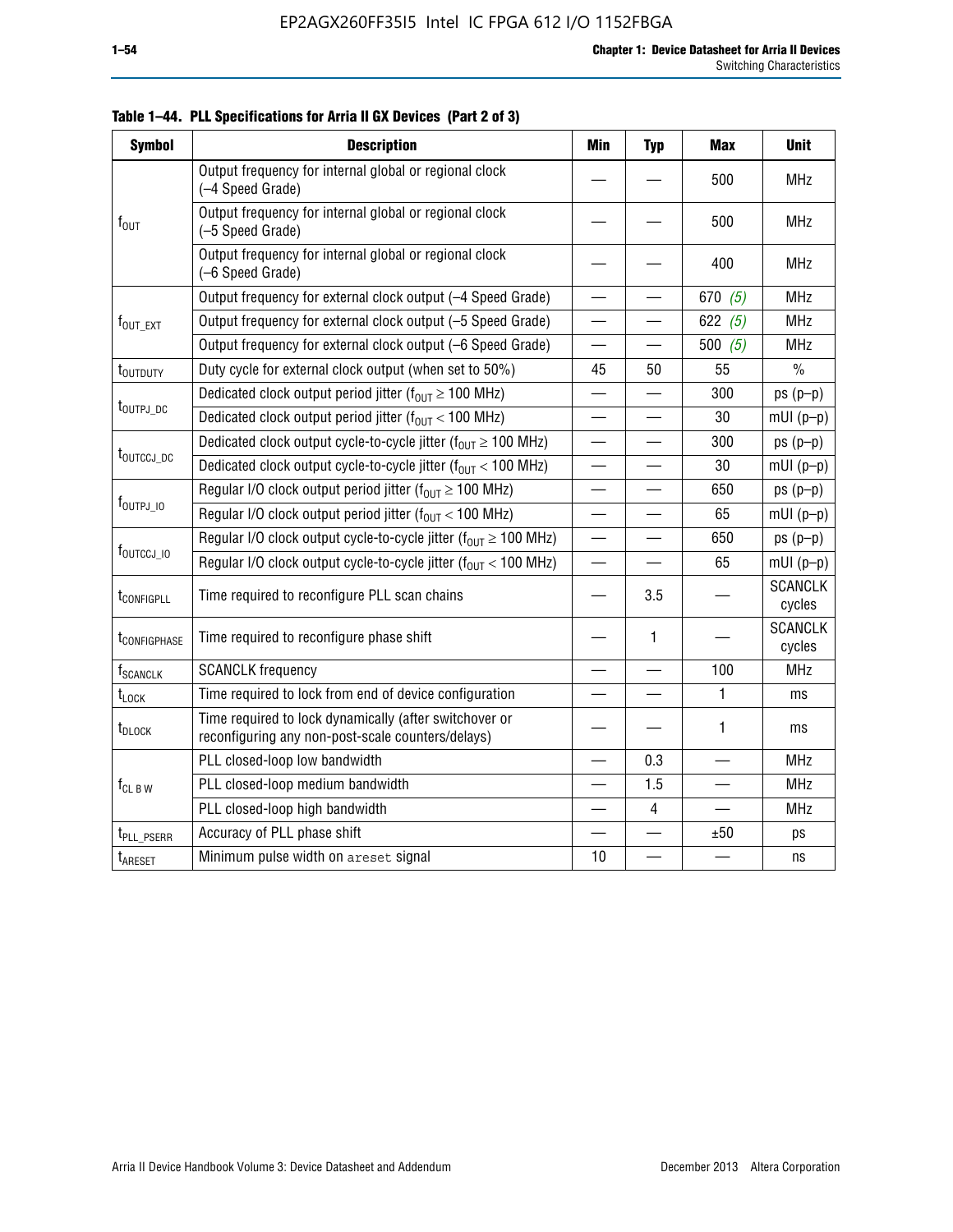### **Table 1–44. PLL Specifications for Arria II GX Devices (Part 3 of 3)**

| <b>Symbol</b>                            | <b>Description</b>                                                                 | Min | Typ | <b>Max</b> | <b>Unit</b> |
|------------------------------------------|------------------------------------------------------------------------------------|-----|-----|------------|-------------|
| t <sub>CASC</sub><br>OUTJITTER           | Period Jitter for dedicated clock output in cascaded PLLs<br>(FOUT $\geq$ 100 MHz) |     |     | 425        | $ps(p-p)$   |
| PERIOD<br><b>DEDCLK</b><br>$(6)$ , $(7)$ | Period Jitter for dedicated clock output in cascaded PLLs<br>(FOUT $\leq$ 100 MHz) |     |     | 42.5       | $mUI(p-p)$  |

#### **Notes to Table 1–44:**

- (1)  $f_{IN}$  is limited by the I/O  $f_{MAX}$ .
- (2) The VCO frequency reported by the Quartus II software in the PLL summary section of the compilation report takes into consideration the VCO post-scale counter K value. Therefore, if the counter K has a value of 2, the frequency reported can be lower than the f<sub>VCO</sub> specification.
- (3) A high-input jitter directly affects the PLL output jitter. To have low PLL output clock jitter, you must provide a clean-clock source, which is less than 200 ps.
- (4) F<sub>REF</sub> is fIN/N when N = 1.
- (5) This specification is limited by the lower of the two: I/O  $f_{MAX}$  or  $f_{OUT}$  of the PLL.
- (6) Peak-to-peak jitter with a probability level of 10–12 (14 sigma, 99.99999999974404% confidence level). The output jitter specification applies to the intrinsic jitter of the PLL, when an input jitter of 30 ps is applied. The external memory interface clock output jitter specifications use a different measurement method and are available in Table 1–62 on page 1–70.
- (7) The cascaded PLL specification is only applicable with the following condition: a. Upstream PLL:  $0.59$  Mhz  $\leq$  Upstream PLL BW  $<$  1 MHz
	- b. Downstream PLL: Downstream PLL BW > 2 MHz

Table 1–45 lists the PLL specifications for Arria II GZ devices when operating in both the commercial junction temperature range (0° to 85°C) and the industrial junction temperature range (-40 $\degree$  to 100 $\degree$ C).

| <b>Symbol</b>              | <b>Parameter</b>                                                                    | Min                      | <b>Typ</b> | <b>Max</b> | <b>Unit</b>       |
|----------------------------|-------------------------------------------------------------------------------------|--------------------------|------------|------------|-------------------|
|                            | Input clock frequency (-3 speed grade)                                              | 5                        |            | 717(1)     | <b>MHz</b>        |
| $f_{IN}$                   | Input clock frequency (-4 speed grade)                                              | 5                        |            | 717(1)     | <b>MHz</b>        |
| $f_{\mathsf{INPPD}}$       | Input frequency to the PFD                                                          | 5                        |            | 325        | <b>MHz</b>        |
|                            | PLL VCO operating range (-3 speed grade)                                            | 600                      |            | 1,300      | <b>MHz</b>        |
| $f_{\rm VCO}$              | PLL VCO operating range (-4 speed grade)                                            | 600                      |            | 1,300      | <b>MHz</b>        |
| <b>TEINDUTY</b>            | Input clock or external feedback clock input duty cycle                             | 40                       |            | 60         | $\frac{0}{0}$     |
|                            | Output frequency for internal global or regional clock<br>(-3 speed grade)          |                          |            | 700(2)     | <b>MHz</b>        |
| $f_{\text{OUT}}$           | Output frequency for internal global or regional clock<br>(-4 speed grade)          |                          |            | 500(2)     | <b>MHz</b>        |
|                            | Output frequency for external clock output (-3 speed grade)                         | $\overline{\phantom{0}}$ |            | 717(2)     | <b>MHz</b>        |
| $f_{\text{OUT\_EXT}}$      | Output frequency for external clock output (-4 speed grade)                         | $\overline{\phantom{0}}$ |            | 717(2)     | <b>MHz</b>        |
| t <sub>outduty</sub>       | Duty cycle for external clock output (when set to 50%)                              | 45                       | 50         | 55         | $\frac{0}{0}$     |
| t <sub>FCOMP</sub>         | External feedback clock compensation time                                           |                          |            | 10         | ns                |
| t <sub>configpll</sub>     | Time required to reconfigure scan chain                                             |                          | 3.5        |            | scanclk<br>cycles |
| <b><i>LCONFIGPHASE</i></b> | Time required to reconfigure phase shift                                            |                          | 1          |            | scanclk<br>cycles |
| f <sub>SCANCLK</sub>       | scanclk frequency                                                                   |                          |            | 100        | <b>MHz</b>        |
| $t_{\text{LOCK}}$          | Time required to lock from end-of-device configuration or<br>de-assertion of areset |                          |            |            | ms                |

#### **Table 1–45. PLL Specifications for Arria II GZ Devices (Part 1 of 2)**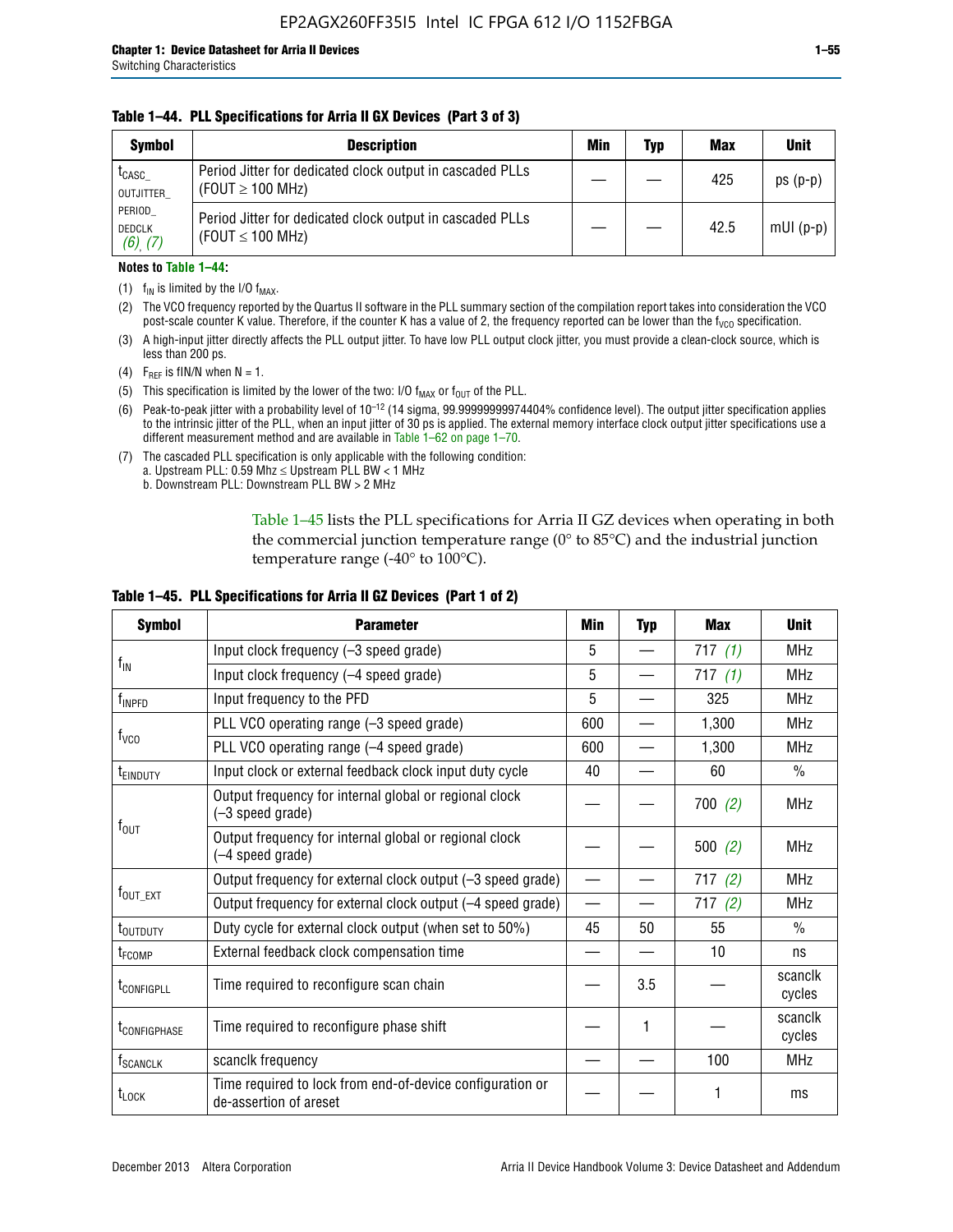| <b>Symbol</b>                  | <b>Parameter</b>                                                                                            | Min                      | <b>Typ</b>     | <b>Max</b>               | <b>Unit</b>   |
|--------------------------------|-------------------------------------------------------------------------------------------------------------|--------------------------|----------------|--------------------------|---------------|
| t <sub>DLOCK</sub>             | Time required to lock dynamically (after switchover or<br>reconfiguring any non-post-scale counters/delays) |                          |                | 1                        | ms            |
|                                | PLL closed-loop low bandwidth                                                                               |                          | 0.3            | $\overline{\phantom{0}}$ | <b>MHz</b>    |
| $f_{CLBW}$                     | PLL closed-loop medium bandwidth                                                                            |                          | 1.5            |                          | <b>MHz</b>    |
|                                | PLL closed-loop high bandwidth $(7)$                                                                        |                          | $\overline{4}$ |                          | <b>MHz</b>    |
| t <sub>PLL_PSERR</sub>         | Accuracy of PLL phase shift                                                                                 |                          |                | ±50                      | ps            |
| t <sub>ARESET</sub>            | Minimum pulse width on the areset signal                                                                    | 10                       |                | $\overline{\phantom{0}}$ | ns            |
|                                | Input clock cycle to cycle jitter ( $F_{REF} \geq 100$ MHz)                                                 |                          |                | 0.15                     | $UI(p-p)$     |
| $t_{INCCJ}$ (3), (4)           | Input clock cycle to cycle jitter ( $F_{REF}$ < 100 MHz)                                                    |                          |                | ±750                     | $ps(p-p)$     |
|                                | Period Jitter for dedicated clock output ( $F_{OUT} \ge 100$ MHz)                                           | $\overline{\phantom{0}}$ |                | 175                      | $ps(p-p)$     |
| $t_{\text{OUTPJ\_DC}}$ (5)     | Period Jitter for dedicated clock output ( $F_{OIII}$ < 100 MHz)                                            | $\overline{\phantom{0}}$ |                | 17.5                     | $mUI(p-p)$    |
|                                | Cycle to Cycle Jitter for dedicated clock output<br>$(F_{OUT} \ge 100$ MHz)                                 |                          |                | 175                      | $ps(p-p)$     |
| $t_{\text{OUTCCJ\_DC}}$ (5)    | Cycle to Cycle Jitter for dedicated clock output<br>$(F_{OUT}$ < 100 MHz)                                   |                          |                | 17.5                     | $mUI(p-p)$    |
| $t_{\text{OUTPJ\_IO}}$ (5),    | Period Jitter for clock output on regular I/O<br>$(F_{OUT} \ge 100$ MHz)                                    |                          |                | 600                      | $ps(p-p)$     |
| (8)                            | Period Jitter for clock output on regular I/O<br>$(F_{OUT}$ < 100 MHz)                                      |                          |                | 60                       | $mUI(p-p)$    |
| $t_{\text{OUTCCJ 10}}$ $(5)$ , | Cycle to Cycle Jitter for clock output on regular I/O<br>$(F_{OUT} \ge 100$ MHz)                            |                          |                | 600                      | $ps(p-p)$     |
| (8)                            | Cycle to Cycle Jitter for clock output on regular I/O<br>$(F_{OUT}$ < 100 MHz)                              |                          |                | 60                       | $mUI(p-p)$    |
| t <sub>CASC_OUTPJ_DC</sub>     | Period Jitter for dedicated clock output in cascaded PLLs<br>$(F_{\text{OUT}} \ge 100 \text{MHz})$          |                          |                | 250                      | $ps(p-p)$     |
| $(5)$ , $(6)$                  | Period Jitter for dedicated clock output in cascaded PLLs<br>(F <sub>OUT</sub> < 100MHz)                    |                          |                | 25                       | $mUI(p-p)$    |
| $\rm f_{\rm DRIFT}$            | Frequency drift after PFDENA is disabled for duration of<br>100 us                                          |                          |                | ±10                      | $\frac{0}{0}$ |

**Table 1–45. PLL Specifications for Arria II GZ Devices (Part 2 of 2)**

#### **Notes to Table 1–45:**

- (1) This specification is limited in the Quartus II software by the I/O maximum frequency. The maximum I/O frequency is different for each I/O standard.
- (2) This specification is limited by the lower of the two: I/O  $F_{MAX}$  or  $F_{OUT}$  of the PLL.
- (3) A high input jitter directly affects the PLL output jitter. To have low PLL output clock jitter, you must provide a clean clock source that is less than 120 ps.
- (4) F<sub>REF</sub> is fIN/N when  $N = 1$ .
- (5) Peak-to-peak jitter with a probability level of 10–12 (14 sigma, 99.99999999974404% confidence level). The output jitter specification applies to the intrinsic jitter of the PLL, when an input jitter of 30 ps is applied. The external memory interface clock output jitter specifications use a different measurement method and are available in Table 1–64 on page 1–71.
- (6) The cascaded PLL specification is only applicable with the following condition: a. Upstream PLL: 0.59 Mhz  $\leq$  Upstream PLL BW  $<$  1 MHz b. Downstream PLL: Downstream PLL BW > 2 MHz
- (7) High bandwidth PLL settings are not supported in external feedback mode.
- (8) External memory interface clock output jitter specifications use a different measurement method, which is available in Table 1–63 on page 1–71.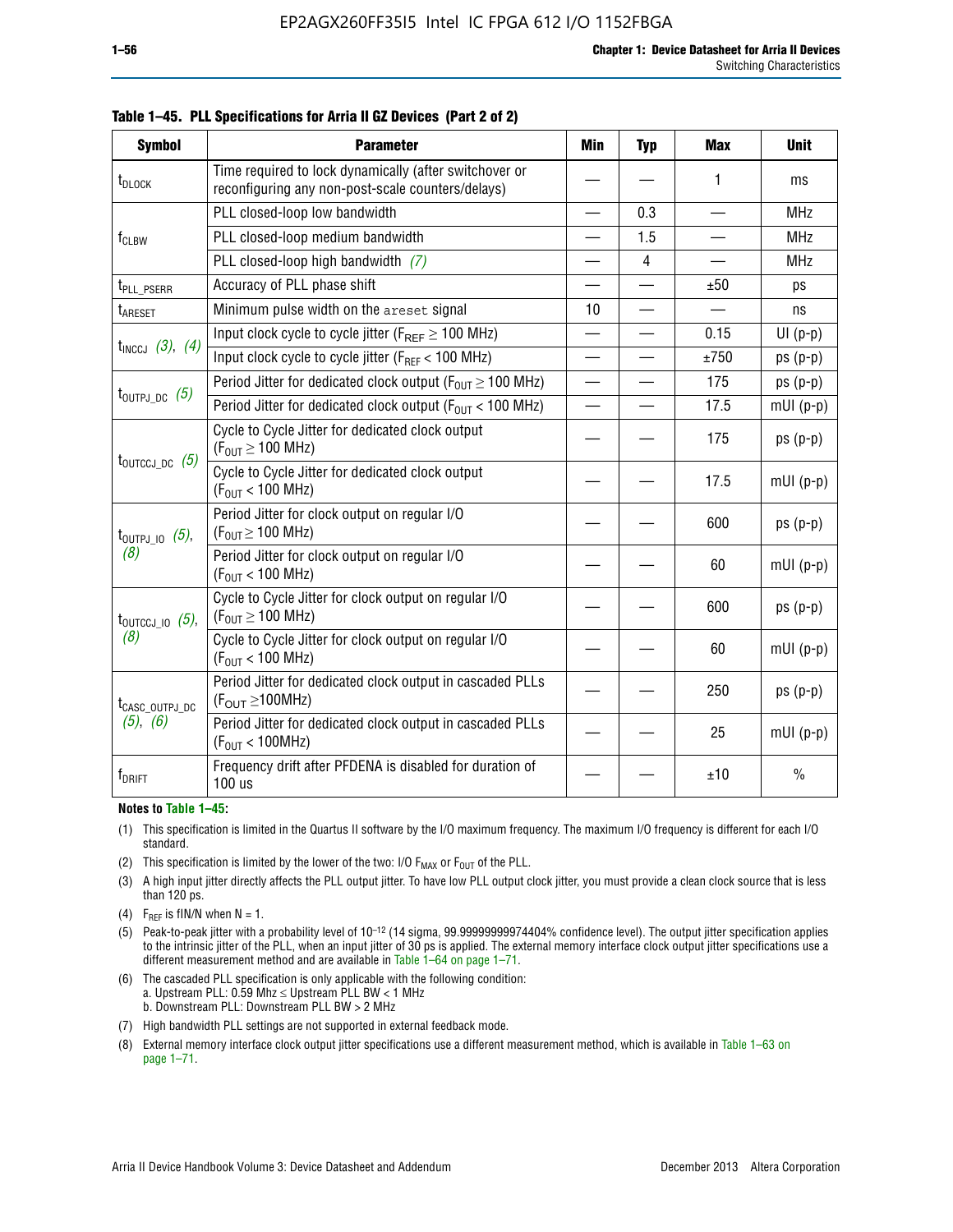## **DSP Block Specifications**

Table 1–46 lists the DSP block performance specifications for Arria II GX devices.

|  |  | Table 1–46. DSP Block Performance Specifications for Arria II GX Devices (Note 1) |  |  |  |  |  |
|--|--|-----------------------------------------------------------------------------------|--|--|--|--|--|
|--|--|-----------------------------------------------------------------------------------|--|--|--|--|--|

|                                                             | <b>Resources</b><br><b>Used</b>        |     |     |        |     |             |
|-------------------------------------------------------------|----------------------------------------|-----|-----|--------|-----|-------------|
| <b>Mode</b>                                                 | <b>Number of</b><br><b>Multipliers</b> | C4  | 13  | C5, I5 | C6  | <b>Unit</b> |
| $9 \times 9$ -bit multiplier                                |                                        | 380 | 310 | 300    | 250 | <b>MHz</b>  |
| $12 \times 12$ -bit multiplier                              |                                        | 380 | 310 | 300    | 250 | <b>MHz</b>  |
| $18 \times 18$ -bit multiplier                              |                                        | 380 | 310 | 300    | 250 | <b>MHz</b>  |
| $36 \times 36$ -bit multiplier                              |                                        | 350 | 270 | 270    | 220 | <b>MHz</b>  |
| $18 \times 36$ -bit high-precision multiplier<br>adder mode |                                        | 350 | 270 | 270    | 220 | <b>MHz</b>  |
| $18 \times 18$ -bit multiply accumulator                    | 4                                      | 380 | 310 | 300    | 250 | <b>MHz</b>  |
| $18 \times 18$ -bit multiply adder                          | 4                                      | 380 | 310 | 300    | 250 | <b>MHz</b>  |
| $18 \times 18$ -bit multiply adder-signed full<br>precision | 2                                      | 380 | 310 | 300    | 250 | <b>MHz</b>  |
| $18 \times 18$ -bit multiply adder with<br>loopback $(2)$   | 2                                      | 275 | 220 | 220    | 180 | <b>MHz</b>  |
| 36-bit shift (32-bit data)                                  |                                        | 350 | 270 | 270    | 220 | <b>MHz</b>  |
| Double mode                                                 |                                        | 350 | 270 | 270    | 220 | <b>MHz</b>  |

**Notes to Table 1–46:**

(1) Maximum is for a fully-pipelined block with **Round** and **Saturation** disabled.

(2) Maximum is for loopback input registers disabled, **Round** and **Saturation** disabled, pipeline and output registers enabled.

Table 1–47 lists the DSP block performance specifications for Arria II GZ devices.

**Table 1–47. DSP Block Performance Specifications for Arria II GZ Devices** *(Note 1)* **(Part 1 of 2)**

| <b>Mode</b>                                                 | <b>Resources</b><br>Used        | <b>Performance</b> |     |             |
|-------------------------------------------------------------|---------------------------------|--------------------|-----|-------------|
|                                                             | Number of<br><b>Multipliers</b> | -3                 | -4  | <b>Unit</b> |
| $9 \times 9$ -bit multiplier                                |                                 | 460                | 400 | <b>MHz</b>  |
| $12 \times 12$ -bit multiplier                              |                                 | 500                | 440 | <b>MHz</b>  |
| $18 \times 18$ -bit multiplier                              |                                 | 550                | 480 | <b>MHz</b>  |
| $36 \times 36$ -bit multiplier                              |                                 | 440                | 380 | MHz         |
| $18 \times 18$ -bit multiply accumulator                    | 4                               | 440                | 380 | <b>MHz</b>  |
| $18 \times 18$ -bit multiply adder                          | 4                               | 470                | 410 | <b>MHz</b>  |
| $18 \times 18$ -bit multiply adder-signed full<br>precision | 2                               | 450                | 390 | <b>MHz</b>  |
| $18 \times 18$ -bit multiply adder with<br>loopback $(2)$   | 2                               | 350                | 310 | <b>MHz</b>  |
| 36-bit shift (32-bit data)                                  |                                 | 440                | 380 | <b>MHz</b>  |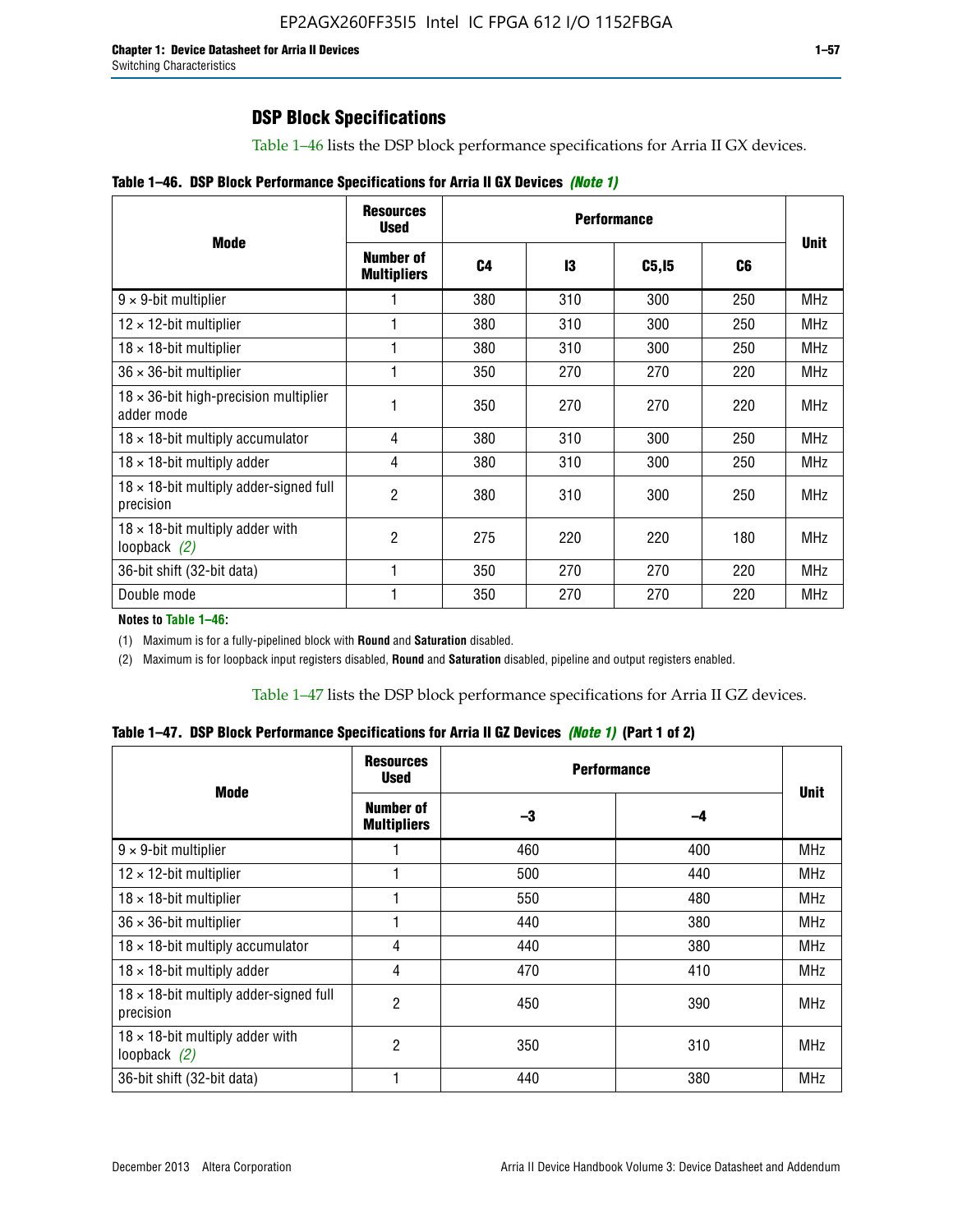### **Table 1–47. DSP Block Performance Specifications for Arria II GZ Devices** *(Note 1)* **(Part 2 of 2)**

| Mode        | <b>Resources</b><br><b>Used</b>        | <b>Performance</b> |     | <b>Unit</b> |
|-------------|----------------------------------------|--------------------|-----|-------------|
|             | <b>Number of</b><br><b>Multipliers</b> | -3                 | -4  |             |
| Double mode |                                        | 440                | 380 | <b>MHz</b>  |

**Notes to Table 1–47:**

(1) Maximum is for fully pipelined block with **Round** and **Saturation** disabled.

(2) Maximum for loopback input registers disabled, **Round** and **Saturation** disabled, and pipeline and output registers enabled.

## **Embedded Memory Block Specifications**

Table 1–48 lists the embedded memory block specifications for Arria II GX devices.

### **Table 1–48. Embedded Memory Block Performance Specifications for Arria II GX Devices**

|                        | <b>Resources Used</b>                                                                                     |              |                                  | <b>Performance</b> |                |        |      |             |
|------------------------|-----------------------------------------------------------------------------------------------------------|--------------|----------------------------------|--------------------|----------------|--------|------|-------------|
| <b>Memory</b>          | <b>Mode</b>                                                                                               | <b>ALUTS</b> | <b>Embedded</b><br><b>Memory</b> | 13                 | C <sub>4</sub> | C5, I5 | C6   | <b>Unit</b> |
| Memory                 | Single port $64 \times 10$                                                                                | $\Omega$     | 1                                | 450                | 500            | 450    | 378  | <b>MHz</b>  |
| Logic<br>Array         | Simple dual-port $32 \times 20$ single<br>clock                                                           | 0            | 1                                | 270                | 500            | 450    | 378  | <b>MHz</b>  |
| <b>Block</b><br>(MLAB) | Simple dual-port $64 \times 10$ single<br>clock                                                           | $\theta$     | 1                                | 428                | 500            | 450    | 378  | <b>MHz</b>  |
|                        | Single-port $256 \times 36$                                                                               | $\mathbf{0}$ | 1                                | 360                | 400            | 360    | 310  | <b>MHz</b>  |
|                        | Single-port $256 \times 36$ , with the<br>read-during-write option set to<br><b>Old Data</b>              | $\theta$     | 1                                | 250                | 280            | 250    | 210  | <b>MHz</b>  |
|                        | Simple dual-port $256 \times 36$ single<br><b>CLK</b>                                                     | $\theta$     | 1                                | 360                | 400            | 360    | 310  | <b>MHz</b>  |
| M9K<br><b>Block</b>    | Single-port $256 \times 36$ single CLK,<br>with the read-during-write option<br>set to Old Data           | $\theta$     | 1                                | 250                | 280            | 250    | 210  | <b>MHz</b>  |
|                        | True dual port $512 \times 18$ single CLK                                                                 | $\mathbf{0}$ | 1                                | 360                | 400            | 360    | 310  | <b>MHz</b>  |
|                        | True dual-port $512 \times 18$ single CLK,<br>with the read-during-write option<br>set to <b>Old Data</b> | 0            | 1                                | 250                | 280            | 250    | 210  | <b>MHz</b>  |
|                        | Min Pulse Width (clock high time)                                                                         |              |                                  | 900                | 850            | 950    | 1130 | ps          |
|                        | Min Pulse Width (clock low time)                                                                          |              |                                  | 730                | 690            | 770    | 920  | ps          |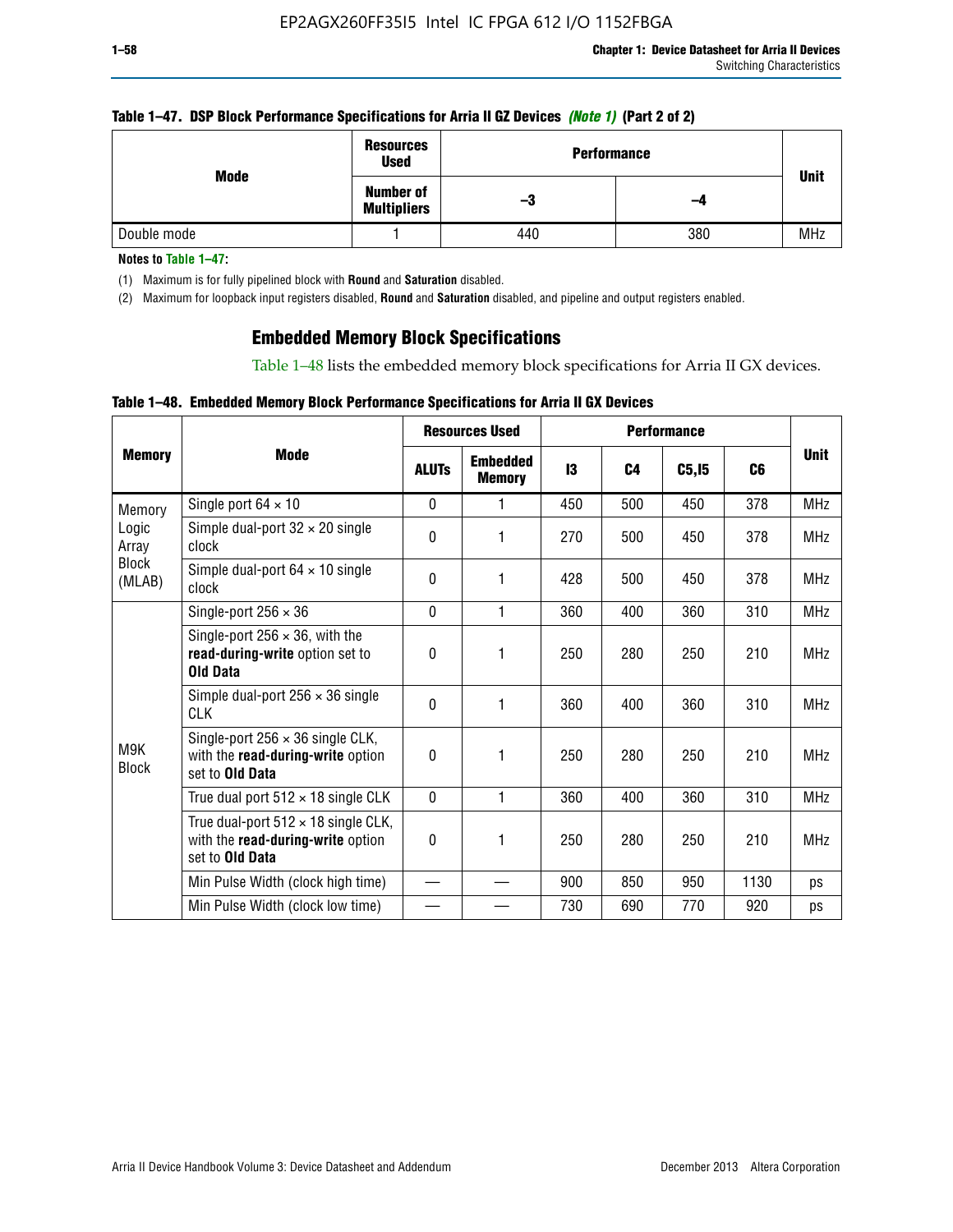Table 1–49 lists the embedded memory block specifications for Arria II GZ devices.

|  |  | Table 1–49. Embedded Memory Block Performance Specifications for Arria II GZ Devices (Note 1) |  |  |
|--|--|-----------------------------------------------------------------------------------------------|--|--|
|--|--|-----------------------------------------------------------------------------------------------|--|--|

|                    |                                                                                                   |              | <b>Resources Used</b>             | <b>Performance</b> |     |     |     |             |
|--------------------|---------------------------------------------------------------------------------------------------|--------------|-----------------------------------|--------------------|-----|-----|-----|-------------|
| <b>Memory</b>      | Mode                                                                                              | <b>ALUTS</b> | <b>TriMatrix</b><br><b>Memory</b> | C <sub>3</sub>     | 13  | C4  | 14  | <b>Unit</b> |
|                    | Single port $64 \times 10$                                                                        | 0            | 1                                 | 500                | 500 | 450 | 450 | MHz         |
|                    | Simple dual-port $32 \times 20$                                                                   | $\mathbf{0}$ | $\mathbf{1}$                      | 500                | 500 | 450 | 450 | <b>MHz</b>  |
| <b>MLAB</b><br>(2) | Simple dual-port $64 \times 10$                                                                   | 0            | 1                                 | 500                | 500 | 450 | 450 | <b>MHz</b>  |
|                    | ROM 64 × 10                                                                                       | $\mathbf 0$  | $\mathbf{1}$                      | 500                | 500 | 450 | 450 | <b>MHz</b>  |
|                    | $ROM 32 \times 20$                                                                                | $\Omega$     | $\mathbf{1}$                      | 500                | 500 | 450 | 450 | <b>MHz</b>  |
|                    | Single-port $256 \times 36$                                                                       | $\mathbf 0$  | $\mathbf{1}$                      | 540                | 540 | 475 | 475 | <b>MHz</b>  |
|                    | Simple dual-port $256 \times 36$                                                                  | $\Omega$     | $\mathbf{1}$                      | 490                | 490 | 420 | 420 | <b>MHz</b>  |
|                    | Simple dual-port $256 \times 36$ , with the<br>read-during-write option set to Old<br><b>Data</b> | $\pmb{0}$    | 1                                 | 340                | 340 | 300 | 300 | <b>MHz</b>  |
|                    | True dual port $512 \times 18$                                                                    | $\mathbf 0$  | 1                                 | 430                | 430 | 370 | 370 | <b>MHz</b>  |
| M9K<br>Block $(2)$ | True dual-port $512 \times 18$ , with the<br>read-during-write option set to Old<br><b>Data</b>   | $\mathbf 0$  | 1                                 | 335                | 335 | 290 | 290 | <b>MHz</b>  |
|                    | ROM 1 Port                                                                                        | $\mathbf 0$  | 1                                 | 540                | 540 | 475 | 475 | <b>MHz</b>  |
|                    | ROM 2 Port                                                                                        | $\mathbf 0$  | 1                                 | 540                | 540 | 475 | 475 | <b>MHz</b>  |
|                    | Min Pulse Width (clock high time)                                                                 |              |                                   | 800                | 800 | 850 | 850 | ps          |
|                    | Min Pulse Width (clock low time)                                                                  |              |                                   | 625                | 625 | 690 | 690 | ps          |
|                    | Single-port $2K \times 72$                                                                        | 0            | 1                                 | 440                | 400 | 380 | 350 | <b>MHz</b>  |
|                    | Simple dual-port $2K \times 72$                                                                   | $\mathbf 0$  | 1                                 | 435                | 375 | 385 | 325 | <b>MHz</b>  |
|                    | Simple dual-port $2K \times 72$ , with the<br>read-during-write option set to Old<br><b>Data</b>  | 0            | 1.                                | 240                | 225 | 205 | 200 | <b>MHz</b>  |
|                    | Simple dual-port $2K \times 64$ (with ECC)                                                        | $\mathbf 0$  | 1                                 | 300                | 295 | 255 | 250 | <b>MHz</b>  |
| M144K              | True dual-port $4K \times 36$                                                                     | $\mathbf 0$  | 1                                 | 375                | 350 | 330 | 310 | <b>MHz</b>  |
| Block (2)          | True dual-port $4K \times 36$ , with the<br>read-during-write option set to Old<br><b>Data</b>    | $\mathbf{0}$ | 1                                 | 230                | 225 | 205 | 200 | <b>MHz</b>  |
|                    | ROM 1 Port                                                                                        | $\mathbf 0$  | $\mathbf{1}$                      | 500                | 450 | 435 | 420 | <b>MHz</b>  |
|                    | ROM 2 Port                                                                                        | 0            | $\mathbf{1}$                      | 465                | 425 | 400 | 400 | <b>MHz</b>  |
|                    | Min Pulse Width (clock high time)                                                                 |              |                                   | 755                | 860 | 860 | 950 | ps          |
|                    | Min Pulse Width (clock low time)                                                                  |              |                                   | 625                | 690 | 690 | 690 | ps          |

**Notes to Table 1–48:**

(1) To achieve the maximum memory block performance, use a memory block clock that comes through global clock routing from an on-chip PLL set to 50% output duty cycle. Use the Quartus II software to report timing for this and other memory block clocking schemes.

(2) When you use the error detection CRC feature, there is no degradation in  $F_{MAX}$ .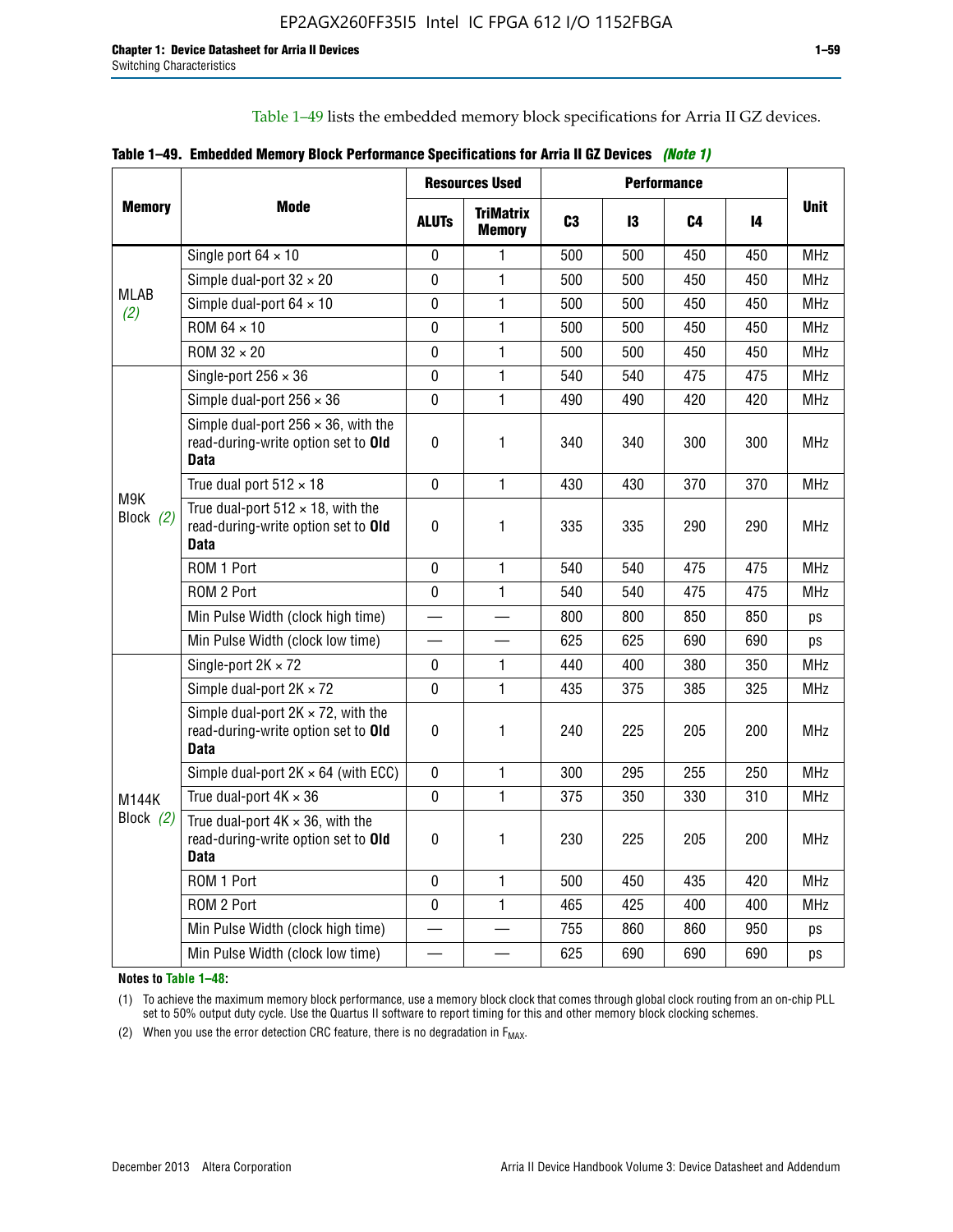## **Configuration**

Table 1–50 lists the configuration mode specifications for Arria II GX and GZ devices.

**Table 1–50. Configuration Mode Specifications for Arria II Devices**

|                                    | <b>DCLK Frequency</b> | <b>Unit</b> |            |            |
|------------------------------------|-----------------------|-------------|------------|------------|
| <b>Programming Mode</b>            | Min                   | Typ         | <b>Max</b> |            |
| Passive serial                     |                       |             | 125        | <b>MHz</b> |
| Fast passive parallel              |                       |             | 125        | <b>MHz</b> |
| Fast active serial (fast clock)    | 17                    | 26          | 40         | <b>MHz</b> |
| Fast active serial (slow clock)    | 8.5                   | 13          | 20         | <b>MHz</b> |
| Remote update only in fast AS mode |                       |             | 10         | <b>MHz</b> |

## **JTAG Specifications**

Table 1–51 lists the JTAG timing parameters and values for Arria II GX and GZ devices.

| <b>Symbol</b>     | <b>Description</b>                       | Min | Max | <b>Unit</b> |
|-------------------|------------------------------------------|-----|-----|-------------|
| $t_{JCP}$         | <b>TCK clock period</b>                  | 30  |     | ns          |
| $t_{JCH}$         | TCK clock high time                      | 14  |     | ns          |
| $t_{\text{JCL}}$  | <b>TCK clock low time</b>                | 14  |     | ns          |
| $t_{JPSU(TDI)}$   | TDI JTAG port setup time                 |     |     | ns          |
| $t_{JPSU\,(TMS)}$ | TMS JTAG port setup time                 | 3   |     | ns          |
| $t_{\sf JPH}$     | JTAG port hold time                      | 5   |     | ns          |
| $t_{\text{JPCO}}$ | JTAG port clock to output                |     | 11  | ns          |
| t <sub>JPZX</sub> | JTAG port high impedance to valid output |     | 14  | ns          |
| t <sub>JPXZ</sub> | JTAG port valid output to high impedance |     | 14  | ns          |

**Table 1–51. JTAG Timing Parameters and Values for Arria II Devices**

## **Chip-Wide Reset (Dev\_CLRn) Specifications**

Table 1–52 lists the specifications for the chip-wide reset (Dev\_CLRn) for Arria II GX and GZ devices.

#### **Table 1–52. Chip-Wide Reset (Dev\_CLRn) Specifications for Arria II Devices**

| <b>Description</b> | <b>Min</b> | Typ | <b>Max</b> | <b>Unit</b> |
|--------------------|------------|-----|------------|-------------|
| CLRn<br>Dev        | 500        | __  |            | μS          |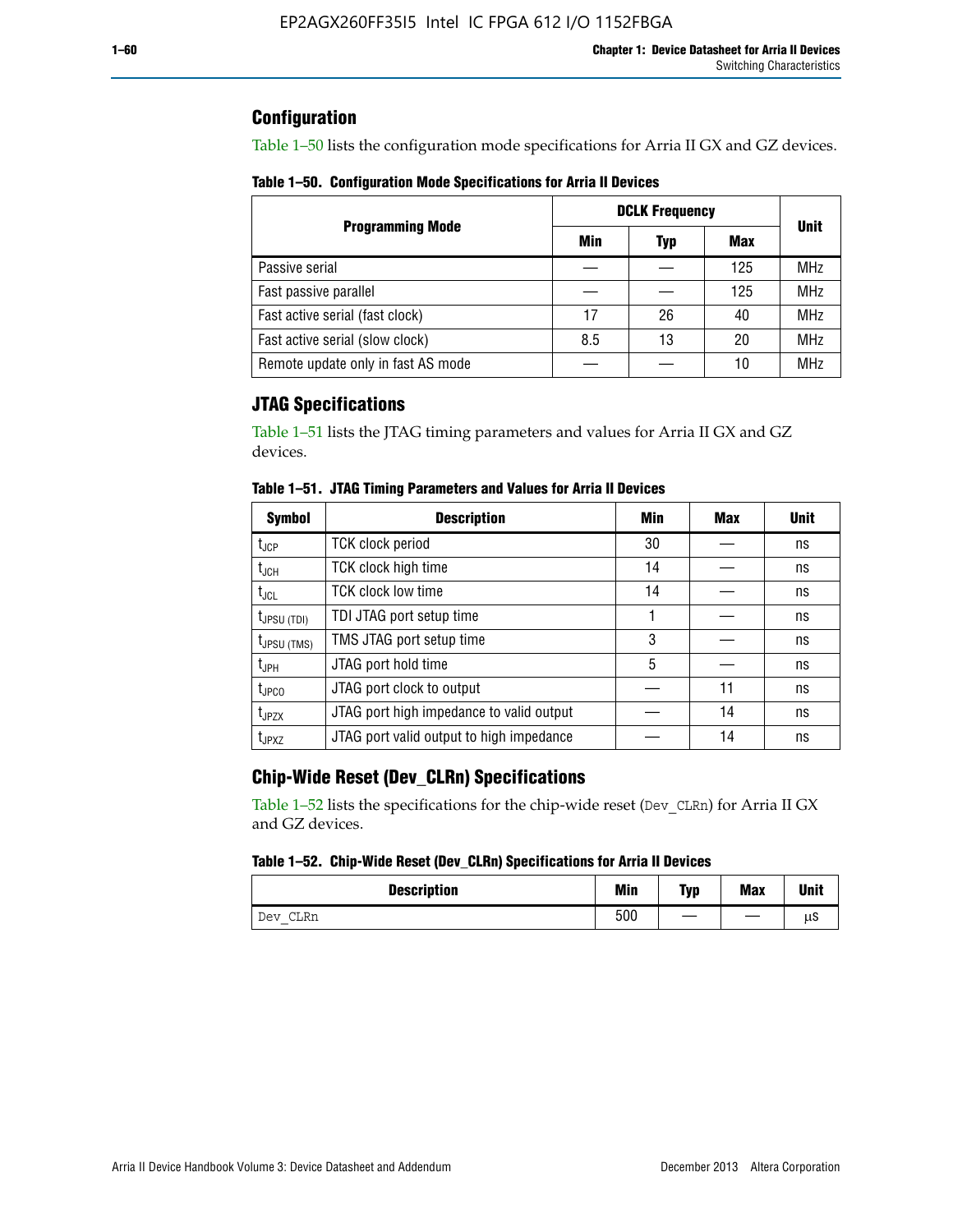# **Periphery Performance**

This section describes periphery performance, including high-speed I/O, external memory interface, and IOE programmable delay.

I/O performance supports several system interfaces, for example the high-speed I/O interface, external memory interface, and the PCI/PCI-X bus interface. I/O using SSTL-18 Class I termination standard can achieve up to the stated DDR2 SDRAM interfacing speed with typical DDR2 SDRAM memory interface setup. I/O using general purpose I/O (GPIO) standards such as 3.0, 2.5, 1.8, or 1.5 LVTTL/LVCMOS are capable of typical 200 MHz interfacing frequency with 10pF load.

 $\mathbb{I}$  Actual achievable frequency depends on design- and system-specific factors. You should perform HSPICE/IBIS simulations based on your specific design and system setup to determine the maximum achievable frequency in your system.

## **High-Speed I/O Specification**

Table 1–53 lists the high-speed I/O timing for Arria II GX devices.

**Table 1–53. High-Speed I/O Specifications for Arria II GX Devices (Part 1 of 4)**

|                                                                              |                                               | 13  |            | C <sub>4</sub> |            | C5, I5 |            | C <sub>6</sub> |            | <b>Unit</b> |
|------------------------------------------------------------------------------|-----------------------------------------------|-----|------------|----------------|------------|--------|------------|----------------|------------|-------------|
| <b>Symbol</b>                                                                | <b>Conditions</b>                             | Min | <b>Max</b> | Min            | <b>Max</b> | Min    | <b>Max</b> | Min            | <b>Max</b> |             |
| <b>Clock</b>                                                                 |                                               |     |            |                |            |        |            |                |            |             |
| $f_{HSCLK\_IN}$<br>(input clock<br>frequency)-Row<br>1/0                     | Clock boost<br>factor, $W =$<br>1 to 40 $(1)$ | 5   | 670        | 5              | 670        | 5      | 622        | 5              | 500        | <b>MHz</b>  |
| $f_{HSCLK\_IN}$<br>(input clock<br>frequency)-<br>Column I/O                 | Clock boost<br>factor, $W =$<br>1 to 40 $(1)$ | 5   | 500        | 5              | 500        | 5      | 472.5      | 5              | 472.5      | <b>MHz</b>  |
| T <sub>HSCLK_OUT</sub><br>(output clock<br>frequency)-Row<br>1/0             |                                               | 5   | 670        | 5              | 670        | 5      | 622        | 5              | 500        | <b>MHz</b>  |
| $f_{\text{HSCLK}\_\text{OUT}}$<br>(output clock<br>frequency)-<br>Column I/O |                                               | 5   | 500        | 5              | 500        | 5      | 472.5      | 5              | 472.5      | <b>MHz</b>  |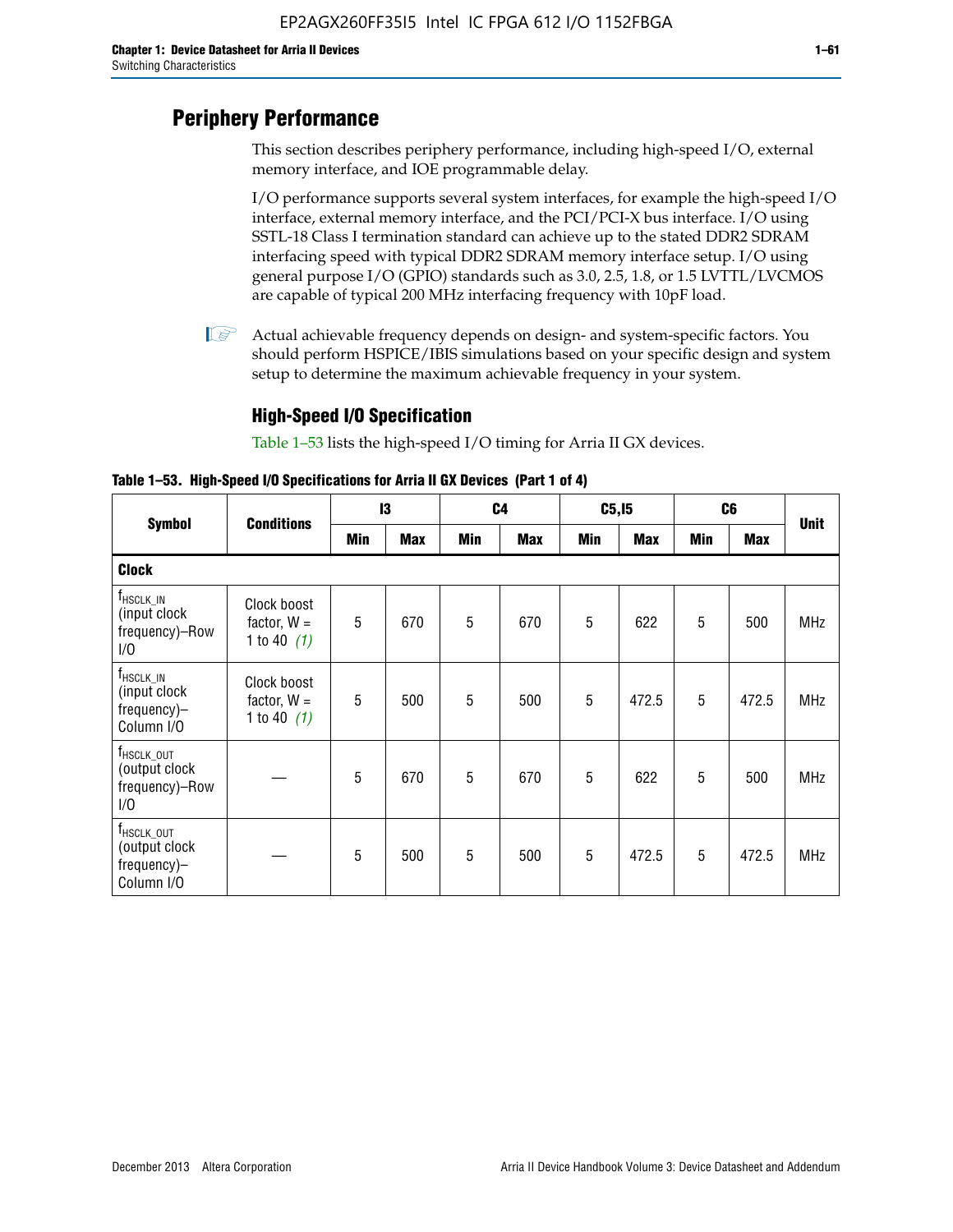|                                                                               |                                                                                              | 13  |             |            | C <sub>4</sub> |            | C5, I5      |     | C <sub>6</sub> |             |
|-------------------------------------------------------------------------------|----------------------------------------------------------------------------------------------|-----|-------------|------------|----------------|------------|-------------|-----|----------------|-------------|
| <b>Symbol</b>                                                                 | <b>Conditions</b>                                                                            | Min | <b>Max</b>  | <b>Min</b> | <b>Max</b>     | <b>Min</b> | <b>Max</b>  | Min | <b>Max</b>     | <b>Unit</b> |
| <b>Transmitter</b>                                                            |                                                                                              |     |             |            |                |            |             |     |                |             |
| $f_{\sf{HSDR\_TX}}$ (true<br>LVDS output data<br>rate)                        | SERDES factor,<br>$J = 3$ to 10<br>(using<br>dedicated<br>SERDES)                            | 150 | 1250<br>(2) | 150        | 1250<br>(2)    | 150        | 1050<br>(2) | 150 | 840            | <b>Mbps</b> |
|                                                                               | SERDES factor,<br>$J = 4$ to 10<br>(using logic<br>elements as<br>SERDES)                    | (3) | 945         | (3)        | 945            | (3)        | 840         | (3) | 740            | <b>Mbps</b> |
|                                                                               | SERDES factor,<br>$J = 2$ (using<br>DDR registers)<br>and $J = 1$<br>(using SDR<br>register) | (3) | (3)         | (3)        | (3)            | (3)        | (3)         | (3) | (3)            | <b>Mbps</b> |
| $f_{\sf HSDR\_TX\_E3R}$<br>(emulated<br>LVDS_E_3R<br>output data rate)<br>(7) | SERDES factor,<br>$J = 4$ to 10                                                              | (3) | 945         | (3)        | 945            | (3)        | 840         | (3) | 740            | <b>Mbps</b> |

|  |  | Table 1–53. High-Speed I/O Specifications for Arria II GX Devices (Part 2 of 4) |  |
|--|--|---------------------------------------------------------------------------------|--|
|--|--|---------------------------------------------------------------------------------|--|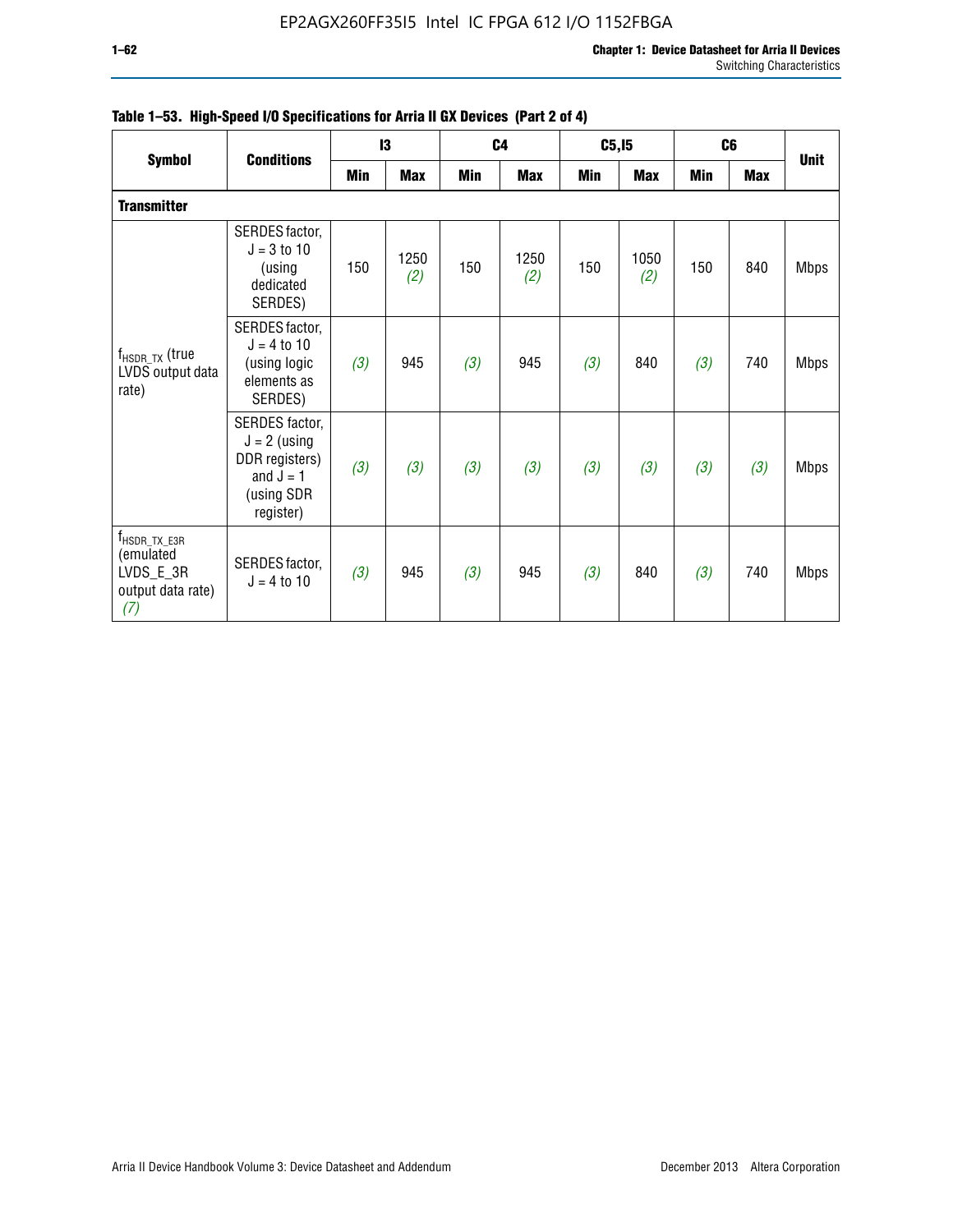|                                                                             | <b>Conditions</b>                                                                                                   |     | 13         | C <sub>4</sub> |            | C5, I5<br>C6<br><b>Unit</b><br><b>Min</b><br><b>Min</b><br><b>Max</b><br><b>Max</b> |       |     |      |             |
|-----------------------------------------------------------------------------|---------------------------------------------------------------------------------------------------------------------|-----|------------|----------------|------------|-------------------------------------------------------------------------------------|-------|-----|------|-------------|
| <b>Symbol</b>                                                               |                                                                                                                     | Min | <b>Max</b> | <b>Min</b>     | <b>Max</b> |                                                                                     |       |     |      |             |
|                                                                             | True LVDS with<br>dedicated<br><b>SERDES</b><br>(data rate<br>600-1,250<br>Mbps)                                    |     | 175        |                | 175        |                                                                                     | 225   |     | 300  | ps          |
| $t_{TX\_JITTER}$ (4)                                                        | True LVDS with<br>dedicated<br><b>SERDES</b><br>(data rate<br>$< 600$ Mbps)                                         |     | 0.105      |                | 0.105      |                                                                                     | 0.135 |     | 0.18 | UI          |
|                                                                             | True LVDS and<br>emulated<br>LVDS_E_3R<br>with logic<br>elements as<br>SERDES (data<br>rate 600<br>$-945$ Mbps)     |     | 260        |                | 260        |                                                                                     | 300   |     | 350  | ps          |
|                                                                             | True LVDS and<br>emulated<br>LVDS_E_3R<br>with logic<br>elements as<br><b>SERDES</b><br>(data rate<br>$< 600$ Mbps) |     | 0.16       |                | 0.16       |                                                                                     | 0.18  |     | 0.21 | U           |
| $t_{TX\_DCD}$                                                               | True LVDS and<br>emulated<br>LVDS_E_3R                                                                              | 45  | 55         | 45             | 55         | 45                                                                                  | 55    | 45  | 55   | $\%$        |
| $t_{RISE}$ and $t_{FALL}$                                                   | True LVDS and<br>emulated<br>LVDS_E_3R                                                                              |     | 200        |                | 200        |                                                                                     | 225   |     | 250  | ps          |
| <b>TCCS</b>                                                                 | True LVDS $(5)$                                                                                                     |     | 150        |                | 150        |                                                                                     | 175   |     | 200  | ps          |
|                                                                             | Emulated<br>LVDS_E_3R                                                                                               |     | 200        |                | 200        |                                                                                     | 250   |     | 300  | ps          |
| Receiver (6)                                                                |                                                                                                                     |     |            |                |            |                                                                                     |       |     |      |             |
| True differential<br>I/O standards -<br>f <sub>HSDRDPA</sub> (data<br>rate) | <b>SERDES</b> factor<br>$J = 3 to 10$                                                                               | 150 | 1250       | 150            | 1250       | 150                                                                                 | 1050  | 150 | 840  | <b>Mbps</b> |

## **Table 1–53. High-Speed I/O Specifications for Arria II GX Devices (Part 3 of 4)**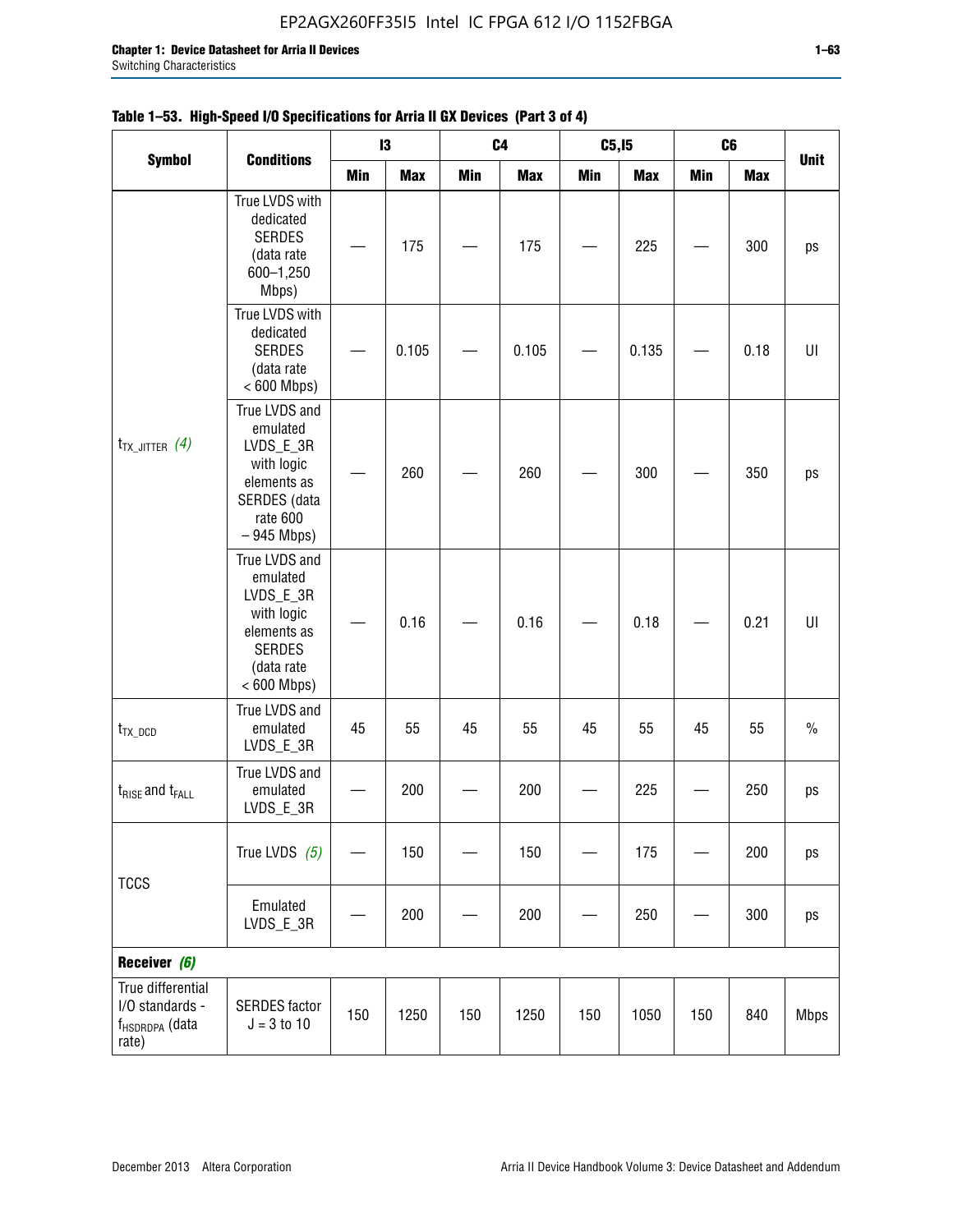|                           | <b>Conditions</b>                                        | 13  |            | C <sub>4</sub> |            | C5, I5     |            | C <sub>6</sub> |            |             |
|---------------------------|----------------------------------------------------------|-----|------------|----------------|------------|------------|------------|----------------|------------|-------------|
| <b>Symbol</b>             |                                                          | Min | <b>Max</b> | Min            | <b>Max</b> | <b>Min</b> | <b>Max</b> | <b>Min</b>     | <b>Max</b> | <b>Unit</b> |
|                           | <b>SERDES</b> factor<br>$J = 3$ to 10                    | (3) | 945<br>(7) | (3)            | 945<br>(7) | (3)        | 740<br>(7) | (3)            | 640<br>(7) | <b>Mbps</b> |
| $f_{HSDR}$ (data rate)    | <b>SERDES</b> factor<br>$J = 2$ (using<br>DDR registers) | (3) | (7)        | (3)            | (7)        | (3)        | (7)        | (3)            | (7)        | <b>Mbps</b> |
|                           | <b>SERDES</b> factor<br>$J = 1$ (using<br>SDR registers) | (3) | (7)        | (3)            | (7)        | (3)        | (7)        | (3)            | (7)        | <b>Mbps</b> |
| Soft-CDR PPM<br>tolerance | Soft-CDR<br>mode                                         |     | 300        |                | 300        |            | 300        |                | 300        | $\pm$ PPM   |
| DPA run length            | DPA mode                                                 |     | 10,000     |                | 10,000     |            | 10,000     |                | 10,000     | UI          |
| Sampling<br>window (SW)   | Non-DPA mode<br>(5)                                      |     | 300        |                | 300        |            | 350        |                | 400        | ps          |

### **Table 1–53. High-Speed I/O Specifications for Arria II GX Devices (Part 4 of 4)**

#### **Notes to Table 1–53:**

(1)  $f_{HSCLK\_IN} = f_{HSDR}$  / W. Use W to determine the supported selection of input reference clock frequencies for the desired data rate.

(2) Applicable for interfacing with DPA receivers only. For interfacing with non-DPA receivers, you must calculate the leftover timing margin in the receiver by performing link timing closure analysis. For Arria II GX transmitter to Arria II GX non-DPA receiver, the maximum supported data rate is 945 Mbps. For data rates above 840 Mbps, perform PCB trace compensation by adjusting the PCB trace length for LVDS channels to improve channel-to-channel skews.

- (3) The minimum and maximum specification depends on the clock source (for example, PLL and clock pin) and the clock routing resource you use (global, regional, or local). The I/O differential buffer and input register do not have a minimum toggle rate.
- (4) The specification is only applicable under the influence of core noise.
- (5) Applicable for true LVDS using dedicated SERDES only.
- (6) Dedicated SERDES and DPA features are only available on the right banks.
- (7) You must calculate the leftover timing margin in the receiver by performing link timing closure analysis. You must consider the board skew margin, transmitter channel-to-channel skew, and the receiver sampling margin to determine the leftover timing margin.

#### Table 1–54 lists the high-speed I/O timing for Arria II GZ devices.

### **Table 1–54. High-Speed I/O Specifications for Arria II GZ Devices** *(Note 1), (2), (10)* **(Part 1 of 3)**

| <b>Symbol</b>                                                                   | <b>Conditions</b>                       |     | C3, I3     |            |                 | C4, 14 |     |             |
|---------------------------------------------------------------------------------|-----------------------------------------|-----|------------|------------|-----------------|--------|-----|-------------|
|                                                                                 |                                         | Min | <b>Typ</b> | <b>Max</b> | Min             | Typ    | Max | <b>Unit</b> |
| <b>Clock</b>                                                                    |                                         |     |            |            |                 |        |     |             |
| $f_{HSCLK_in}$ (input clock<br>frequency) true<br>differential I/O<br>standards | Clock boost factor<br>$W = 1$ to 40 (3) | 5   |            | 717        | $5\phantom{.0}$ |        | 717 | <b>MHz</b>  |
| $f_{HSCLK_in}$ (input clock<br>frequency) single<br>ended I/O standards<br>(9)  | Clock boost factor<br>$W = 1$ to 40 (3) | 5   |            | 717        | $5\phantom{.0}$ |        | 717 | <b>MHz</b>  |
| $f_{HSCLK_in}$ (input clock<br>frequency) single<br>ended I/O standards<br>(10) | Clock boost factor<br>$W = 1$ to 40 (3) | 5   |            | 420        | $5\phantom{.0}$ |        | 420 | <b>MHz</b>  |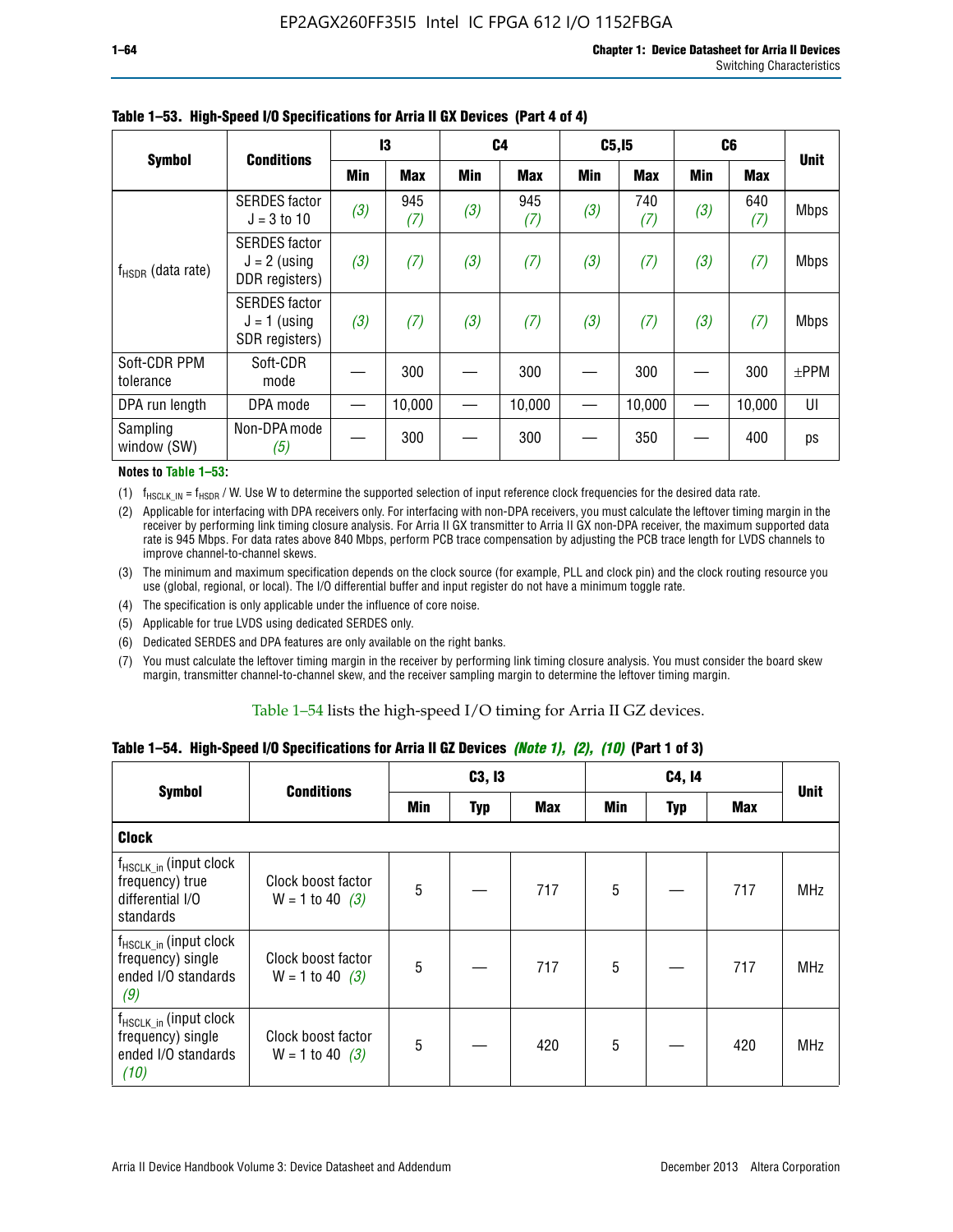| <b>Symbol</b>                                                                                            |                                                                                              |            | C3, I3     |            |            | C4, 14     |            |             |
|----------------------------------------------------------------------------------------------------------|----------------------------------------------------------------------------------------------|------------|------------|------------|------------|------------|------------|-------------|
|                                                                                                          | <b>Conditions</b>                                                                            | <b>Min</b> | <b>Typ</b> | <b>Max</b> | <b>Min</b> | <b>Typ</b> | <b>Max</b> | <b>Unit</b> |
| f <sub>HSCLK_OUT</sub> (output<br>clock frequency)                                                       |                                                                                              | 5          |            | 717(7)     | 5          |            | 717(7)     | <b>MHz</b>  |
| <b>Transmitter</b>                                                                                       |                                                                                              |            |            |            |            |            |            |             |
|                                                                                                          | SERDES factor, $J = 3$<br>to 10<br>(using dedicated<br>SERDES) (8)                           | (4)        |            | 1250       | (4)        |            | 1250       | <b>Mbps</b> |
| f <sub>HSDR</sub> (true LVDS<br>output data rate)                                                        | SERDES factor $J = 2$ ,<br>(using DDR registers)                                             | (4)        |            | (5)        | (4)        |            | (5)        | <b>Mbps</b> |
|                                                                                                          | SERDES factor $J = 1$ ,<br>(uses an SDR<br>register)                                         | (4)        |            | (5)        | (4)        |            | (5)        | <b>Mbps</b> |
| $f_{HSDR}$ (emulated<br>LVDS_E_3R output<br>data rate) $(5)$                                             | SERDES factor $J = 4$                                                                        | (4)        |            | 1152       | (4)        |            | 800        | <b>Mbps</b> |
| $f_{HSDR}$ (emulated<br>LVDS_E_1R output<br>data rate)                                                   | to 10                                                                                        | (4)        |            | 200        | (4)        |            | 200        | <b>Mbps</b> |
| $t_x$ Jitter                                                                                             | Total jitter for data<br>rate, 600 Mbps to<br>1.6 Gbps                                       |            |            | 160        |            |            | 160        | ps          |
|                                                                                                          | Total jitter for data<br>rate, $< 600$ Mbps                                                  |            |            | 0.1        |            |            | 0.1        | UI          |
| $t_x$ Jitter - emulated<br>differential I/O<br>standards with three                                      | Total jitter for data<br>rate, 600 Mbps to<br>1.25 Gbps                                      |            |            | 300        |            |            | 325        | ps          |
| external output resistor<br>network                                                                      | Total jitter for data<br>rate $< 600$ Mbps                                                   |            |            | 0.2        |            |            | 0.25       | UI          |
| $t_x$ Jitter - emulated<br>differential I/O<br>standards with one<br>external output resistor<br>network |                                                                                              |            |            | 0.15       |            |            | 0.15       | UI          |
| t <sub>DUTY</sub>                                                                                        | TX output clock duty<br>cycle for both True<br>and emulated<br>differential I/O<br>standards | 45         | 50         | 55         | 45         | 50         | 55         | $\%$        |

## **Table 1–54. High-Speed I/O Specifications for Arria II GZ Devices** *(Note 1), (2), (10)* **(Part 2 of 3)**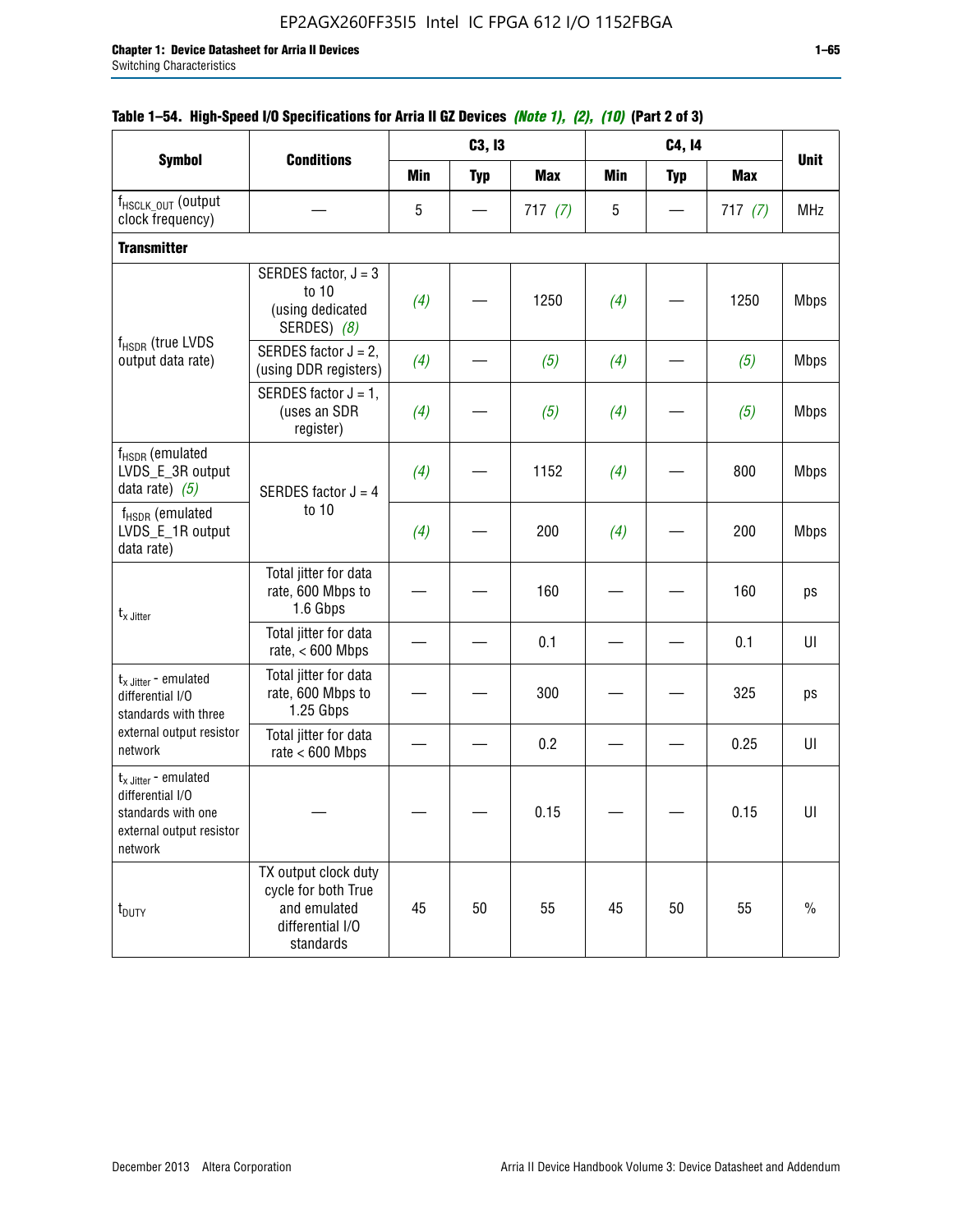|                                                                          |                                                                                                  |            | C3, I3     |            |                 | C4, 14     |            | <b>Unit</b> |
|--------------------------------------------------------------------------|--------------------------------------------------------------------------------------------------|------------|------------|------------|-----------------|------------|------------|-------------|
| <b>Symbol</b>                                                            | <b>Conditions</b>                                                                                | <b>Min</b> | <b>Typ</b> | <b>Max</b> | <b>Min</b>      | <b>Typ</b> | <b>Max</b> |             |
|                                                                          | True differential I/O<br>standards                                                               |            |            | 200        |                 |            | 200        | ps          |
| $t_{\text{RISE 8}}t_{\text{FALL}}$                                       | <b>Emulated differential</b><br>I/O standards with<br>three external output<br>resistor networks |            |            | 250        |                 |            | 300        | ps          |
| <b>TCCS</b>                                                              | <b>Emulated differential</b><br>I/O standards with<br>one external output<br>resistor            |            |            | 500        |                 |            | 500        | ps          |
|                                                                          | <b>True LVDS</b>                                                                                 |            |            | 100        |                 |            | 100        | ps          |
|                                                                          | Emulated<br>LVDS_E_3R                                                                            |            |            | 250        |                 |            | 250        | ps          |
| <b>Receiver</b>                                                          |                                                                                                  |            |            |            |                 |            |            |             |
| True differential I/O<br>standards - f <sub>HSDRDPA</sub><br>(data rate) | <b>SERDES</b> factor<br>$J = 3$ to 10                                                            | 150        |            | 1250       | 150             |            | 1250       | <b>Mbps</b> |
|                                                                          | <b>SERDES</b> factor<br>$J = 3$ to 10                                                            | (4)        |            | (6)        | (4)             |            | (6)        | <b>Mbps</b> |
| $f_{HSDR}$ (data rate)                                                   | SERDES factor $J = 2$ ,<br>uses DDR registers                                                    | (4)        |            | (5)        | (4)             |            | (5)        | <b>Mbps</b> |
|                                                                          | SERDES factor $J = 1$ ,<br>uses an SDR register                                                  | (4)        |            | (5)        | (4)             |            | (5)        | <b>Mbps</b> |
| DPA run length                                                           | DPA mode                                                                                         |            |            | 10000      | $\qquad \qquad$ |            | 10000      | UI          |
| Soft-CDR PPM<br>tolerance                                                | Soft-CDR mode                                                                                    |            |            | 300        |                 |            | 300        | $±$ PPM     |
| <b>Sampling Window</b><br>(SW)                                           | Non-DPA mode                                                                                     |            |            | 300        |                 |            | 300        | ps          |

### **Table 1–54. High-Speed I/O Specifications for Arria II GZ Devices** *(Note 1), (2), (10)* **(Part 3 of 3)**

#### **Notes to Table 1–54:**

(1) When  $J = 3$  to 10, use the SERDES block.

- (2) When  $J = 1$  or 2, bypass the SERDES block.
- (3) Clock Boost Factor (W) is the ratio between input data rate to the input clock rate.
- (4) The minimum specification depends on the clock source (for example, the PLL and clock pin) and the clock routing resource (global, regional, or local) that you use. The I/O differential buffer and input register do not have a minimum toggle rate.
- (5) You must calculate the leftover timing margin in the receiver by performing link timing closure analysis. You must consider the board skew margin, transmitter channel-to-channel skew, and receiver sampling margin to determine leftover timing margin.
- (6) You can estimate the achievable maximum data rate for non-DPA mode by performing link timing closure analysis. You must consider the board skew margin, transmitter delay margin, and the receiver sampling margin to determine the maximum data rate supported.
- (7) This is achieved by using the LVDS and DPA clock network.
- (8) If the receiver with DPA enabled and transmitter are using shared PLLs, the minimum data rate is 150 Mbps.
- (9) This only applies to DPA and soft-CDR modes.
- (10) This only applies to LVDS source synchronous mode.

Table 1–55 lists DPA lock time specifications for Arria II GX and GZ devices.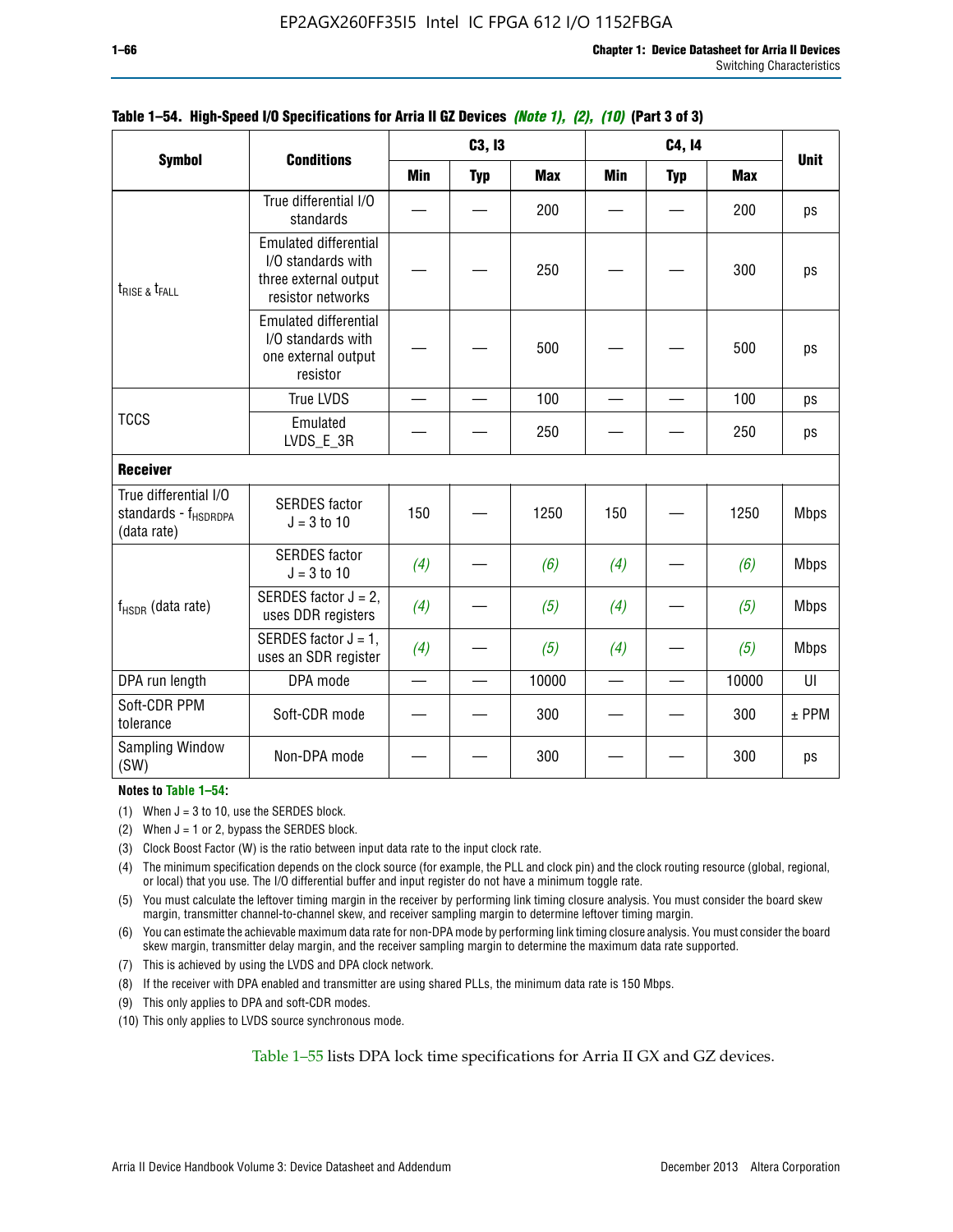| <b>Standard</b>      | <b>Training Pattern</b> | <b>Number of Data</b><br><b>Transitions in One</b><br><b>Repetition of the</b><br><b>Training Pattern</b> | <b>Number of</b><br><b>Repetitions per</b><br>256 Data<br><b>Transitions (4)</b> | <b>Maximum</b>       |
|----------------------|-------------------------|-----------------------------------------------------------------------------------------------------------|----------------------------------------------------------------------------------|----------------------|
| SPI-4                | 00000000001111111111    |                                                                                                           | 128                                                                              | 640 data transitions |
|                      | 00001111                |                                                                                                           | 128                                                                              | 640 data transitions |
| Parallel Rapid I/O   | 10010000                |                                                                                                           | 64                                                                               | 640 data transitions |
| <b>Miscellaneous</b> | 10101010                |                                                                                                           | 32                                                                               | 640 data transitions |
|                      | 01010101                |                                                                                                           | 32                                                                               | 640 data transitions |

|  | Table 1–55. DPA Lock Time Specifications for Arria II Devices (Note 1), (2), (3) |  |  |
|--|----------------------------------------------------------------------------------|--|--|
|  |                                                                                  |  |  |

**Notes to Table 1–55:**

(1) The DPA lock time is for one channel.

(2) One data transition is defined as a 0-to-1 or 1-to-0 transition.

(3) The DPA lock time stated in the table applies to both commercial and industrial grade.

(4) This is the number of repetitions for the stated training pattern to achieve the 256 data transitions.

Figure 1–5 shows the LVDS soft-CDR/DPA sinusoidal jitter tolerance specification for Arria II GZ devices at a data rate less than 1.25 Gbps and all the Arria II GX devices.

#### **Figure 1–5. LVDS Soft-CDR/DPA Sinusoidal Jitter Tolerance Specification for All Arria II GX Devices and for Arria II GZ Devices at a Data Rate less than 1.25 Gbps**

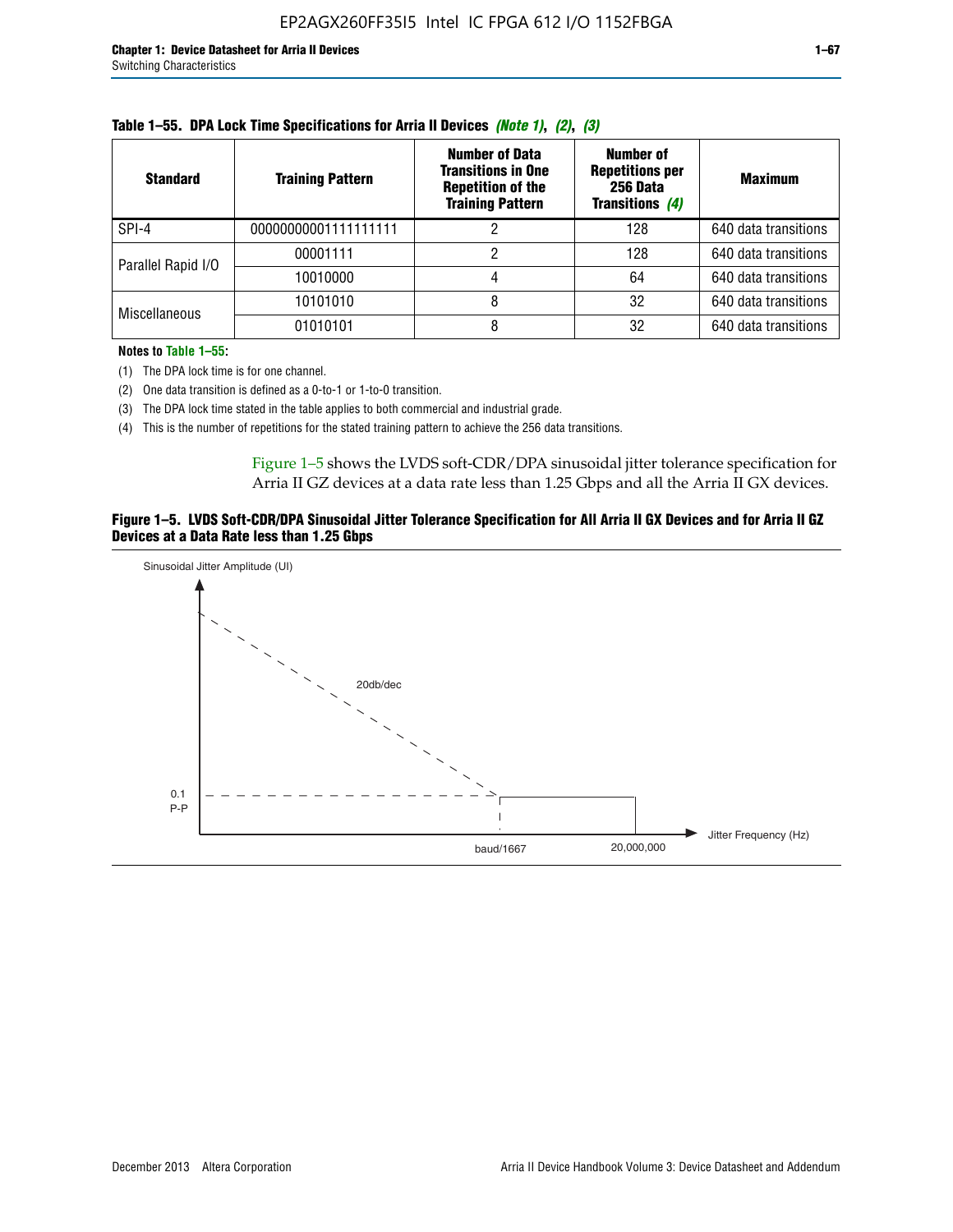Figure 1–6 shows the LVDS soft-CDR/DPA sinusoidal jitter tolerance specification for Arria II GZ devices at 1.25 Gbps data rate.





Table 1–56 lists the LVDS soft-CDR/DPA sinusoidal jitter tolerance specification for Arria II GZ devices at 1.25 Gbps data rate.

|                     | Table 1–56. LVDS Soft-CDR/DPA Sinusoidal Jitter Mask Values for Arria II GZ Devices at |  |  |
|---------------------|----------------------------------------------------------------------------------------|--|--|
| 1.25 Gbps Data Rate |                                                                                        |  |  |

| <b>Jitter Frequency (Hz)</b> |            | <b>Sinusoidal Jitter (UI)</b> |
|------------------------------|------------|-------------------------------|
| F1                           | 10,000     | 25.000                        |
| F <sub>2</sub>               | 17,565     | 25.000                        |
| F3                           | 1,493,000  | 0.350                         |
| F4                           | 50,000,000 | 0.350                         |

## **External Memory Interface Specifications**

For the maximum clock rate supported for Arria II GX and GZ device family, refer to the [External Memory Interface Spec Estimator](http://www.altera.com/technology/memory/estimator/mem-emif-index.html) page on the Altera website.

Table 1–57 lists the external memory interface specifications for Arria II GX devices.

**Table 1–57. External Memory Interface Specifications for Arria II GX Devices (Part 1 of 2)**

| <b>Frequency</b> |            | <b>Frequency Range (MHz)</b> |            | <b>Resolution</b> | <b>DQS Delay</b>   | <b>Number of</b>    |  |
|------------------|------------|------------------------------|------------|-------------------|--------------------|---------------------|--|
| Mode             | C4         | <b>13, C5, 15</b>            | C6         | (°)               | <b>Buffer Mode</b> | <b>Delay Chains</b> |  |
| 0                | $90 - 140$ | 90-130                       | $90 - 110$ | 22.5              | Low                | 16                  |  |
|                  | 110-180    | 110-170                      | 110-150    | 30                | Low                | 12                  |  |
| 2                | 140-220    | 140-210                      | 140-180    | 36                | Low                | 10                  |  |
| 3                | 170-270    | 170-260                      | 170-220    | 45                | Low                | 8                   |  |
| 4                | 220-340    | 220-310                      | 220-270    | 30                | High               | 12                  |  |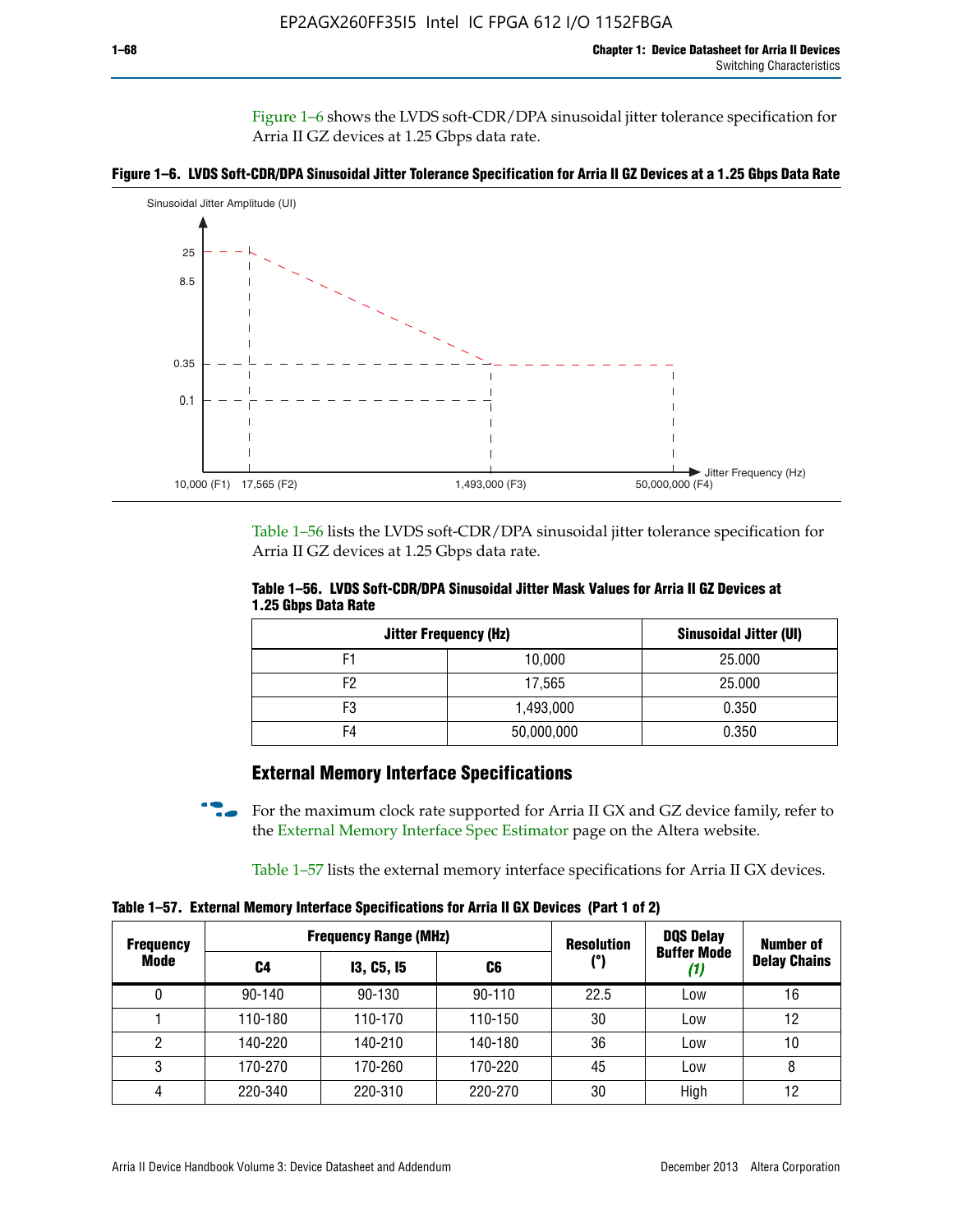| <b>Frequency</b> |         | <b>Frequency Range (MHz)</b> |         | <b>Resolution</b> | <b>DQS Delay</b><br><b>Buffer Mode</b> | <b>Number of</b>    |
|------------------|---------|------------------------------|---------|-------------------|----------------------------------------|---------------------|
| Mode             | C4      | <b>13, C5, 15</b>            | C6      | (°)               | (1)                                    | <b>Delay Chains</b> |
|                  | 270-410 | 270-380                      | 270-320 | 36                | High                                   | 10                  |
|                  | 320-450 | 320-410                      | 320-370 | 45                | High                                   |                     |

| Table 1–57. External Memory Interface Specifications for Arria II GX Devices (Part 2 of 2) |
|--------------------------------------------------------------------------------------------|
|--------------------------------------------------------------------------------------------|

**Note to Table 1–57:**

(1) Low indicates a 6-bit DQS delay setting; high indicates a 5-bit DQS delay setting.

Table 1–58 lists the DLL frequency range specifications for Arria II GZ devices.

### **Table 1–58. DLL Frequency Range Specifications for Arria II GZ Devices**

|                       | <b>Frequency Range (MHz)</b> |            |                              | <b>DOS Delay</b>          | <b>Number of</b>              |  |
|-----------------------|------------------------------|------------|------------------------------|---------------------------|-------------------------------|--|
| <b>Frequency Mode</b> | -3                           | -4         | <b>Available Phase Shift</b> | <b>Buffer Mode</b><br>(1) | <b>Delay</b><br><b>Chains</b> |  |
| 0                     | $90 - 130$                   | $90 - 120$ | 22.5°, 45°, 67.5°, 90°       | Low                       | 16                            |  |
|                       | 120-170                      | 120-160    | 30°, 60°, 90°, 120°          | Low                       | 12                            |  |
| 2                     | 150-210                      | 150-200    | 36°, 72°, 108°, 144°         | Low                       | 10                            |  |
| 3                     | 180-260                      | 180-240    | 45°, 90°, 135°, 180°         | Low                       | 8                             |  |
| 4                     | 240-320                      | 240-290    | 30°, 60°, 90°, 120°          | High                      | 12                            |  |
| 5                     | 290-380                      | 290-360    | 36°, 72°, 108°, 144°         | High                      | 10                            |  |
| 6                     | 360-450                      | 360-450    | 45°, 90°, 135°, 180°         | High                      | 8                             |  |
|                       | 470-630                      | 470-590    | 60°, 120°, 180°, 240°        | High                      | 6                             |  |

#### **Note to Table 1–58:**

(1) Low indicates a 6-bit DQS delay setting; high indicates a 5-bit DQS delay setting.

Table 1–59 lists the DQS phase offset delay per stage for Arria II GX devices.

|  | Table 1–59.  DQS Phase Offset Delay Per Setting for Arria II GX Devices <i>(Note 1), (2), (3)</i> |  |  |
|--|---------------------------------------------------------------------------------------------------|--|--|
|  |                                                                                                   |  |  |

| <b>Speed Grade</b> | Min  | <b>Max</b> | <b>Unit</b> |
|--------------------|------|------------|-------------|
| C4                 | ن. ا | 13.0       | ps          |
| 13, C5, I5         | 7.U  | 15.0       | ps          |
| C6                 | 8.5  | 18.0       | ps          |

**Notes to Table 1–59:**

(1) The valid settings for phase offset are -64 to +63 for frequency modes 0 to 3 and -32 to +31 for frequency modes 4 to 5.

(2) The typical value equals the average of the minimum and maximum values.

(3) The delay settings are linear.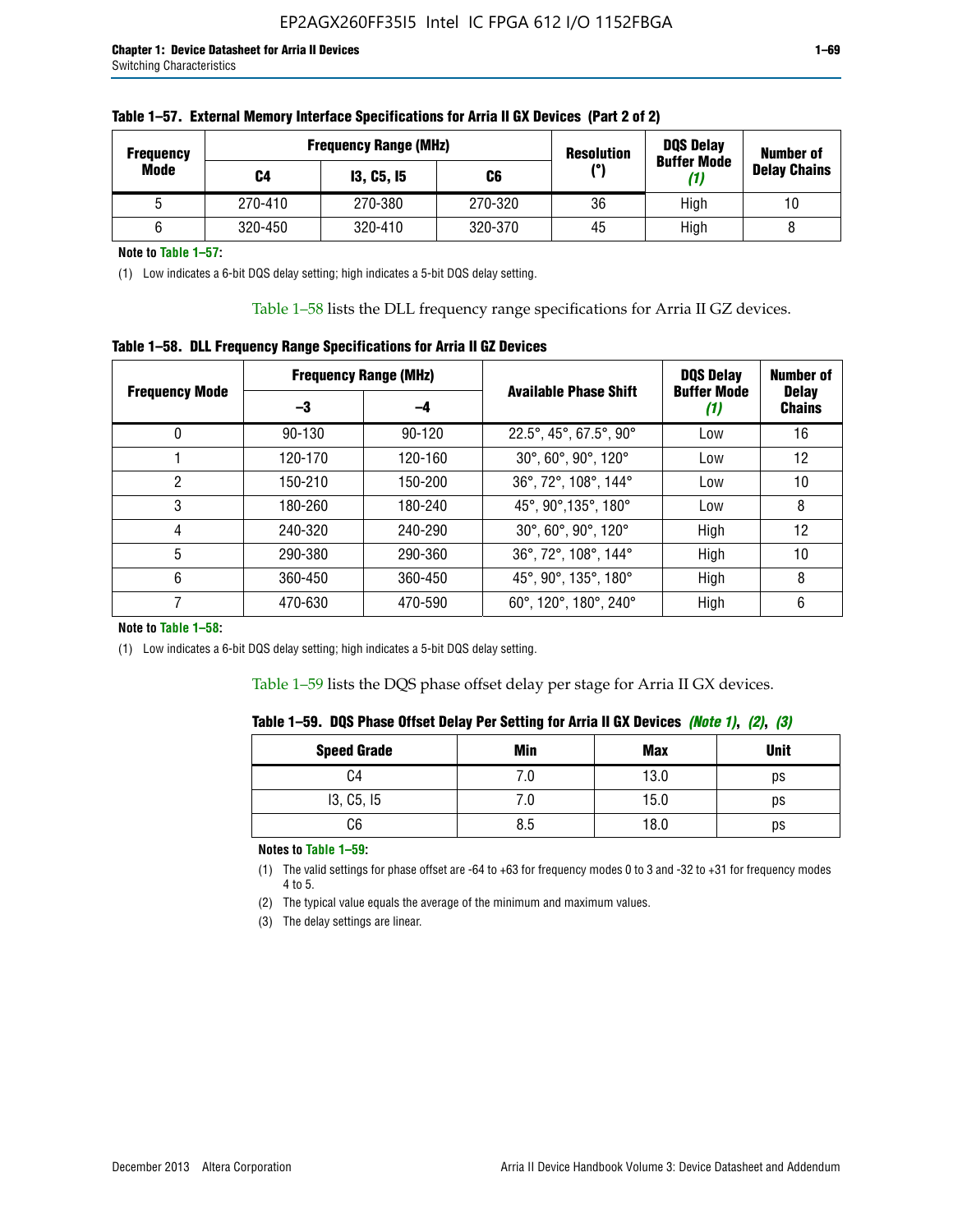Table 1–60 lists the DQS phase shift error for Arria II GX devices.

|                  | Table 1–60. DQS Phase Shift Error Specification for DLL-Delayed Clock ( $t_{\text{DOS PSERR}}$ ) for Arria II GX |  |
|------------------|------------------------------------------------------------------------------------------------------------------|--|
| Devices (Note 1) |                                                                                                                  |  |

| <b>Number of DQS Delay Buffer</b> | C <sub>4</sub> | <b>13, C5, 15</b> | C6  | <b>Unit</b> |
|-----------------------------------|----------------|-------------------|-----|-------------|
|                                   | 26             | 30                | 36  | ps          |
| റ                                 | 52             | 60                | 72  | ps          |
| 3                                 | 78             | 90                | 108 | ps          |
|                                   | 104            | 120               | 144 | ps          |

**Note to Table 1–60:**

(1) This error specification is the absolute maximum and minimum error. For example, skew on three DQS delay buffers in a C4 speed grade is  $\pm$  78 ps or  $\pm$  39 ps.

Table 1–61 lists the DQS phase shift error for Arria II GZ devices.

|                         |  | Table 1–61.DQS Phase Shift Error Specification for DLL-Delayed Clock (t <sub>oos PsERR</sub> ) for Arria II GZ |
|-------------------------|--|----------------------------------------------------------------------------------------------------------------|
| Devices <i>(Note 1)</i> |  |                                                                                                                |

| <b>Number of DQS Delay Buffer</b> | -3  |     | <b>Unit</b> |
|-----------------------------------|-----|-----|-------------|
|                                   | 28  | 30  | ps          |
|                                   | 56  | 60  | ps          |
| Q                                 | 84  | 90  | ps          |
|                                   | 112 | 120 | ps          |

**Note to Table 1–61:**

(1) This error specification is the absolute maximum and minimum error. For example, skew on three DQS delay buffers in a 3 speed grade is  $\pm$  84 ps or  $\pm$  42 ps.

Table 1–62 lists the memory output clock jitter specifications for Arria II GX devices.

**Table 1–62. Memory Output Clock Jitter Specification for Arria II GX Devices** *(Note 1)***,** *(2)***,** *(3)*

| <b>Parameter</b>                | Clock<br><b>Network</b> | <b>Symbol</b>        | -4     |            | -5     |            | -6         |            |             |
|---------------------------------|-------------------------|----------------------|--------|------------|--------|------------|------------|------------|-------------|
|                                 |                         |                      | Min    | <b>Max</b> | Min    | <b>Max</b> | <b>Min</b> | <b>Max</b> | <b>Unit</b> |
| Clock period jitter             | Global                  | $L$ JIT(per)         | $-100$ | 100        | $-125$ | 125        | $-125$     | 125        | ps          |
| Cycle-to-cycle period<br>jitter | Global                  | $L_{\text{JIT(cc)}}$ | $-200$ | 200        | $-250$ | 250        | $-250$     | 250        | ps          |
| Duty cycle jitter               | Global                  | $L$ JIT $(du$ ty $)$ | $-100$ | 100        | $-125$ | 125        | $-125$     | 125        | ps          |

**Notes to Table 1–62:**

(1) The memory output clock jitter measurements are for 200 consecutive clock cycles, as specified in the JEDEC DDR2/DDR3 SDRAM standard.

(2) The clock jitter specification applies to memory output clock pins generated using DDIO circuits clocked by a PLL output routed on a global clock network.

(3) The memory output clock jitter stated in Table  $1-62$  is applicable when an input jitter of 30 ps is applied.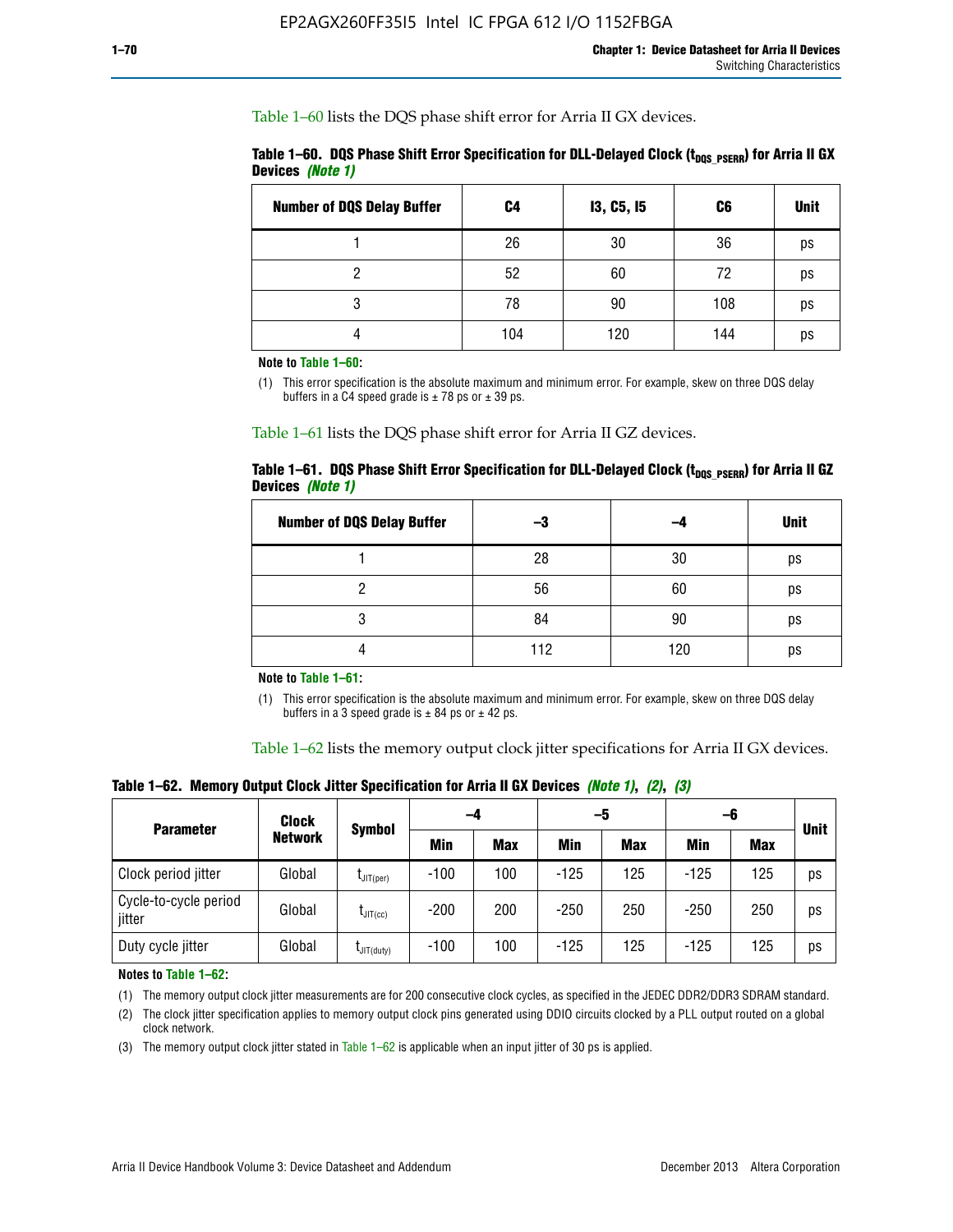Table 1–63 lists the memory output clock jitter specifications for Arria II GZ devices.

|                              | <b>Clock</b>   | <b>Symbol</b>                            |         | -3         | -4      |      |             |
|------------------------------|----------------|------------------------------------------|---------|------------|---------|------|-------------|
| <b>Parameter</b>             | <b>Network</b> |                                          | Min     | <b>Max</b> | Min     | Max  | <b>Unit</b> |
| Clock period jitter          | Regional       | $\mathsf{t}_{\mathsf{JIT}(per)}$         | -55     | 55         | -55     | 55   | ps          |
| Cycle-to-cycle period jitter | Regional       | $\mathrm{I}_{\mathsf{JIT}(\mathsf{cc})}$ | $-110$  | 110        | $-110$  | 110  | ps          |
| Duty cycle jitter            | Regional       | $t_{\text{JIT(duty)}}$                   | $-82.5$ | 82.5       | $-82.5$ | 82.5 | ps          |
| Clock period jitter          | Global         | $\mathsf{t}_{\mathsf{JIT}(per)}$         | $-82.5$ | 82.5       | $-82.5$ | 82.5 | ps          |
| Cycle-to-cycle period jitter | Global         | $t_{\text{JIT(cc)}}$                     | $-165$  | 165        | $-165$  | 165  | ps          |
| Duty cycle jitter            | Global         | $I_{\mathsf{JIT}(\mathsf{duty})}$        | -90     | 90         | -90     | 90   | ps          |

**Table 1–63. Memory Output Clock Jitter Specification for Arria II GZ Devices** *(Note 1)***,** *(2)***,** *(3)*

**Notes to Table 1–63:**

(1) The memory output clock jitter measurements are for 200 consecutive clock cycles, as specified in the JEDEC DDR2/DDR3 SDRAM standard.

(2) The clock jitter specification applies to memory output clock pins generated using differential signal-splitter and DDIO circuits clocked by a PLL output routed on a regional or global clock network as specified. Altera recommends using regional clock networks whenever possible.

(3) The memory output clock jitter stated in Table 1–63 is applicable when an input jitter of 30 ps is applied.

## **Duty Cycle Distortion (DCD) Specifications**

Table 1–64 lists the worst-case DCD specifications for Arria II GX devices.

| Table 1–64.  Duty Cycle Distortion on I/O Pins for Arria II GX Devices <i>(Note 1)</i> |  |  |
|----------------------------------------------------------------------------------------|--|--|
|----------------------------------------------------------------------------------------|--|--|

| <b>Symbol</b>     | C4  |            |     | <b>13, C5, 15</b> |     | C6         | <b>Unit</b>   |  |
|-------------------|-----|------------|-----|-------------------|-----|------------|---------------|--|
|                   | Min | <b>Max</b> | Min | <b>Max</b>        | Min | <b>Max</b> |               |  |
| Output Duty Cycle | 45  | 55         | 45  | 55                | 45  | 55         | $\frac{0}{0}$ |  |

**Note to Table 1–64:**

(1) The DCD specification applies to clock outputs from the PLL, global clock tree, IOE driving dedicated, and general purpose I/O pins.

Table 1–65 lists the worst-case DCD specifications for Arria II GZ devices.

**Table 1–65. Duty Cycle Distortion on I/O Pins for Arria II GZ Devices** *(Note 1)*

| <b>Symbol</b>     |     | C3, I3     | C4, 14 | <b>Unit</b> |      |
|-------------------|-----|------------|--------|-------------|------|
|                   | Min | <b>Max</b> | Min    | <b>Max</b>  |      |
| Output Duty Cycle | 45  | 55         | 45     | 55          | $\%$ |

**Note to Table 1–65:**

(1) The DCD specification applies to clock outputs from the PLL, global clock tree, IOE driving dedicated, and general purpose I/O pins.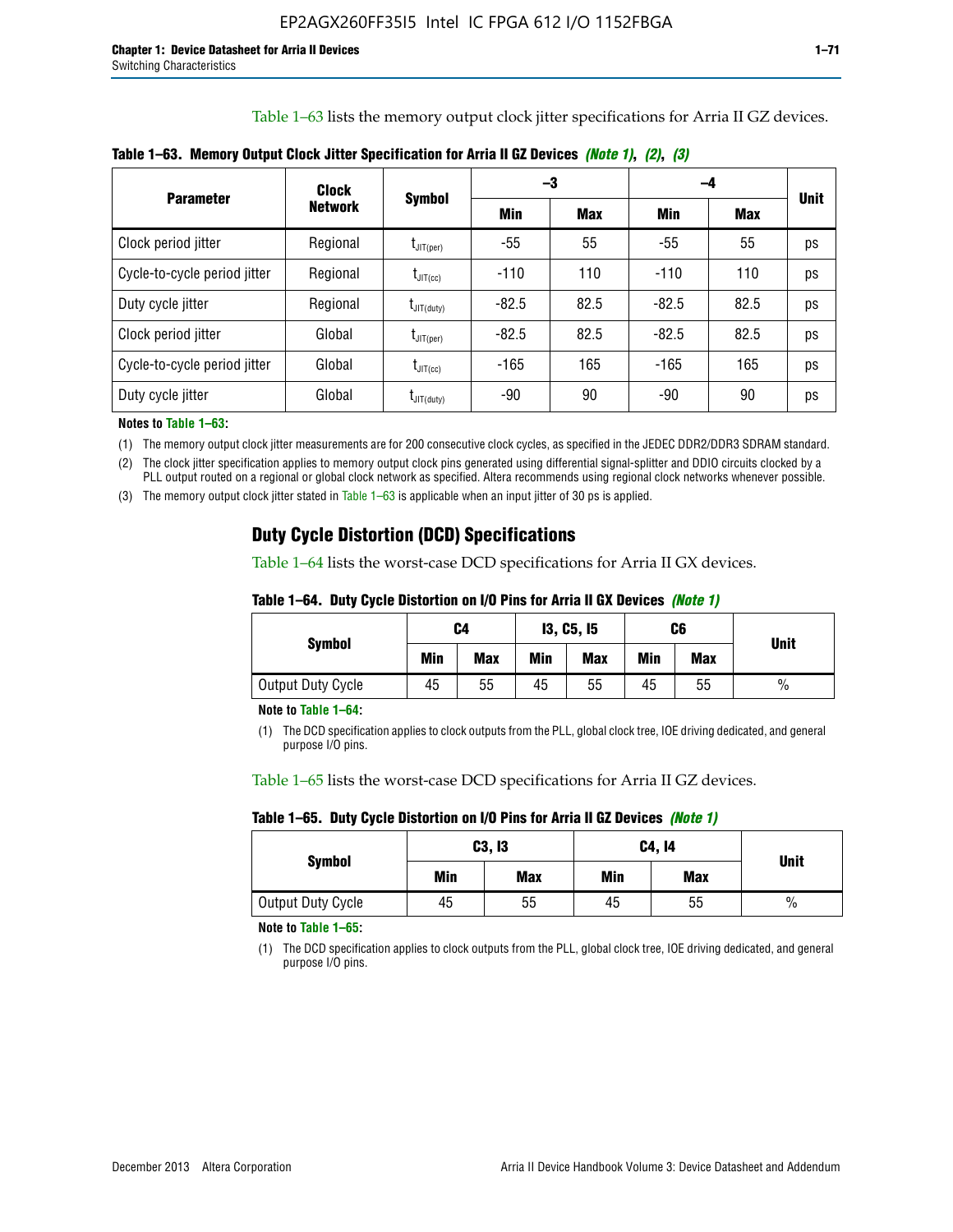### **IOE Programmable Delay**

Table 1–66 lists the delay associated with each supported IOE programmable delay chain for Arria II GX devices.

| Table 1–66. IOE Programmable Delay for Arria II GX Devices |
|------------------------------------------------------------|
|------------------------------------------------------------|

|                                                   | <b>Available</b> | <b>Minimum</b> | <b>Maximum Offset</b> |                |                   |       |                |       |       |                |    |
|---------------------------------------------------|------------------|----------------|-----------------------|----------------|-------------------|-------|----------------|-------|-------|----------------|----|
| <b>Parameter</b>                                  | <b>Settings</b>  | <b>Offset</b>  | <b>Fast Model</b>     |                | <b>Slow Model</b> |       |                |       |       | <b>Unit</b>    |    |
|                                                   | (1)              | (2)            | 13                    | C <sub>4</sub> | 15                | 13    | C <sub>4</sub> | C5    | 15    | C <sub>6</sub> |    |
| Output<br>enable pin<br>delay                     | 7                | $\mathbf 0$    | 0.413                 | 0.442          | 0.413             | 0.814 | 0.713          | 0.796 | 0.801 | 0.873          | ns |
| Delay from<br>output<br>register to<br>output pin | 7                | $\mathbf 0$    | 0.339                 | 0.362          | 0.339             | 0.671 | 0.585          | 0.654 | 0.661 | 0.722          | ns |
| Input delay<br>from pin to<br>internal cell       | 52               | $\mathbf{0}$   | 1.494                 | 1.607          | 1.494             | 2.895 | 2.520          | 2.733 | 2.775 | 2.944          | ns |
| Input delay<br>from pin to<br>input register      | 52               | $\mathbf{0}$   | 1.493                 | 1.607          | 1.493             | 2.896 | 2.503          | 2.732 | 2.774 | 2.944          | ns |
| DQS bus to<br>input register<br>delay             | 4                | $\mathbf 0$    | 0.074                 | 0.076          | 0.074             | 0.140 | 0.124          | 0.147 | 0.147 | 0.167          | ns |

**Notes to Table 1–66:**

(1) The available setting for every delay chain starts with zero and ends with the specified maximum number of settings.

(2) The minimum offset represented in the table does not include intrinsic delay.

**Table 1–67. IOE Programmable Delay for Arria II GZ Devices**

|                  | <b>Available</b><br><b>Settings</b> |   | <b>Maximum Offset</b>        |                   |                   |       |       |       |             |
|------------------|-------------------------------------|---|------------------------------|-------------------|-------------------|-------|-------|-------|-------------|
| <b>Parameter</b> |                                     |   | <b>Minimum</b><br>Offset (2) | <b>Fast Model</b> | <b>Slow Model</b> |       |       |       | <b>Unit</b> |
|                  | (1)                                 |   | <b>Industrial</b>            | <b>Commercial</b> | C3                | 13    | C4    | 14    |             |
| D1               | 15                                  | 0 | 0.462                        | 0.505             | 0.795             | 0.801 | 0.857 | 0.864 | ns          |
| D <sub>2</sub>   | 7                                   | 0 | 0.234                        | 0.232             | 0.372             | 0.371 | 0.407 | 0.405 | ns          |
| D <sub>3</sub>   | 7                                   | 0 | 1.700                        | 1.769             | 2.927             | 2.948 | 3.157 | 3.178 | ns          |
| D4               | 15                                  | 0 | 0.508                        | 0.554             | 0.882             | 0.889 | 0.952 | 0.959 | ns          |
| D <sub>5</sub>   | 15                                  | 0 | 0.472                        | 0.500             | 0.799             | 0.817 | 0.875 | 0.882 | ns          |
| D <sub>6</sub>   | 6                                   | 0 | 0.186                        | 0.195             | 0.319             | 0.321 | 0.345 | 0.347 | ns          |

#### **Notes to Table 1–67:**

(1) You can set this value in the Quartus II software by selecting **D1**, **D2**, **D3**, **D4**, **D5**, and **D6** in the **Assignment Name** column.

(2) Minimum offset does not include the intrinsic delay.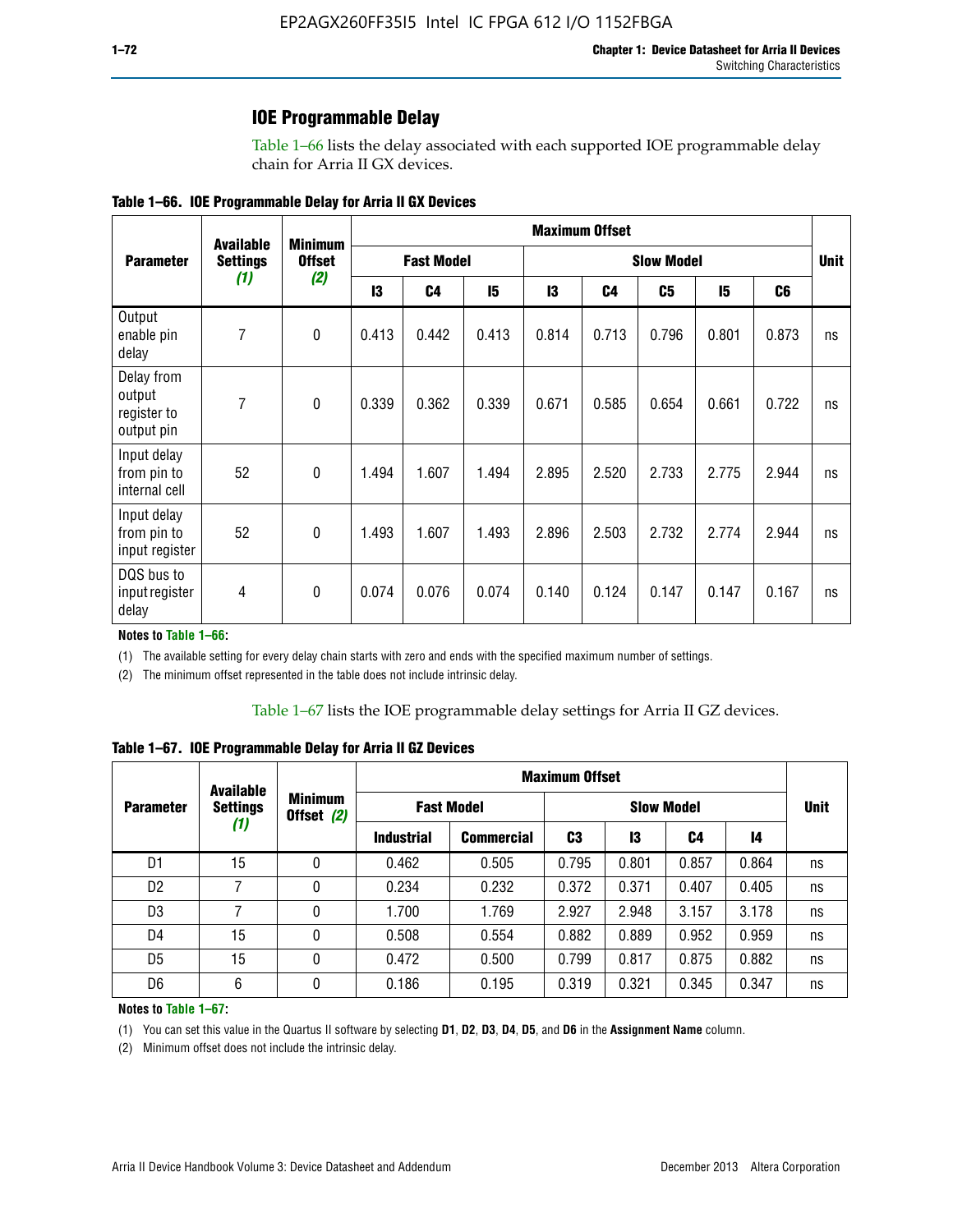### **I/O Timing**

Altera offers two ways to determine I/O timing:

- Using the Microsoft Excel-based I/O Timing.
- Using the Quartus II Timing Analyzer.

The Microsoft Excel-based I/O Timing provides pin timing performance for each device density and speed grade. The data is typically used prior to designing the FPGA to get an estimate of the timing budget as part of the link timing analysis. The Quartus II timing analyzer provides a more accurate and precise I/O timing data based on the specifics of the design after place-and-route is complete.

**f The Microsoft Excel-based I/O Timing spreadsheet is downloadable from the** [Literature: Arria II Devices](http://www.altera.com/literature/lit-arria-ii-gx.jsp) web page.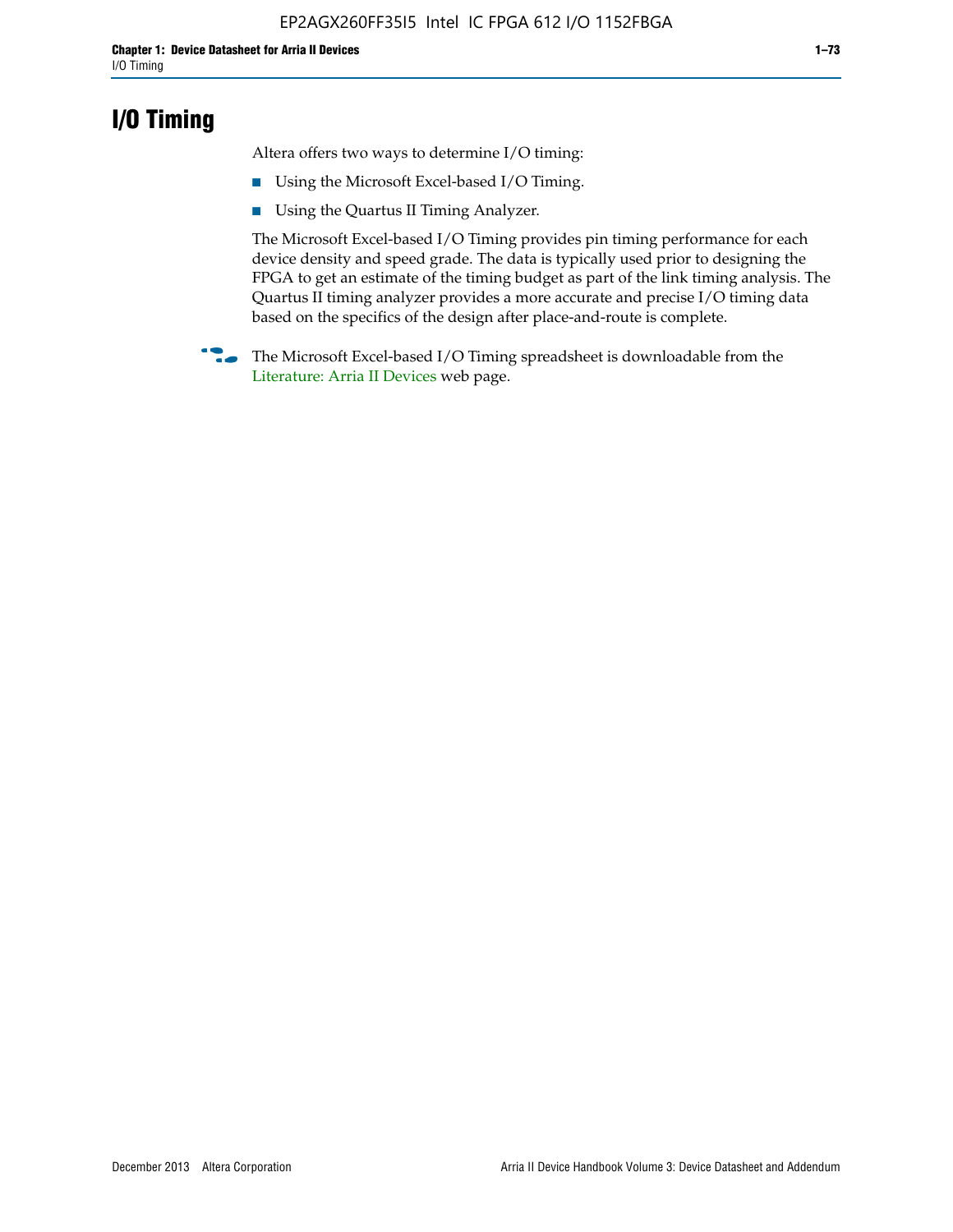# **Glossary**

Table 1–68 lists the glossary for this chapter.

**Table 1–68. Glossary (Part 1 of 4)**

| <b>Letter</b>       | <b>Subject</b>                       | <b>Definitions</b>                                                                                                                         |
|---------------------|--------------------------------------|--------------------------------------------------------------------------------------------------------------------------------------------|
|                     |                                      | Receiver Input Waveforms<br>Single-Ended Waveform<br>Positive Channel (p) = $V_{\text{IH}}$<br>$V_{ID}$<br>Negative Channel (n) = $V_{IL}$ |
|                     |                                      | $V_{CM}$<br>Ground<br><b>Differential Waveform</b><br>$V_{ID}$<br>$-p - n = 0 V$                                                           |
| А,<br>В,<br>C,<br>D | Differential I/O<br><b>Standards</b> | $\rm V_{ID}$<br>Transmitter Output Waveforms                                                                                               |
|                     |                                      | Single-Ended Waveform<br>Positive Channel (p) = $V_{OH}$<br>$V_{OD}$<br>Negative Channel (n) = $V_{OL}$<br>$V_{CM}$<br>Ground              |
|                     |                                      | <b>Differential Waveform</b><br><b>V<sub>OD</sub></b><br>$p - n = 0 V$<br>$\mathsf{V}_{\mathsf{OD}}$                                       |
|                     | f <sub>HSCLK</sub>                   | Left/Right PLL input clock frequency.                                                                                                      |
| Ε,<br>F             | $f_{HSDR}$                           | High-speed I/O block: Maximum/minimum LVDS data transfer rate<br>$(f_{\text{HSDR}} = 1/\text{TUI})$ , non-DPA.                             |
|                     | f <sub>HSDRDPA</sub>                 | High-speed I/O block: Maximum/minimum LVDS data transfer rate<br>$(f_{HSDRDPA} = 1/TUI)$ , DPA.                                            |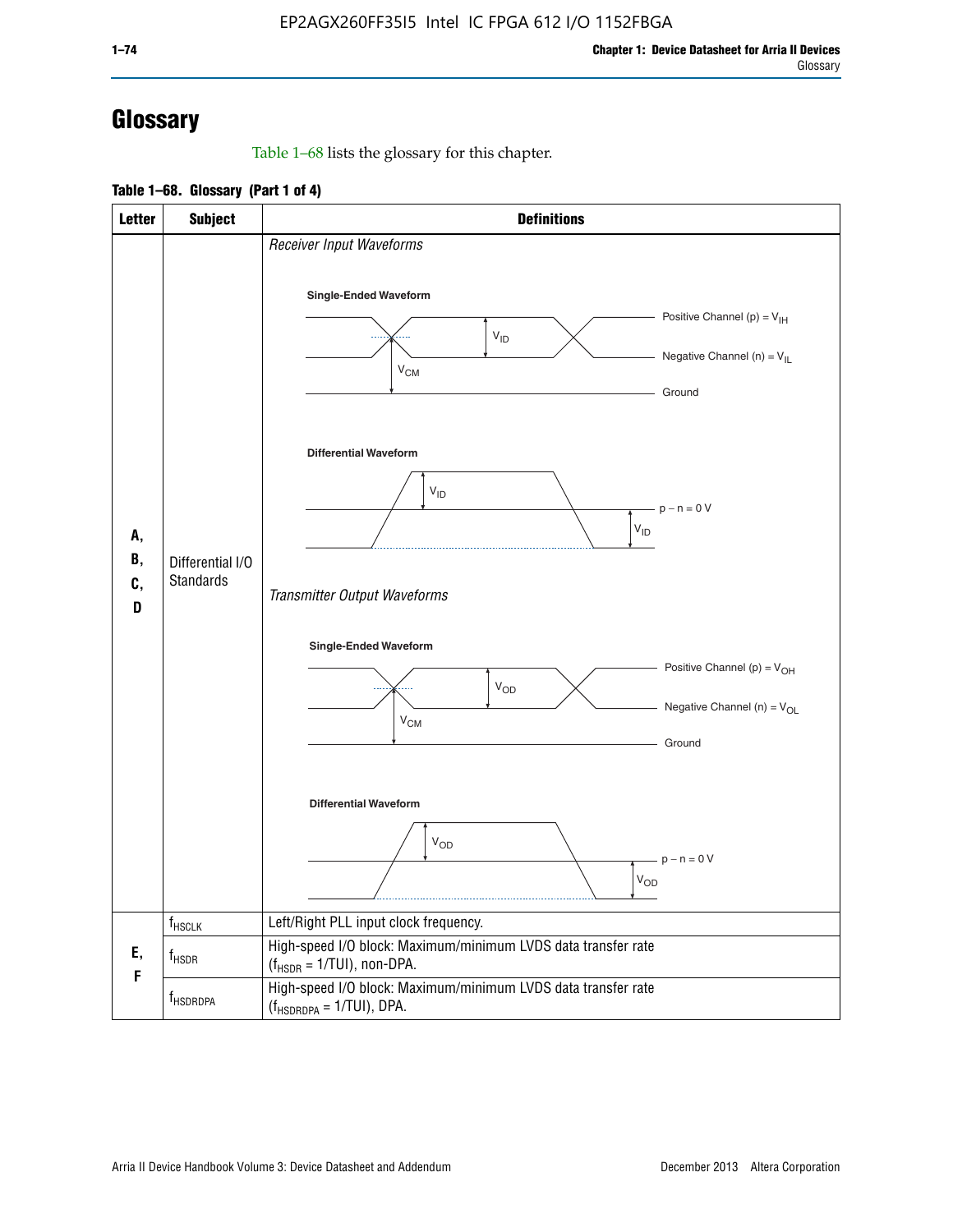### EP2AGX260FF35I5 Intel IC FPGA 612 I/O 1152FBGA

Г

| <b>Letter</b>                   | <b>Subject</b>                | <b>Definitions</b>                                                                                                                                                                                                                                                                                                                                                                                                                                                        |
|---------------------------------|-------------------------------|---------------------------------------------------------------------------------------------------------------------------------------------------------------------------------------------------------------------------------------------------------------------------------------------------------------------------------------------------------------------------------------------------------------------------------------------------------------------------|
|                                 | J                             | High-speed I/O block: Deserialization factor (width of parallel data bus).                                                                                                                                                                                                                                                                                                                                                                                                |
| G,<br>Н,<br>Ι,<br>J             | JTAG Timing<br>Specifications | JTAG Timing Specifications:<br><b>TMS</b><br>TDI<br>t <sub>JCP</sub><br>-t <sub>JCH</sub> → ← t <sub>JCL</sub><br>-∶t <sub>JPH</sub><br>t <sub>JPSU</sub><br>TCK<br>→ t <sub>JPXZ</sub><br>t <sub>JPZX</sub><br>$t_{\text{JPCO}}$<br><b>TDO</b>                                                                                                                                                                                                                           |
| Κ,<br>L,<br>M,<br>N,<br>0,<br>P | PLL<br>Specifications         | PLL Specification parameters:<br>Diagram of PLL Specifications (1)<br><b>CLKOUT Pins</b><br>Switchover<br>fout_ext<br>CLK<br>f <sub>INPFD</sub><br>fvco/K<br><b>GCLK</b><br>LF<br>CP<br>κ<br><b>PFD</b><br>vca<br>CO.C9<br>Core Clock<br>(2)<br><b>RCLK</b><br>M<br>Key<br>П<br>External Feedback<br>Reconfigurable in User Mode<br>Notes:<br>(1) CoreClock can only be fed by dedicated clock input pins or PLL outputs.<br>This is the VCO post-scale counter K.<br>(2) |
| Q,<br>${\bf R}$                 | $R_L$                         | Receiver differential input discrete resistor (external to the Arria II device).                                                                                                                                                                                                                                                                                                                                                                                          |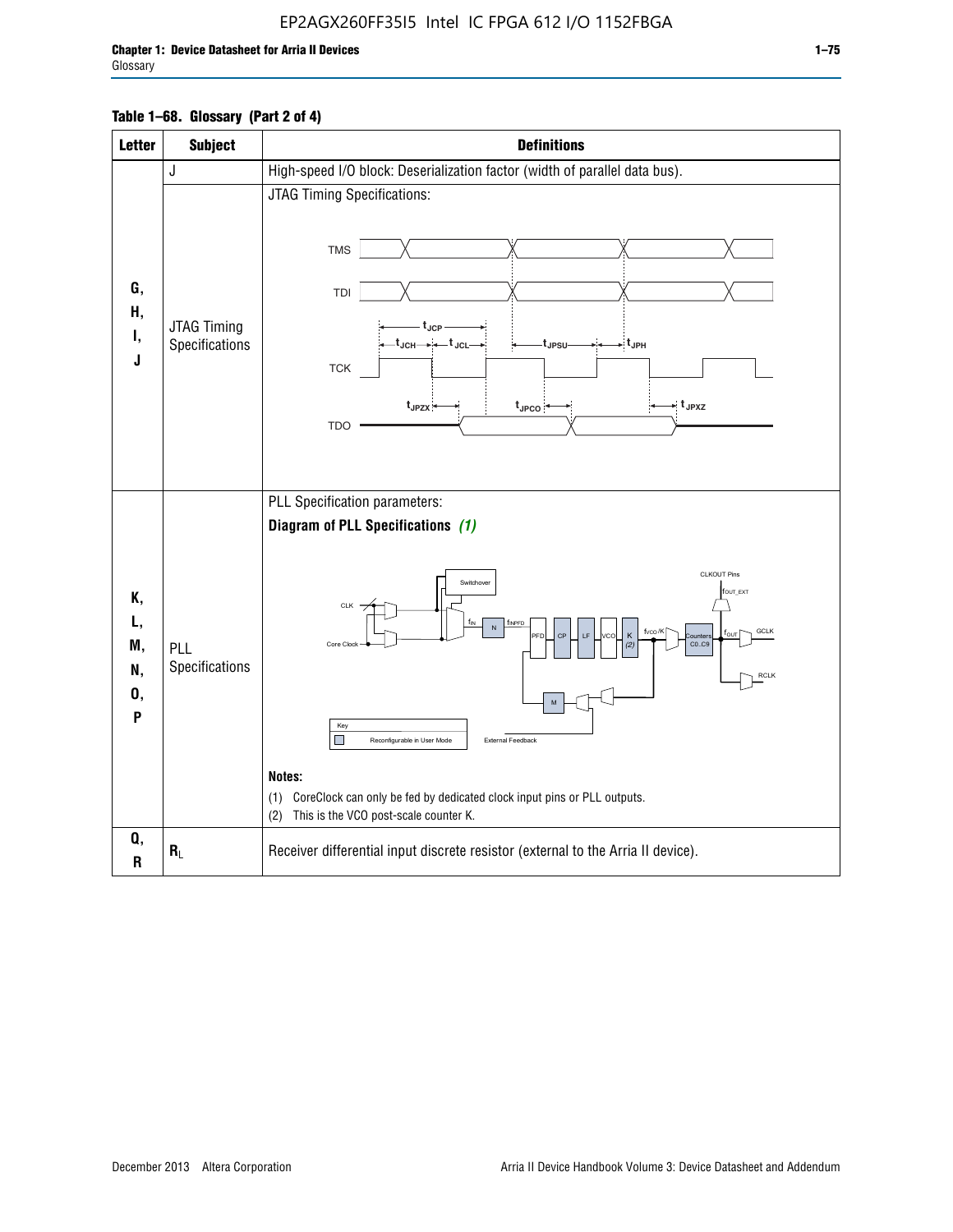### EP2AGX260FF35I5 Intel IC FPGA 612 I/O 1152FBGA

| <b>Letter</b> | <b>Subject</b>                                        | <b>Definitions</b>                                                                                                                                                                                                                                                                                                                                                                                                                                                                                                                                                                                                                                                                                                                                                                                                                                                                |
|---------------|-------------------------------------------------------|-----------------------------------------------------------------------------------------------------------------------------------------------------------------------------------------------------------------------------------------------------------------------------------------------------------------------------------------------------------------------------------------------------------------------------------------------------------------------------------------------------------------------------------------------------------------------------------------------------------------------------------------------------------------------------------------------------------------------------------------------------------------------------------------------------------------------------------------------------------------------------------|
|               |                                                       | The period of time during which the data must be valid in order to capture it correctly. The setup<br>and hold times determine the ideal strobe position within the sampling window:                                                                                                                                                                                                                                                                                                                                                                                                                                                                                                                                                                                                                                                                                              |
|               |                                                       | <b>Timing Diagram</b>                                                                                                                                                                                                                                                                                                                                                                                                                                                                                                                                                                                                                                                                                                                                                                                                                                                             |
|               | SW (sampling                                          |                                                                                                                                                                                                                                                                                                                                                                                                                                                                                                                                                                                                                                                                                                                                                                                                                                                                                   |
|               | window)                                               | <b>Bit Time</b>                                                                                                                                                                                                                                                                                                                                                                                                                                                                                                                                                                                                                                                                                                                                                                                                                                                                   |
|               |                                                       |                                                                                                                                                                                                                                                                                                                                                                                                                                                                                                                                                                                                                                                                                                                                                                                                                                                                                   |
|               |                                                       | Sampling Window<br>$0.5 \times TCCS$<br>0.5 x TCCS<br><b>RSKM</b><br><b>RSKM</b><br>(SW)                                                                                                                                                                                                                                                                                                                                                                                                                                                                                                                                                                                                                                                                                                                                                                                          |
| S             | Single-ended<br>Voltage<br>Referenced I/O<br>Standard | The JEDEC standard for SSTL and HSTL I/O standards define both the AC and DC input signal<br>values. The AC values indicate the voltage levels at which the receiver must meet its timing<br>specifications. The DC values indicate the voltage levels at which the final logic state of the<br>receiver is unambiguously defined. After the receiver input has crossed the AC value, the receiver<br>changes to the new logic state.<br>The new logic state is then maintained as long as the input stays beyond the AC threshold. This<br>approach is intended to provide predictable receiver timing in the presence of input waveform<br>ringing:<br>Single-Ended Voltage Referenced I/O Standard<br>$V_{\text{CCIO}}$<br>$V_{\text{OH}}$<br>$V_{\text{IH}(AC)}$<br>$V_{IH(DC)}$<br>$V_{REF}$<br>$V_{IL(DC)_{---}}$<br>$\overline{V_{\text{IL}(AC)}}$<br>$V_{OL}$<br>$V_{ss}$ |
|               | $t_{\rm C}$                                           | High-speed receiver and transmitter input and output clock period.                                                                                                                                                                                                                                                                                                                                                                                                                                                                                                                                                                                                                                                                                                                                                                                                                |
|               | <b>TCCS</b><br>(channel-to-<br>channel-<br>skew)      | The timing difference between the fastest and slowest output edges, including $t_{c0}$ variation and<br>clock skew, across channels driven by the same PLL. The clock is included in the TCCS<br>measurement (refer to the Timing Diagram figure under S in this table).                                                                                                                                                                                                                                                                                                                                                                                                                                                                                                                                                                                                          |
|               |                                                       | High-speed I/O block: Duty cycle on the high-speed transmitter output clock.                                                                                                                                                                                                                                                                                                                                                                                                                                                                                                                                                                                                                                                                                                                                                                                                      |
|               | $t_{\text{DUTY}}$                                     | <b>Timing Unit Interval (TUI)</b>                                                                                                                                                                                                                                                                                                                                                                                                                                                                                                                                                                                                                                                                                                                                                                                                                                                 |
| T             |                                                       | The timing budget allowed for skew, propagation delays, and data sampling window.<br>(TUI = $1/($ Receiver Input Clock Frequency Multiplication Factor) = $t_c/w$ )                                                                                                                                                                                                                                                                                                                                                                                                                                                                                                                                                                                                                                                                                                               |
|               | $t_{\text{FALL}}$                                     | Signal high-to-low transition time (80-20%)                                                                                                                                                                                                                                                                                                                                                                                                                                                                                                                                                                                                                                                                                                                                                                                                                                       |
|               | $t_{\text{INCCJ}}$                                    | Cycle-to-cycle jitter tolerance on the PLL clock input.                                                                                                                                                                                                                                                                                                                                                                                                                                                                                                                                                                                                                                                                                                                                                                                                                           |
|               | $t_{\text{OUTPJ\_10}}$                                | Period jitter on the general purpose I/O driven by a PLL.                                                                                                                                                                                                                                                                                                                                                                                                                                                                                                                                                                                                                                                                                                                                                                                                                         |
|               | t <sub>outpj_dc</sub>                                 | Period jitter on the dedicated clock output driven by a PLL.                                                                                                                                                                                                                                                                                                                                                                                                                                                                                                                                                                                                                                                                                                                                                                                                                      |
|               | $t_{RISE}$                                            | Signal low-to-high transition time (20-80%).                                                                                                                                                                                                                                                                                                                                                                                                                                                                                                                                                                                                                                                                                                                                                                                                                                      |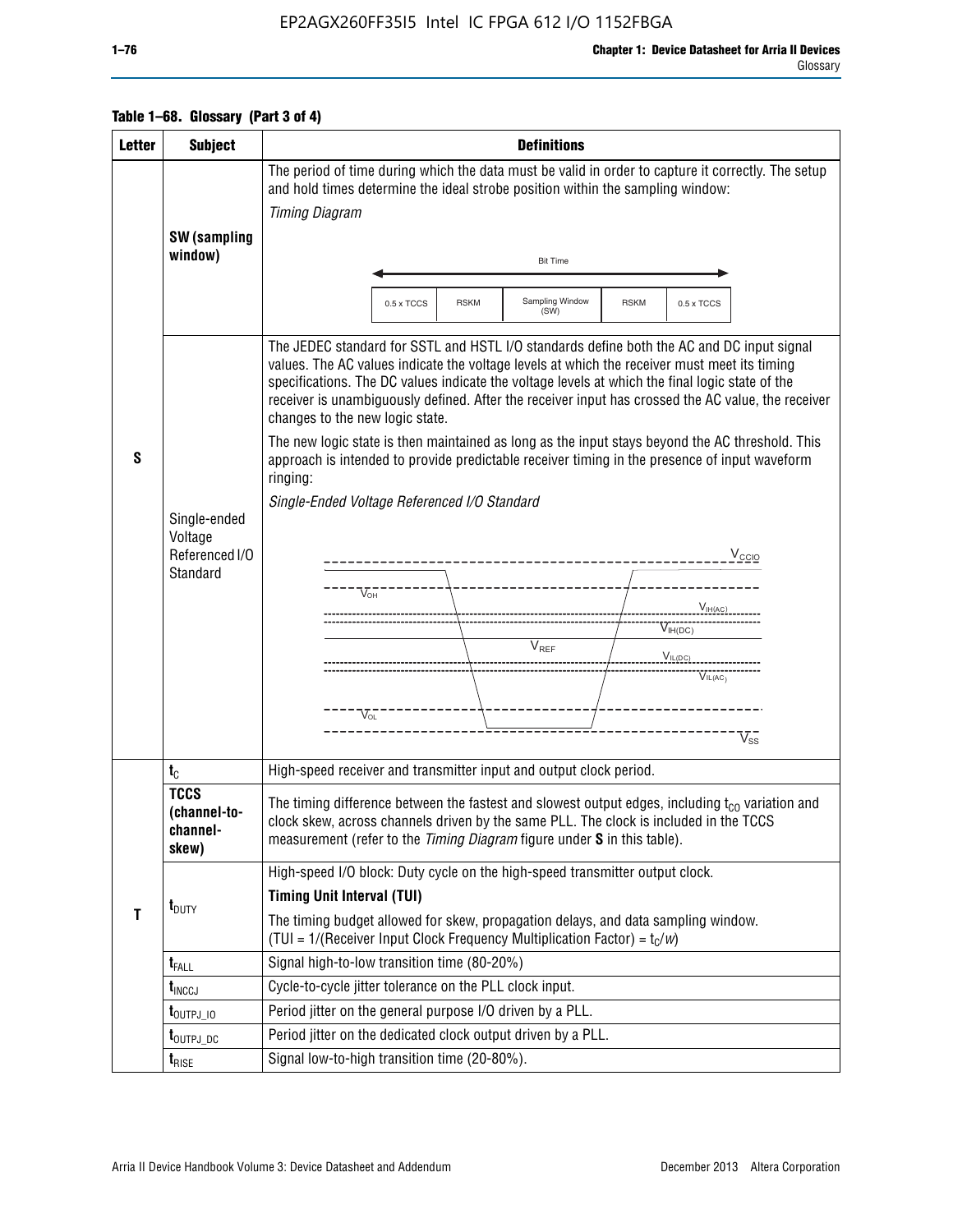Document Revision History

#### **Table 1–68. Glossary (Part 4 of 4)**

| <b>Letter</b> | <b>Subject</b>       | <b>Definitions</b>                                                                                                                                                   |
|---------------|----------------------|----------------------------------------------------------------------------------------------------------------------------------------------------------------------|
|               | $V_{CM(DC)}$         | DC common mode input voltage.                                                                                                                                        |
|               | $V_{IGM}$            | Input common mode voltage: The common mode of the differential signal at the receiver.                                                                               |
|               | $V_{ID}$             | Input differential voltage swing: The difference in voltage between the positive and<br>complementary conductors of a differential transmission at the receiver.     |
|               | $V_{\text{DIF(AC)}}$ | AC differential input voltage: Minimum AC input differential voltage required for switching.                                                                         |
|               | $V_{\text{DIF(DC)}}$ | DC differential input voltage: Minimum DC input differential voltage required for switching.                                                                         |
| U,            | $V_{\text{IH}}$      | Voltage input high: The minimum positive voltage applied to the input which is accepted by the<br>device as a logic high.                                            |
| $\mathbf v$   | $V_{IH(AC)}$         | High-level AC input voltage.                                                                                                                                         |
|               | $V_{H(DC)}$          | High-level DC input voltage.                                                                                                                                         |
|               | $V_{\text{IL}}$      | Voltage input low: The maximum positive voltage applied to the input which is accepted by the<br>device as a logic low.                                              |
|               | $V_{IL(AC)}$         | Low-level AC input voltage.                                                                                                                                          |
|               | $V_{IL(DC)}$         | Low-level DC input voltage.                                                                                                                                          |
|               | $V_{OCM}$            | Output common mode voltage: The common mode of the differential signal at the transmitter.                                                                           |
|               | $V_{OD}$             | Output differential voltage swing: The difference in voltage between the positive and<br>complementary conductors of a differential transmission at the transmitter. |
| W,            |                      |                                                                                                                                                                      |
| Χ,            | W                    | High-speed I/O block: The clock boost factor.                                                                                                                        |
| Y.            |                      |                                                                                                                                                                      |
| Z             |                      |                                                                                                                                                                      |

# **Document Revision History**

Table 1–69 lists the revision history for this chapter.

**Table 1–69. Document Revision History (Part 1 of 2)**

| <b>Date</b>      | <b>Version</b> | <b>Changes</b>                                                                                                        |
|------------------|----------------|-----------------------------------------------------------------------------------------------------------------------|
| December 2013    | 4.4            | Updated Table $1-34$ and Table $1-35$ .                                                                               |
|                  |                | <b>U</b> Updated the $V_{\text{CCH GXBL/R}}$ operating conditions in Table 1–6.                                       |
|                  | 4.3            | $\blacksquare$ Finalized Arria II GZ information in Table 1–20.                                                       |
| <b>July 2012</b> |                | $\blacksquare$ Added BLVDS specification in Table 1-32 and Table 1-33.                                                |
|                  |                | <b>Updated input and output waveforms in Table 1–68.</b>                                                              |
| December 2011    | 4.2            | <b>Updated Table 1–32, Table 1–33, Table 1–34, Table 1–35, Table 1–40, Table 1–41,</b><br>Table 1-54, and Table 1-67. |
|                  |                | Minor text edits.                                                                                                     |
|                  |                | $\blacksquare$ Added Table 1–60.                                                                                      |
| June 2011        | 4.1            | <b>Updated Table 1–32, Table 1–33, Table 1–38, Table 1–41, and Table 1–61.</b>                                        |
|                  |                | ■ Updated the "Switching Characteristics" section introduction.                                                       |
|                  |                | Minor text edits.                                                                                                     |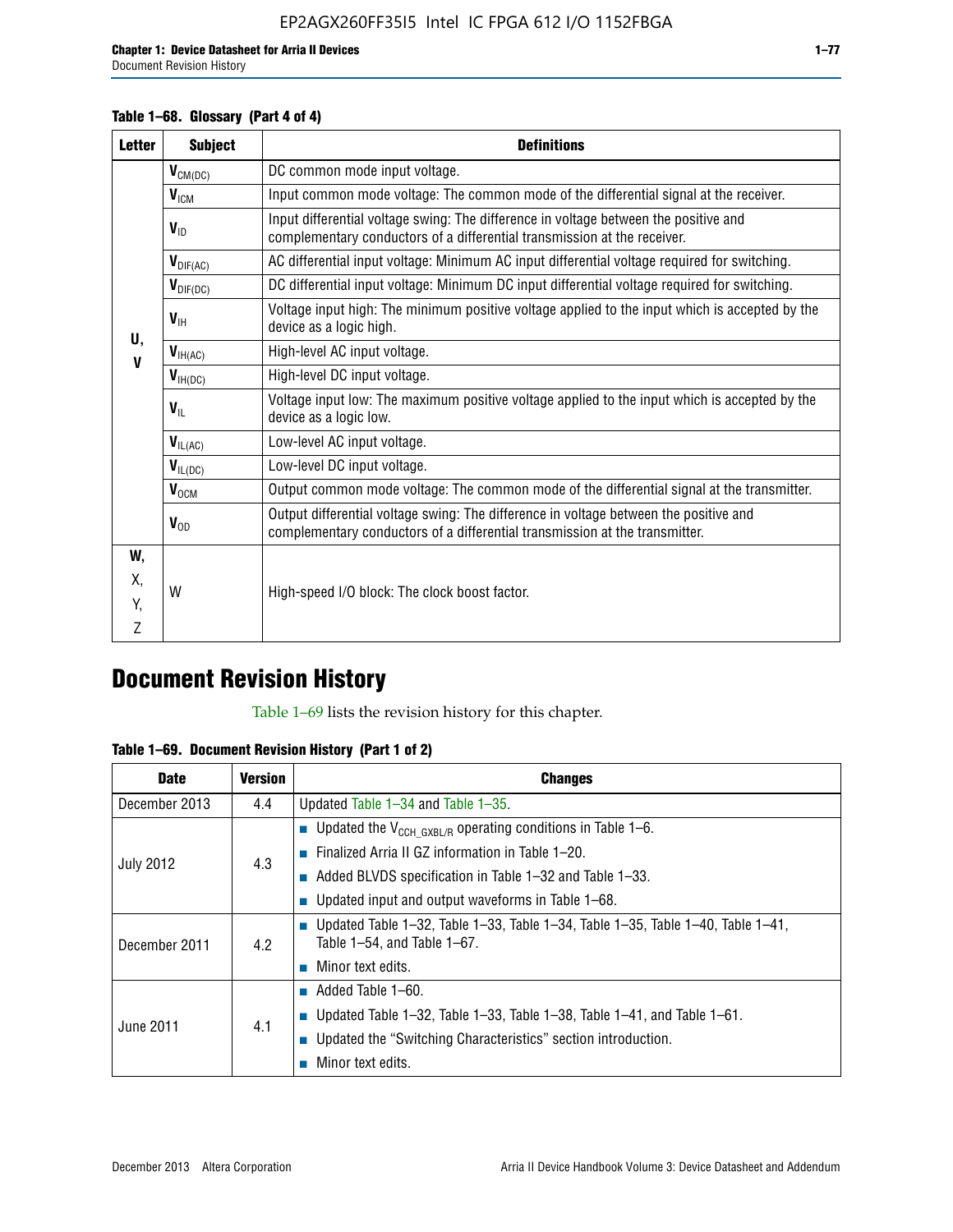#### **Table 1–69. Document Revision History (Part 2 of 2)**

| <b>Date</b>      | <b>Version</b> | <b>Changes</b>                                                                                                                                                                                                  |
|------------------|----------------|-----------------------------------------------------------------------------------------------------------------------------------------------------------------------------------------------------------------|
|                  |                | Added Arria II GZ information.                                                                                                                                                                                  |
|                  |                | $\blacksquare$ Added Table 1–61 with Arria II GX information.                                                                                                                                                   |
| December 2010    | 4.0            | $\blacksquare$ Updated Table 1-1, Table 1-2, Table 1-5, Table 1-6, Table 1-7, Table 1-11, Table 1-35,<br>Table 1-37, Table 1-40, Table 1-42, Table 1-44, Table 1-45, Table 1-57, Table 1-61, and<br>Table 1-63. |
|                  |                | $\blacksquare$ Updated Figure 1-5.                                                                                                                                                                              |
|                  |                | • Updated for the Quartus II version 10.0 release.                                                                                                                                                              |
|                  |                | $\blacksquare$ Updated the first paragraph for searchability.                                                                                                                                                   |
|                  |                | $\blacksquare$ Minor text edits.                                                                                                                                                                                |
|                  |                | Updated Table 1-1, Table 1-4, Table 1-16, Table 1-19, Table 1-21, Table 1-23,<br>Table $1-25$ , Table $1-26$ , Table $1-30$ , and Table $1-35$                                                                  |
|                  |                | $\blacksquare$ Added Table 1-27 and Table 1-29.                                                                                                                                                                 |
|                  |                | $\blacksquare$ Added I3 speed grade information to Table 1-19, Table 1-21, Table 1-22, Table 1-24,<br>Table 1-25, Table 1-30, Table 1-32, Table 1-33, Table 1-34, and Table 1-35.                               |
| <b>July 2010</b> | 3.0            | • Updated the "Operating Conditions" section.                                                                                                                                                                   |
|                  |                | Removed "Preliminary" from Table $1-19$ , Table $1-21$ , Table $1-22$ , Table $1-23$ ,<br>Table 1-24, Table 1-25, Table 1-26, Table 1-28, Table 1-30, Table 1-32, Table 1-33,<br>Table 1-34, and Figure 1-4.    |
|                  |                | Minor text edits.                                                                                                                                                                                               |
|                  | 2.3            | Updated for the Quartus II version 9.1 SP2 release:                                                                                                                                                             |
| March 2010       |                | Updated Table 1–3, Table 1–7, Table 1–19, Table 1–21, Table 1–22, Table 1–24,<br>Table 1-25 and Table 1-33.                                                                                                     |
|                  |                | ■ Updated "Recommended Operating Conditions" section.                                                                                                                                                           |
|                  |                | $\blacksquare$ Minor text edits.                                                                                                                                                                                |
| February 2010    | 2.2            | Updated Table 1-19.                                                                                                                                                                                             |
|                  |                | Updated for Arria II GX v9.1 SP1 release:                                                                                                                                                                       |
| February 2010    | 2.1            | Updated Table 1–19, Table 1–23, Table 1–28, Table 1–30, and Table 1–33.                                                                                                                                         |
|                  |                | Added Figure 1-5.                                                                                                                                                                                               |
|                  |                | $\blacksquare$ Minor text edits.                                                                                                                                                                                |
|                  |                | Updated for Arria II GX v9.1 release:                                                                                                                                                                           |
|                  |                | Updated Table 1–1, Table 1–4, Table 1–13, Table 1–14, Table 1–19, Table 1–15,<br>Table 1-22, Table 1-24, and Table 1-28.                                                                                        |
| November 2009    | 2.0            | $\blacksquare$ Added Table 1-6 and Table 1-33.                                                                                                                                                                  |
|                  |                | Added "Bus Hold" on page 1-5.                                                                                                                                                                                   |
|                  |                | Added "IOE Programmable Delay" section.<br>П                                                                                                                                                                    |
|                  |                | Minor text edit.                                                                                                                                                                                                |
| <b>June 2009</b> | 1.2            | <b>Updated Table 1–1, Table 1–3, Table 1–7, Table 1–8, Table 1–18, Table 1–23, Table 1–25,</b><br>Table 1-26, Table 1-29, Table 1-30, Table 1-31, Table 1-32, and Table 1-33.                                   |
|                  |                | Added Table 1-32.                                                                                                                                                                                               |
|                  |                | Updated Equation 1-1.<br>$\mathcal{L}_{\mathcal{A}}$                                                                                                                                                            |
| March 2009       | 1.1            | Added "I/O Timing" section.                                                                                                                                                                                     |
| February 2009    | 1.0            | Initial release.                                                                                                                                                                                                |